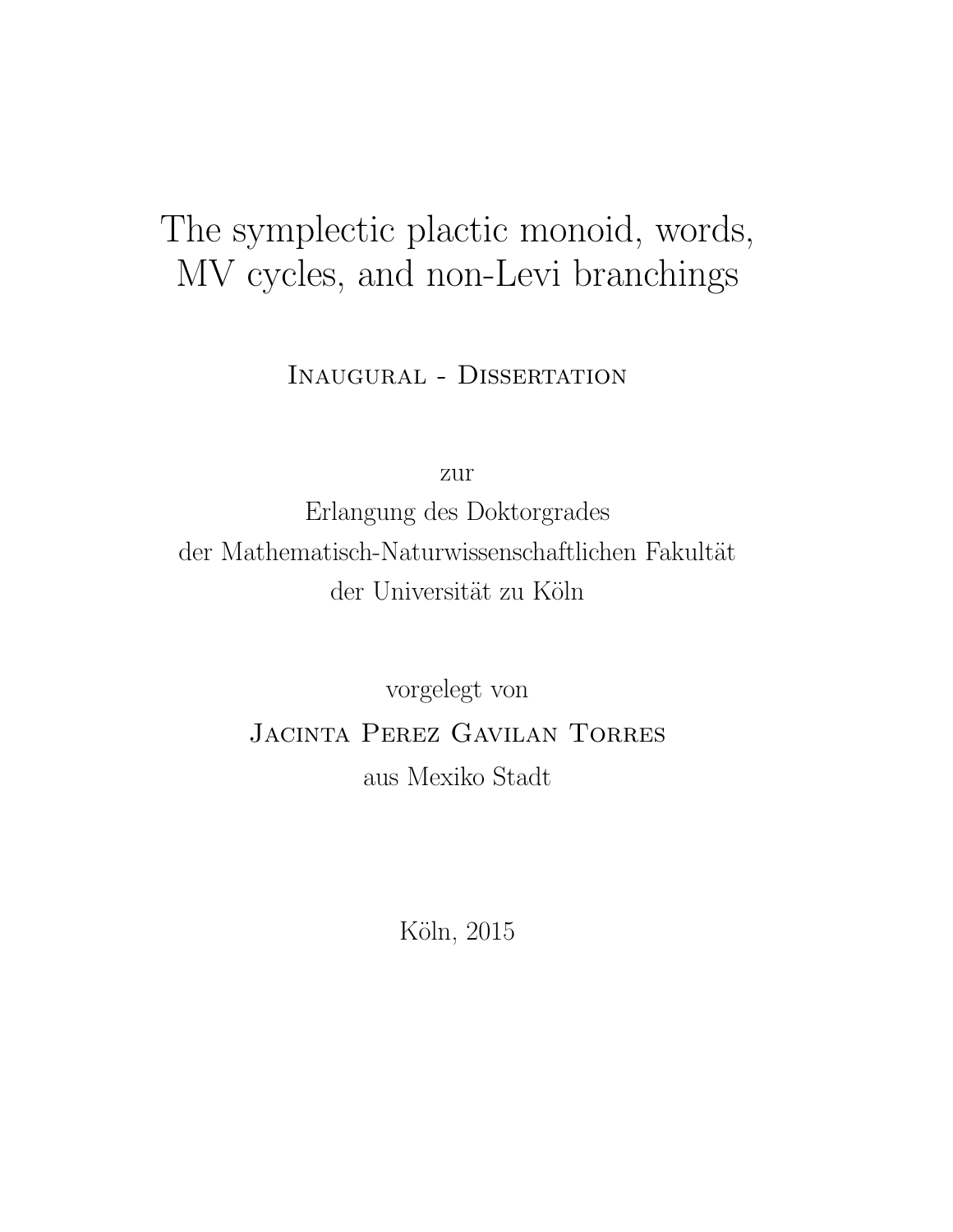Berichterstatter: Prof. Dr. Peter Littelmann PD Dr. Alexander Alldridge Vorsitzender: Prof. Dr. Michael Jünger

Tag der mündlichen Prüfung:  $27.10.2015\,$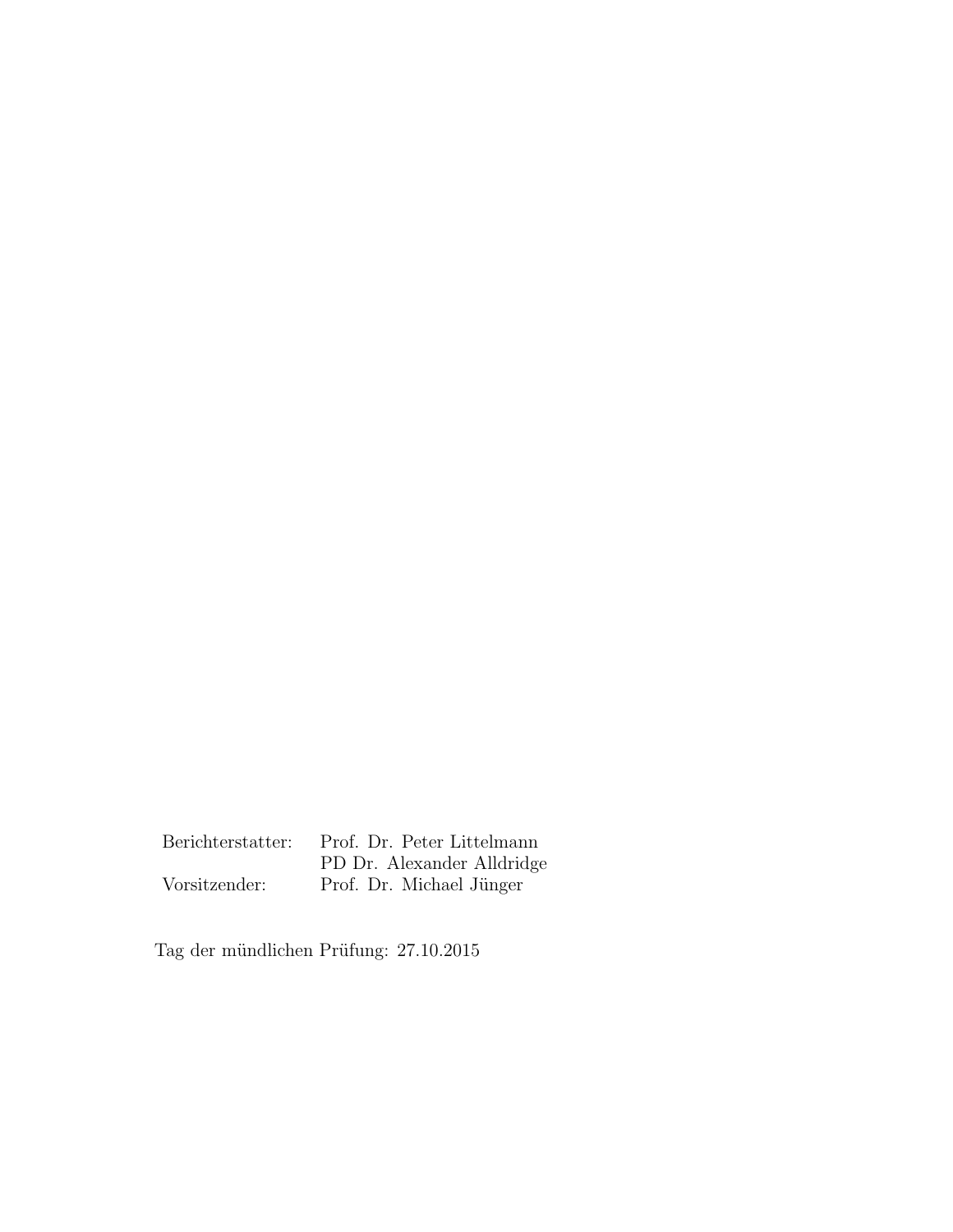Para Mamá, Papá y Camila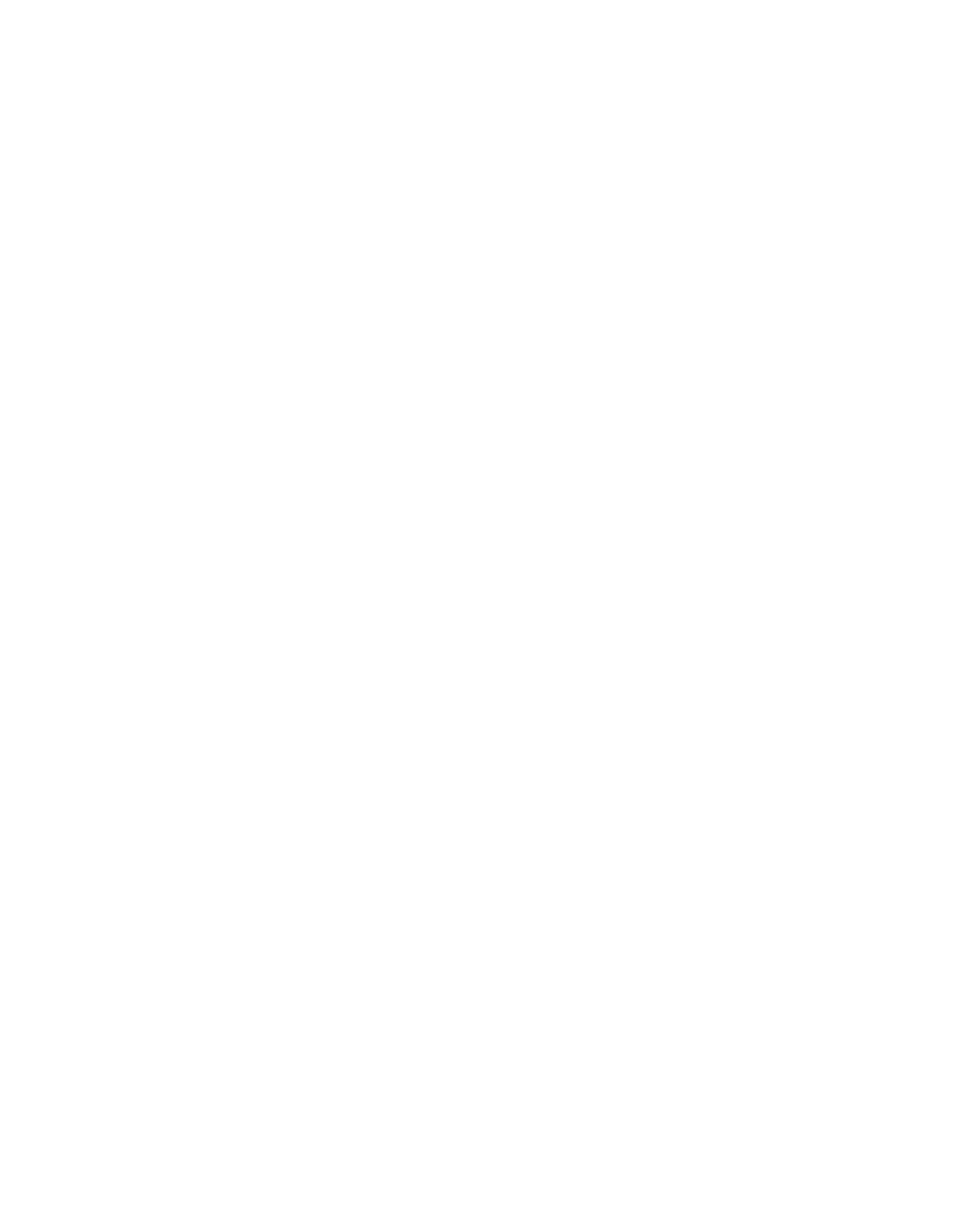#### Abstract

We study cells in generalised Bott-Samelson varieties for types  $A_n$  and  $C_n$ . These cells are parametrised by certain galleries in the affine building. In type  $C_n$  we define a set of *readable galleries* - we show that the closure in the affine Grassmannian of the image of the cell associated to a gallery in this set is an MV cycle. This then defines a map from the set of readable galleries to the set of MV cycles, which we show to be a morphism of crystals. In type  $A_n$  we show that the existing map between all galleries and MV cycles is a crystal morphism. This builds on results of Gaussent-Littelmann, Baumann-Gaussent, and Gaussent-Nguyen-Littelmann. In the last chapter we prove for some cases a conjecture of Naito-Sagaki on the branching of representations from  $\mathfrak{sl}(2n,\mathbb{C})$  to  $\mathfrak{sp}(2n,\mathbb{C})$ .

#### Kurzusammenfassung

In dieser Arbeit untersuchen wir Zellen in verallgemeinerten Bott-Samelson Varietäten in Typ  $A_n$  und  $C_n$ . Diese Zellen werden von bestimmten Galerien im affinem Gebäude parametrisiert. Für den Typ  $C_n$  definieren wir eine Menge von lesbaren Galerien - wir zeigen, dass der Abschluss des Bildes einer Zelle assoziiert zu eine Galerie aus diese Menge einen MV Zykel in der affiner Grassmanschen bildet. Auf diese Weise bekommen wir eine Abbildung von der Menge der lesbaren Galerien in die Menge der MV Zykel und beweisen, dass diese Abbildung ein Morphsiums von Kristallen ist. Im Typ  $A_n$  zeigen wir, dass die bereits bekannte Abbildung von allen Galerien in die MV Zykel auch ein Kristallmorphismus ist. Dies baut auf Resultate von Gaussent-Littelmann, Baumann-Gaussent und Gaussent-Nguyen-Littelmann auf. Im letzten Kapitel beweisen wir in gewissen Spezialfällen eine Vermutung von Naito-Sagaki über das Zerlegungsverhalten von Einschränkungen von  $\mathfrak{sl}(2n,\mathbb{C})$ -Darstellungen auf  $\mathfrak{sp}(2n,\mathbb{C})$ .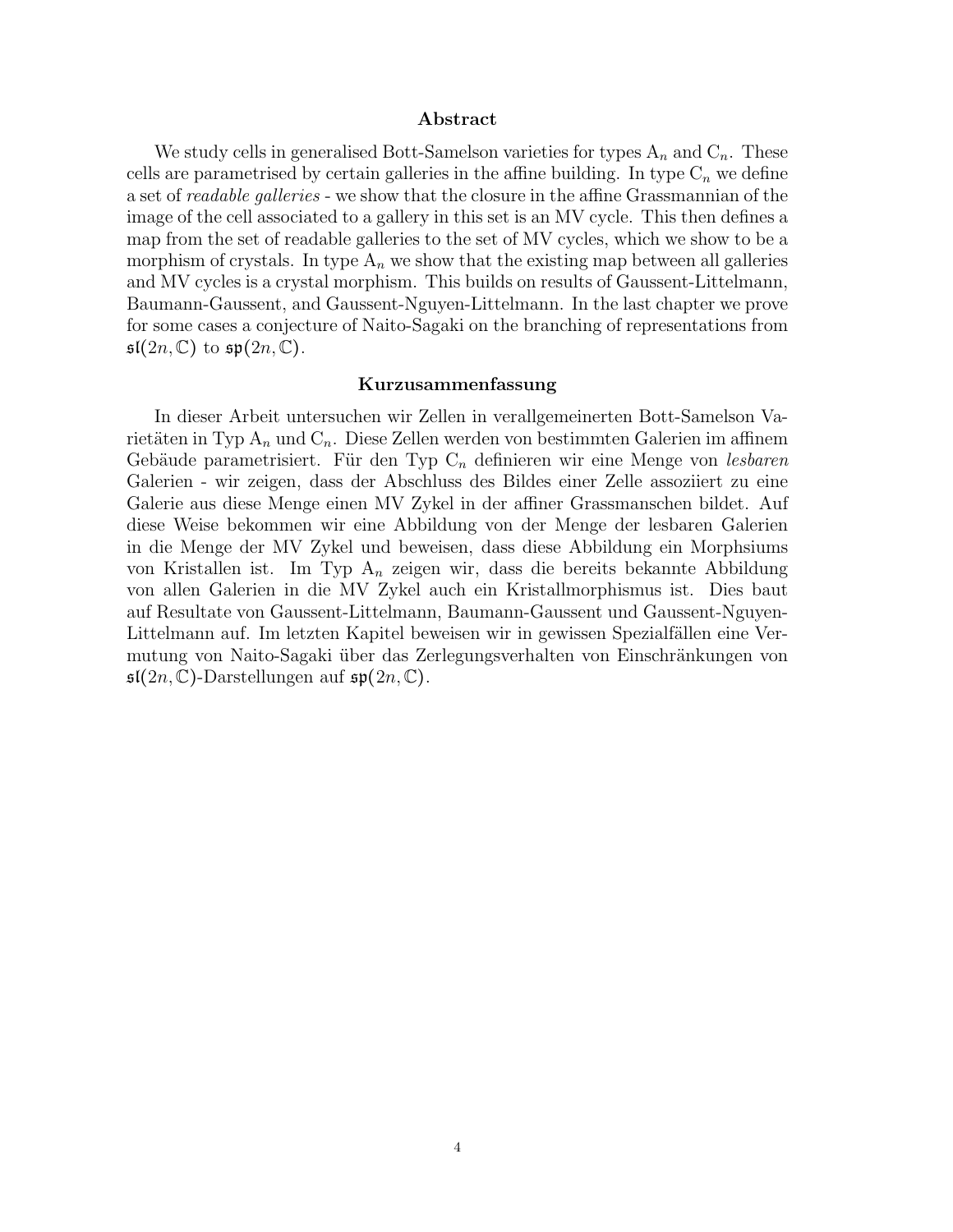# Danksagung

Bei meinem Betreuer Peter Littelmann möchte ich mich vor allem bedanken. Sein Rat, Betreuung, und auch Fragen haben mich immer wieder auf einen roten Faden aufmerksam gemacht. Ich danke Stéphane Gaussent für seine Betreuung während meiner Zeit in Saint-Etienne im März 2014 und Juni/Juli 2015. Ich danke ihn auch für seine Freundschaft, seine Zeit, und seine gute Laune. Ich danke dem anonymen Gutachter, der mich auf einige Fehler hingewiesen hat. Die Ausarbeitung dieser Fehler, seine Vorschläge, und seine ausführliche Korrekturlesungen haben die Arbeit besser und sauberer gemacht. Ich bedanke mich bei meinen Freunden: insbesondere danke ich Bea Schumann, Michael Ehrig, Daniel Juteau und Geordie Williamson sowohl für ihre Vorschläge, Kommentare und Ratschläge, als auch für ihre Freundschaft. Mein Mitbewohner Justus Gerlach hat mich zuhause unterstützt, dafür bin ich sehr dankbar. Beim Team der Ashtanga Yoga Werkstatt Köln möchte ich mich auch bedanken, insbesondere bei Beate Guttandin und Jürgen Freitag. Mein gesamtes Leben ist durch Ashtangayoga besser geworden. Ich danke meiner Familie für ihre konstante Unterstützung.

Ich danke den Algebra Arbeitsgruppen der Universitäten Bonn, Köln und Saint-Etienne für viele interessante Diskussionen und Seminare. Nicht zuletzt möchte ich mich bei den Leuten in der Gyrofstrasse 8 bedanken. Zusammen haben wir viel erlebt und viel gelacht.

Die vorliegende Arbeit wurde unterstützt durch das DFG-Graduiertenkolleg: "Globale Strukturen in Geometrie und Analysis", und teilweise durch das DFG Schwerpunktprogramm Darstellungstheorie 1388. Diese Unterstützung hat meine Zeit in Köln ermöglicht.

Köln, August 2015 Jacinta Perez Gavilan Torres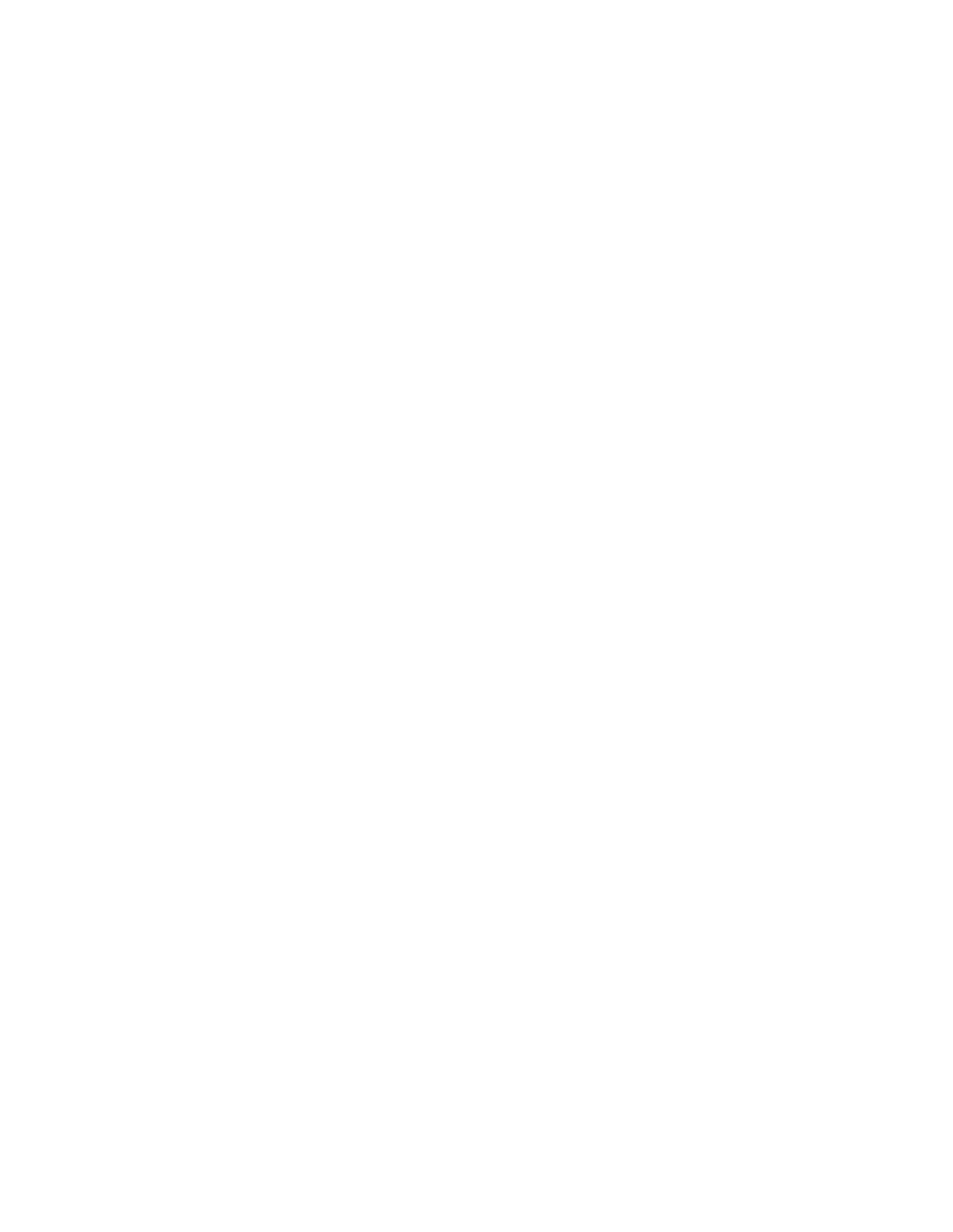# Contents

| Abstract<br>Kurzusammenfassung                                                                                                                                                                                                                                                                                                                                                                             | 3<br>4<br>$\overline{4}$                            |
|------------------------------------------------------------------------------------------------------------------------------------------------------------------------------------------------------------------------------------------------------------------------------------------------------------------------------------------------------------------------------------------------------------|-----------------------------------------------------|
| Danksagung                                                                                                                                                                                                                                                                                                                                                                                                 | $\overline{5}$                                      |
| Introduction<br>Summary and main results<br>Motivational background<br>Main results in Chapters 1-3<br>Organization                                                                                                                                                                                                                                                                                        | $9\phantom{.0}$<br>$9\phantom{.}$<br>11<br>15<br>17 |
| Chapter 1. Buildings and the affine Grassmannian<br>Preliminaries<br>1.<br>2.<br>Crystal structure on combinatorial galleries, the Littelmann path model,<br>and Lakshmibai Seshadri galleries                                                                                                                                                                                                             | 19<br>19<br>27                                      |
| Chapter 2. Word reading is a crystal morphism<br>Keys, their words, and the plactic monoid<br>1.<br>2.<br>The gallery associated to a key<br>3.<br>Words and the Littelmann path model<br>4.<br>Galleries and MV cycles                                                                                                                                                                                    | 33<br>33<br>35<br>38<br>40                          |
| Chapter 3. The symplectic plactic monoid and MV cycles<br>Symplectic keys, words, and the symplectic plactic monoid<br>1.<br>The word of a readable gallery<br>2.<br>3.<br>Readable Galleries and MV cyles<br>Counting Positive Crossings<br>4.<br>Non-examples for non-readable galleries<br>5.                                                                                                           | 43<br>43<br>46<br>52<br>53<br>77                    |
| Some branching properties of tableaux under restriction: The<br>Chapter 4.<br>Naito-Sagaki conjecture<br><b>Notation</b><br>1.<br>2.<br>Restricted paths<br>3.<br>The Naito-Sagaki conjecture<br>Littlewood-Richardson tableaux and n-symplectic Sundaram tableaux:<br>4.<br>branching<br>Proof of the Naito-Sagaki conjecture for $n = 2$ and $\lambda = a_1\omega_1 + a_2\omega_2 + a_3\omega_3$ .<br>5. | 79<br>79<br>80<br>80<br>81<br>83                    |
| Chapter 5.<br>Appendix<br>Appendix to Chapter 2<br>1.                                                                                                                                                                                                                                                                                                                                                      | 87<br>87                                            |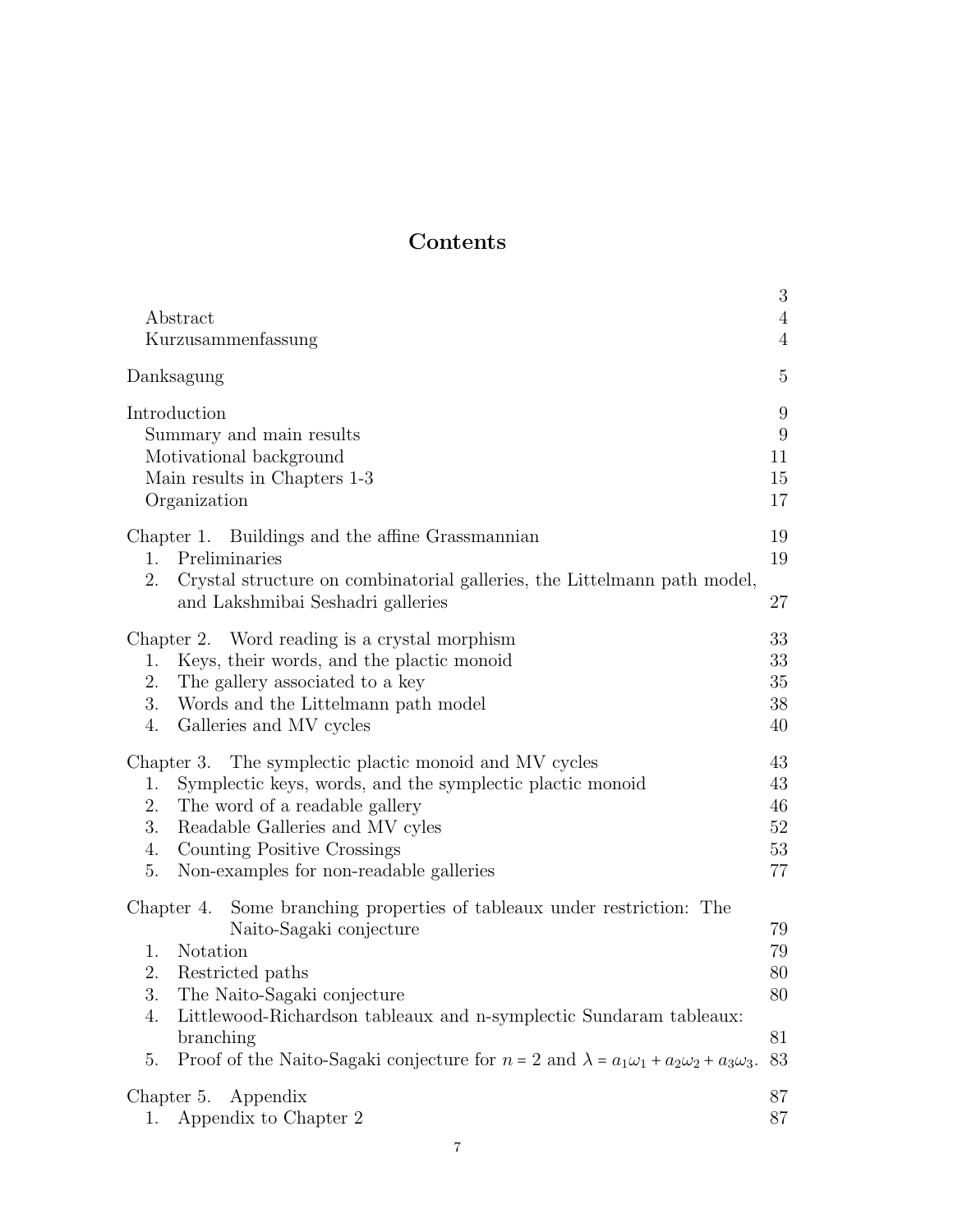2. Appendix to Chapter 3 88

Bibliography 89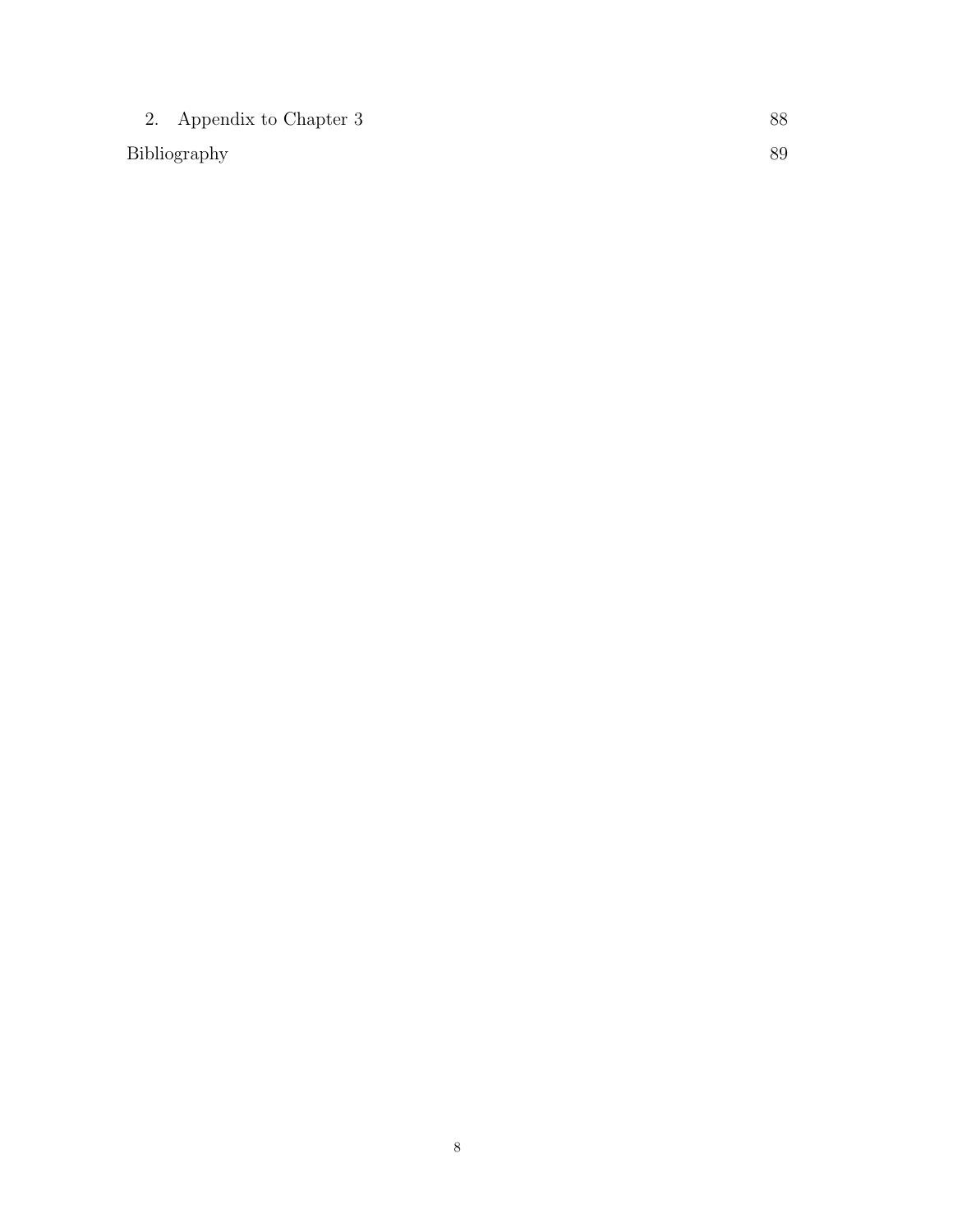# Introduction

#### Summary and main results

There is a beautiful description of Bott-Samelson resolutions of singularities of Schubert varieties as sets of galleries of a certain fixed type in the associated dual building, originally introduced by Contou-Carrere in [3] for buildings of spherical type, and generalised to buildings of affine type by Gaussent-Littelmann in [6]. Generalised Schubert varieties are parametrised by dominant weights, and the type associated to a Bott-Samelson resolution corresponds to a piecewise linear path in the weight lattice contained in the fundamental alcove. There is a natural action of root operators on the set of galleries given by Littelmann, originally for paths, in [20]. The induced crystal structure gives rise to the concept of plactic equivalence. Two galleries are plactic equivalent if and only if there is a crystal isomorphism between the connected components in which they lie that maps one of them to the other. The plactic monoid  $([21])$  is defined to be the set of equivalence classes with multiplication given by concatenation.

For classical groups of types  $A_n$ ,  $B_n$  and  $C_n$ , a type in the above sense corresponds to the shape of a key - a class of combinatorial objects that generalise Young tableaux in the sense that their shape is not necessarily the shape of a partition. For type  $C_n$ , Lecouvey has described the corresponding 'symplectic plactic monoid' in an explicit way  $([18])$ . In this case we call galleries 'symplectic keys,' and we define a certain subset of these, which we call readable keys, and which are discussed below. This is relevant to this thesis in the following setting.

Let G be a complex reductive group and  $T \subset B \subset G$  a choice of maximal torus T and Borel subgroup B of G containing it. Let  $\lambda$  be a dominant integral coweight with respect to this choice, and let  $X_{\lambda} \subset \mathcal{G}$  be the corresponding generalised Schubert variety contained in the affine Grassmannian G associated to G. Let  $G^{\vee}$  be the group that is Langlands dual to G. Given a type  $\underline{i}$  denote by  $\Sigma_i \stackrel{\pi_i}{\rightarrow} X_\lambda$  the Bott-Samelson resolution of this type. There is a one-to-one correspondence between T-fixed points in  $\Sigma_i$  and galleries of type <u>i</u>. There is an induced  $\mathbb{C}^{\times}$ -action on the variety  $\Sigma_i$  with the same fixed points as the T-action, which allows one to consider a Białynicki-Birula cell  $C_{\eta}$  for any gallery  $\eta$  of type <u>i</u>. The following theorem is the main result that we show in this thesis.

Theorem A. ([29], cf. Proposition 3.10, Proposition 3.24, Theorem 3.26 in Chapter 3) Let  $G^{\vee} = Sp(2n, \mathbb{C})$ , and let  $\gamma$  and  $\nu$  be two plactic equivalent readable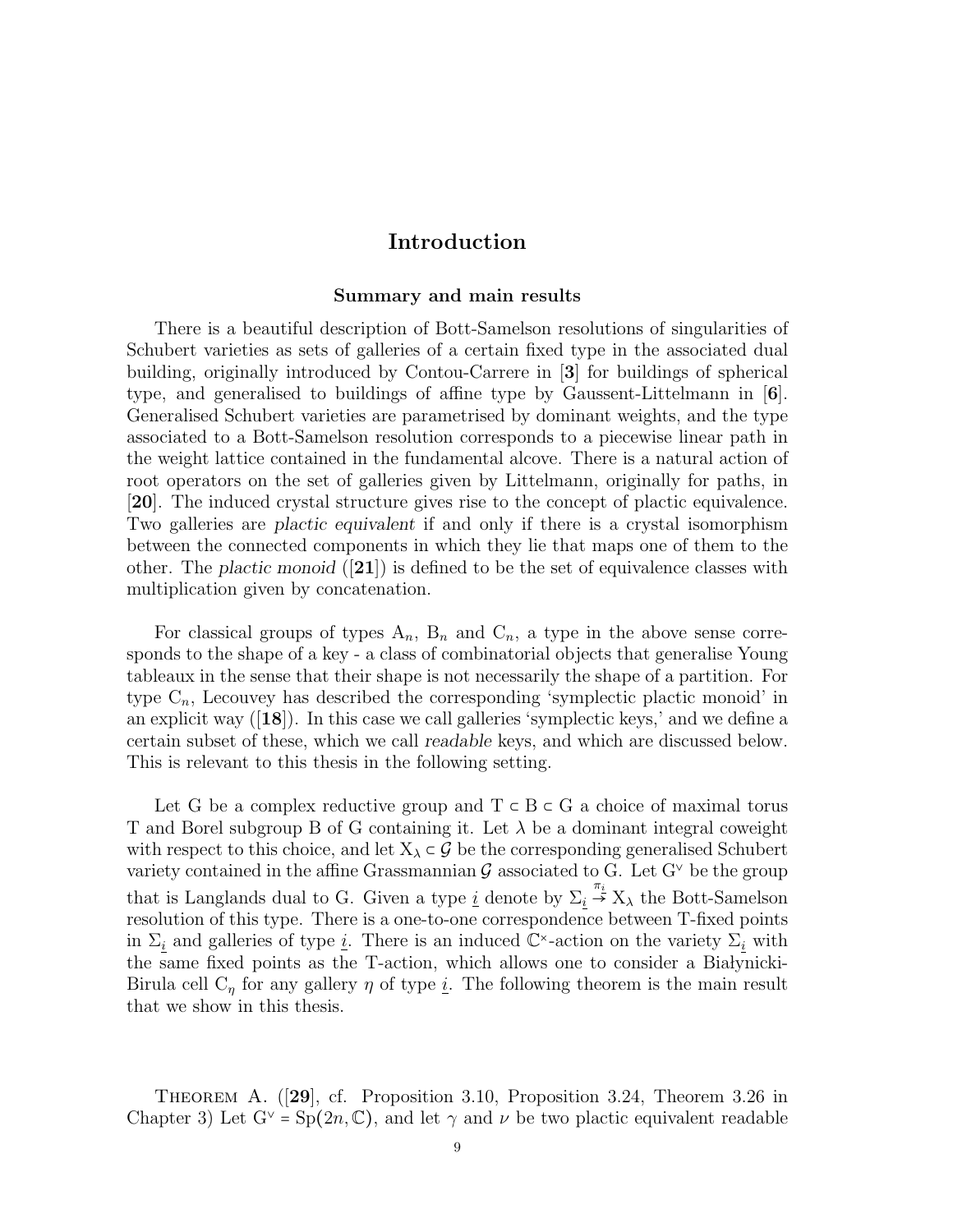keys of types  $\underline{i}_{\gamma}$  and  $\underline{i}_{\nu}$  respectively. Then  $\pi_{\underline{i}_{\nu}}(C_{\nu}) = \pi_{\underline{i}_{\gamma}}(C_{\gamma})$  as sets in the affine Grassmannian  $\mathcal{G}$ .

By results of Gaussent-Littelmann ([6]) this implies that the image closure  $\pi(C_\nu)$ is always a Mirković-Vilonen cycle as long as  $\nu$  is a readable key. The set of Mirković-Vilonen cycles introduced by Mirković and Vilonen in [22] has been given a crystal structure by Braverman and Gaitsgory in [2]. Using results obtained by Baumann and Gaussent in [1] one deduces that the map established by the above theorem is in fact compatible with this crystal structure.

THEOREM B. (cf. Theorem 3.26) Given a readable gallery  $\nu$ , the image closure  $\pi(C_{\nu})$  is a Mirković-Vilonen cycle. Moreover, the map defined by  $\nu \mapsto \pi(C_{\nu})$  from the set of readable galleries to the set of all Mirković-Vilonen cycles is a surjective morphism of crystals.

For  $G^{\vee} = SL(n, \mathbb{C})$  the fact that word reading is a crystal morphism for all keys together with results obtained by Gaussent-Littelmann-Nguyen in [8] enables one to prove the following result.

THEOREM C.  $([30], \text{cf. Theorem 2.21})$  The map from the set of all keys to the set of Mirković-Vilonen cycles established in  $[8]$  is a surjective morphism of crystals for  $G^{\vee} = SL(n, \mathbb{C}).$ 

We also compute the fibers of this map in terms of the Littelmann path model (in both cases). See the next section of this introduction for a more detailed description of this.

The last chapter of this thesis is almost independent from the first three. Chapter 4 should be seen as the beginning of a new project. Let us switch to Lie algebras here, and consider the complex semi-simple Lie algebra  $\mathfrak{g} = \mathfrak{sl}(2n, \mathbb{C})$ . The automorphism of the Dynkin diagram

$$
\underset{1}{\text{O}\cdots\cdots\text{O}}\underset{n-1}{\text{O}\cdots\text{O}}\underset{n}{\text{O}\cdots\text{O}}\underset{n+1}{\text{O}\cdots\text{O}}\cdots
$$

that sends node i to node  $2n - i$  induces an automorphism of g which has as fixed point set a Lie sub algebra  $\hat{\mathfrak{g}}$  isomorphic to  $\mathfrak{sp}(2n,\mathbb{C})$ . If  $\mathfrak{h} \subset \mathfrak{g}$  is the Cartan subalgebra of diagonal matrices, then  $\mathfrak{h} = \mathfrak{h} \cap \hat{\mathfrak{g}}$  is a Cartan sub algebra of  $\hat{\mathfrak{g}}$ . Given a path  $\pi$  we may define a new path res( $\pi$ ) which may or may not be dominant for  $\mathfrak{g}$ . In this Chapter we show the following conjecture by Naito-Sagaki [23], for  $n = 2$ and for  $\lambda = a_1\omega_1 + a_2\omega_2 + a_3\omega_3$  and arbitrary n. To do so we use combinatorics of Littlewood-Richardson and Sundaram symplectic tableaux.

CONJECTURE. Let  $\lambda$  be a dominant integral weight and  $L(\lambda)$  the associated irreducible representation of  $\mathfrak{sl}(n,\mathbb{C})$ . Let domres( $\lambda$ ) be the set of restricted paths res( $\pi$ ) where  $\pi$  is the path that corresponds to a semi-standard Young tableau of shape  $\lambda$ , which stay dominant for  $\hat{\mathfrak{g}}$ . Then

$$
\operatorname{res} \tfrac{\mathfrak{g}}{\hat{\mathfrak{g}}}\big({\rm L}(\lambda)\big)=\bigoplus_{\delta \in \operatorname{domres}(\lambda)} {\rm L}(\mu_\delta).
$$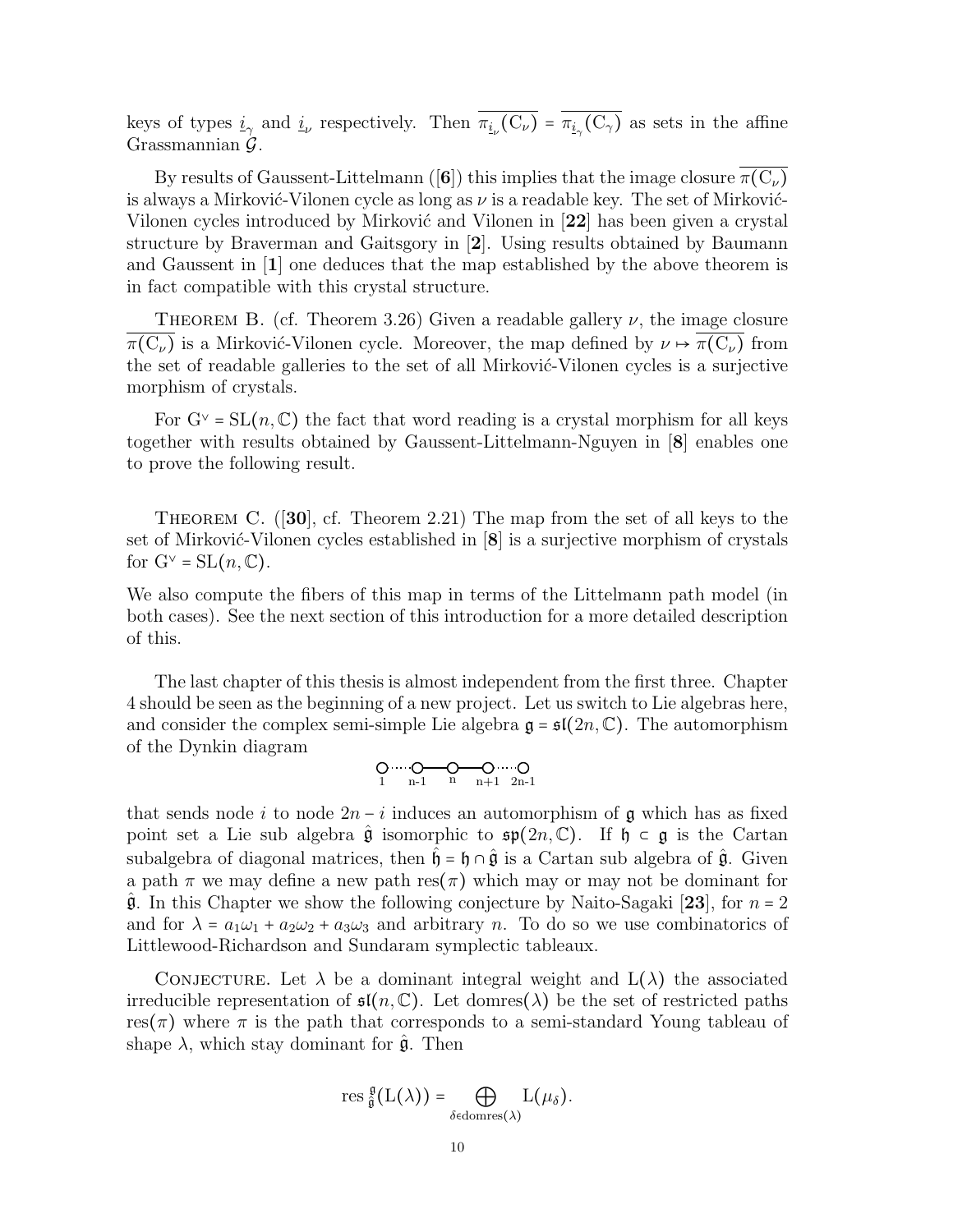THEOREM D. The above conjecture is true for  $n = 2$  and for  $\lambda = a_1\omega_1 + a_2\omega_2 + a_3\omega_3$ and arbitrary n.

#### Motivational background

The reader is perhaps familiar with some highest weight theory - given a complex connected semi-simple algebraic group G, once a choice of a maximal torus  $T \subset G$ is made (for example if  $G = SL(n, \mathbb{C})$  then a possible choice for T is the set of all diagonal matrices in G), then any irreducible representation L can be decomposed as a direct sum

$$
L = \bigoplus_{\chi} L_{\chi} \tag{1}
$$

of spaces  $L_{\chi}$  on which the torus T acts by a character  $\chi : T \to \mathbb{C}^{\times}$ . The choice of a Borel subgroup  $T \subset B \subset G$  (for example, upper diagonal matrices in  $GL(n, \mathbb{C})$ ) determines a choice of positive roots  $\Phi^+$  (recall that roots arise as the characters when considering the adjoint representation). This choice of positive roots determines a partial order on this set of characters (they are also known as weights) that is defined by

$$
\lambda \ge \mu \iff \lambda - \mu = \sum_{\alpha \in \Phi^+} a_\alpha \alpha
$$

for  $a_{\alpha} \in \mathbb{Z}_{\geq 0}$  and for characters  $\lambda, \mu \in X \coloneq \text{Hom}(T, \mathbb{C}^{\times})$ . With respect to this partial order, there is always one weight (cf.  $(1)$ ) that is the largest, or the *highest*. This weight determines the irreducible representation up to isomorphism. The representation L is then denoted by  $L(\lambda)$ , where  $\lambda$  indicates the highest weight.

To  $L(\lambda)$  is associated the *crystal graph*  $B(\lambda)$ , which is a "combinatorial model" of  $L(\lambda)$  in the following sense:

- The vertices of  $B(\lambda)$  correspond to basis vectors for an associated representation  $\tilde{L}(\lambda)$  of the quantum group  $U_q(\mathfrak{g})$ , where  $\mathfrak g$  is the Lie algebra of G.
- The (coloured) arrows mimic the action of the Chevalley generators  $e_{\alpha_i}$  and  $f_{\alpha_i}$  of  $\mathfrak g$  (these are tagged by *simple roots*  $\Delta = {\alpha_1, ..., \alpha_k} \subset \Phi^+, i \in \{1, ..., k\}$ ).

Sometimes a particular construction of this crystal leads to a better understanding of certain aspects of the representation  $L(\lambda)$ . The first chapters of this thesis are part of a project whose aim is to study the relationship between two constructions of this crystal for the groups  $SL(n, \mathbb{C})$  and  $SP(2n, \mathbb{C})$ .

One is the Littelmann path model, which is purely combinatorial. To construct  $B(\lambda)$ , one first considers a path  $\pi : [0,1] \to X \otimes_{\mathbb{Z}} \mathbb{R}$  with image contained in the dominant Weyl chamber (usually called *dominant*), with starting point  $\pi(0) = 0$  the origin and endpoint  $\pi(1) = \lambda$  the highest weight. This may be any such path, but in this thesis we will only consider paths whose image is contained in the *one-skeleton* of the associated affine Coxeter complex, which has all of its faces contained in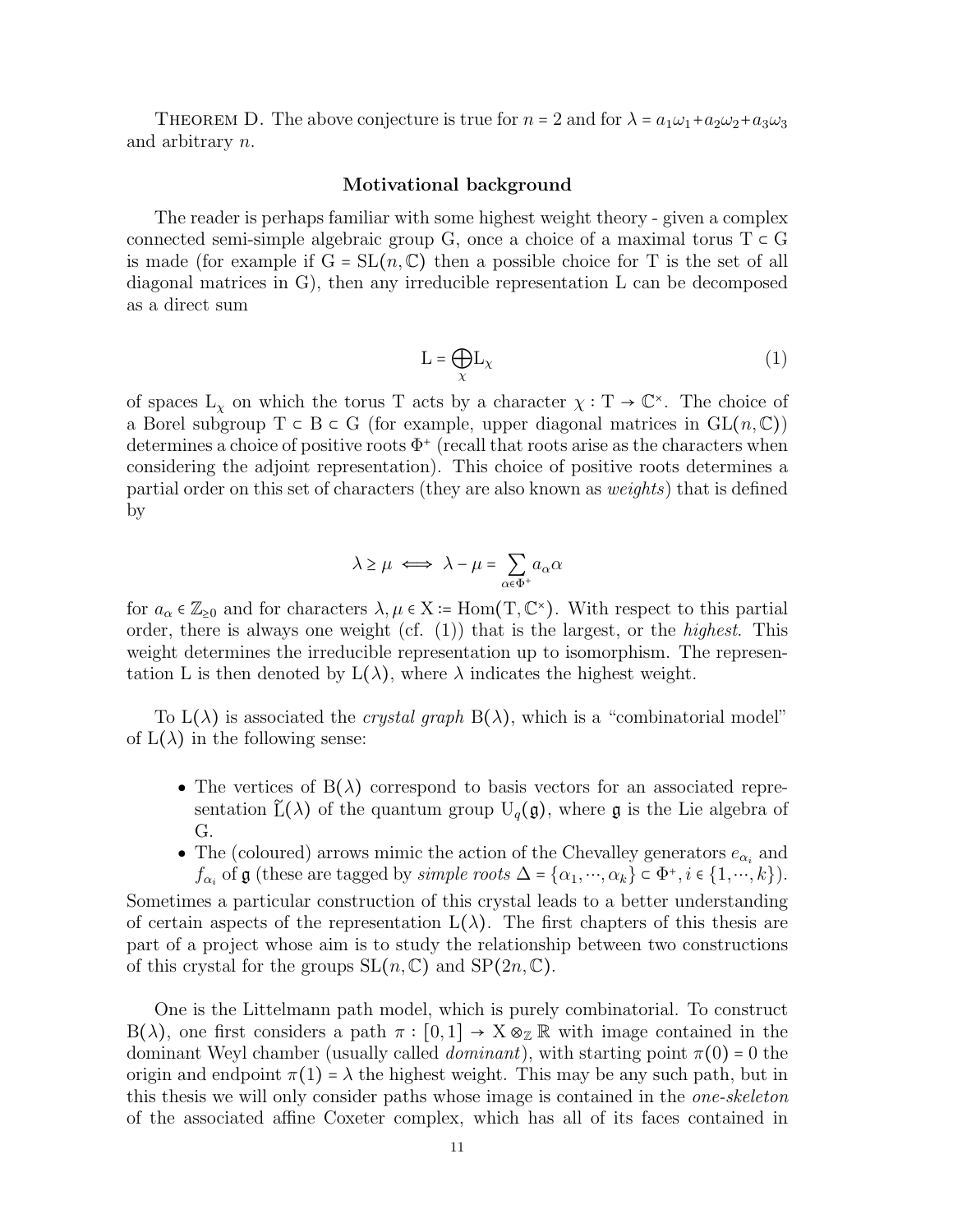

FIGURE 1. A path  $\pi$  for G = SL(3, C). The one-skeleton is denoted by grey dotted lines.

 $X \otimes_{\mathbb{Z}} \mathbb{R}$ . Recall that this affine Coxeter complex is associated to affine Weyl group W<sup>aff</sup> that is generated by the affine reflections  $s_{\alpha^{\vee},n}$  (which act on the space  $X \otimes_{\mathbb{Z}} \mathbb{R}$ ) with respect to the hyperplanes

$$
H_{(\alpha^{\vee},n)} = \{x \in X \otimes_{\mathbb{Z}} \mathbb{R} : \langle v, \alpha^{\vee} \rangle = n\},\
$$

for coroots  $\alpha \in \Phi^{\vee}$ , and where  $\langle -, - \rangle$  is the natural pairing between X and the cocharacter lattice  $X^{\vee}$ , which contains the set of coroots  $\Phi^{\vee}$ . The simplices, or faces, of this complex are intersections of the form

$$
F = \bigcap_{(\alpha,n) \in \Phi^{e_\alpha,n} \otimes \mathbb{Z}} H^{e_{\alpha,n}}_{(\alpha^\vee)}
$$

where  $e_{\alpha,n} \in \{\emptyset, +, -\},\$ 

$$
H^+_{(\alpha^\vee,n)} = \{x \in X \otimes_{\mathbb{Z}} \mathbb{R} : \langle v, \alpha^\vee \rangle \ge n\},\
$$
  
\n
$$
H^-_{(\alpha^\vee,n)} = \{x \in X \otimes_{\mathbb{Z}} \mathbb{R} : \langle v, \alpha^\vee \rangle \le n\},\
$$
and  
\n
$$
H^\varnothing_{(\alpha^\vee,n)} = H_{(\alpha^\vee,n)}.
$$

The one-skeleton is the union of all one dimensional faces.

To construct the crystal B( $\lambda$ ) one needs to apply the root operators  $f_{\alpha_i}$  successively. These are defined via certain folding operations on paths, which are obtained by considering certain positive or negative crossings, with respect to the upper or lower half spaces  $H^{\pm}_{(\alpha^{\vee},n)}$ . See Chapter 1, Section 2 for a formal definition of a crystal and for the definition of the root operators. The vertices of  $B(\lambda)$  are given by the paths  $f_{\alpha_{i_1}} \cdots f_{\alpha_{i_r}} \pi$  and the coloured arrows join two paths which can be obtained from each other by applying a root operator.

$$
\overset{f_{\alpha_i}}{\pi'} \overset{\bullet}{f_{\alpha_i}\pi'}
$$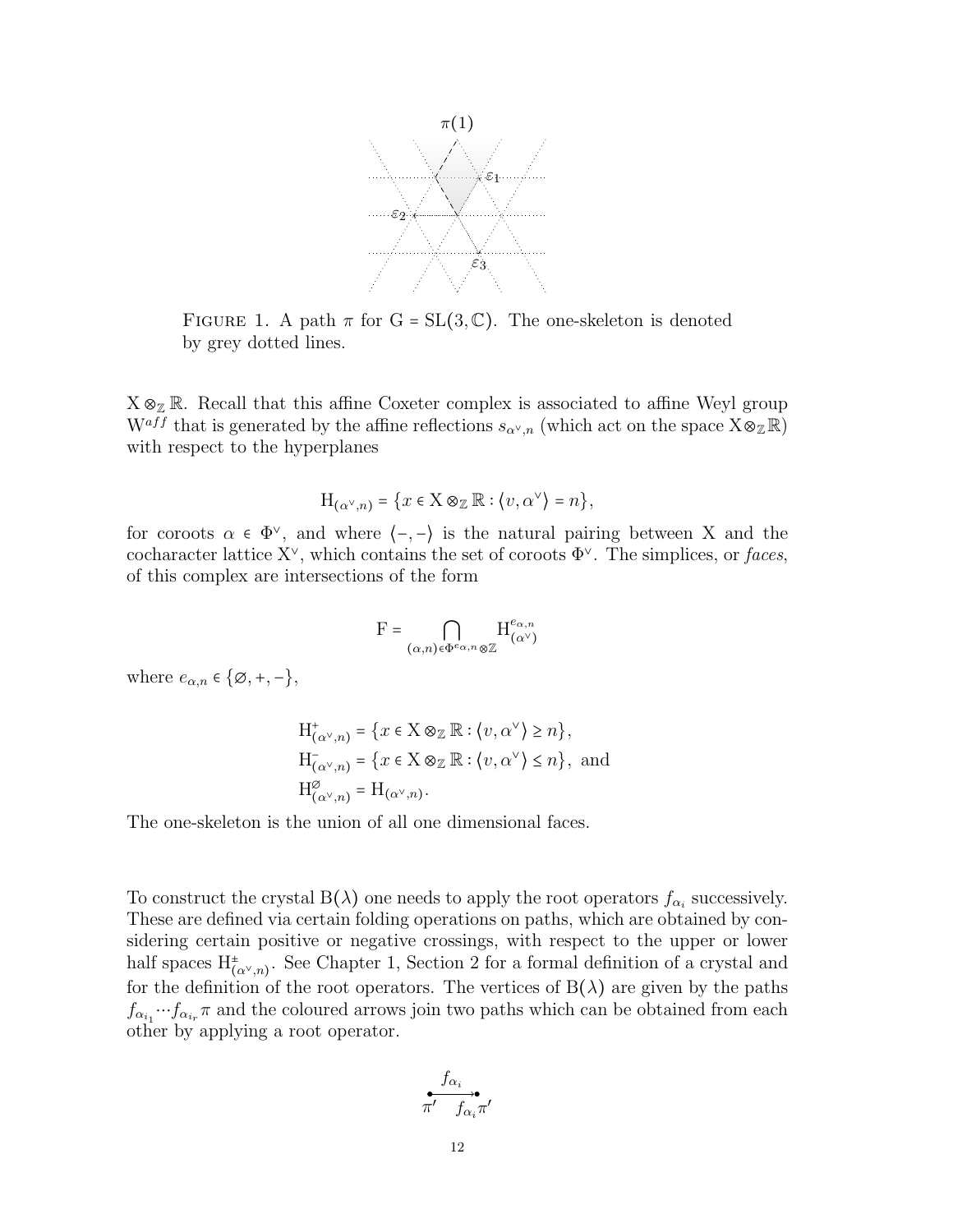The resulting crystal is always isomorphic to  $B(\lambda)$  provided the original path  $\pi$  is dominant [20].

Using his model, Littelmann was able to prove formulas for the decomposition into irreducible summands of the tensor product  $L(\lambda) \otimes L(\nu)$  of two irreducible representations  $L(\lambda)$  and  $L(\nu)$  as well as of the restriction of  $L(\lambda)$  to a Levi subgroup of G, both in terms of paths  $[20]$ ,  $[19]$ .

Let  $\mathcal{O} = \mathbb{C}[[t]]$  and  $\mathcal{K} = \mathbb{C}((t))$ . The other construction of  $B(\lambda)$  that is relevant to this thesis is given by a certain set of Mirković-Vilonen (or MV) cycles, which arise in the context of the Geometric Satake equivalence [22], an equivalence of monoidal categories between the category  $\text{Perv}_{G(\mathcal{O})}(\mathcal{G})$  of  $G(\mathcal{O})$ -equivariant perverse sheaves on the affine Grassmannian  $G = G(K)/G(\mathcal{O})$  associated to G, and rep( $G<sup>∨</sup>$ ), the category of finite-dimensional representations of  $G<sup>∨</sup>$ , the Langlands dual of G. Here  $G(\mathcal{R})$  denotes the  $\mathcal{R}$ -points of G for some C-algebra  $\mathcal{R}$ . Recall that reductive groups are determined by their root data - if  $(X, X^{\vee}, \Phi, \Phi^{\vee})$  is the root datum associated to G, then G<sup> $\vee$ </sup> is defined by the dual root datum  $(X^{\vee}, X, \Phi^{\vee}, \Phi)$ . The coweight lattice  $X^{\vee}$  can be identified with the quotient  $T(\mathcal{K})/T(\mathcal{O})$  (for example,  $\mathbb{C}^{\times}(\mathcal{K})/\mathbb{C}^{\times}(\mathcal{O}) \cong \mathbb{Z}$ , which is embedded into G. The affine Grassmannian is a projective ind-variety, which means that it is the direct limit of projective varieties, where all the maps are closed immersions [15].

The G(O)-orbits in G are parametrised by  $\lambda \in X^{\vee,+}$ , just as are the irreducible representations of G<sup> $\vee$ </sup>. Each orbit G( $\mathcal{O}(\lambda)$ ) is finite-dimensional of dimension  $\langle \rho, 2\lambda \rangle$ , where  $\rho$  is the half sum of all positive roots. Its closure

# $X_{\lambda} = \overline{G(\mathcal{O})\lambda}$

is a projective algebraic variety. The equivariant intersection cohomology complexes IC<sup> $\lambda$ </sup> over  $X_{\lambda}$  are the simple objects in the semi-simple category Perv<sub>G( $\mathcal{O}$ )( $\mathcal{G}$ ). The</sub> equivalence is defined by the hypercohomology functor  $H^* : \text{Perv}_{G(\mathcal{O})}(\mathcal{G}) \to \text{Mod}_{\mathbb{C}},$ which assigns to IC<sup> $\lambda$ </sup> a space which is then identified with L( $\lambda$ ). The grading is defined by considering the Iwasawa decomposition

$$
\mathcal{G} = \bigcup_{\nu \in \mathrm{X}^\vee} \mathrm{U}(\mathcal{K})\nu
$$

of G into  $U(K)$ -orbits (U is the unipotent radical of B - for example, if B is the set of all upper-triangular matrices in  $GL(n, \mathbb{C})$ , then U consists of upper-triangular matrices with 1's on the diagonal) which are parametrised by the whole lattice  $X^{\vee}$ . The intersection

$$
U(\mathcal{K})\mu \cap G(\mathcal{O})\lambda \tag{2}
$$

is non-empty if  $\mu \in X_{\lambda}$ , which means that it is Weyl group conjugate to a dominant coweight  $\eta \leq \lambda$  ([22], Theorem 3.2). The geometric Satake equivalence implies that the number of irreducible components of the closure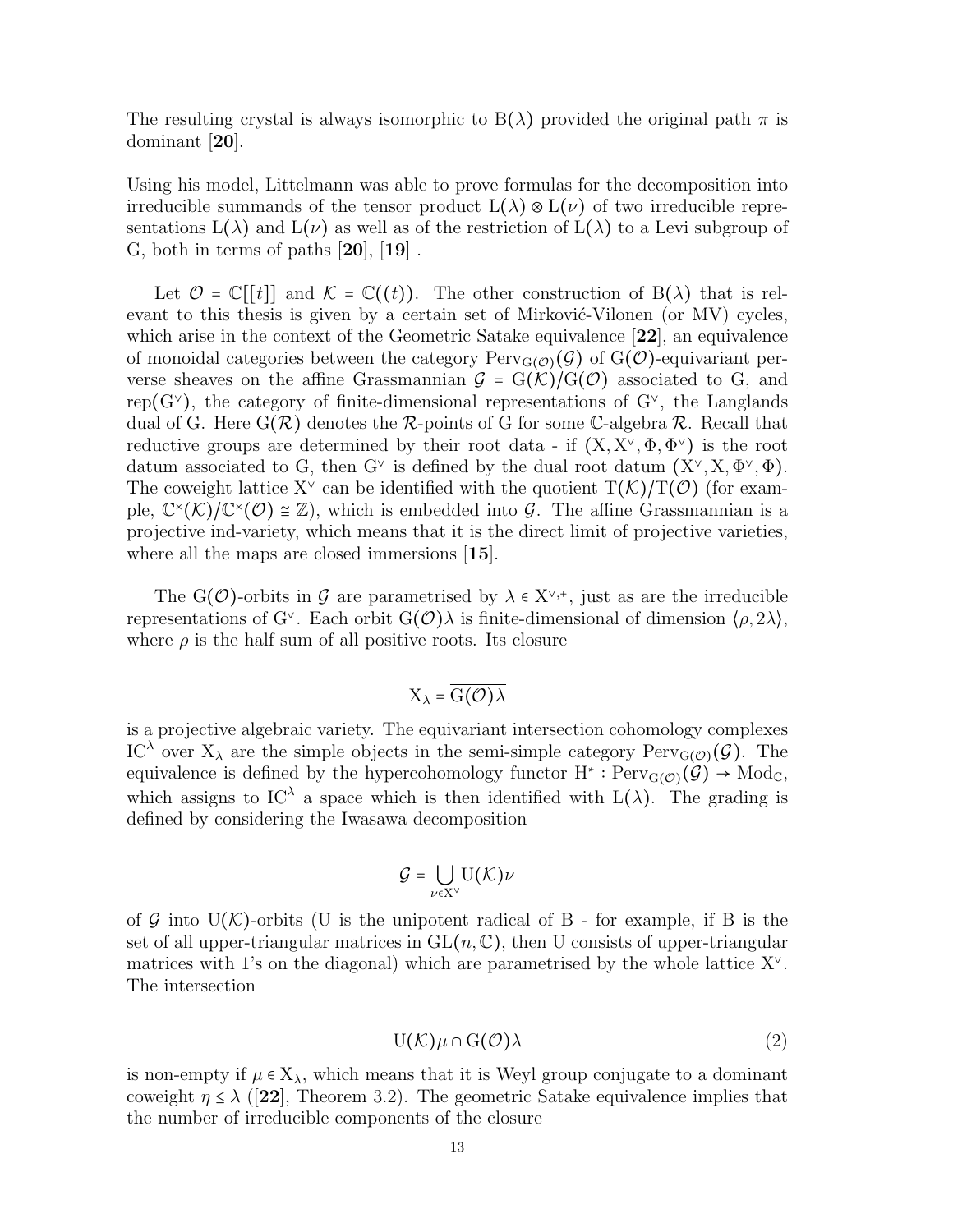# $\overline{U(\mathcal{K})\mu \cap G(\mathcal{O})\lambda}$

is dim(L( $\lambda$ )<sub>µ</sub>) ([22], Corollary 7.4). Let  $\mathcal{Z}(\lambda)_{\mu}$  be the set consisting of these irreducible components, and let

$$
\mathcal{Z}(\lambda) = \bigcup_{\mu \leq \lambda} \mathcal{Z}(\lambda)_{\mu}.
$$

This set was endowed with the structure of a crystal in [2], using a certain decomposition with respect to a parabolic subgroup, which relates the aforementioned orbits in  $\mathcal G$  with the orbits for a smaller affine Grassmannian associated to a Levi subgroup of G (see Section 3.2 of  $[2]$ ).

There is a connection between these two constructions given by the affine building  $\mathcal{J}^{aff}$  associated to G. The building [24]  $\mathcal{J}^{aff}$  is a polysimplicial complex, which in particular means that it is a union of Coxeter complexes, called apartments, each of which is isomorphic to the Coxeter complex associated to the affine Weyl group  $W^{aff}$ . Paths  $\pi : [0,1] \to X^{\vee} \otimes_{\mathbb{Z}} \mathbb{R}$  contained in the one-skeleton are interpreted as combinatorial one-skeleton galleries, which are sequences of vertices and edges in the *standard apartment* of  $\mathcal{J}^{aff}$ . For simplicity, we call them simply "galleries". The explicit connection is given by a Bott-Samelson type desingularization

$$
\Sigma_{\underline{\lambda}} \xrightarrow{\pi} X_{\lambda}
$$

of the *generalised Schubert variety*  $X_{\lambda}$ , which depends on a weight decomposition  $\lambda$ of  $\lambda$  - this determines a combinatorial gallery! For example, for  $n \geq 3$ , the decomposition

$$
\lambda = \omega_1 + 2\omega_2 = \omega_2 + \omega_1 + \omega_2
$$

(where  $\omega_i$  denotes the *i*-th fundamental coweight) defines the gallery  $\gamma_\lambda$  defined by the following sequence of vertices (see Chapter 1, Section 1.3)

$$
(0, \omega_2, \omega_1 + \omega_2, \omega_1 + 2\omega_2).
$$

The group  $G(\mathcal{K})$  acts on the affine building  $\mathcal{J}^{aff}$  - we may consider the stabiliser  $P_F$  of a face F. For this example the Bott-Samelson variety  $\Sigma_{\lambda}$  is defined, as a set, by the following quotient

$$
\Sigma_{\underline{\lambda}} = P_0 \times P_{\omega_2} \times P_{\omega_1 + \omega_2} / P_{[\omega, \omega_2]} \times P_{[\omega_2, \omega_1 + \omega_2]} \times P_{[\omega_1 + \omega_2, \omega_1 + 2\omega_2]}
$$

where (see Definition 1.4 for a general definition of  $\Sigma_{\lambda}$ )

$$
(p_0, p_1, p_2) \cdot (q_0, q_1, q_2) = (q_0 p_0, p_0^{-1} q_1 p_1, p_1^{-1} q_2 p_2).
$$

The reason that  $\Sigma_{\lambda}$  is a projective algebraic variety is that  $G(\mathcal{O})$  has the structure of a pro-algebraic group. In this case this means in particular that the  $G(\mathcal{O})$ -orbits in  $\mathcal{J}^{aff}$  are also finite-dimensional. There is a  $\mathbb{C}^{\times}$ -action on  $\Sigma_{\lambda}$  that is induced by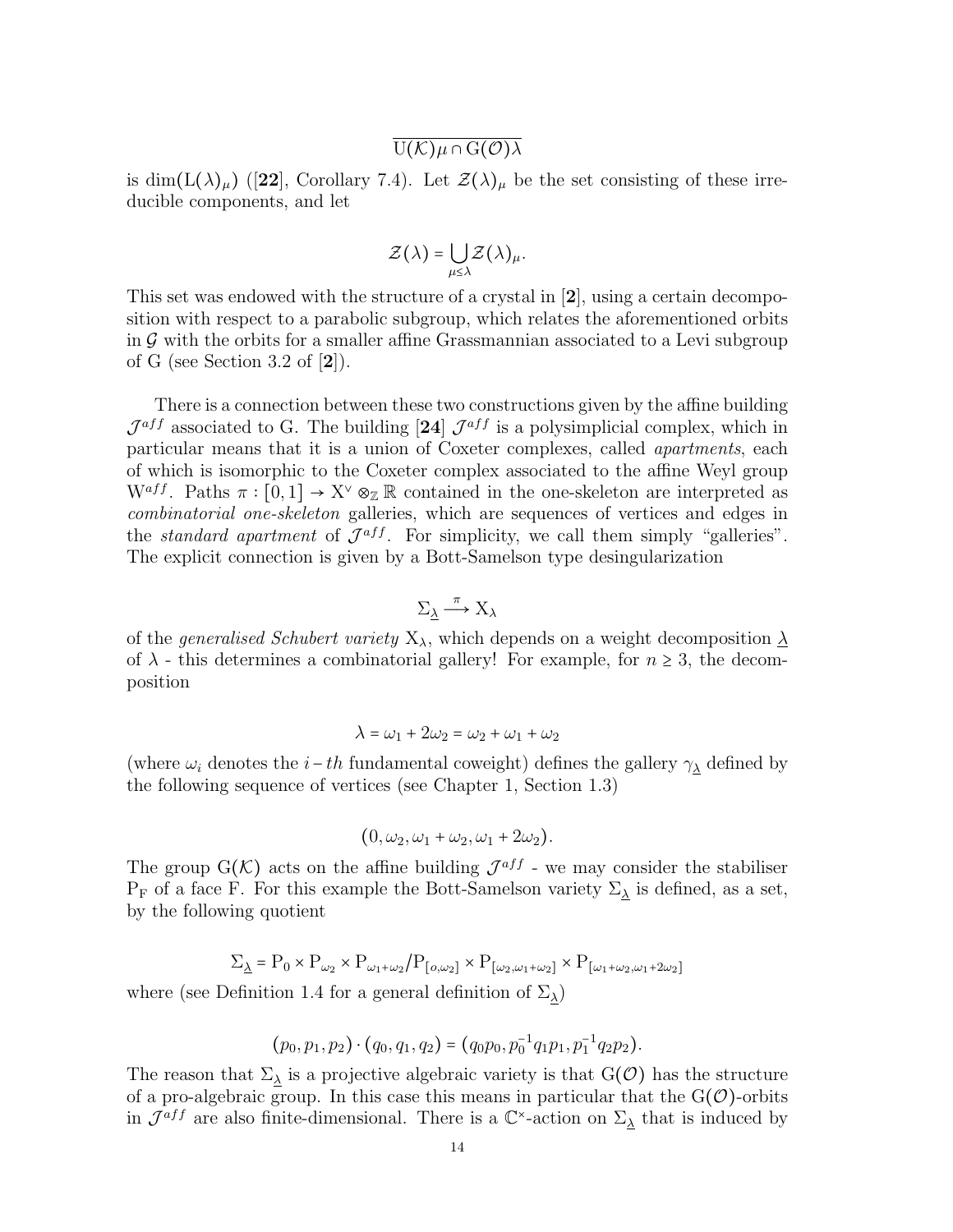left multiplication by T on the first coordinate. With respect to this action, combinatorial galleries of a certain type (see Definition 1.4) are identified with  $\mathbb{C}^*$ -fixed points in  $\Sigma_{\lambda}$  (see Chapter 1, Section 1.4). Thus, to each such gallery  $\delta$  corresponds a Białynicki-Birula cell

$$
\mathbf{C}_\delta=\big\{p\in\Sigma_{\underline{\lambda}}:\lim_{t\to 0}\;t\cdot p=\delta\big\}
$$

of dimension

$$
\dim(C_{\delta}) \leq \langle \rho, \lambda + \mu_{\delta} \rangle,
$$

where  $\mu_{\delta}$  is the last vertex of  $\delta$ . The project began in [6] for galleries of alcoves, (and subsequently in [7] for one-skeleton galleries) where Gaussent-Littelmann showed that if the cell  $C_{\delta}$  has maximal dimension  $\langle \rho, \lambda + \mu_{\delta} \rangle$  then  $\pi(C_{\delta})$  is an MV cycle  $\mathcal{Z}(\lambda)_{\mu_{\delta}} \subset \mathcal{Z}(\lambda)$ . This assignment was then shown to be a crystal isomorphism [1] by Baumann-Gaussent. The galleries  $\delta$  whose cell  $C_{\delta}$  has maximal dimension are called LS galleries, which is short for "Lakshmibai Seshadri" galleries. These were the first galleries to be considered (interpreted as paths) in  $\mathbf{17}$  and  $\mathbf{19}$ . In this thesis we will work with more combinatorial definitions of LS galleries (cf. Chapters 1-3).

#### Main results in Chapters 1-3

What if the gallery  $\delta$  is not LS?

In [8] Gaussent-Nguyen-Littelmann solved this problem for  $G^{\vee} = SL(n, \mathbb{C})$ , using their previous results and the combinatorics of Young tableaux. They showed that in this case  $\pi(C_{\delta})$  is an MV cycle for any combinatorial gallery  $\delta$ . In Chapter 2, Theorem 2.21 we extend this theorem and show that for  $G^{\vee} = SL(n, \mathbb{C})$ , the map

$$
\Gamma \to \bigoplus_{\lambda \in X^{\vee,+}} \mathcal{Z}(\lambda)
$$

$$
\delta \mapsto \overline{\pi(C_{\delta})}
$$

(we denote the set of all combinatorial galleries by  $\Gamma$ ) is a surjective morphism of crystals, which restricts to an isomorphism on each connected component of  $\Gamma$  (cf. Theorem C). We also compute its fibres in terms of the Littelmann path model the number of connected components in the pre-image of  $\mathcal{Z}(\lambda)$  is the number of dominant combinatorial galleries in  $\Gamma$  with endpoint the coweight  $\lambda$ .

In general (see Definition 1.4), the Bott-Samelson variety  $\Sigma_{\gamma f} \stackrel{\pi}{\rightarrow} \mathcal{G}$  is defined for any combinatorial gallery  $\gamma$  of the same type as a combinatorial gallery  $\gamma^f$  contained in the fundamental alcove (cf. Lemma 1.3). In Chapter 3 we consider  $G^{\vee}$  = SP(2n, C). Here there exist combinatorial galleries  $\delta$  for which the closure  $\overline{\pi(C_{\delta})}$  is not an MV cycle - see Chapter 3, Section 5. We define, however, a subset  $\Gamma^R \subset \Gamma$  of *readable* galleries - let  $\delta \in \Gamma^R$  be a readable gallery, and let  $\delta^+$  be the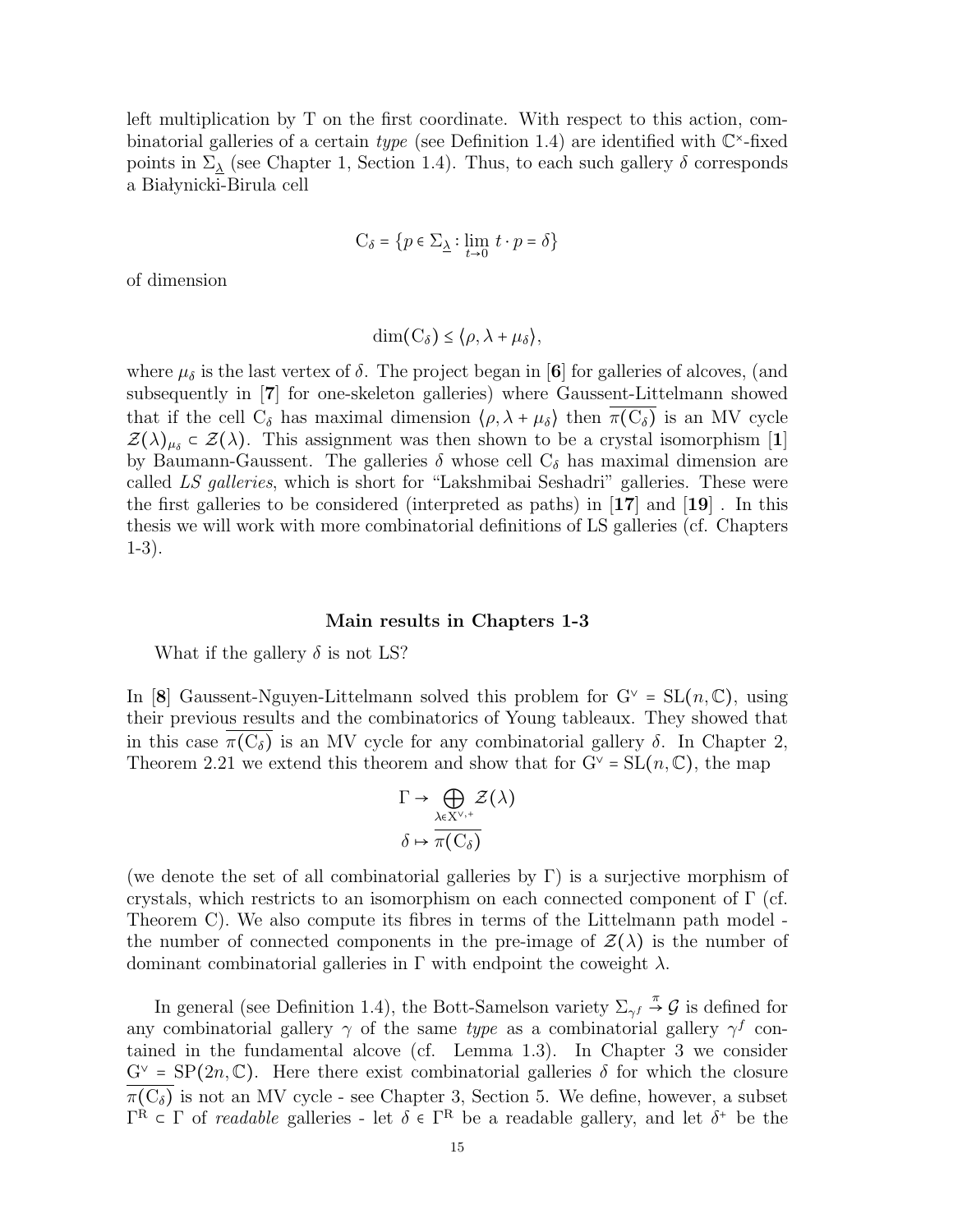highest weight vertex of the crystal component that  $\delta$  lies in. Then we show (cf. Theorem B, Theorem 3.26) that  $\pi(C_{\delta})$  is an MV cycle in  $\mathcal{Z}(\mu_{\delta^+})$  and that

$$
\Gamma^{\mathcal{R}} \longrightarrow \bigoplus_{\delta \in \Gamma^{\mathcal{R}}} \mathcal{Z}(\mu_{\delta^+})
$$

$$
\delta \mapsto \overline{\pi(C_{\delta})}
$$

is a surjective morphism of crystals. As in the case of  $SL(n,\mathbb{C})$ , we compute its fibers in terms of the Littelmann path model.

Methods. As was briefly mentioned in the last section, in [8], Gaussent-Nguyen-Littelmann use the combinatorics of Young tableaux; they relate them to the affine Grassmannian using the well-known Chevalley relations (see Chapter 1, (4)). We build on their methods for  $G^{\vee} = SL(n, \mathbb{C})$ , and for  $G^{\vee} = SP(2n, \mathbb{C})$  which are very similar in spirit. Two galleries  $\gamma$  and  $\delta$  are *equivalent* if they lie in the same place of the connected crystal they belong to. For example, all dominant galleries with the same endpoint are equivalent. Further, any gallery is equivalent to an LS gallery. The method is then to show that if two readable galleries  $\gamma$  and  $\delta$  are equivalent, then

$$
\overline{\pi(C_{\gamma})} = \overline{\pi(C_{\delta})}.
$$

This is where combinatorics of tableaux and words come into play. The main point is to view galleries or paths as tableaux, or more generally keys or readable keys, for  $G^{\vee} = SL(n, \mathbb{C})$  and  $G^{\vee} = SP(n, \mathbb{C})$ , respectively. To see how, see Chapter 2, Section 2.2 and Chapter 3, Section 1.3. To each key or readable key  $\delta$  is associated a word  $w(\delta)$ , which is also regarded as a gallery in a natural way. Equivalence of these word galleries is expressed very precisely in these cases via the plactic monoid

$$
\mathcal{P}_n = \mathcal{W}_n / \sim
$$

and the symplectic plactic monoid

$$
\mathcal{P}_{\mathcal{C}_n}=\mathcal{W}_{\mathcal{C}_n}/\sim
$$

which are quotients on the word monoids on the alphabets  $\mathcal{A}_n = \{1, \dots, n\}$  and  $\mathcal{C}_n = \{1, \dots, n, \bar{n}, \dots, \bar{1}\}\,$  by the relations given in Definitions 2.6 and 3.18, respectively. These monoids are formed exactly by the equivalence classes of all keys / readable keys in the sense that any word in these alphabets is in the same equivalence class as the word of an LS key.

The technique is to use the results by Gaussent-Littelmann and Baumann-Gaussent and to follow the following steps, which are carried out in Chapter 2 and Chapter 3, in order to show Theorem 2.21 and Theorem 3.26:

- (1) Show that  $\pi(C_{\delta}) = \pi'(C_{w(\delta)})$ .
- (2) Show that if  $\gamma$  and  $\delta$  are equivalent, then  $w(\gamma)$  and  $w(\delta)$  are in the same conjugacy class in their corresponding plactic/ symplectic plactic monoid.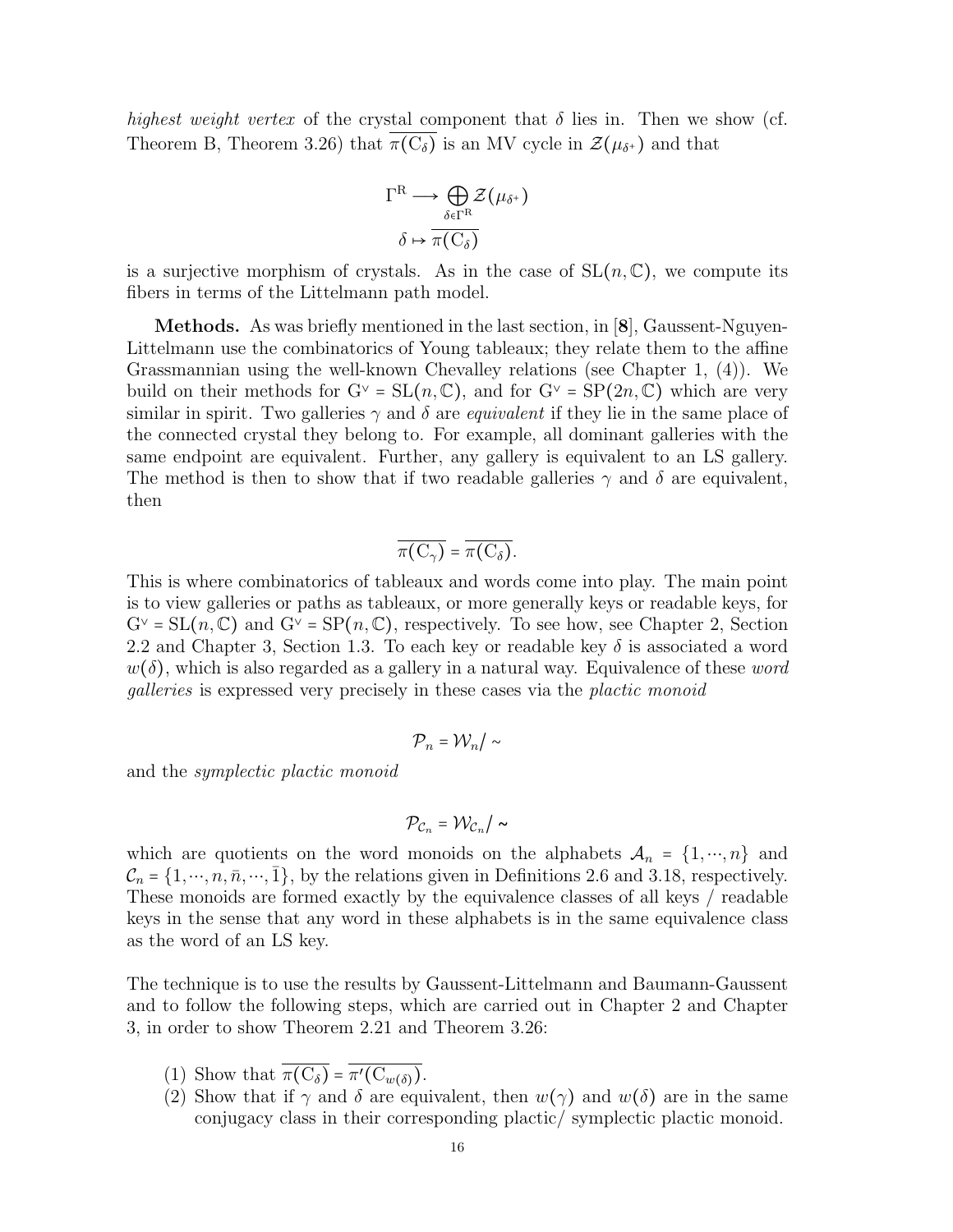(3) Show that if two words  $w_1$  and  $w_2$  are in the same conjugacy class, then  $\pi(\mathrm{C}_{w_1}) = \pi'(\mathrm{C}_{w_2}).$ 

#### Organization

This thesis is organised in five chapters.

In Chapter 1, preliminary information on the affine Grassmannian and the affine building is provided, with some examples and some proofs. In Chapter 2 we treat the case  $G^{\vee} = SL(n, \mathbb{C})$  and its combinatorics. In **Chapter 3** we do the same for  $G^{\vee} = \text{SP}(2n, \mathbb{C})$  - this is the longest chapter of this thesis, as the proofs in Section 4 are quite involved. In Chapter 4 we introduce the Naito-Sagaki conjecture together with the proof for the cases we have already mentioned, and in Chapter 5 (the appendix) we provide a technical result that we need in Chapter 3, and we fix a small mistake from [8].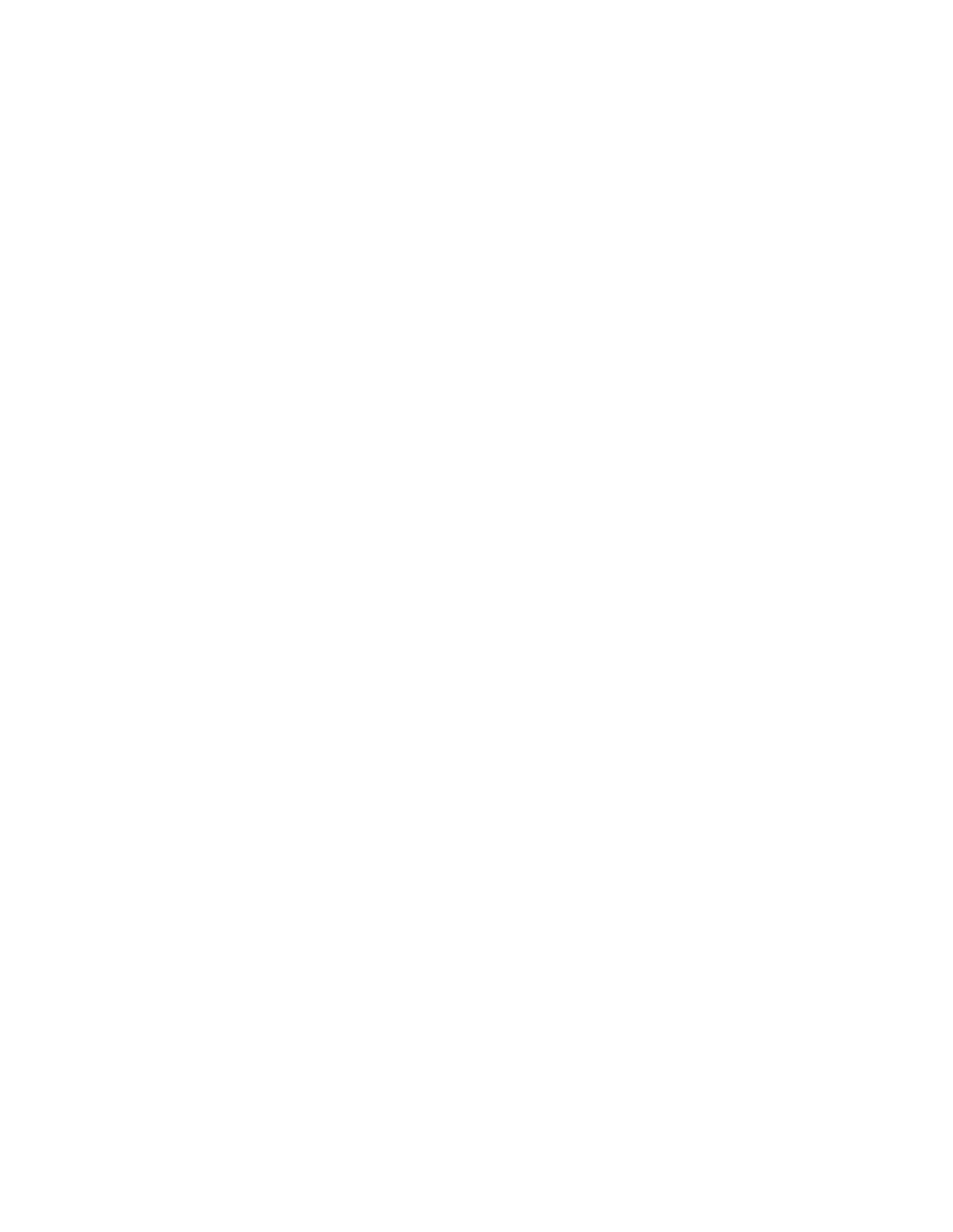#### CHAPTER 1

## Buildings and the affine Grassmannian

#### 1. Preliminaries

Let G be the complex connected reductive algebraic group associated to a root datum  $(X, X^{\vee}, \Phi, \Phi^{\vee})$ . We denote its Langlands dual by  $G^{\vee}$  - it is the complex connected reductive algebraic group with root datum  $(X^{\vee}, X, \Phi^{\vee}, \Phi)$ . Let T ⊂ G be a maximal torus of G with character group  $X = Hom(T, \mathbb{C}^{\times})$  and cocharacter group  $X^{\vee}$  = Hom( $\mathbb{C}^{\times}$ , T). We identify the Weyl group W with the quotient  $N_{\mathcal{G}}(T)/T$ , where  $N<sub>G</sub>(T)$  is the normaliser of T in G, and will make abuse of notation by denoting a representative in  $N_G(T)$  of an element  $w \in W$  in the Weyl group by the same symbol that we use to denote the element itself. We fix a choice of positive roots  $\Phi^+ \subset \Phi$ (this determines a set  $\Phi^{\vee,+}$  of positive coroots), and denote the dominance order on X and  $X^{\vee}$  determined by this choice by '≤'. Namely:

$$
\mu \leq \lambda \iff \begin{cases} \lambda - \mu \in \mathbb{Z} \Phi^+ & \text{if } \lambda \in \mathcal{X} \text{ and } \mu \in \mathcal{X} \\ \lambda - \mu \in \mathbb{Z} \Phi^{\vee,+} & \text{if } \lambda \in \mathcal{X}^\vee \text{ and } \mu \in \mathcal{X}^\vee. \end{cases}
$$

Let  $\Delta = {\alpha_i}_{i \in \{1,\cdots,n\}} \subset \Phi^+$  be the set of simple roots of  $\Phi^+$ . Then the set  $\Delta^{\vee}$  =  $\{\alpha_i^{\vee}\}_{i\in\{1,\cdots,n\}}$  of all coroots of elements of  $\Delta$  forms a basis of the root system  $\Phi^{\vee}$ . Let  $\langle$ -,- $\rangle$  be the non-degenerate pairing between X and X<sup> $\vee$ </sup>, and denote half the sum of positive roots (respectively coroots) by  $\rho$  (respectively by  $\rho^{\vee}$ ). If  $\lambda = \sum_{\alpha \in \Delta} n_{\alpha} \alpha$  is a sum of positive roots (respectively  $\lambda = \sum_{\alpha^{\vee} \in \Delta^{\vee}} n_{\alpha} \alpha^{\vee}$ ) then  $\langle \lambda, \rho^{\vee} \rangle = \sum_{\alpha \in \Delta} n_{\alpha}$  (respectively  $\langle \rho, \lambda \rangle = \sum_{\alpha^{\vee} \in \Delta^{\vee}} n_{\alpha}$ .

Let  $B \subset G$  be the Borel subgroup of G containing T that is determined by the choice of positive roots  $\Phi^+$ , and let  $U \subset B$  be its unipotent radical. The group U is generated by the elements  $U_{\alpha}(b)$  for  $b \in \mathbb{C}$  and  $\alpha \in \Phi^+$ , where for each root  $\alpha$ ,  $U_{\alpha}$  is the one-parameter group that it determines. For each cocharacter  $\lambda \in X^{\vee}$  and each non-zero complex number  $a \in \mathbb{C}^\times$  we denote by  $a^\lambda$  its image  $\lambda(a) \in \mathcal{T}$ .

The following identities hold in G (See  $\S6$  in [26]):

(1) For any  $\lambda \in X^{\vee}, a \in \mathbb{C}^{\times}, b \in \mathbb{C}, \alpha \in \Phi$ ,

$$
a^{\lambda}U_{\alpha}(b) = U_{\alpha}(a^{\langle \alpha, \lambda \rangle}b)a^{\lambda}
$$
 (3)

(2) (Chevalley's commutator formula) Given linearly independent roots  $\alpha, \beta \in \Phi$ and integers i and j such that  $i\alpha + j\beta$ , there exist non-zero numbers  $c_{\alpha}^{i,j}$  $\alpha,\!\beta$ such that, for all  $a, b \in \mathbb{C}$ :

$$
U_{\alpha}(b)^{-1}U_{\beta}(a)^{-1}U_{\alpha}(b)U_{\beta}(a) = \prod_{i,j \in \mathbb{Z}^{\geq 0}} U_{i\alpha+j\beta}(c_{\alpha,\beta}^{i,j}(-a)^{i}b^{j})
$$
(4)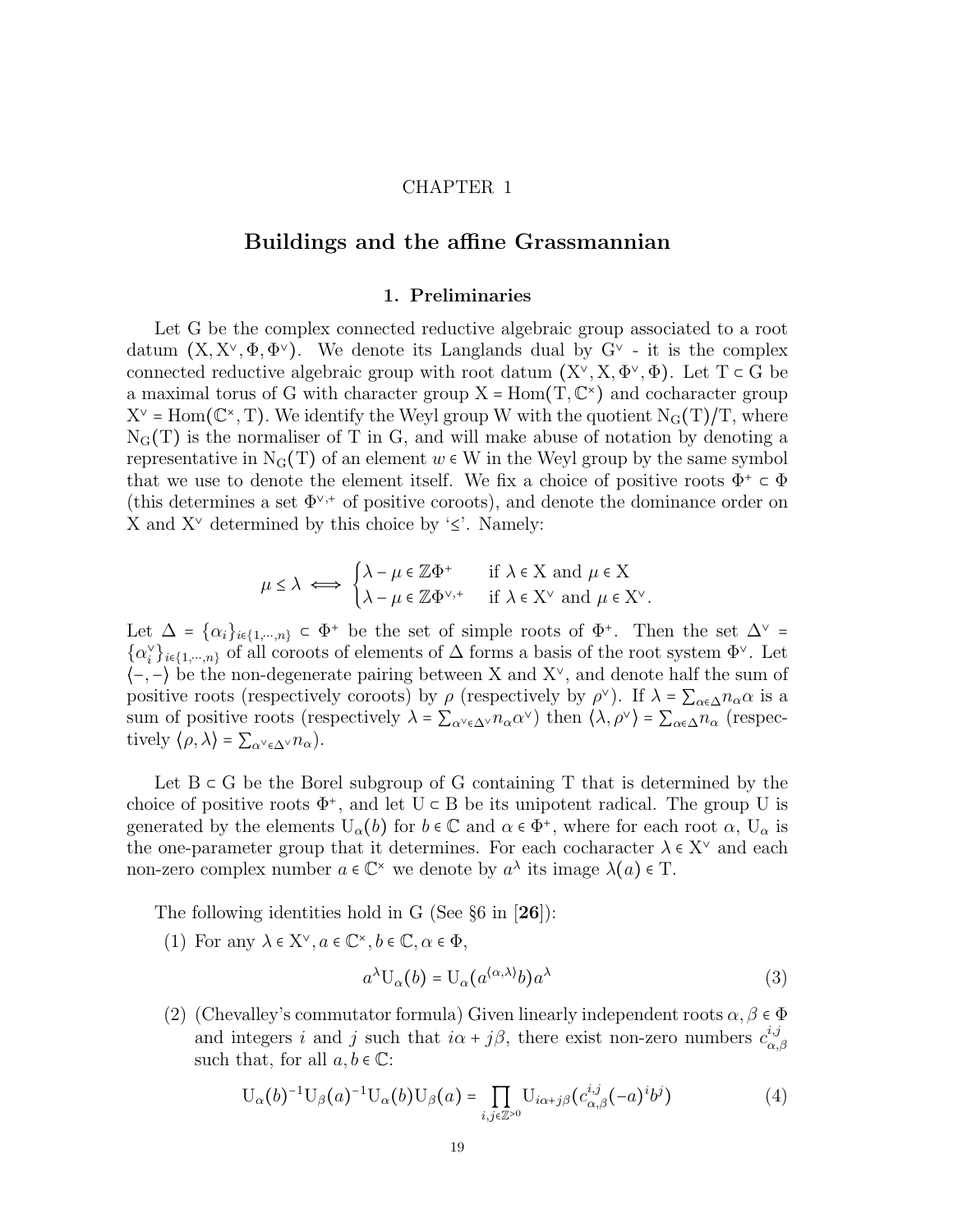where the product is taken in some fixed order. The  $c_{\infty}^{ij}$  $\alpha,\beta$  $s$  are integers depending on  $\alpha, \beta$ , and on the chosen order in the product.

**1.1. Affine Grassmannians.** Let  $\mathcal{O} = \mathbb{C}[[t]]$  denote the ring of complex formal power series and let  $\mathcal{K} = \mathbb{C}((t))$  denote its field of fractions; it is the field of complex Laurent power series. For any C-algebra  $\mathcal{R}$ , denote by  $G(\mathcal{R})$  the set of R-valued points. The set

# $G = G(K)/G(\mathcal{O})$

is called the affine Grassmannian associated to G. We will denote the class in G of an element  $g \in G(\mathcal{K})$  by [g]. A coweight  $\lambda : \mathbb{C}^{\times} \to T \subset G$  determines a point  $t^{\lambda} \in G(\mathcal{K})$  and hence a class  $[t^{\lambda}] \in \mathcal{G}$ . This map is injective, and we may therefore consider  $X^{\vee}$  as a subset of  $\mathcal{G}$ .

 $G(\mathcal{O})$ -orbits in  $\mathcal G$  are determined by the Cartan decomposition:

$$
\mathcal{G} = \bigsqcup_{\lambda \in X^{\vee,+}} G(\mathcal{O})[t^{\lambda}].
$$

Each  $G(\mathcal{O})$ -orbit has the structure of an algebraic variety induced from the progroup structure of  $G(\mathcal{O})$  (this is built in to the definition of a pro-group - see Definitions 4.4.1 in [15]) and it is known that for  $\lambda \in X^{\vee,+}$ :

$$
\overline{\mathrm{G}(\mathcal{O})[t^{\lambda}]} = \bigsqcup_{\mu \in \mathrm{X}^{\vee,+}, \mu \leq \lambda} \mathrm{G}(\mathcal{O})[t^{\mu}].
$$

We call the closure  $G(\mathcal{O})[t^{\lambda}]$  a generalised Schubert variety and we denote it by  $X_{\lambda}$ . This variety is usually singular. In Section 1.4 of this chapter we will review certain resolutions of singularities of it.

The  $U(\mathcal{K})$ -orbits are given by the Iwasawa decomposition:

$$
\mathcal{G} = \bigsqcup_{\lambda \in X^{\vee}} U(\mathcal{K})[t^{\lambda}].
$$

These orbits are ind-varieties, and their closures can be described as follows (see  $[22]$ , Proposition 3.1 a.):

$$
\overline{\mathrm{U}(\mathcal{K})[t^{\lambda}]} = \bigcup_{\mu \leq \lambda} \mathrm{U}(\mathcal{K})[t^{\mu}]
$$

for any  $\lambda \in X$ .

1.2. MV Cycles and Crystals. Let  $\lambda \in X^{\vee,+}$  and  $\mu \in X^{\vee}$  be a dominant integral coweight and any coweight, respectively. Then by Theorem 3.2 a in [22], the intersection

$$
U(\mathcal{K})[t^{\mu}] \cap G(\mathcal{O})[t^{\lambda}]
$$

is non-empty if and only if  $\mu \leq \lambda$ ; in that case its closure is pure dimensional of dimension  $\langle \rho, \lambda + \mu \rangle$  and has the same number of irreducible components as the dimension of the  $\mu$ -weight space  $L(\lambda)_{\mu}$  of the irreducible representation  $L(\lambda)$  of  $G^{\vee}$  of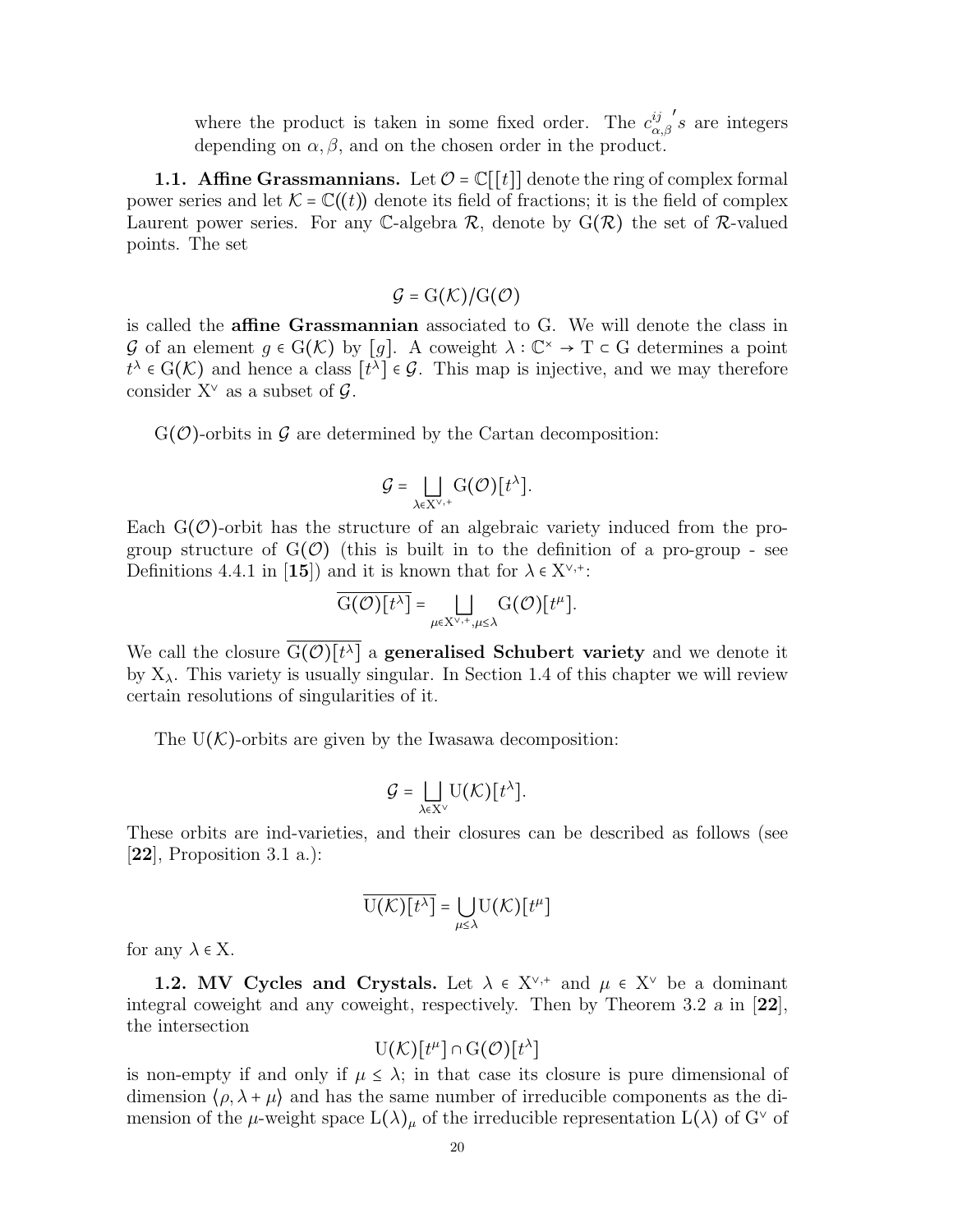highest weight  $\lambda$  (this is Corollary 7.4 in [22]). Note that this makes sense because  $X^{\vee}$  may be identified with the character group of a maximal torus of  $G^{\vee}$ . Explicitly,  $X^{\vee} \cong \text{Hom}(T^{\vee}, \mathbb{C}^{\times})$ , where  $T^{\vee}$  is the Langlands dual of T, which is a maximal torus of  $G^{\vee}$  (see Section 7 in [22]).

We denote the set of all irreducible components of a given topological space Y by  $Irr(Y)$ . Consider the sets

$$
\mathcal{Z}(\lambda)_{\mu} = \text{Irr}(\mathbf{U}(\mathcal{K})[t^{\mu}] \cap \mathbf{G}(\mathcal{O})[t^{\lambda}]) \text{ and}
$$

$$
\mathcal{Z}(\lambda) = \bigsqcup_{\mu \in \mathbf{X}^{\vee}} \mathcal{Z}(\lambda)_{\mu}.
$$

The elements of these sets are called  $MV$  cycles. In [2], Section 3.3, Braverman and Gaitsgory have endowed the set  $\mathcal{Z}(\lambda)$  with a crystal structure and have shown the existence of an isomorphism of crystals B( $\lambda$ )  $\rightarrow$  Z( $\lambda$ ). We will not use the definition of this crystal structure, but we denote by  $\tilde{f}_i$  (respectively  $\tilde{e}_i$ ) the corresponding root operators for  $i \in \{1, \dots, n\}$ , where n is the rank of the root system  $\Phi$ .

1.3. Galleries in the Affine Building. Let  $\mathcal{J}^{aff}$  be the affine building associated to G and  $K$ . It is a union of simplicial complexes called *apartments*, each of which is isomorphic to the Coxeter complex of the same type as the extended Dynkin diagram associated to G. See Chapters 9 and 10 in [24] for detailed information on affine buildings. The affine Grassmannian  $\mathcal G$  can be  $G(\mathcal K)$ -equivariantly embedded into the building  $\mathcal{J}^{aff}$ , which also carries a  $G(\mathcal{K})$ -action. Denote by  $\Phi^{aff}$  the set of real affine roots associated to  $\Phi$ ; we identify it with the set

$$
\Phi^{aff} = \Phi \times \mathbb{Z}.
$$

Let  $A = X^{\vee} \otimes_{\mathbb{Z}} \mathbb{R}$ . For each  $(\alpha, n) \in \Phi^{\text{aff}}$ , consider the associated hyperplane

$$
\mathcal{H}_{(\alpha,n)} = \{x \in \mathbb{A} : \langle \alpha, x \rangle = n\}
$$

and the positive, respectively negative half spaces

$$
H^+_{(\alpha,n)} = \{x \in \mathbb{A} : \langle \alpha, x \rangle \ge n\}
$$
  

$$
H^-_{(\alpha,n)} = \{x \in \mathbb{A} : \langle \alpha, x \rangle \le n\}.
$$

Denote by W<sup>aff</sup> the affine Weyl group generated by all the affine reflections  $s_{(\alpha,n)}$ with respect to the affine hyperplanes  $H_{(\alpha,n)}$ . We have an embedding  $W \hookrightarrow W^{aff}$ given by  $s_{\alpha} \mapsto s_{(\alpha,0)}$ . The **dominant Weyl chamber** is the set

$$
C^+ = \{x \in \mathbb{A} : \langle \alpha, x \rangle > 0 \ \forall \alpha \in \Delta\}
$$

and the fundamental alcove is in turn

$$
\Delta^f = \{ x \in C^+ : \langle \alpha, x \rangle < 1 \ \forall \alpha \in \Phi^+ \}.
$$

There is a unique apartment in the affine building  $\mathcal{J}^{aff}$  that contains the image of the set of coweights  $X^{\vee} \subset \mathcal{G}$  under the embedding  $\mathcal{G} \to \mathcal{J}^{aff}$ . This apartment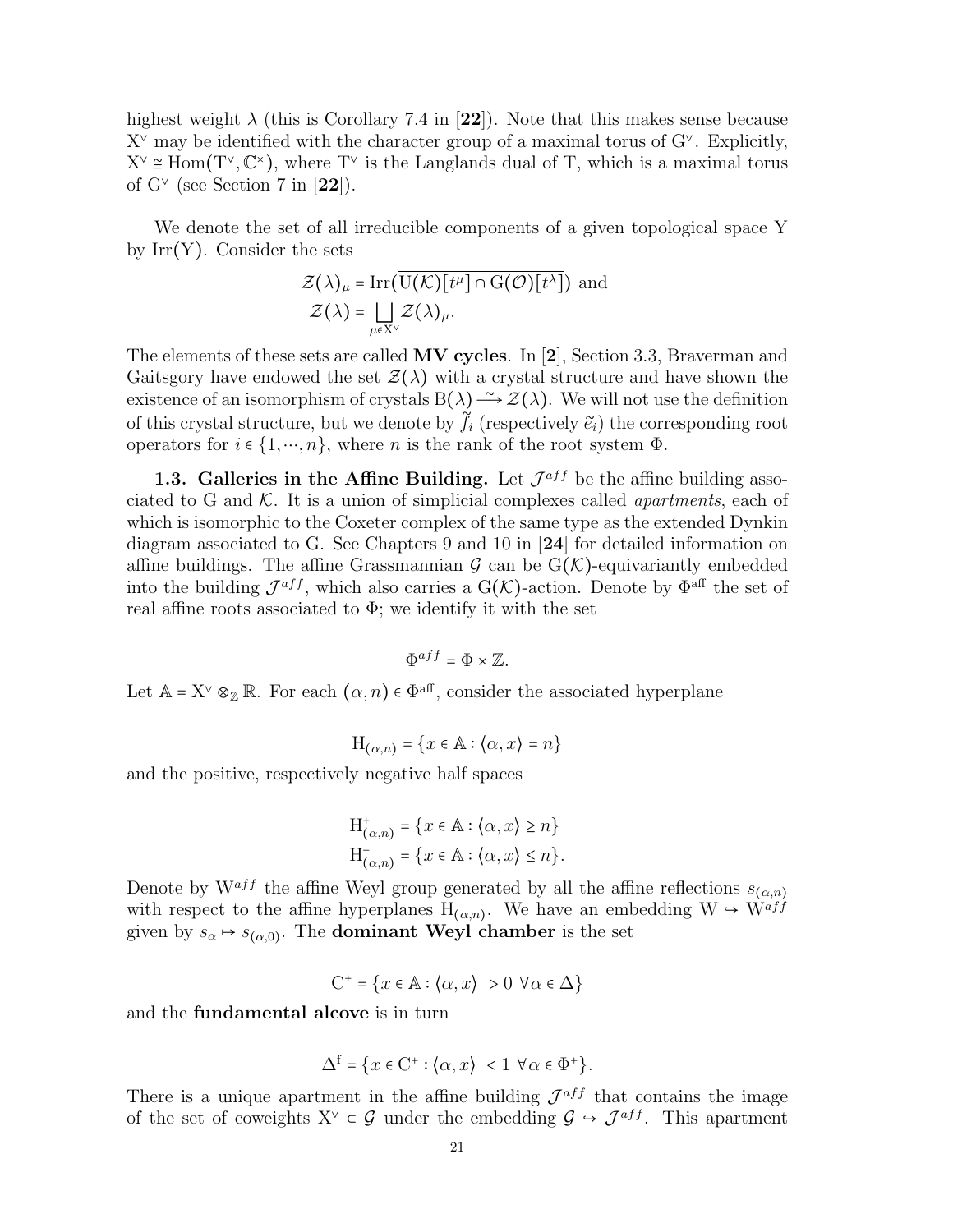is isomorphic to the affine Coxeter complex associated to  $W^{aff}$ ; its faces are given by all possible intersections of the hyperplanes  $H_{(\alpha,n)}$  and their associated (closed) positive and negative half-spaces  $H^{\pm}_{(\alpha,n)}$ . It is called the **standard apartment** in the affine building  $\mathcal{J}^{aff}$ . The action of  $W^{aff}$  on the affine building  $\mathcal{J}^{aff}$  coincides, when restricted to the standard apartment, with the one induced by the natural action of  $W^{aff}$  on A; the fundamental alcove is a fundamental domain for the latter.

To each real affine root  $(\alpha, n) \in \Phi^{aff}$  is attached the one-parameter additive root subgroup  $U_{(\alpha,n)}$  of  $G(\mathcal{K})$  defined by  $b \mapsto U_{\alpha}(bt^{n})$  for  $b \in \mathbb{C}$ . Let  $\lambda \in X^{\vee}$  and  $b \in \mathbb{C}$ . Then identity (3) implies that:

$$
U_{(\alpha,n)}(b)[t^{\lambda}] = [U_{\alpha}(bt^{n})t^{\lambda}] = [t^{\lambda}U_{\alpha}(bt^{n-(\alpha,\lambda)})], \qquad (5)
$$

and

$$
[t^{\lambda}U_{\alpha}(bt^{n-\alpha,\lambda})]= [t^{\lambda}] \text{ if and only if } U_{\alpha}(bt^{n-(\alpha,\lambda)}) \in G(\mathcal{O}),
$$

or, equivalently,  $\langle \alpha, \lambda \rangle \leq n$ . Hence, the root subgroup  $U_{(\alpha,n)}$  stabilises the point  $[t^{\lambda}] \in \mathcal{G} \hookrightarrow \mathcal{J}^{aff}$  if and only if  $\lambda \in H_{(\alpha,n)}^{-}$ . For each face F in the standard apartment, denote by  $P_F$ ,  $U_F$  and  $W_F^{aff}$  its stabilizer in  $G(K)$ ,  $U(K)$  and  $W^{aff}$  respectively. These subgroups are generated by the torus T and the root subgroups  $U_{(\alpha,n)}$  such that  $F \subset H_{(\alpha,n)}^-$ , the root subgroups  $U_{(\alpha,n)} \subset P_F$  such that  $\alpha \in \Phi^+$ , and those affine reflections  $s_{(\alpha,n)} \in W^{aff}$  such that  $F \subset H_{(\alpha,n)}$ , respectively. See [6], Section 3.3, Example 3, and Proposition 5.1 (ii) in  $[1]$ .

EXAMPLE 1.1. Let  $G^{\vee} = SP(4, \mathbb{C})$ , then  $\Phi^+ = {\alpha_1, \alpha_2, \alpha_1 + \alpha_2, \alpha_1 + 2\alpha_2}$ . In the picture below the shaded region is the upper halfspace  $H^{\dagger}_{(\alpha_2,0)}$ . Let F be the face in the standard apartment that joins the vertices  $-(\alpha_1 + \alpha_2)$  and  $-\alpha_1$ .



The subgroup  $P_F$  is generated by the root subgroups associated to the following real roots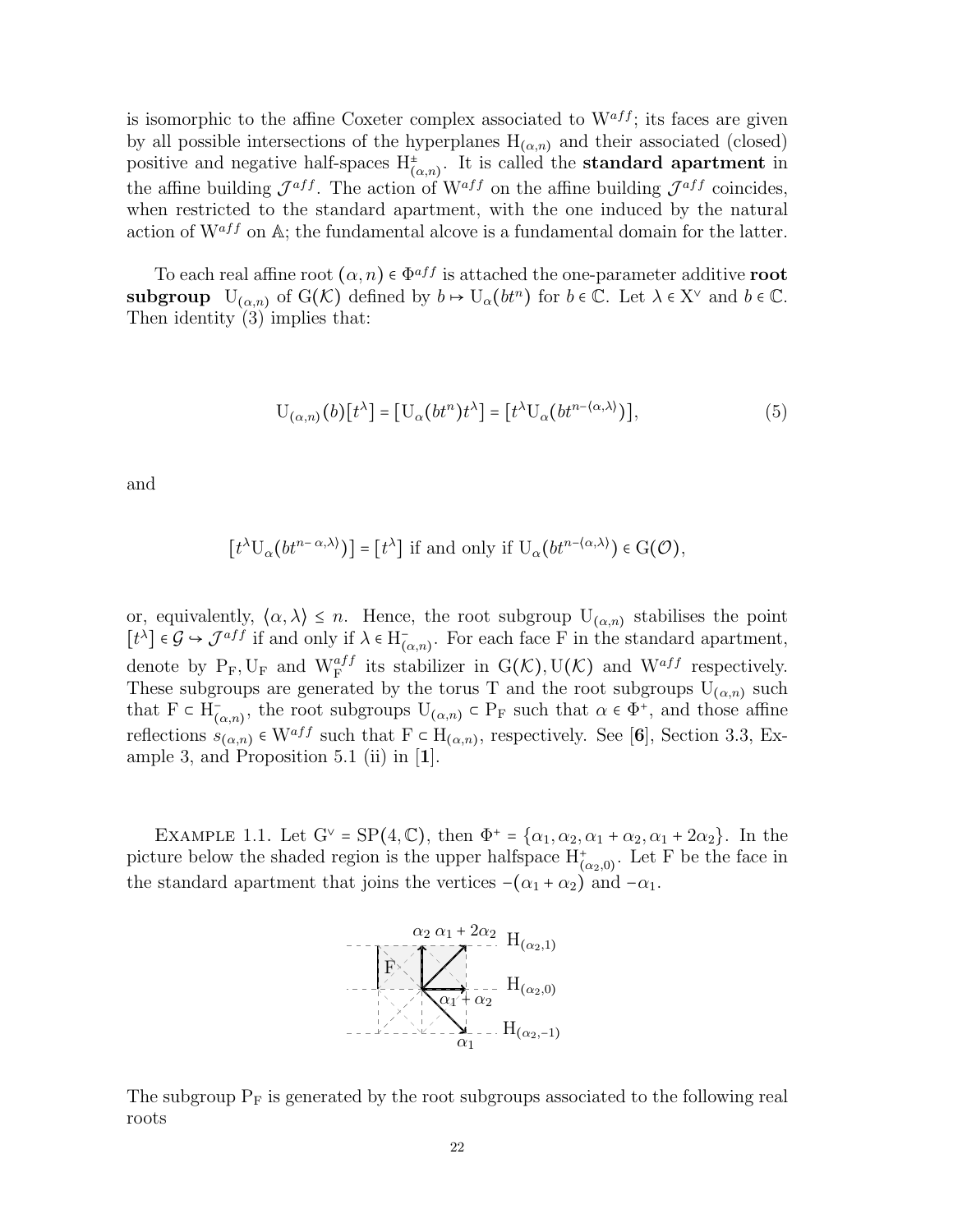$$
(\alpha_1, n) \quad n \ge -1
$$
\n
$$
(\alpha_2, n) \quad n \ge 1
$$
\n
$$
(\alpha_1 + \alpha_2, n) \quad n \ge -1
$$
\n
$$
(\alpha_1 + 2\alpha_2, n) \quad n \ge 0
$$
\n
$$
(-\alpha_1, n) \quad n \ge 2
$$
\n
$$
(-\alpha_2, n) \quad n \ge 0
$$
\n
$$
(-(\alpha_1 + \alpha_2), n) \quad n \ge 1
$$
\n
$$
(-(\alpha_1 + 2\alpha_2, n)) \quad n \ge 1
$$

The stabiliser  $U_F$  is generated by the root subgroups associated to those previously stated roots  $(\alpha, n)$  such that  $\alpha \in \Phi^+$  is a positive root, and

$$
W_{F}^{aff} = \{s_{(\alpha_1 + \alpha_2, -1)}, 1\}.
$$

A gallery is a sequence of faces in the affine building  $\mathcal{J}^{aff}$ 

$$
\gamma = (V_0 = 0, E_0, V_1, \cdots, E_k, V_{k+1})
$$
\n(6)

such that:

- 1. For each  $i \in \{1, \dots, k\}$ ,  $V_i \subset E_i \supset V_{i+1}$ .
- 2. Each face labelled  $V_i$  has dimension zero (is a **vertex**) and each face labelled  $E_i$  has dimension one (is an **edge**). In particular, each face in the sequence  $\gamma$  is contained in the one-skeleton of the standard apartment.
- 3. The last vertex  $V_{k+1}$  is a **special vertex**: its stabiliser in the affine Weyl group  $W^{aff}$  is isomorphic to the finite Weyl group W associated to G.

Denote all the set of all galleries in the affine building by  $\Sigma$ . If in addition each face in the sequence belongs to the standard apartment, then  $\gamma$  is called a **combinatorial** gallery. We will denote the set of all combinatorial galleries in the affine building by Γ. In this case, the third condition is equivalent to requiring the last vertex  $V_{k+1}$ to be a coweight. From now on, if  $\gamma$  is a combinatorial gallery we will denote the coweight corresponding to its final vertex by  $\mu_{\gamma}$  in order to distinguish it from the vertex.

REMARK 1.2. The galleries we defined above are actually called *one-skeleton* galleries in the literature [7]. The word 'gallery' was originally used to describe a more general class of face sequences but since we only work with one-skeleton galleries in this paper, we have chosen to leave the word 'one-skeleton' out.

**1.4. Bott-Samelson varieties.** Let  $\gamma$  be a combinatorial gallery (notation as above). The following lemma can be obtained from Lemma 4.8 and Definition 4.6 in [7], but we provide a proof nevertheless.

LEMMA 1.3. For each  $j \in \{1, \dots, k\}$  there exist elements  $w_j \in W_{V_i^f}^{aff}$  and a unique combinatorial gallery

$$
\gamma^f=\big(\mathbf{V}^f_0, \mathbf{E}^f_0, \mathbf{V}^f_1, \cdots, \mathbf{V}^f_{k+1}\big)
$$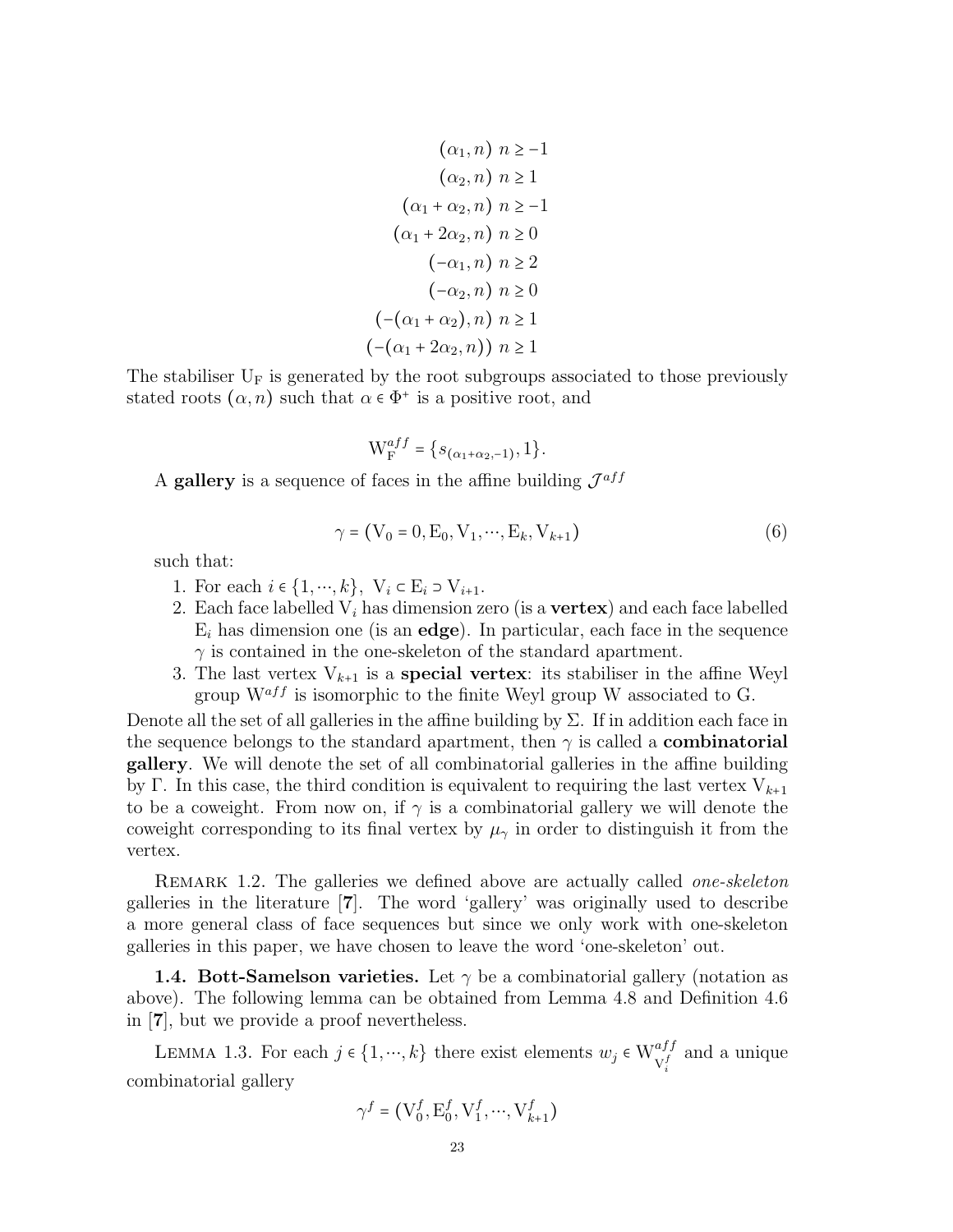with each one of its faces is contained in the fundamental alcove such that

$$
w_0 \cdots w_r \mathbf{E}_r^f = \mathbf{E}_r.
$$

PROOF. By induction on j. Let  $w_0 \in W_{V_0}^{aff}$  be an element in  $W^{aff}$  such that  $w_0^{-1}E_0$  is contained in the fundamental alcove. Define  $E_0^f := w_0^{-1}E_0$ . Now let  $j \leq k$ ; for  $i \in \{0, \cdots, j-1\}$  let  $w_i, \mathbf{E}_i^f$  $_i^f$ , and  $V_i^f$  be the Weyl group elements, respectively the faces of the fundamental alcove such that  $(V_0^f)$  $_0^f = 0, E_0^f$  $_0^f,V_1^f$  $j^f_1, ..., E_j^f$  $_{j-1}^f, \mathrm{V}^f_j$  $j<sub>j</sub>$ ) is a combinatorial gallery and such that  $w_0 \cdots w_i \mathcal{E}_i^f$  $i^f_i = E_i$ . Define  $w_j$  to be the unique element in  $W^{aff}_{V_r^f}$ such that

$$
w_j^{-1}w_{j-1}^{-1}\cdots w_0^{-1} \mathcal{E}_j =: \mathcal{E}_j^f
$$

is contained in the fundamental alcove. This completes the proof by induction.  $\Box$ 

If two galleries have the same associated gallery we say that the two galleries have the same type. We will denote the set of all the combinatorial galleries that have the same type as a given combinatorial gallery  $\gamma$  by  $\Gamma(\gamma)$ . The map

$$
W_{V_0}^{aff} \times \cdots \times W_{V_k}^{aff} \to \Gamma(\gamma)
$$
\n
$$
(7)
$$

$$
(w_0, \cdots, w_k) \mapsto (V_0, w_0 E_0, w_0 V_1, w_0 w_1 E_1, \cdots, w_0 \cdots w_k V_{k+1})
$$
\n(8)

induces a bijection between  $\Gamma(\gamma)$  and the set  $\prod_{i=0}^r \mathcal{W}^{aff}_{\mathcal{V}_i}/\mathcal{W}^{aff}_{\mathcal{E}_i}$ . This implies that the set  $\Gamma(\gamma)$  it is in particular finite. For a proof see Lemma 4.8 in [7].

DEFINITION 1.4. The Bott-Samelson variety of type  $\gamma^f$  is the quotient of

$$
\mathrm{G}(\mathcal{O}) \times \mathrm{P}_{\mathrm{V}_1^f} \times \cdots \times \mathrm{P}_{\mathrm{V}_k^f}
$$

by the following left action of  $\mathbf{P}_{\mathbf{E}_0^f} \times \cdots \times \mathbf{P}_{\mathbf{E}_k^f}$ :

$$
(p_0, p_1, \cdots, p_k) \cdot (q_0, \cdots, q_k) = (q_0 p_0, p_0^{-1} q_1 p_1, \cdots, p_{k-1}^{-1} q_k p_k).
$$

We will denote it by  $\Sigma_{\gamma}$ .

The pro-group structure of the groups  $P_{V_i^f}, P_{E_i^f}$  assures that  $\Sigma_{\gamma^f}$  is in fact a smooth variety. To each point  $(g_0, ..., g_k) \in G(\mathcal{O}) \times P_{V_1^f} \times \cdots \times P_{V_k^f}$  one can associate a gallery

$$
(V_0^f, g_0E_0^f, g_0V_1^f, g_0g_1V_2^f, \cdots, g_0\cdots g_kV_{k+1}^f).
$$

This induces a well defined injective map  $i : \Sigma_{\gamma} f \hookrightarrow \Sigma$ ; we call the elements in the image  $i(\Sigma_{\gamma}f)$  galleries of type  $\gamma^f$ . With respect to this identification, T-fixed points in  $\Sigma_{\gamma}$  are in natural bijection with the set  $\Gamma(\gamma^f)$  of combinatorial galleries of type  $\gamma^f$ .

Let  $\omega \in A$  be a fundamental coweight. We consider the following combinatorial gallery, which starts at 0 and ends at  $\omega$ . Let  $V_1^{\omega}, \dots, V_k^{\omega}$  be the vertices in the standard apartment that lie on the open line segment joining 0 and  $\omega$ , numbered such that  $V_{i+1}^{\omega}$  lies on the open line segment joining  $V_i^{\omega}$  and  $\omega$ . We denote by  $E_i^{\omega}$  denote the face contained in A that contains the vertices  $V_i^{\omega}$  and  $V_{i+1}^{\omega}$ . The gallery

$$
\gamma_\omega = \left(0 = \mathrm{V}^\omega_0, \mathrm{E}^\omega_0, \mathrm{V}^\omega_1, \mathrm{E}^\omega_1, \cdots, \mathrm{E}^\omega_k, \mathrm{V}^\omega_{k+1} = \omega\right)
$$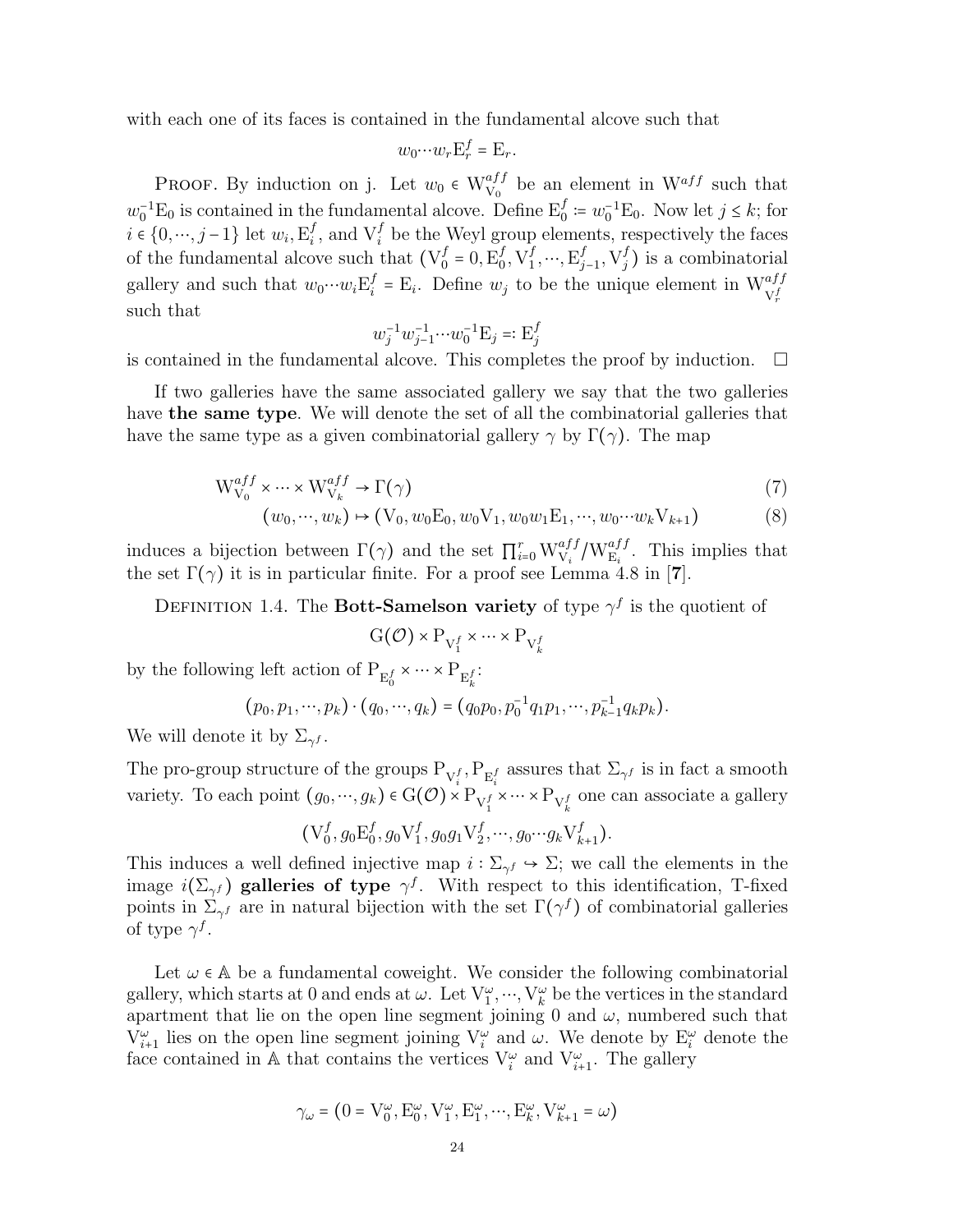is called a fundamental gallery. Galleries of the same type as a fundamental gallery  $\gamma_\omega$  will be called **galleries of fundamental type**  $\omega.$ 

Now let  $\lambda \in X^{\vee,+}$  be a dominant integral coweight and  $\gamma_{\lambda}$  a gallery with endpoint the coweight  $\lambda$  and such that it is a concatenation of fundamental galleries, where concatenation of two combinatorial galleries  $\gamma_1 * \gamma_2$  is defined by translating the second one to the endpoint of the first one. Then the map

$$
\Sigma_{\gamma_{\lambda}^{f}} \xrightarrow{\pi} X_{\lambda}
$$
\n
$$
[g_0, \cdots, g_r] \to g_0 \cdots g_r[t^{\mu_{\gamma}f}]
$$
\n
$$
(9)
$$

is a resolution of singularities of the generalised Schubert variety  $X_{\lambda}$ .

REMARK 1.5. That the above map is in fact a resolution of singularities is due to the fact that a gallery such as the one considered is minimal (see [7], Section 5 and Section 4.3, Proposition 3). This resembles the condition for usual Bott-Samelson varieties associated to a reduced expression: see [6], Section 9, Proposition 7.

REMARK 1.6. The map (9) makes sense for any combinatorial gallery  $\gamma$ : in this generality one has a map  $\sum_{\gamma} \stackrel{\pi}{\longrightarrow} \mathcal{G}, g_0, \cdots, g_r[t^{\mu_{\gamma}}]$ 

$$
\sum_{\gamma f} \xrightarrow{\pi} \mathcal{G}
$$
  

$$
[g_0, \cdots, g_r] \to g_0 \cdots g_r[t^{\mu_{\gamma f}}]
$$
 (10)

REMARK 1.7. Note that it follows from the definitions that if  $\gamma, \nu$  are two galleries of the same type as  $\delta$ , respectively  $\eta$ , then  $\gamma * \nu$  is of the same type as  $\delta * \eta$ . Actually, if  $\gamma = \gamma_1 * \cdots * \gamma_r$  then  $\Gamma(\gamma) = {\delta_1 * \cdots * \delta_r : \delta_i \in \Gamma(\gamma_i)}$ .

1.5. Cells and positive crossings. Let  $r_{\infty} : \mathcal{J}^a \to \mathbb{A}$  be the retraction at infinity (see Definition 8 in [6]). It extends to a map  $r_{\gamma f}: \Sigma_{\gamma f} \to \Gamma(\gamma f)$ . The cell  $C_{\delta} = r_{\gamma}^{-1}$  $\gamma_f^{-1}(\delta)$  (for  $\delta \in \Gamma(\gamma^f)$ ) is explicitly described in [6] and [7] by Gaussent-Littelmann and in [1] by Baumann-Gaussent. In this subsection we recollect their results - we will need them later. Their results are formulated in terms of galleries of the same type as a gallery  $\gamma_{\lambda}$  that is a concatenation of fundamental galleries; we formulate them for any combinatorial gallery. The proofs remain the same but we provide them nevertheless for the comfort of the reader.

First consider the subgroup U(K) of G(K). It is generated by the elements  $U_{(\alpha,n)}(a)$ for  $\alpha \in \Phi^+$  a positive root,  $a \in \mathbb{C}$ , and  $n \in \mathbb{Z}$ . Let  $V \subset E$  be a vertex and an edge (respectively) in the standard apartment, the vertex contained in the edge. Consider the subset of affine roots

$$
\Phi^+_{(V,E)} = \{ (\alpha, n) \in \Phi^{aff} \mid \alpha \in \Phi^+, V \in H_{(\alpha,n)}, E_i \notin H^-_{(\alpha,n)} \}
$$

and let  $\mathbb{U}_{(V,E)}$  denote the subgroup of  $U(\mathcal{K})$  generated by  $U_{(\alpha,n)}(a)$  for all  $(\alpha,n)$  $\Phi_{(V,E)}^+$  and  $a \in \mathbb{C}$ . The following proposition will be very useful in Chapters 2 and 3. It is stated and proven as Proposition 5.1 (ii) in [1].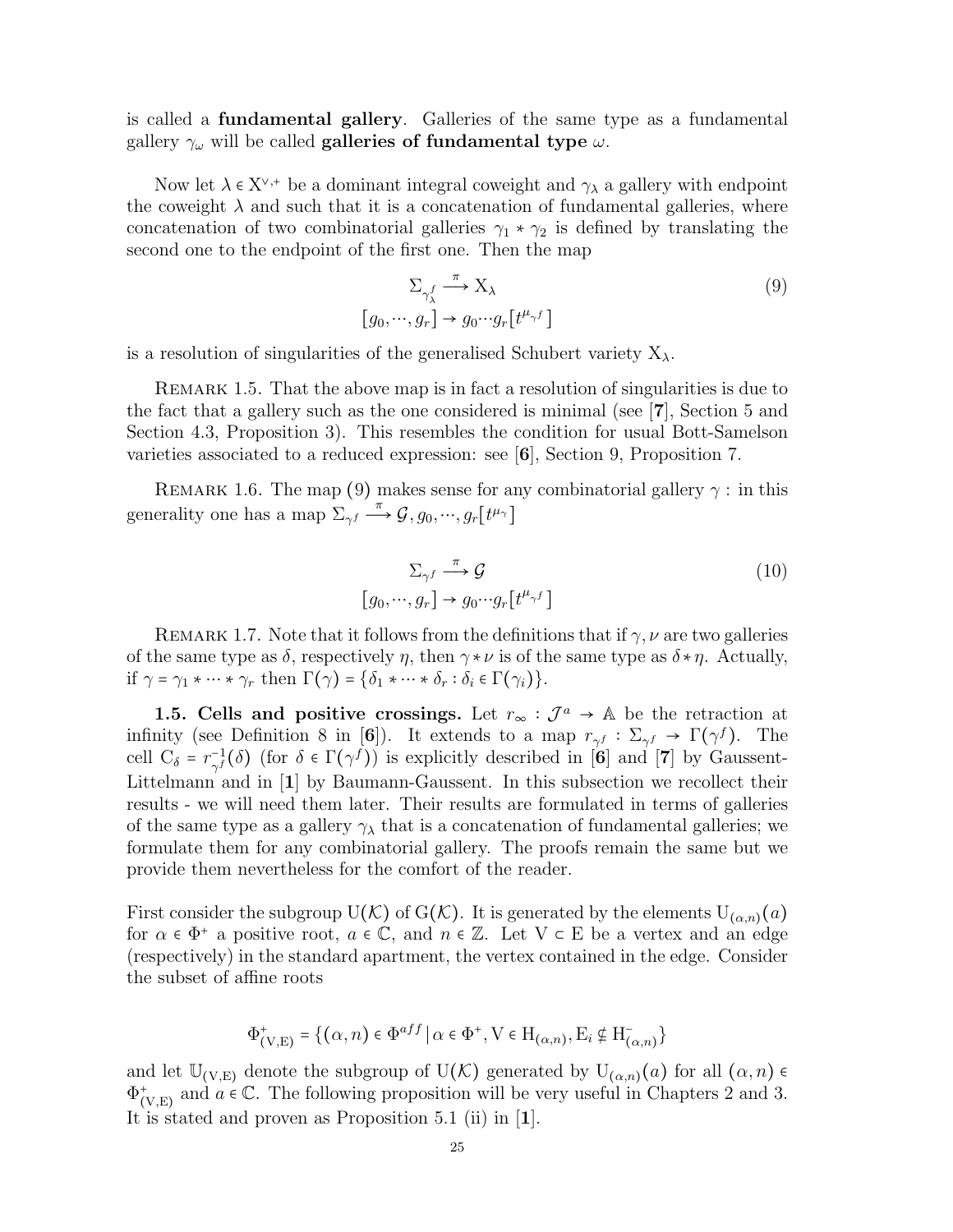PROPOSITION 1.8. Let  $V \subset E$  be a vertex and an edge in the standard apartment as above. Then  $\mathbb{U}_{(V,E)}$  is a set of representatives for the right cosets of  $\overline{U}_{E}$  in  $U_{V}$ . Furthermore for any total order on the set  $\Phi_{(V,E)}^*$ , the map

$$
\mathbb{C}^{|\Phi^+_{(V,E)}|} \xrightarrow{\varphi} \mathbb{U}_{(V,E)}
$$

$$
(a_{\beta})_{\beta \in \Phi^+_{(V,E)}} \mapsto \prod_{\beta \in \Phi^+_{(V,E)}} \mathbb{U}_{\beta}(a_{\beta})
$$

is a bijection. The product on the right hand side is taken in the chosen order.

Now let  $\gamma$  be a combinatorial gallery with notation as in (6). For each  $i \in \{1, \dots, k\}$ , let  $\mathbb{U}_i^{\gamma}$  $\hat{Q}_i^{\gamma} = \mathbb{U}_{(V_i, E_i)}$ . For later use we fix the notation  $\Phi_i^{\gamma} := \Phi_{V_i, E_i}^+$ .

EXAMPLE 1.9. Let  $G^{\vee} = SP(4, \mathbb{C})$  as in Example 1.1 and consider the fundamental gallery  $\gamma_{\omega_1}$ . Then  $\mathbb{U}_0^{\gamma_{\omega_1}}$  is generated by the root subgroups associated to the real roots  $(\alpha_1, 0), (\alpha_1 + \alpha_2, 0), (\alpha_1 + 2\alpha_2, 0)$ . If  $\delta$  is the gallery with one edge and endpoint  $\alpha_2$ , then  $\mathbb{U}_0^{\delta}$  is generated by the groups associated to the roots  $(\alpha_2, 0)$  and  $(\alpha_1 + 2\alpha_2, 0).$ 



Now write  $\delta = (V_0, E_0, \dots, E_k, V_{k+1}) \in \Gamma(\gamma^f)$  in terms of Definition 1.4 and Lemma 1.3 as  $\delta = [\delta_0, \dots, \delta_k]$ . This means that  $\delta_i \in W_{V_i^f}^{aff}$  and  $\delta_0 \dots \delta_j E_j^f$  $j_j^f$  = E<sub>j</sub>. A beautiful exposition of the following description of the cell  $C_{\delta}$  can be found in [7].

THEOREM 1.10. Let  $\delta \in \Gamma(\gamma^f)$  as above. The map

$$
\mathbb{U}^{\delta} := \mathbb{U}_0^{\delta} \times \mathbb{U}_1^{\delta} \times \cdots \times \mathbb{U}_k^{\delta} \xrightarrow{\varphi} \Sigma_{\gamma^f}
$$

$$
(u_0, \dots, u_k) \mapsto [u_0 \delta_0, \delta_0^{-1} u_1 \delta_0 \delta_1, \dots, (\delta_0 \cdots \delta_{k-1})^{-1} u_k \delta_0 \cdots \delta_k]
$$

is injective and has image  $C_{\delta}$ .

PROOF. Let

$$
\widetilde{\mathbb{U}} = \mathrm{U}_{\mathrm{V}_0} \times \cdots \mathrm{U}_{\mathrm{V}_k} / \mathrm{U}_{\mathrm{E}_0} \times \cdots \mathrm{U}_{\mathrm{E}_k}
$$

where

$$
(b_0, \cdots, b_k) \cdot (v_0, \cdots, v_k) = (v_0b_0, b_0^{-1}v_1b_1, \cdots, b_{k-1}^{-1}v_kb_k).
$$

The map

$$
(v_0, \dots, v_k) \mapsto [v_1, \dots, v_k]
$$

defines a bijection  $\phi: U \to \tilde{U}$ . Indeed, by Proposition 4.17 (2) in [7],  $\mathbb{U}_i^{\delta}$  is a set of representatives for right cosets of  $U_{E_i}$  in  $U_{V_i}$ , and hence for  $[a_0, ..., a_k] \in \tilde{U}$  there is a unique  $(v_0, ..., v_k) \in \mathbb{U}^{\delta}$  such that (for some  $b_j \in U_{E_j}$ )  $v_0b_0 = a_0, v_jb_j = b_{j-1}a_j$ , i.e.  $\phi((v_0, \dots, v_k)) = [a_0, \dots, a_k]$ . We use this bijection and consider instead the map

$$
\widetilde{\varphi} = \varphi \circ \phi^{-1} : \widetilde{\mathbb{U}} \to \Sigma_{\gamma^{\mathrm{f}}}.
$$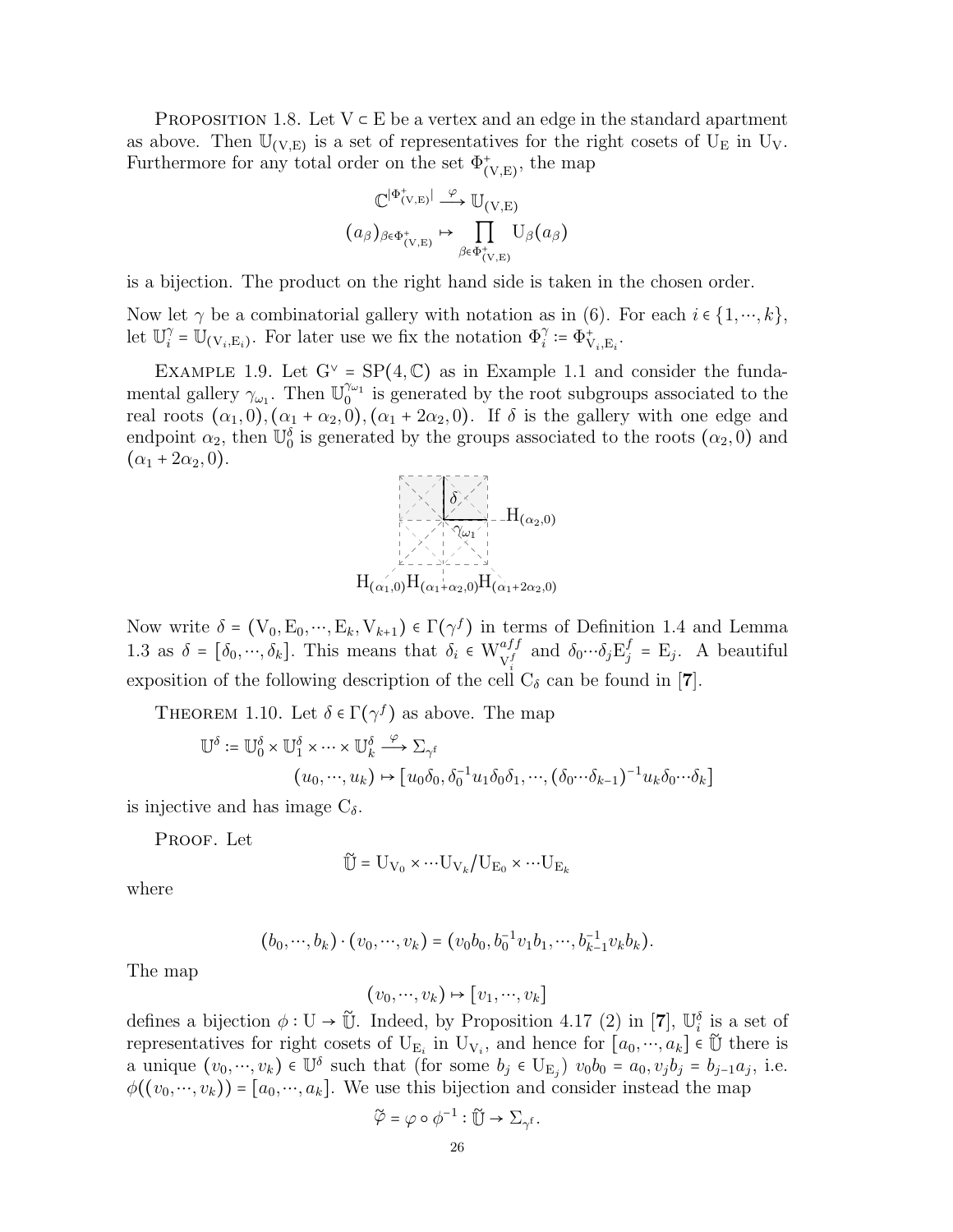Fix  $[v_0, ..., v_k] \in \tilde{U}$ . The map  $\tilde{\varphi}$  is well defined because  $(\delta_0 \cdots \delta_{j-1})^{-1} v_j (\delta_0 \cdots \delta_j) \in P_{V_j^f}$ and if  $b_j \in U_{E_j}$  then  $(\delta_0 \cdots \delta_j)^{-1} b_j (\delta_0 \cdots \delta_j) \in U_{E_j^f}$ . Since by Proposition 1 in [6] the fibers of  $r_{\infty}$  are U(K)-orbits, an element  $p = [p_0, ..., p_k] \in \Sigma_{\gamma}$  belongs to  $C_{\delta}$  if and only if there exist elements  $u_0, \dots, u_k \in U(\mathcal{K})$  such that

$$
p_0 \cdots p_j \mathbf{E}_j^f = u_j \mathbf{E}_j \text{ and } \tag{11}
$$

$$
u_{j-1}V_j = u_jV_j. \tag{12}
$$

Define

 $u_0 = v_0$  and  $u_j = v_0 \cdots v_j$ .

Then conditions (11) and (12) above hold for

$$
p_j = (\delta_0 \cdots \delta_{j-1})^{-1} v_j (\delta_0 \cdots \delta_j).
$$

Hence the image of the map is contained in the cell  $C_{\delta}$ . For the other inclusion, define  $v_j = u_{j-1}^{-1}u_j$  (see Proposition 4.19 in [7]). To show injectivity assume  $\tilde{\varphi}([v_0, ..., v_k])$  =  $\widetilde{\varphi}([v'_0, ..., v'_k])$ . Then there exist elements  $b_j \in U_{E_j}$  such that  $v_0 \cdots v_j = v'_0 \cdots v'_j b_j$ , and this implies injectivity.  $\square$ 

The following corollary can be found in [8] as Corollary 3 for  $G^{\vee} = SL(n, \mathbb{C})$ . Note that in particular it implies that  $u\pi(C_{\delta}) = \pi(C_{\delta})$  for all  $u \in U_{V_0}$ .

COROLLARY 1.11. The following equality holds.

$$
\pi\big({\rm C}_{\delta}\big)={\rm U}_{0}^{\delta}{\cdots}{\rm U}_{k}^{\delta}\big[t^{\mu_{\delta}}\big]={\rm U}_{{\rm V}_{0}}{\cdots}{\rm U}_{{\rm V}_{k}}\big[t^{\mu_{\delta}}\big]
$$

PROOF. By Theorem 1.10 the image of the map

$$
U_{V_0} \times \cdots \times U_{V_r} \to \Sigma_{\gamma^f}
$$
  

$$
(u_0, \dots, u_r) \mapsto [u_0 \delta_0, \delta_0^{-1} u_1 \delta_0 \delta_1, \dots, \delta_0 \cdots \delta_{r-1}^{-1} u_r \delta_0 \cdots \delta_r]
$$

is the cell  $C_{\delta}$ . The corollary follows since  $\delta_0 \cdots \delta_j \mu_{\gamma^f} = \mu_{\delta}.$  $f = \mu_{\delta}$ .

## 2. Crystal structure on combinatorial galleries, the Littelmann path model, and Lakshmibai Seshadri galleries

Let  $\lambda \in X^{*,\vee}$  be a dominant integral coweight and let  $L(\lambda)$  be the corresponding simple module of G<sup> $\vee$ </sup>. To  $L(\lambda)$  is associated a certain graph  $B(\lambda)$  that is its "combinatorial model". It is a connected highest weight crystal, which means that there exists  $b_{\lambda} \in B(\lambda)$  such that  $e_{\alpha_i}b_{\lambda} = 0$  for all  $i \in \{1, \dots, n-1\}$ . The crystal  $B(\lambda)$  also has the characterising property that

$$
\dim(\mathcal{L}(\lambda)_\mu) = \#\{b \in \mathcal{B}(\lambda) : \text{wt}(b) = \mu\}.
$$

See below for the definitions. After recalling the notion of a crystal we review the crystal structure on the set of all combinatorial galleries Γ.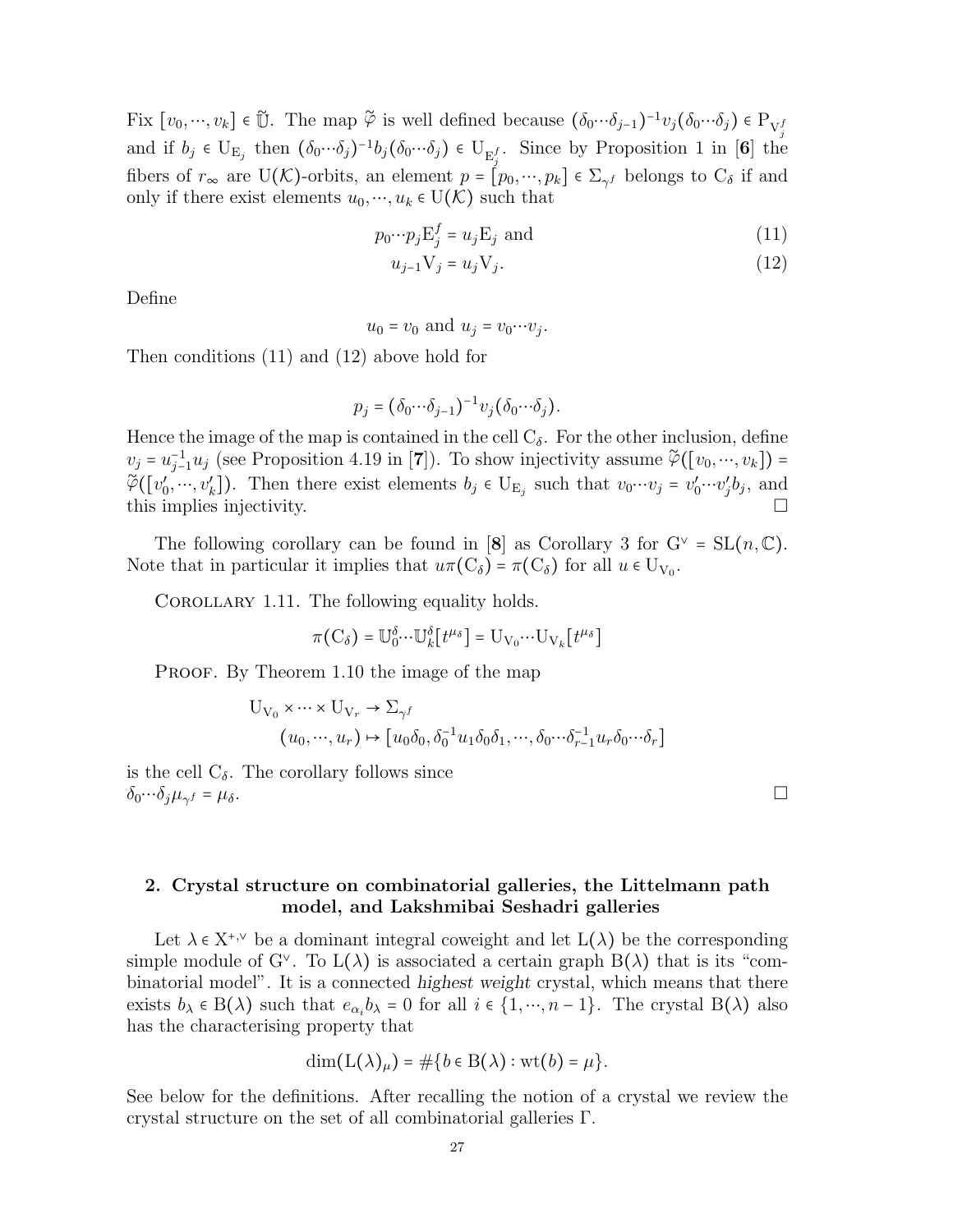2.1. Crystals. A crystal is a set B together with maps

$$
e_{\alpha_i}, f_{\alpha_i} : B \to B \cup \{0\}
$$
 (the root operators),  
wt :B  $\to X^{\vee}$  ( for  $i \in \{1, \dots, n\}$ )

such that for every  $b, b' \in B$  and  $i \in \{1, \dots, n-1\}, b' = e_{\alpha_i}(b)$  if and only if  $b = f_{\alpha_i}(b')$ , and, in this case, setting

$$
\epsilon_i(b'') = \max\{n : e^n_{\alpha_i}(b) \neq 0\}
$$

and

$$
\phi_i(b'') = \max\{n : f_{\alpha_i}^n(b'') \neq 0\}
$$

for any  $b'' \in B$ , the following properties are satisfied.

(1) 
$$
wt(b') = wt(b) + \alpha_s^{\vee}
$$

(1)  $\operatorname{wt}(b') = \operatorname{wt}(b) + \alpha_i^{\vee}$ <br>
(2)  $\phi(b) = \epsilon_i(b) + \langle \alpha_i, \operatorname{wt}(b) \rangle$ 

A crystal is in particular a graph, which we may decompose into the disjoint union of its connected components. Each element  $b \in B$  lies in a unique connected component which we will denote by Conn(b). A **crystal morphism** is a map  $F : B \to B'$ between the underlying sets of two crystals B and B' such that  $wt(F(b)) = wt(b)$  and such that it commutes with the action of the root operators. A crystal morphism is an isomorphism if it is bijective.

#### 2.2. Crystal structure on combinatorial galleries.

DEFINITION 1.12. For each  $i \in \{1, \dots, n\}$  and each simple root  $\alpha_i$ , we recall the definition of the root operators  $f_{\alpha_i}$  and  $e_{\alpha_i}$  on the set of combinatorial galleries  $\Gamma$  and endow the set of combinatorial galleries with a crystal structure. We follow Section 6 in  $|6|$  and Section 1 in  $|2|$ . We refer the reader to  $|12|$  for a detailed account of the theory of crystals.

Let  $\gamma = (V_0, E_0, V_1, E_1, \dots, E_k, V_{k+1})$  be a combinatorial gallery. Define wt $(\gamma)$  =  $\mu_{\gamma}$ . Let  $m_{\alpha_i} = m \in \mathbb{Z}$  be minimal such that  $V_r \in H_{(\alpha_i,m)}$  for  $r \in \{1,\dots,k+1\}$ . Note that  $m \leq 0$ .

**Definition of f**<sub> $\alpha_i$ </sub>: Suppose  $\langle \alpha_i, \mu_\gamma \rangle \geq m+1$ . Let j be maximal such that  $V_j \in H_{(\alpha_i,m)}$ and let  $j < r \leq k + 1$  be minimal such that  $V_r \in H_{(\alpha_i, m+1)}$ . Let

$$
E'_{i} = \begin{cases} E_{i} & \text{if } i < j \\ s_{(\alpha_{i},m)}(E_{i}) & \text{if } j \leq i < r \\ t_{-\alpha_{i}^{\vee}}(E_{i}) & \text{if } i \geq r \end{cases}
$$

and define

$$
f_{\alpha_i}(\gamma) = (\mathbf{V}'_0, \mathbf{E}'_0, \mathbf{V}'_1, \mathbf{E}'_1, \cdots, \mathbf{E}'_r, \mathbf{V}'_{k+1}).
$$

If  $\langle \alpha_i, \mu_\gamma \rangle$  < m + 1, then  $f_{\alpha_i}(\gamma) = 0$ .

**Definition of e<sub>** $\alpha_i$ **</sub>:** Suppose that  $m \leq -1$ . Let r be minimal such that the vertex  $V_r \in H_{(\alpha_i,m)}$  and let  $0 \leq j < r$  maximal such that  $V_j \in H_{(\alpha_i,m+1)}$ . Let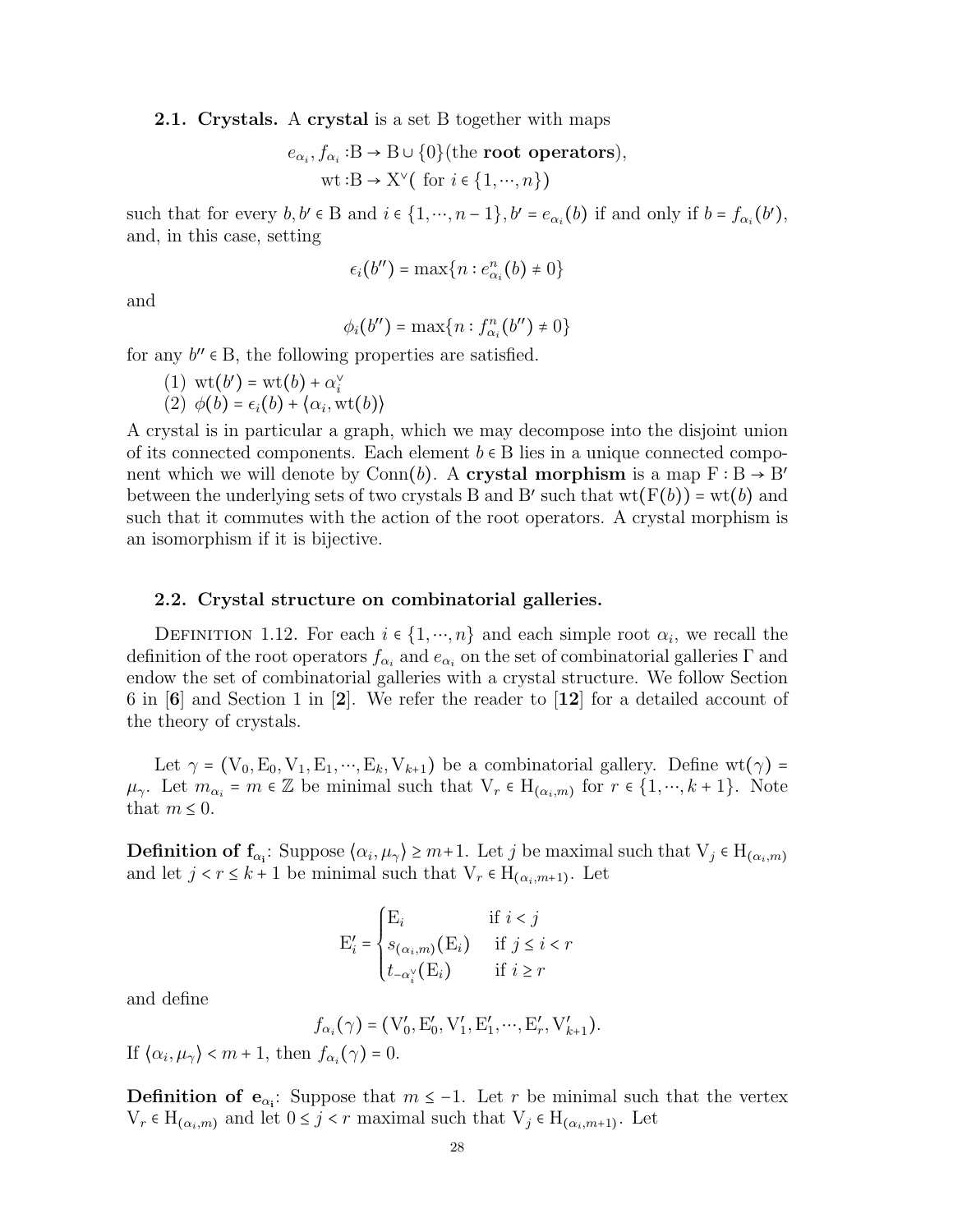$$
E'_{i} = \begin{cases} E_{i} & \text{if } i < j \\ s_{(\alpha_{i}, m+1)}(E_{i}) & \text{if } j \leq i < r \\ t_{\alpha_{i}^{\vee}}(E_{i}) & \text{if } i \geq r \end{cases}
$$

and define

$$
e_{\alpha_i}(\gamma) = (\mathbf{V}'_0, \mathbf{E}'_0, \mathbf{V}'_1, \mathbf{E}'_1, \cdots, \mathbf{E}'_r, \mathbf{V}'_{k+1}).
$$

If  $m = 0$  then  $e_{\alpha_i}(\gamma) \coloneqq 0$ .

REMARK 1.13. It follows from the definitions that the maps  $e_{\alpha_i}, f_{\alpha_i}$  and wt define a crystal structure on Γ. Note as well that if  $\gamma$  is a combinatorial gallery then  $f_{\alpha_i}(\gamma)$  and  $e_{\alpha_i}(\gamma)$  are combinatorial galleries of the same type (as long as they are not zero). We say that the root operators are type preserving. See also [6], Lemma 6.

2.3. The Littelmann path model and Lakshmibai Seshadri galleries. **Readable galleries.** Let  $\gamma$  be a combinatorial gallery that has each one of its faces contained in the fundamental chamber. We call such galleries dominant. We will denote the set of all dominant combinatorial galleries by  $\Gamma^{\text{dom}}$ , respectively  $\Gamma^{\text{dom}}(\gamma)$ the set of all dominant galleries of the same type as a given gallery  $\gamma$ . By succesively applying the root operators to  $\gamma$  one produces a crystal  $\mathbb{P}(\gamma)$ . It is known as the Littelmann path model of the representation  $L(\lambda)$  of G<sup> $\vee$ </sup> (by considering galleries as piecewise linear paths in  $X^{\vee} \otimes_{\mathbb{Z}} \mathbb{R}$  - see 2.3.2); it is isomorphic to the connected crystal B( $\mu_{\gamma}$ ) (Theorem 7.1 in [20]). We say that a combinatorial gallery  $\gamma$  is a **Littelmann gallery** if there exist indices  $i_1, ..., i_r$  such that  $e_{\alpha_{i_1}} \cdots e_{\alpha_{i_r}}(\gamma) = \gamma^+$  is a dominant gallery. If  $\mu_{\gamma^+} = \mu_{\delta^+}$  and  $e_{\alpha_{i_1}} \cdots e_{\alpha_{i_r}}(\gamma) = \gamma^+; e_{\alpha_{i_1}} \cdots e_{\alpha_{i_r}}(\delta) = \delta^+$  for two Littelmann galleries  $\gamma$  and  $\delta$  we say that they are **equivalent**.

2.3.1. LS galleries. Let  $\lambda = \omega_{i_1} + \cdots + \omega_{i_{k+1}} \in X^{\vee,+}$  be a dominant coweight and  $\gamma_{\underline{\lambda}} = \gamma_{\omega_{i_1}} * \cdots * \gamma_{\omega_{i_{k+1}}}$  the concatenation of the fundamental galleries  $\gamma_{\omega_{i_j}}$  in the chosen order of the indices  $i_j$ . (Note that this is less general than the situation in the preceding paragraph.) The set  $\mathbb{P}(\gamma_{\lambda})$  defined above is the set of **combinato**rial LS galleries (short for Lakshmibai Seshadri galleries) of same type as  $\gamma_{\lambda}$ ; we will denote it by  $\Gamma^{\text{LS}}(\gamma_{\lambda})$ . Littelmann galleries generalise LS galleries enormously. In particular, all LS galleries are 'Littelmann' - see [20], Section 4. Moreover, the set  $\Gamma^{\text{LS}}(\gamma_{\lambda})$  is stable under the root operators and crystal isomorphic to B( $\lambda$ ). It was proven by Gaussent-Littelmann in [6] that the resolution in (9) induces a bijection  $\Gamma^{\text{LS}}(\gamma_{\lambda}) \cong \mathcal{Z}(\lambda)$  which was shown to be a crystal isomorphism in [1] by Baumann-Gaussent. See Definition 18 in [6] for a geometric definition of LS galleries, and Definition 23 in [6] for an equivalent combinatorial characterisation that for one skeleton galleries agrees with the original definition by Lakshmibai, Musili, and Seshadri (see for example  $|16|$ ) in the context of standard monomial theory. In Chapters 2 and 3 we recall a combinatorial characterisation of LS galleries of fundamental type in the cases  $G^{\vee} = SL(n, \mathbb{C})$  and  $G^{\vee} = SP(2n, \mathbb{C})$  respectively. We therefore omit the more general original definition of LS galleries.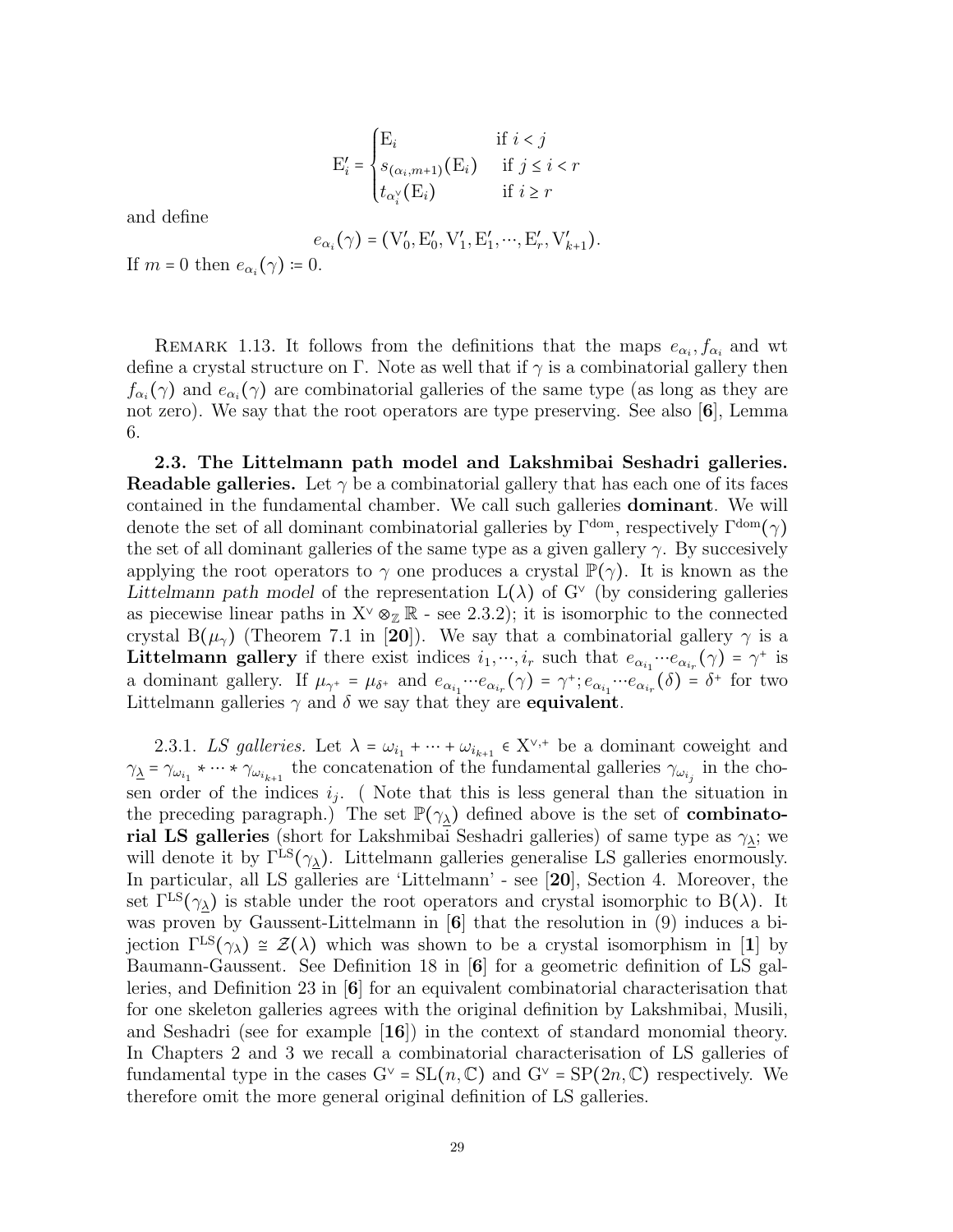2.3.2. Relationship between galleries and paths. Galleries can be considered as paths  $\pi : [0,1] \to X^{\vee} \otimes_{\mathbb{Z}} \mathbb{R}$  in the following way. For each fundamental coweight  $\omega$ there is an associated path

$$
\pi_{\omega} : [0,1] \to X^{\vee} \otimes_{\mathbb{Z}} \mathbb{R}
$$

$$
t \mapsto t\omega.
$$

In this way fundamental galleries  $\gamma_\omega$  are considered as paths  $\pi_\omega$ . Given two paths  $\pi_1, \pi_2 : [0, 1] \to X^{\vee} \otimes_{\mathbb{Z}} \mathbb{R}$  their concatenation  $\pi_1 * \pi_2$  is defined as

$$
\pi_1 * \pi_2(t) = \begin{cases} \pi_1(2t) & \text{if } 0 \le t \le 1/2 \\ \pi_1(1) + \pi_2(2t - 1) & \text{if } 1/2 \le t \le 1. \end{cases}
$$

More generally, a combinatorial gallery

$$
\gamma = (V_0, E_0, V_1, E_1, \cdots, E_k, V_{k+1})
$$

is considered as the path

$$
\pi_{\gamma} \coloneqq \gamma_{\mathrm{V}_{1}} * \cdots * \gamma_{\mathrm{V}_{k+1}},
$$

where

$$
\gamma_{V_0} : [0,1] \to X^{\vee} \otimes_{\mathbb{Z}} \mathbb{R}
$$

$$
t \mapsto t(V_0),
$$

and for  $0 < i \leq k + 1$ :

$$
\gamma_{V_i} : [0,1] \to X^{\vee} \otimes_{\mathbb{Z}} \mathbb{R}
$$

$$
t \mapsto t(V_i - V_{i-1}),
$$

where the vertices  $V_i$  are considered as points in the real space  $X^{\vee} \otimes_{\mathbb{Z}} \mathbb{R}$ . We will use paths explicitly in Chapter 4. in particular we will refer to dominant paths a path  $\pi : [0,1] \to X^{\vee} \otimes_{\mathbb{Z}} \mathbb{R}$  is **dominant** if its image  $\pi([0,1])$  is contained in the dominant Weyl chamber. Note that if a combinatorial gallery  $\gamma$  is dominant then  $\pi_{\gamma}$  is dominant as well.

We finish this chapter with a question. Let  $\gamma$  be any combinatorial gallery with each one of its edges contained in the fundamental chamber. Then, as noted in Remark 1.6, the map

$$
\Sigma_{\gamma^f} \to \mathcal{G}
$$

$$
[g_0, \cdots, g_r] \mapsto g_0 \cdots g_r[t^{\mu_{\gamma}^f}]
$$

is still defined.

QUESTION. Does this map induce a crystal isomorphism  $\mathbb{P}(\gamma) \cong \mathcal{Z}(\mu_{\gamma})$ ?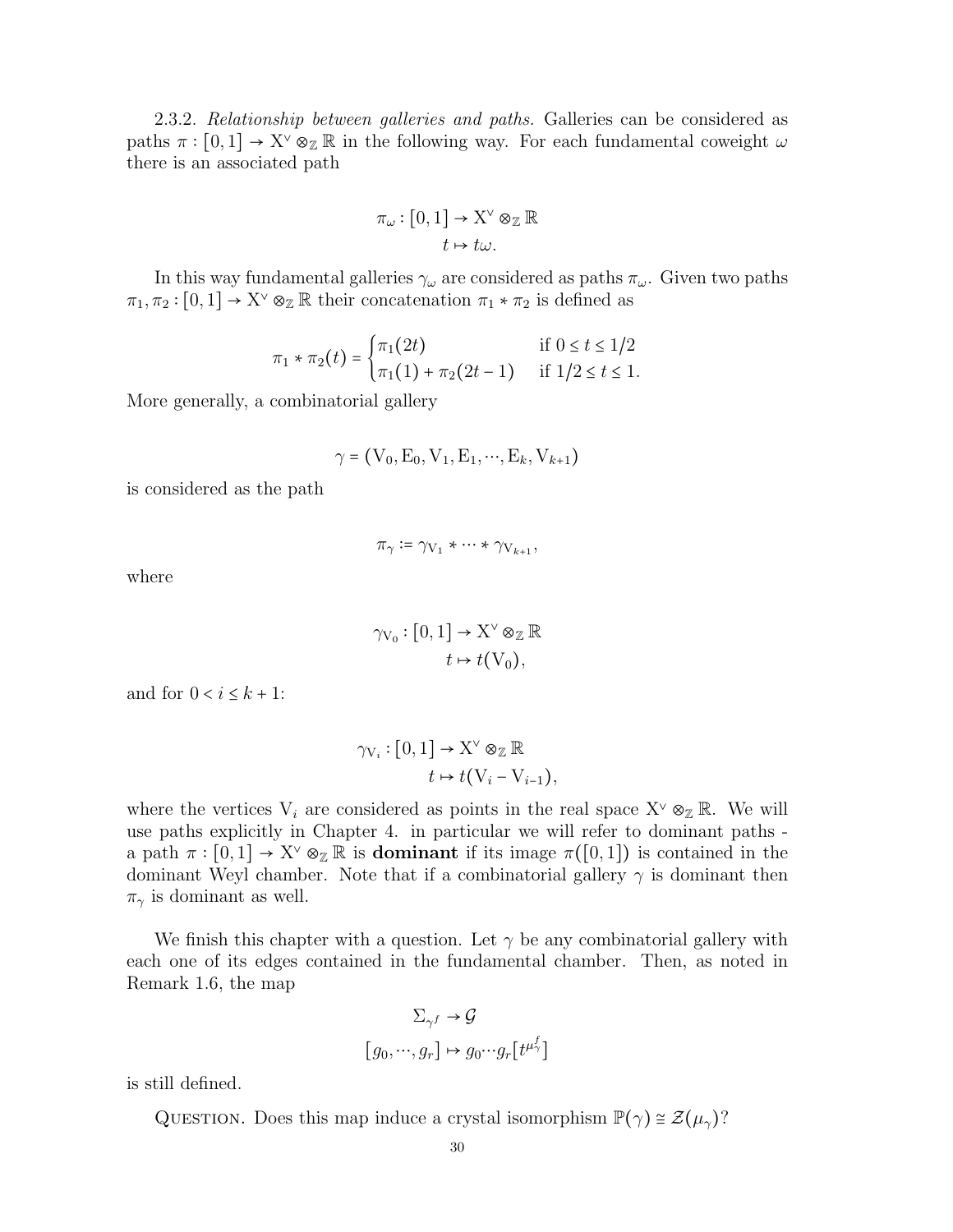This question is answered positively in [8] and Chapter 2 (which follows [30]) for  $G^{\vee} = SL(n, \mathbb{C})$ , and in Chapter 3 (which follows [29]) for  $G^{\vee} = SP(2n, \mathbb{C})$  and  $\gamma$  a readable gallery.

DEFINITION 1.14. A readable gallery is a concatenation of its parts: LS galleries of fundamental type and galleries of the form  $(V_0, E_0, V_1, E_1, V_2)$  (we call them zero lumps) such that both edges  $E_0$  and  $E_1$  are contained in the dominant chamber and such that the endpoint  $V_2 = 0$  is equal to zero. We denote the set of all readable galleries by  $\Gamma^R$ , and if a combinatorial gallery  $\gamma$  is fixed, by  $\Gamma(\gamma)^R$  the set of all readable galleries of same type as  $\gamma$ .

For  $G^{\vee} = SL(n, \mathbb{C})$  all galleries are readable; this is due to the well known fact that in this case fundamental coweights are all minuscule. In Chapter 2 we will therefore work with the set of all galleries. In Chapter 3 we will describe readable galleries explicitly for  $G^{\vee} = \text{SP}(2n, \mathbb{C})$  and show that they are Littelmann galleries. They are also more general than galleries of type  $\gamma_{\lambda}$  for a gallery  $\gamma_{\lambda}$  that is a concatenation of fundamental galleries - this means they belong to a larger class of galleries, but not that they contain  $\Gamma(\gamma_{\lambda})$ .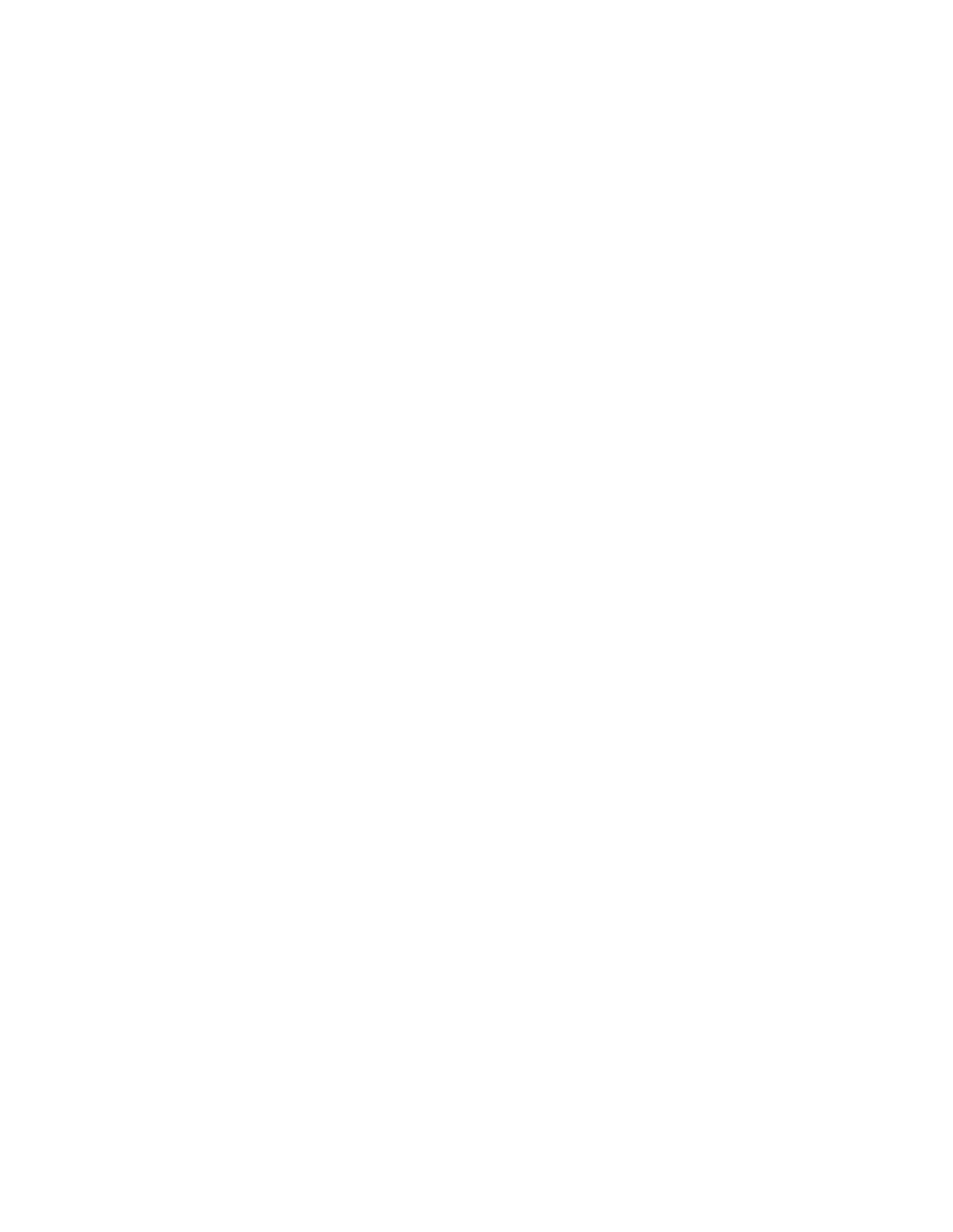## CHAPTER 2

## Word reading is a crystal morphism

In this chapter we will consider  $G^{\vee} = SL(n, \mathbb{C})$ . First, in Section 1 we recall the combinatorics of keys and words in the alphabet  $\mathcal{A}_n = \{1, \dots, n\}$  and the plactic monoid associated to  $SL(n, \mathbb{C})$ . Then we will review how one may associate a gallery to a given key and show that keys of a given shape are in one to one correspondence with a set of galleries of the same type.

#### 1. Keys, their words, and the plactic monoid

In this section we recall basic definitions of keys, their words, and the plactic monoid associated to  $SL(n,\mathbb{C})$ . One subtle thing to note in this section is the restriction on the lengths of the columns of a key - we also define semistandard Young tableaux taking this restriction into account. The 'usual' plactic monoid that is usually considered is associated to the representation theory of  $GL(n, \mathbb{C})$ and is defined by the Knuth relations; keys are usually concatenations of columns of length at most  $n$ . We include an extra relation, and consider concatenations of columns of length at most  $n-1$ . That said, this section is purely combinatorial.

1.1. Keys and their words. A shape is a finite sequence of positive integers  $\underline{d} = (d_1, \dots, d_{k+1})$  such that  $d_s \leq n-1$  for all  $s \in \{1, \dots, k+1\}$ . An arrangement of boxes of shape  $\underline{d}$  is an arrangement of r columns of boxes such that column s (read from right to left) has  $d_s$  boxes.

EXAMPLE 2.1.



An arrangement of boxes of shape  $(1,1,2,1)$ .

A key of shape d is a filling of an arrangement of boxes of the given shape with letters from the ordered alphabet  $\mathcal{A}_n = \{1, \dots, n : 1 \leq \dots \leq n\}$  such that entries are strictly increasing along each column of boxes. We will denote the set of keys of shape d by  $\Gamma(d)$ , and the set of all keys by  $\Gamma$ .

Example 2.2.

A key of shape  $(1,1,2,1)$ .

REMARK 2.3. The reason for restricting the length of the columns of a shape is that for  $SL(n, \mathbb{C})$  there are only  $n-1$  fundamental coweights. This will be clear after the next section.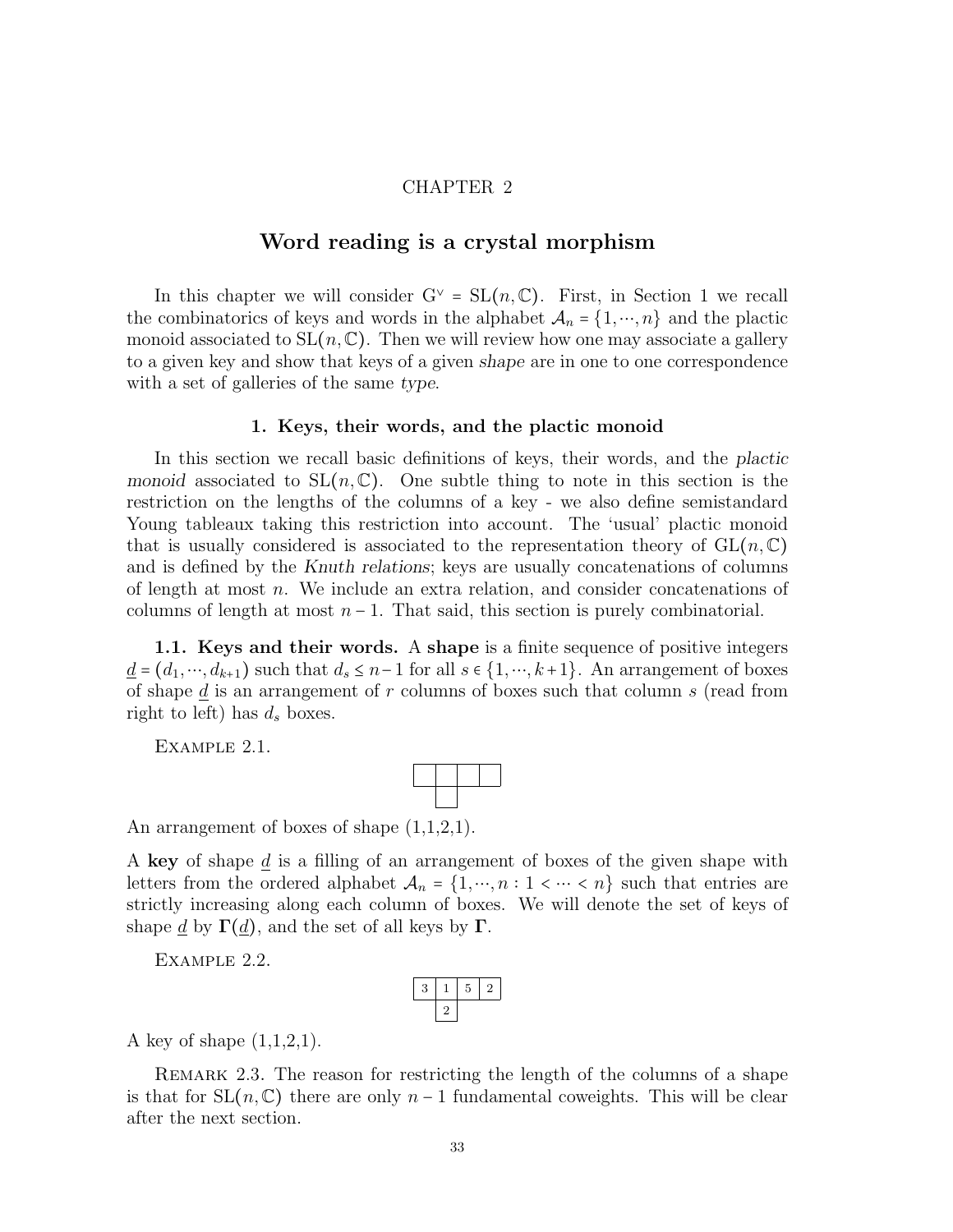Let  $\mathcal{W}_n$  denote the word monoid on  $\mathcal{A}_n$ . To a word  $w = a_1 \cdots a_k$  is associated the key  $\mathscr{K}_w = \boxed{a_k \cdots \boxed{a_1}}$ . The **word** of a key  $\mathscr{K}$  of shape  $(m), m \in \mathbb{Z}^{>0}$  is the word in  $\mathcal{W}_n$  that corresponds to reading the entries of  $\mathscr K$  from top to bottom and writing them down from left to right. The word of an arbitrary key  $\mathscr{T}$ , which we denote by  $w(\mathscr{T})$ , is the concatenation of the words of each of its columns read from right to left.

EXAMPLE 2.4. The keys 
$$
\mathcal{K} = \boxed{3 \mid 2 \mid 1 \mid 5 \mid 2}
$$
 and  $\mathcal{T} = \boxed{\frac{3 \mid 1 \mid 5 \mid 2}{2}}$  both have  
word 25123 =  $w(\mathcal{T}) = w(\mathcal{K})$ .

word  $25123 = w(\mathscr{T}) = w(\mathscr{K})$ .

**1.2. The plactic monoid.** We say that a key of shape  $\underline{d} = (d_1, \dots, d_{k+1})$  is a semi-standard Young tableau if  $d_1 \leq \cdots \leq d_{k+1}$  and if the entries are weakly increasing from left to right in rows. We will denote the set of all semi-standard Young tableaux of shape  $\underline{d}$  by  $\Gamma(\underline{d})^{\text{SSYT}}$ .

Example 2.5. The gallery

is a semi-standard Young tableau. Note that both keys considered in Example 2.4 are not.

DEFINITION 2.6. The plactic monoid is the quotient  $\mathcal{P}_n = \mathcal{W}_n / \sim$  of  $\mathcal{W}_n$  by the ideal ∼ generated by the following relations.

- a. For  $x \leq y \leq z$ ,  $y x z = y z x$ .
- b. For  $x < y \leq z$ ,  $x z y = x y z$ .
- c.  $1 \cdots n = \emptyset$ , where  $\emptyset$  denotes the trivial word.

If two words have equal classes in the plactic monoid, we say they are plactic equivalent. If two words have equal classes in the quotient  $W_n/\sim_K$  by the ideal  $\sim_K$  generated by relations a. and b. above, they are usually said to be **Knuth** equivalent.

Theorem 2.7 below is generally well known (originally Theorem 6 in [14]) and similar to Theorem 1 in [8], but (as already mentioned previously) there is an extra restriction on the length of the longest column of the keys that we consider.

THEOREM 2.7. Given any key  $\mathscr T$  there exists a unique semi-standard Young tableau  $\mathcal{T}_{SS}$  such that  $w(\mathcal{T})$  is plactic equivalent to  $w(\mathcal{T}_{SS})$ .

**PROOF.** Let  $\mathscr T$  be a key and let w be a representative of minimal length of the class in  $\mathcal{P}_n$  of its word  $w(\mathcal{I})$ . Let  $\mathcal{I}_{SS}$  be the semistandard Young tableau obtained by applying Robinson-Schensted-Knuth insertion (see for example [25], second definition in Part I) to  $w$  read from right to left (the reason for this is that we want to keep the word reading convention of [8]). Now we use a result of C. Schensted (Theorem 2 in [25], the general version from Part II): the number of rows (or the length of the longest column) of  $\gamma_{SS}$  equals the length of the longest decreasing subsequence of w (read from right to left!). Since w is a minimal length representative, we claim that it cannot have an decreasing subsequence of length n. Indeed, for any  $i \leq n$ , the relations a. and b. above imply that for  $j \leq i, 1 \cdots i j$  and  $j1\cdots i$  are plactic equivalent. The claim from the previous sentence then follows by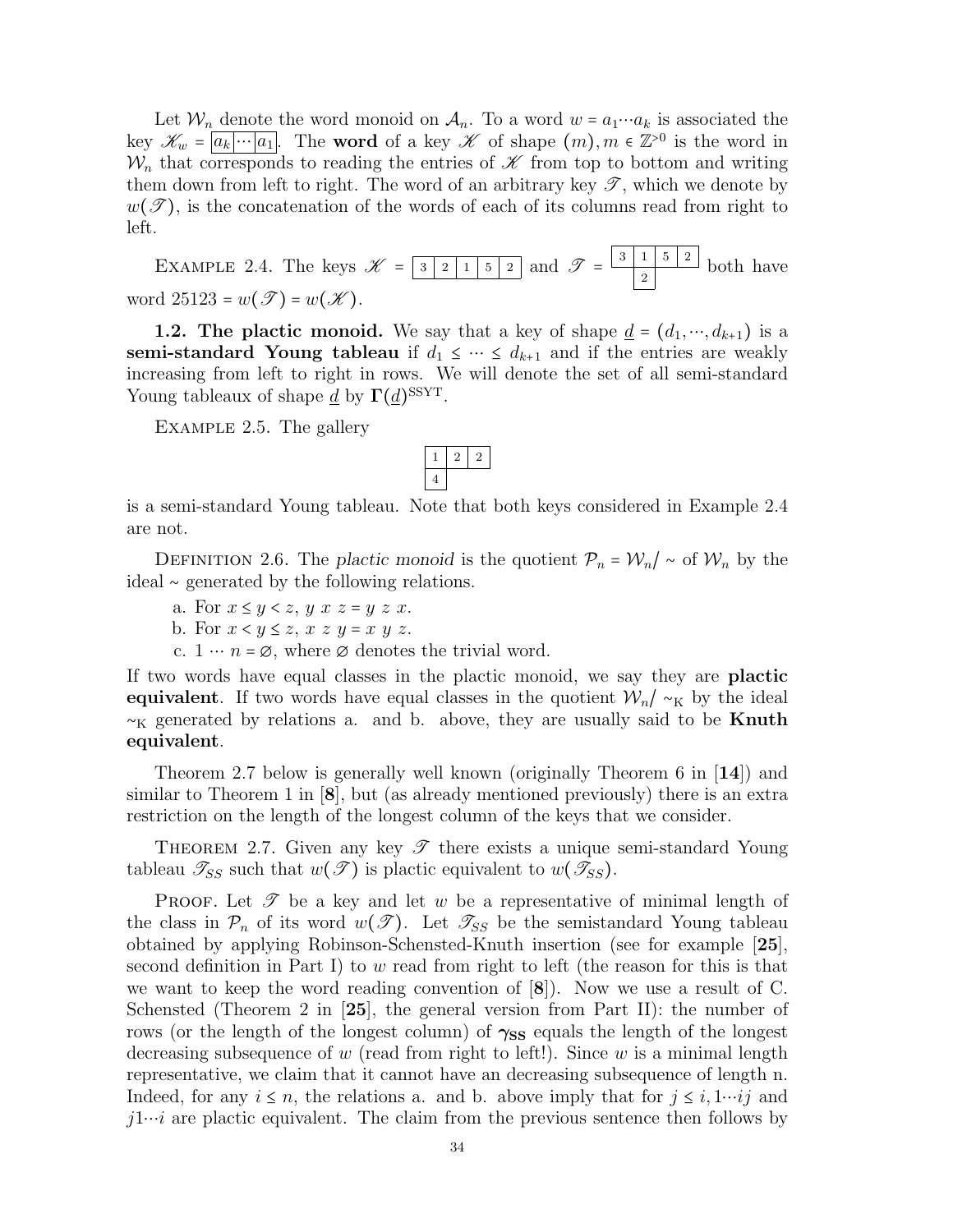induction. Hence, by Schensted's result,  $\mathcal{T}_{SS}$  has columns of length at most  $n-1$ . By Theorem 6 in [14],  $\mathcal{I}_{SS}$  is the unique semistandard Young tableau such that its word  $w(\mathscr{T}_{SS})$  is Knuth equivalent to w, which is plactic equivalent to  $w(\mathscr{T})$  by definition.  $\Box$ 



#### 2. The gallery associated to a key

2.1. Weights, coweights, and notation. In this section we recall some basic facts and establish some notation. First consider the group  $GL(n, \mathbb{C})$  of invertible  $n \times n$  matrices, and in it the maximal torus  $T_{GL}(n, \mathbb{C})$  of diagonal matrices. Then maximal tori for  $SL(n,\mathbb{C}) = [GL(n,\mathbb{C}), GL(n,\mathbb{C})]$  and  $PSL(n,\mathbb{C}) = GL(n,\mathbb{C})/\mathbb{C}^{\times}$  Id are given by

$$
T_{SL}(n, \mathbb{C}) = T_{GL}(n, \mathbb{C}) \cap SL(n, \mathbb{C})
$$

and

$$
T_{PSL}(n, \mathbb{C}) = \mathrm{can}(T_{GL}(n, \mathbb{C}))
$$

respectively, where

$$
can: GL(n, \mathbb{C}) \to PSL(n, \mathbb{C})
$$

is the canonical map.

Consider  $\mathbb{R}^n$  with inner product  $(-,-)$  and orthonormal basis  $\{\varepsilon_1,\dots,\varepsilon_n\}$ . We make the following identifications:

$$
X = X(T_{PSL}(n, \mathbb{C}))) = \text{Hom}(T_{PSL}(n, \mathbb{C}), \mathbb{C}^{\times}) \cong \text{Hom}(\mathbb{C}^{\times}, T_{SL}(n, \mathbb{C}))
$$
  
\n
$$
= X^{\vee}(T_{SL}(n, \mathbb{C}))) = \{a_1\varepsilon_1 + \dots + a_n\varepsilon_n : a_i \in \mathbb{Z}; \sum_{i=1}^n a_i = 0\} = \mathbb{Z}\Phi \cong \mathbb{Z}\Phi^{\vee},
$$
  
\n
$$
X^{\vee} = X^{\vee}(T_{PSL}(n, \mathbb{C}))) = \text{Hom}(\mathbb{C}^{\times}, T_{PSL}(n, \mathbb{C})) \cong \text{Hom}(T_{SL}(n, \mathbb{C}), \mathbb{C}^{\times})
$$
  
\n
$$
= X(T_{SL}(n, \mathbb{C})) = \bigoplus_{i=1}^n \mathbb{Z}\varepsilon_i / \langle \sum_{i=1}^n \varepsilon_i \rangle.
$$

where  $\Phi$  and  $\Phi^{\vee}$  are the sets of roots and coroots, respectively. The inner product  $(-,-)$  restricts to the pairing between X and X<sup> $\vee$ </sup>. In particular the root data

 $(X(T_{SL}(n,\mathbb{C}))), X^{\vee}(T_{SL}(n,\mathbb{C}))), \Phi, \Phi^{\vee})$ 

associated to  $(SL(n, \mathbb{C}), T_{SL}(n, \mathbb{C}))$  is dual to that

$$
(X(T_{PSL}(n,\mathbb{C}))),X^{\vee}(T_{PSL}(n,\mathbb{C}))),\Phi^{\vee},\Phi)
$$

of  $(PSL(n, \mathbb{C}), T_{PSL}(n, \mathbb{C}))$ . We choose the set of simple roots

$$
\Delta = \{ \alpha_i = \varepsilon_i - \varepsilon_{i+1} : 1 \le i < n \},\
$$

which in this case coincides with the corresponding set of simple coroots  $\alpha_i^{\vee} = \alpha_i \in \Delta^{\vee}$ . We write  $\Phi^+$  and  $\Phi^{\vee,+}$  for the corresponding sets of positive roots and coroots, respectively. The corresponding *i*-th fundamental coweight is  $\omega_i = \varepsilon_1 + \cdots + \varepsilon_i$ , for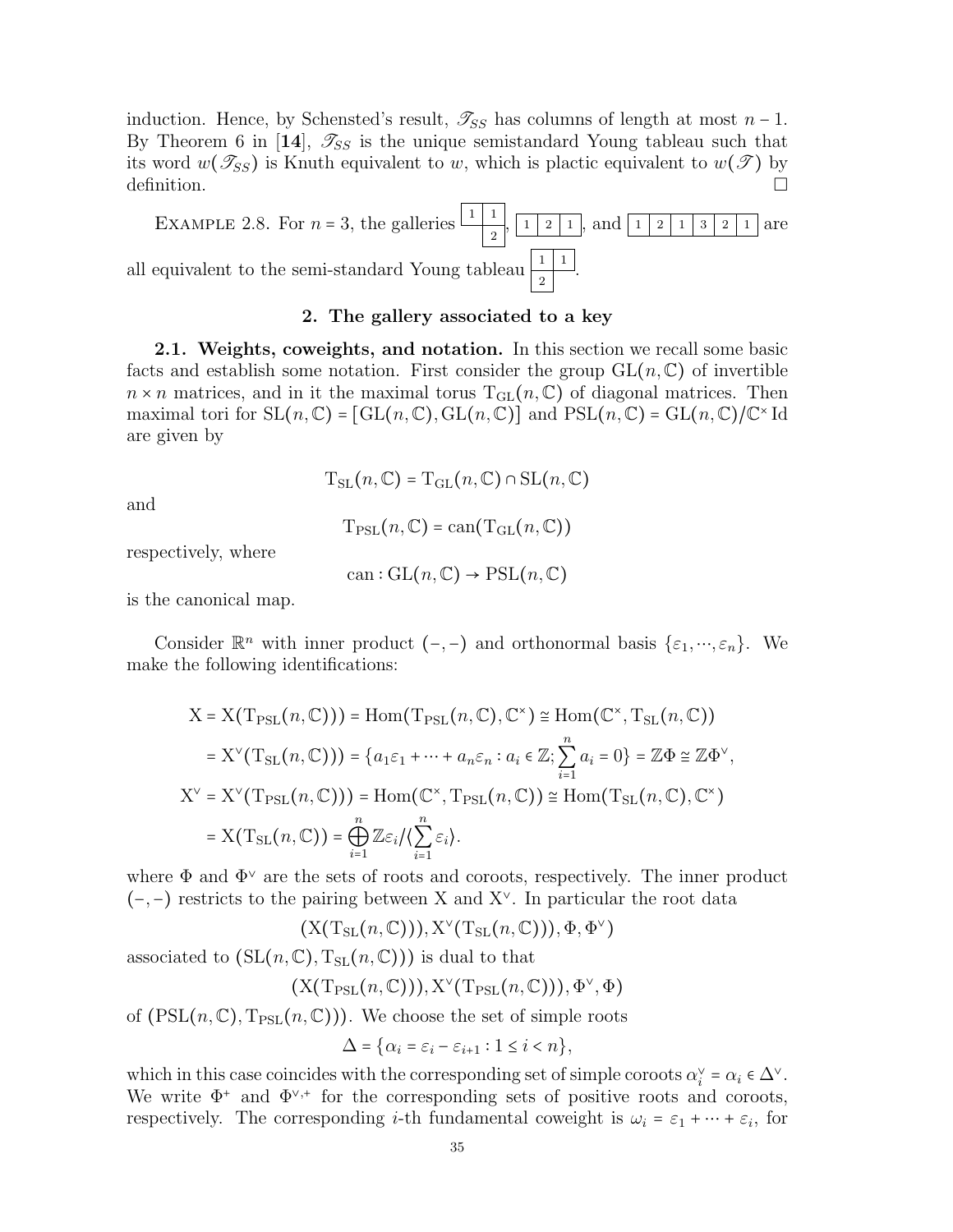$i \in \{1, \dots, n-1\}$ . The dominant Weyl chamber is identified with the intersection  $\bigcap_{\alpha_i\in\Delta} H_{\alpha_i,0}.$  Also,

$$
\mathbb{A} \cong \{w \in \mathbb{R}^n : (w, e_1 + \dots + e_n) = 0\} \cong \mathbb{R}^n / \mathbb{R} (e_1 + \dots + e_n).
$$

We will use the following notation, especially in Chapter 4:  $P_{A_{n-1}} = X^{\vee}, P_{A_{n-1}}^{+} =$  $X^{\vee,+} = \bigoplus^{n-1}$  $\bigoplus_{i=1}^{n-1} \mathbb{Z}\omega_i$ , and  $\mathbb{V}_{A_{n-1}} = \mathbf{X}^{\vee} \otimes_{\mathbb{Z}} \mathbb{R} = \mathbb{A}$  (This last notation is introduced to distinguish between type  $A_{n-1}$  and type  $C_n$ , the last of which is dealt with in Chapter 3).

2.2. The gallery associated to a key. Let  $\mathscr{T} = C_{k+1} \cdots C_1$  be a key with columns  $C_i$ , each one of which is made up of entries  $1 \leq l_i^1 \leq \cdots l_i^{r_i} \leq n$  Define

$$
V_0^{\mathcal{T}} = 0, V_1^{\mathcal{T}} := \sum_{j=1}^{r_1} \varepsilon_{l_1^j}, E_1^{\mathcal{T}} := \{ tV_1 : t \in [0, 1] \}, \text{ and, recursively}
$$
  
\n
$$
V_{i+1}^{\mathcal{T}} = V_i^{\mathcal{T}} + \sum_{j=1}^{r_i} \varepsilon_{l_j^i},
$$
  
\n
$$
E_{j+1}^{\mathcal{T}} = \{ V_j^{\mathcal{T}} + t(V_{j+1}^{\mathcal{T}} - V_j^{\mathcal{T}}) : t \in [0, 1] \}.
$$

The points  $V_j^{\mathcal{T}}$  are in fact vertices of the standard apartment A because  $(\alpha, V_j^{\mathcal{T}})$   $\in$ Z is an integer for every root  $\alpha \in \Phi$ . The line segments  $E_j^{\mathscr{T}}$  are edges in the standard apartment because there are no hyperplanes that intersect  $E_i^{\mathcal{T}}$  transversally and because they are contained in every hyperplane that contains both vertices  $V_j^{\mathcal{T}}$  and  $V_{j+1}^{\mathscr{T}}$ . The gallery

$$
\gamma_{\mathscr{T}} = (V^{\mathscr{T}}_0, \cdots, V^{\mathscr{T}}_{k+1})
$$

is the gallery associated to the key  $\mathscr{T}$ .

EXAMPLE 2.9. Let  $n = 3$ . In the picture below (the shaded region is the dominant Weyl chamber), we see the galleries  $\gamma_{\mathscr{T}}$  and  $\gamma_{\mathscr{K}}$  associated to the keys  $\mathscr{T} = \frac{\lfloor 1 \rfloor}{2}$ 2 and  $\mathscr{K} = \boxed{2 \mid 3 \mid 1}$ , respectively. Note that the gallery  $\gamma_{\mathscr{T}}$  is dominant while  $\gamma_{\mathscr{K}}$  is not.

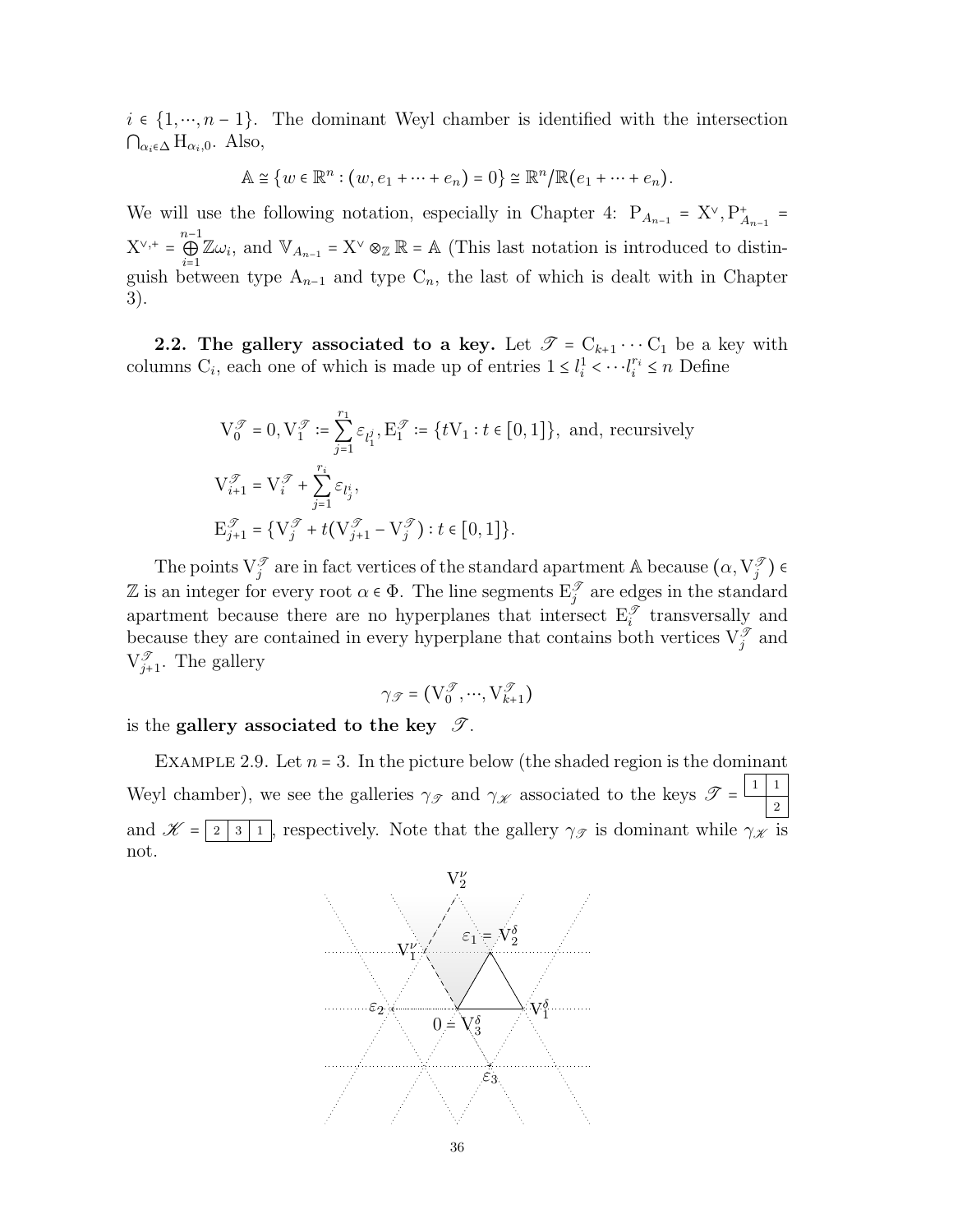**2.3. Type and shape.** The following proposition is a generalisation of Proposition 4.12 in [7]. The proof in this case is the same, but we provide it anyway for the comfort of the reader.

PROPOSITION 2.10. The map that asigns the gallery  $\gamma_{\mathscr{T}}$  to the key  $\mathscr{T}$  induces a bijection

$$
\Gamma(\underline{d}) \stackrel{1:1}{\longleftrightarrow} \Gamma(\gamma_{\omega_{d_1}} * \cdots * \gamma_{\omega_{d_{k+1}}})
$$

$$
\mathcal{F} \mapsto \gamma_{\mathcal{F}}
$$

for all shapes  $\underline{d} = (d_1, \dots, d_{k+1})$ . If  $d_1 \leq \dots \leq d_{k+1}$  The set of galleries associated to semi-standard Young tableaux of shape d coincides with the set of LS galleries of the same type as  $\gamma_{\omega_{d_1}} * \cdots * \gamma_{\omega_{d_{k+1}}}$ .

PROOF. By Remark 1.7 it is enough to show the statement in Proposition 2.10 for  $\underline{d} = (d)$  for some  $d \leq n-1$ . In that case  $\Gamma(\underline{d})$  consists of columns of length d with entries  $1 \leq l_1 < \cdots < l_d \leq n$ . On the other hand, the set  $\Gamma(\gamma_{\omega_d})$  consists of galleries of the form  $\gamma = (0, E_0, V_1)$ , where  $E_0 = \{tV_1 : t \in [0, 1]\}$  and  $V_1 = w(\omega_d)$  $w(\varepsilon_1 + \cdots + \varepsilon_d) = \varepsilon_{w(1)} + \cdots + \varepsilon_{w(d)}$  for some element  $w \in S_n = W = W_0^{aff}$ . Since there is a bijection

$$
\{w(1), \cdots, w(d) : w \in S_n\} \stackrel{1:1}{\longleftrightarrow} \{1 \le l_1 < \cdots < l_d \le n : l_i \in \mathbb{Z}^{>0}\}
$$

the statement follows. For the statement about LS galleries, see Proposition 18 in  $\vert 7 \vert$ .

2.4. Crystal structure on the set of keys. The previous identification allows one to describe in this case the crystal structure on galleries using only the set of keys. The definition we provide here is a straightforward generalization of the crystal operators on Young tableaux given in [12] and is the translation of the crystal operators on galleries as defined in Chapter 1.

Let  $\mathscr T$  be a key of shape  $\underline{d} = \{d_1, \dots, d_r\}$ . Define

$$
\text{wt}(\mathscr{T})=\sum_{i\in w(\mathscr{T})}\varepsilon_i,
$$

where the word  $w(\mathscr{T})$  is regarded as a set with possible repetitions. In Example 2.9,  $\text{wt}(\mathscr{T}) = 2\varepsilon_1 + \varepsilon_2$  and  $\text{wt}(\mathscr{K}) = \varepsilon_1 + \varepsilon_2 + \varepsilon_3 = 0$ . The action of the root operator  $f_{\alpha_i}$  (respectively  $e_{\alpha_i}$ ) on  $\mathscr T$  is defined as follows.

- a. Tag the columns of  $\mathscr T$  with a sign  $\sigma \in \{+, -\infty\}$  (the resulting sequence of tags is sometimes called the *i-signature* of  $\mathscr{T}$ ). If both *i* and *i*+1 appear in the given column or if they do not appear in the column, then the column is tagged with a  $(\emptyset)$ . If only i appears, it is tagged with a  $(+)$ , and if only  $i + 1$  appears, with a  $(-)$ .
- b. Ignore the  $(\emptyset)$ -tagged columns to produce a sub-key, and then ignore all pairs of consecutive columns tagged  $(-+)$ , and get another sub-gallery.

 $\Box$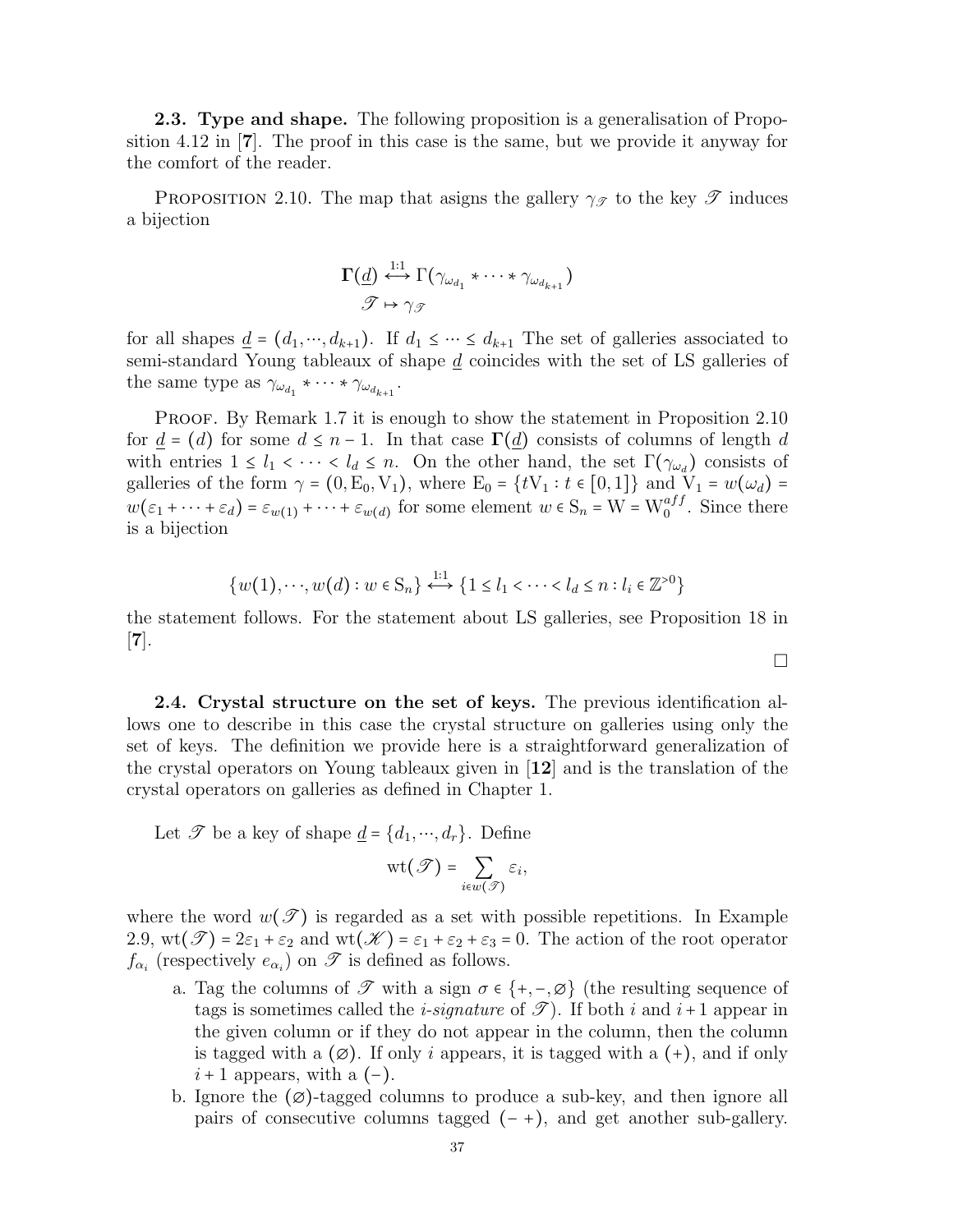Continue this process, recursively obtaining sub-keys, until a final sub-key is produced with tags of the form

$$
(+)^s(-)^r
$$

To apply the operator  $f_{\alpha_i}$  (respectively  $e_{\alpha_i}$ ), modify the column corresponding to the right most  $(+)$  (respectively left most  $(-)$ ) in the final sub-key tags, and replace the entry i with  $i+1$  (respectively  $i+1$  with i). If  $s=0$ (resp.  $r = 0$ ), then  $f_{\alpha_i}(\mathscr{T}) = 0$  (resp  $e_{\alpha_i}(\mathscr{T}) = 0$ ).

PROPOSITION 2.11. The previous definition is compatible with the crystal structure on galleries. Explicitly, for all  $i \leq n-1$ ,  $\gamma_{f_{\alpha_i}(\mathscr{T})} = f_{\alpha_i}(\gamma_{\mathscr{T}})$ ,  $\gamma_{e_{\alpha_i}(\mathscr{T})} = e_{\alpha_i}(\gamma_{\mathscr{T}})$ , and  $\text{wt}(\gamma_{\mathscr{T}}) = \text{wt}(\mathscr{T})$ .

**PROOF.** The proof follows directly from the definitions.  $\Box$ 

EXAMPLE 2.12. Let  $n \geq 5$ . To apply the crystal operator  $f_{\alpha_2}$  to

$$
\mathscr{T} = \frac{\boxed{3 \quad 1 \quad 5 \quad 2}}{2},
$$

one obtains that the corresponding taggings of the columns read from left to right are − + ∅+. The first sub-key obtained is

$$
\begin{array}{|c|c|c|}\hline 3&1&2 \\ \hline &2& \\ \hline \end{array}
$$

which is tagged by  $- + +$ . The next sub-key is then 2, hence

$$
f_{\alpha_2}(\mathscr{T})=\frac{\boxed{3}\boxed{1}\boxed{5}\boxed{3}}{2}.
$$

We also obtain that  $f_{\alpha_1}(\mathscr{T}) = 0$ .

#### 3. Words and the Littelmann path model

3.1. Words. The following proposition is very important for our purposes. It is well known for semistandard Young tableaux (see for example [12], Section 5.3). Let  $\underline{d} = (d_1, \dots, d_r)$  be a shape,  $l_d = \sum_{j=1}^r d_j$  the number of boxes in the arrangement of boxes of shape  $\underline{d}$  and  $l_d = (1, \dots, 1)$  $\overline{\phantom{a}}$ .

$$
l_d\textit{-times}
$$

PROPOSITION 2.13. The map

$$
\Gamma(\underline{d}) \longrightarrow \Gamma(\underline{l_d})
$$

$$
\mathcal{T} \longmapsto \mathcal{K}_{w(\mathcal{T})}
$$

is a crystal morphism.

PROOF. First note that since the weight of a key only depends on the entries of its boxes,  $wt(\mathscr{T}) = wt(\mathscr{K}_{w(\mathscr{T})})$ . If two single column keys  $\mathscr{T}_1, \mathscr{T}_2$  are labelled by (+) and (-) respectively, then the word associated to their concatenation  $\gamma_2 * \gamma_1$ is in turn labelled by  $(-+)$ . If the key  $\mathscr T$  is not labelled, then  $\mathscr K_{w(\mathscr T)}$  is labelled either by  $(-+)$  or by  $\emptyset$ . It is therefore enough to show that for any  $i \in \{1, \dots, n-1\}$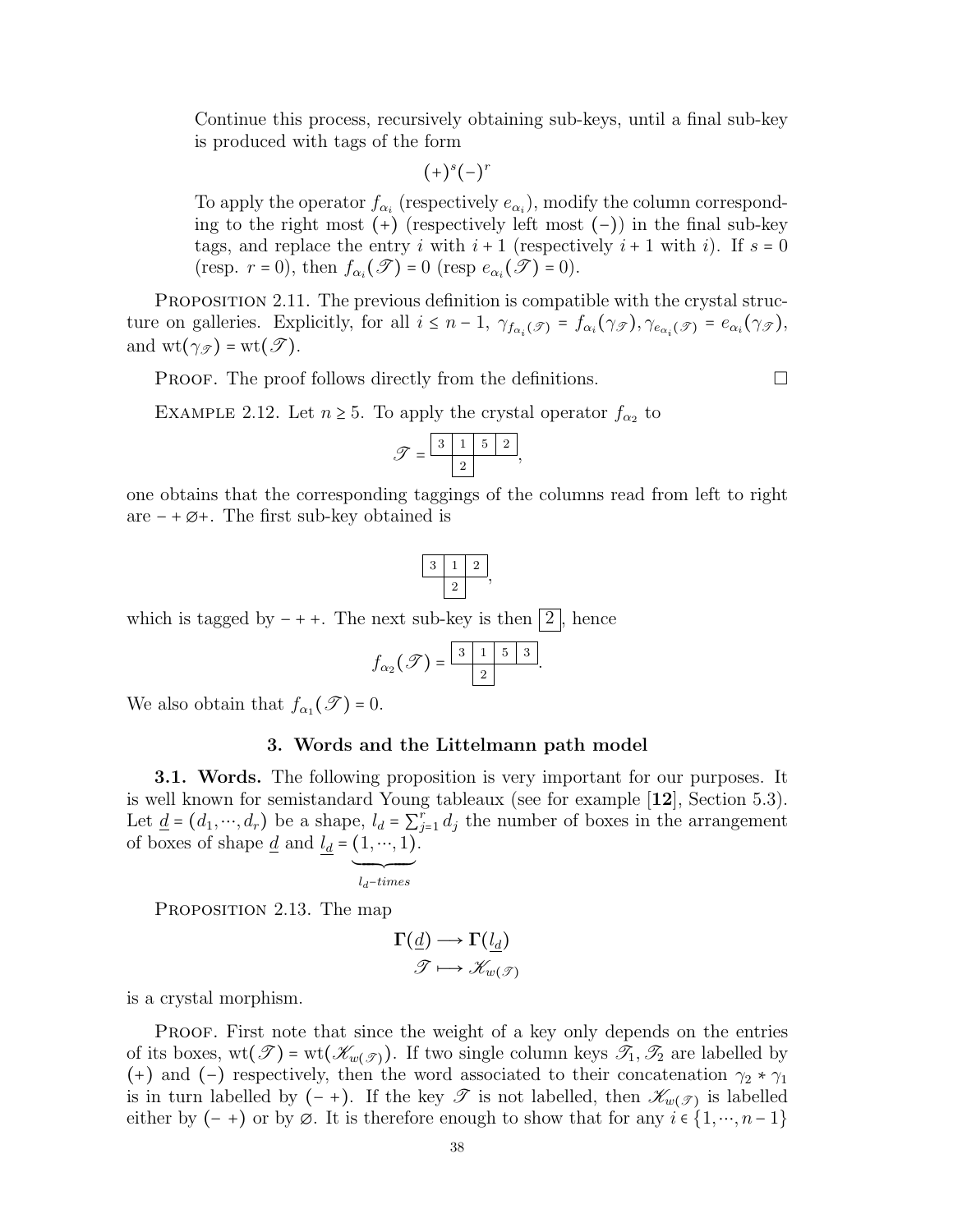and any key  $\mathscr T$  of shape  $(m)$ ,  $f_{\alpha_i}(\mathscr{K}_{w(\mathscr{T})}) = \mathscr T_{w(f_{\alpha_i}(\mathscr{T}))}$ . This is shown in [12], Section 5.3, Proposition 5.1. We give a proof nevertheless, for the comfort of the reader.

Let  $\mathscr T$  be a column key of shape  $(m)$  with entries  $1 \le a_1 < \cdots < a_m \le n$  and  $i \in \{1, \dots, n-1\}$ . If  $\mathscr T$  is labelled by  $(\emptyset)$  or by  $(-)$  then  $f_{\alpha_i}(\mathscr K_{w(\mathscr T)}) = \mathscr K_{w(f_{\alpha_i}(\mathscr T))} = 0$ . If  $\mathscr T$  is labelled by (+), then, for some  $k \in \{1, \dots, r\}$ ,  $a_k = i$  and since the column is labelled by only a  $(+)$ ,  $a_{k+1} > a_k + 1$ . Hence,  $f_{\alpha_i}(\mathscr{T})$  is obtained from  $\mathscr{T}$  by replacing  $i = a_k$  by  $i + 1$ , with no need of reordering the entries, and therefore  $f_{\alpha_i}(\mathscr{K}_{w(\mathscr{T})}) = \mathscr{K}_{w(f_{\alpha_i})}$  $(\mathscr{T})$ ).

EXAMPLE 2.14. A connected crystal of keys of shape  $(2,1)$  and the crystal formed by its word-readings, regarded as galleries, in the case  $n = 3$ . Both crystals are isomorphic to the crystal  $B(\omega_1 + \omega_2)$  associated to the simple module  $L(\omega_1 + \omega_2)$ for  $SL(3,\mathbb{C})$ .



3.2. The Littelmann path model. Proposition 2.13 allows an enhanced version of Theorem 7.1 in [20] which we state in Theorem 2.16 (it is well-known but the author has not found an explicit reference). To prove it we need the following lemma which characterizes dominant galleries as highest weight vertices.

LEMMA 2.15. A key  $\mathscr{T} \in \Gamma$  is dominant if and only if  $e_{\alpha_i}(\mathscr{T}) = 0$  for all  $i \in$  $\{1, \cdots, n-1\}.$ 

PROOF. Let  $\mathscr{T} \in \Gamma$  be a key. First notice the following two things.

- 1. Since entries are strictly increasing in columns, the key  $\mathscr T$  is dominant if and only if  $\mathscr{K}_{w(\mathscr{T})}$  is dominant.
- 2. For a word  $w \in \mathcal{W}_n$ , the condition  $e_{\alpha_i}(\mathscr{K}_w) = 0$  for all  $i \in \{1, \cdots, n-1\}$ means that to the right of each  $i + 1$  in  $\gamma_w$  is at least one i which has not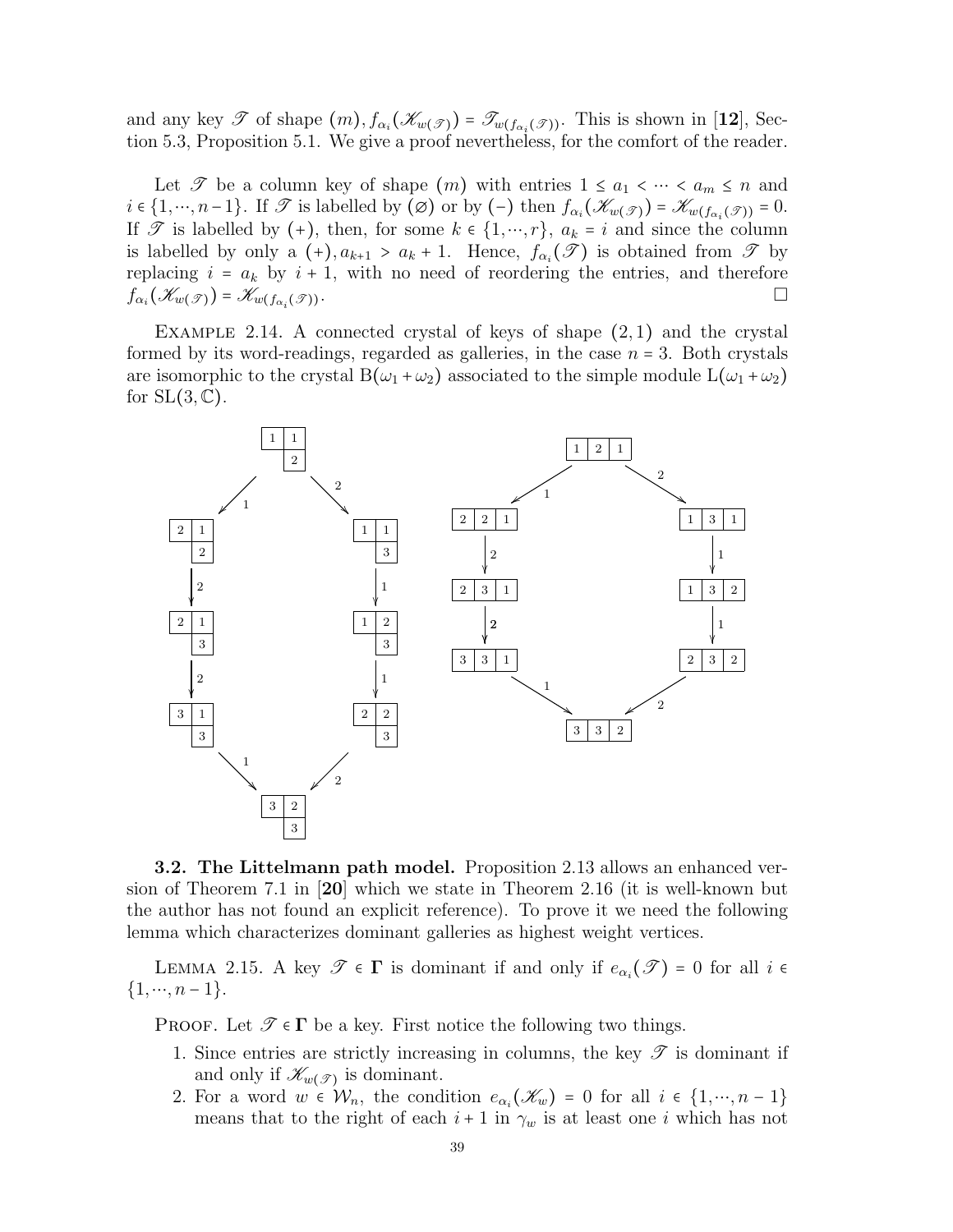been cancelled out in the tagging and subword-producing process. This is equivalent to  $\mathscr{K}_w$  being dominant.

Now assume that  $e_{\alpha_i}(\mathscr{T}) = 0$  for all  $i \in \{1, ..., n\}$ . By Proposition 2.13 this is equivalent to  $e_{\alpha i}(\mathscr{K}_{w(\mathscr{T})}) = 0$  for all  $i \in \{1, \cdots, n\}$ , which by 2. above is equivalent to  $\mathscr{K}_{w(\mathscr{T})}$  being dominant, which is in turn equivalent to  $\mathscr{T}$  being dominant by 1. above.

THEOREM 2.16 (The type A path model). The connected components of  $\Gamma$  are all of the form  $Conn(\delta) \cong B(wt(\delta))$  for a dominant gallery  $\delta$ .

**PROOF.** By Theorem 7.1 in [20] it is enough to show that for every gallery  $\nu$  there is a dominant gallery  $\delta \in \text{Conn}(\nu)$  that belongs to the same connected component as v. To see this consider a key  $\mathscr{T} \in \Gamma(d)$  of shape d. Its word, seen as the gallery  $\mathscr{K}_{w(\mathscr{T})}$ , lies in the crystal  $\Gamma(l_d)$ . As is explained in Section 13 of [21], this is the crystal B<sub>M</sub> associated to the representation M :=  $L(\omega_1)^{\otimes l(w(\mathcal{T}))}$ , where  $l(w(\mathcal{T}))$  is the length of the word  $w(\mathcal{T})$ . The representation M is semisimple, hence  $\mathscr{K}_{w(\mathcal{T})}$  lies in a connected component Conn $(\gamma_{w(\mathcal{T})}) \leq B(\lambda)$  isomorphic to the crystal associated to a simple module  $L(\lambda)$  of highest weight  $\lambda \in X^*$ , with highest vertex  $b_\lambda \in \Gamma(l_d)$ . Proposition 2.13 implies that Conn $(\mathcal{T}) \cong \text{Conn}(\mathcal{K}_{w(\mathcal{T})})$  - hence there exists a key  $\mathscr{P} \in \Gamma(\underline{d})$  such that  $\mathscr{K}_{w(\mathscr{P})} = b_{\lambda}$ . In particular, since  $\mathscr{K}_{w(\mathscr{P})}$  is a highest weight vertex, by Lemma 2.15 it is dominant, hence by 1. in the proof of Lemma 2.15, so is  $\mathscr{P}$ .

## 3.3. Equivalence of galleries and plactic equivalence.

LEMMA 2.17. Two galleries  $\gamma_{\mathscr{T}}$  and  $\gamma_{\mathscr{K}}$  are equivalent if and only if the words  $w(\mathscr{T})$  and  $w(\mathscr{K})$  are plactic equivalent.

**PROOF.** Let  $\gamma_{\mathscr{T}}$  and  $\gamma_{\mathscr{K}}$  be two such galleries, and assume that the words  $w(\mathscr{T})$ and  $w(\mathscr{K})$  are plactic equivalent. Then by Main Theorem C b. in [21] this is equivalent to  $\gamma_{w(\mathscr{T})} \sim \gamma_{w(\mathscr{K})}$ . Proposition 2.13 implies that word reading induces isomorphisms of crystals Conn $(\nu) \to w(\text{Conn}(\nu)), \nu \mapsto \gamma_{w(\nu)}$  for any gallery  $\nu$ , where  $w(\text{Conn}(\nu))$  is the crystal of all words of elements in  $\text{Conn}(\nu)$ . This concludes the  $\Box$ 

Remark 2.18. Lemma 2.17 implies that our definition of equivalence of galleries coincides with Definition 5 in [8] (after adding the relation  $1 \cdots n = \emptyset$ ).

Remark 2.19. The crystal structure we have defined coincides with the usual crystal structure on the set of semi-standard Young tableaux (see [9], section 7.4).

#### 4. Galleries and MV cycles

To each shape  $\underline{d} = (d_1, ..., d_r)$  we assign the dominant integral coweight  $\lambda_{\underline{d}} =$  $\omega_{d_1} + \cdots + \omega_{d_r} \in X^{\vee,+}$ . By Proposition 2.10, to each shape <u>d</u> we may denote (for this section!) the corresponding Bott-Samelson variety  $\Sigma_d \stackrel{\pi_d}{\longrightarrow} X_{\lambda_d}$ . Also, for each  $\mathscr{T} \in \Gamma$ , we denote its shape by  $\underline{d}(\mathscr{T})$ . The following theorem is the combination of Theorem 2 in  $[6]$  and Section 6 in  $[7]$  for part a., and Theorem 25 in  $[1]$  for part b..

 $\Box$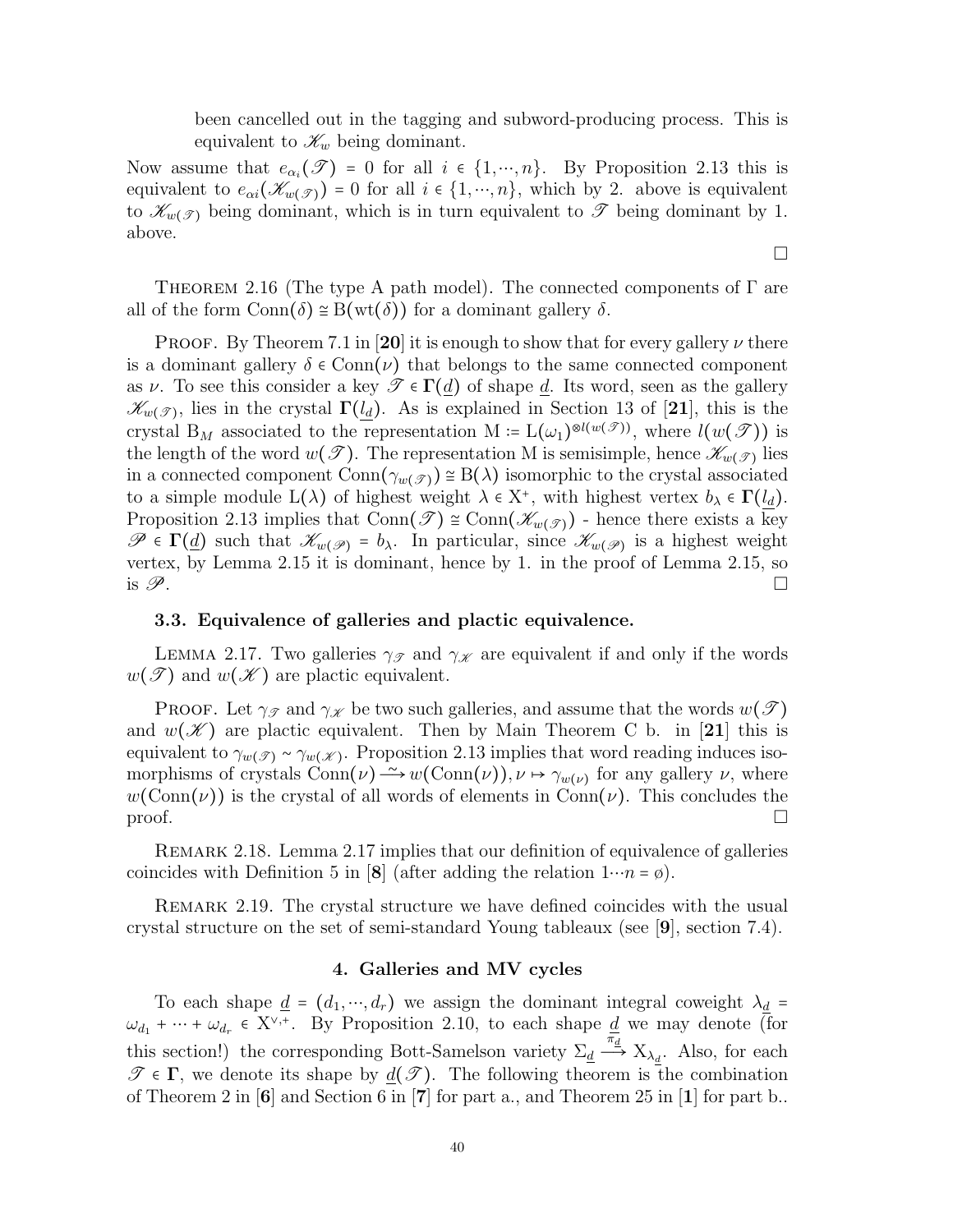THEOREM 2.20. Let  $\underline{d} = (d_1, \dots, d_r)$  be a shape such that  $d_1 \leq \dots \leq d_r$  and consider the desingularization  $\pi_{\underline{d}} : \Sigma_{\underline{d}} \to X_{\lambda_{\underline{d}}}$ .

- a. If  $\delta \in \Gamma(\underline{d})^{\text{SSYT}}$  is a semi-standard Young tableau, the closure  $\pi_{\underline{d}}(C_{\delta})$  is an MV cycle in  $\mathcal{Z}(\lambda_d)$ . This induces a bijection  $\Gamma(\underline{d})^{\text{SSYT}} \stackrel{\varphi_d}{\longrightarrow} \mathcal{Z}(\lambda_d)$ .
- b. The bijection  $\varphi_{\underline{d}}$  is a morphism of crystals.

Let d be a shape. For  $\lambda \in X^{\vee,+}$ , let

$$
n^{\lambda}_{\underline{d}} = \#\big\{\gamma \in \Gamma \big( \underline{d} \big)^{\mathrm{dom}} : \lambda_{\underline{d}(\gamma)} = \lambda \big\}
$$

and let

$$
X_{\underline{d}}^{\vee,+} = \{ \lambda \in X^+ : n_{\underline{d}}^{\lambda} \neq 0 \}.
$$

Here  $\Gamma(\underline{d})^{\text{dom}}$  is the set of all dominant galleries of shape  $\underline{d}$ . Fix  $\lambda = \lambda_1 \omega_1 + \cdots + \lambda_{n-1} \omega_{n-1}$ and  $Z \in \mathcal{Z}(\lambda)_{\mu}$  for some  $\mu \leq \lambda$ . By Theorem 2.20 there exists a unique semi-standard Young tableau  $\mathcal{J}_{\mu,Z}^{\lambda} \in \Gamma(\underline{\lambda})^{\text{SSYT}}$  of shape  $\underline{\lambda} = (d_1^{\lambda}, \dots, d_{k_{\lambda}}^{\lambda})$ , where  $k_{\lambda} = \sum_{i=1}^{n-1} \lambda_i$  and  $d_j^{\lambda} = i$  for  $\lambda_{i-1} < j \leq \lambda_i, \lambda_0 = 0$ , such that  $\varphi_{\underline{\lambda}}(\mathscr{T}^{\lambda}_{\mu,\underline{Z}}) = \underline{Z}$ .

THEOREM 2.21. a. The map

$$
\Gamma(\underline{d}) \xrightarrow{\varphi_{\underline{d}}} \bigoplus_{\lambda \in X_{\underline{d}}^{\vee,+}} \mathcal{Z}(\lambda)
$$

$$
\mathcal{F} \longmapsto \overline{\pi_{\underline{d}}(\mathcal{C}_{\gamma_{\mathcal{F}}})}
$$

is a well-defined surjective morphism of crystals.

- b. If C is a connected component of  $\Gamma(\underline{d})$ , the restriction  $\varphi_d|_C$  is an isomorphism onto its image.
- c. The number of connected components C of  $\Gamma(\underline{d})$  such that  $\varphi_{\underline{d}}(C) = \mathcal{Z}(\lambda)$ (for  $\lambda \in X_d^{\vee,+}$  $\frac{d}{d}^{(\gamma,+)}$  is equal to  $n_d^{\lambda}$ .
- d. The fibre  $\varphi_d^{-1}(Z)$  is given by

$$
\varphi_{\underline{d}}^{-1}(Z) = \{ \mathscr{T} \in \Gamma(\underline{d}) : \varphi_{\underline{d}}(\mathscr{T}) = Z \} = \{ \mathscr{T} \in \Gamma(\underline{d}) : w(\mathscr{T}) \sim w(\mathscr{T}^{\lambda}_{\mu,Z}) \}.
$$

We consider the direct sum  $\bigoplus_{\lambda \in X_d^{\vee,+}} \mathcal{Z}(\lambda)$  in the category of crystals, regarding the sets  $\mathcal{Z}(\lambda)$  as abstract crystals.

PROOF. Let  $\underline{d}$  be a shape and  $\mathscr{T} \in \Gamma(\underline{d})$  as in the statement of the Theorem. By Lemma 2.7 there exists a unique semi-standard Young tableau  $\mathscr{T}_{SS}$  such that  $w(\mathscr{T}) \sim w(\mathscr{T}_{SS})$ . By Theorem 5.1 b. (Theorem 2 b. in [8] up to a small correction, see the Appendix) and Lemma 2.17,

$$
\overline{\pi_{\underline{d}}(C_{\mathscr{T}})} = \overline{\pi_{\underline{d}(\mathscr{T}_{SS})}(C_{\mathscr{T}_{SS})}}.
$$
\n(13)

Now let  $r$  be a root operator. By definition of equivalence of galleries, Lemma 2.17  $\gamma_{r(\mathscr{T})} \sim \gamma_{r(\mathscr{T}_{SS})}$ . Note also that  $\underline{d}(r(\mathscr{T})) = \underline{d}$  and  $\underline{d}(r(\mathscr{T}_{SS})) = \underline{d}(\mathscr{T}_{SS})$ . Lemma 2 and Theorem 5.1 b. again imply

$$
\overline{\pi_{\underline{d}}(C_{\gamma_{r(\mathscr{T})}})} = \overline{\pi_{\underline{d}(\delta_{SS})}(C_{\gamma_{r(\mathscr{T}_{SS})}})}.
$$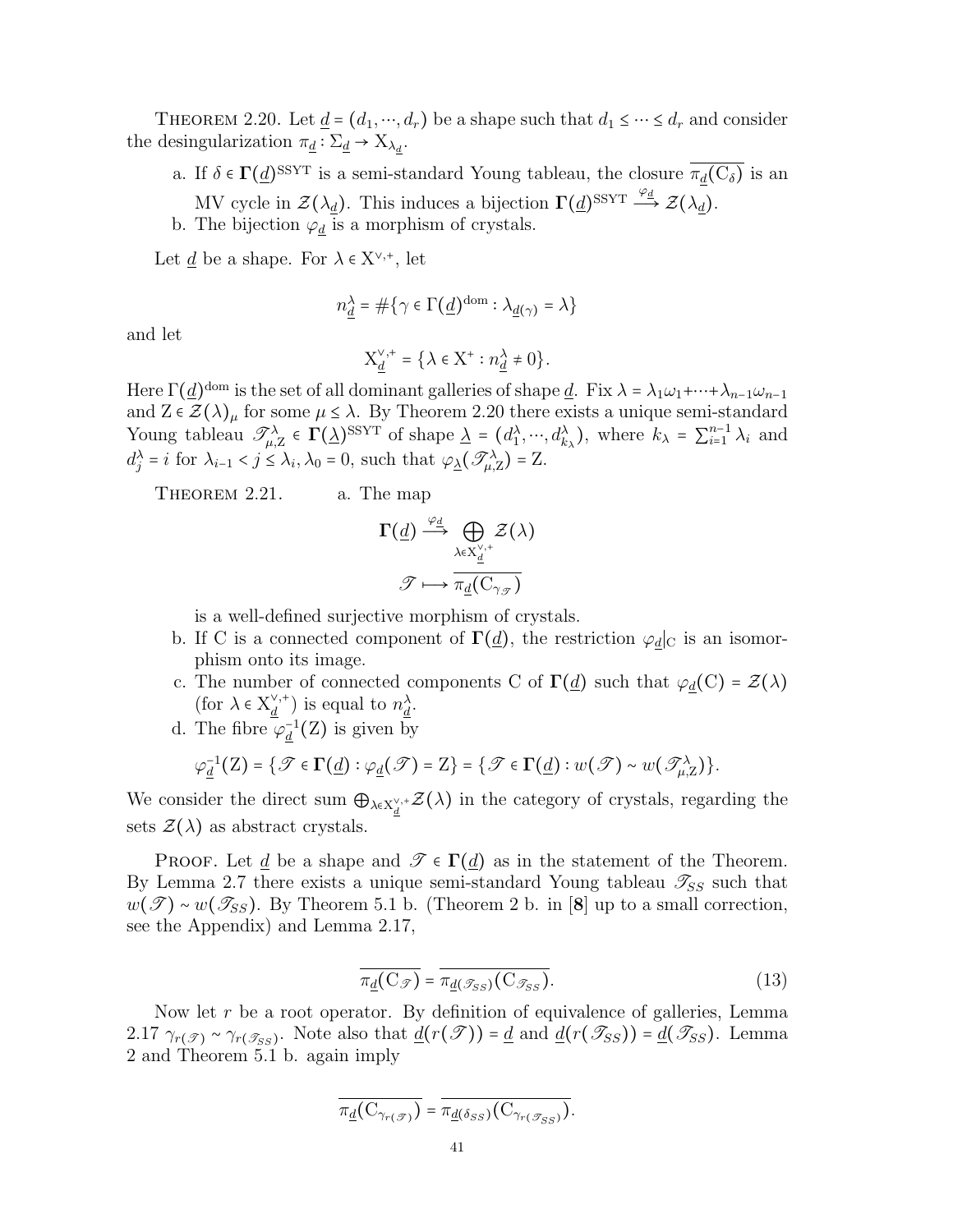Theorem 2.20 b. says that

$$
\overline{\pi_{\underline{d}(\gamma_{\mathscr{T}_{SS}})}(C_{\gamma_{r(\mathscr{T}_{SS})}})} = \widetilde{r}(\overline{\pi_{\underline{d}(\gamma_{\mathscr{T}_{SS}})}(C_{\gamma_{\mathscr{T}_{SS}}})}),
$$

and since (13) implies  $\widetilde{r}(\overline{\pi_{d}(C_{\mathscr{T}})}) = \widetilde{r}(\overline{\pi_{d}(\mathscr{T}_{SS})(C_{\mathscr{T}_{SS}})})$ , the proof of part a. of Theorem 3.26 is complete.

Parts b., c., and d. are a direct consequence of Theorem 2.16: Indeed, since the action of the root operators does not affect the shape of a key, Theorem 2.16 implies that the set  $\Gamma(\underline{d})$  is a disjoint union  $\Gamma(\underline{d}) = \bigsqcup_{\mathscr{Q} \in \Gamma(\underline{d})^{\text{dom}}} \text{Conn}(\mathscr{Q})$ . The above argument and Theorem 2.20 imply that  $\varphi_{\underline{d}}(\text{Conn}({\mathscr{Q}})) = \mathcal{Z}(\text{wt}({\mathscr{Q}}))$  for  ${\mathscr{Q}} \in \Gamma(\underline{d})^{\text{dom}}$ and that  $\varphi_{\underline{d}}$  is a crystal isomorphism onto its image when restricted to Conn( $\mathscr{Q}$ ).  $\Box$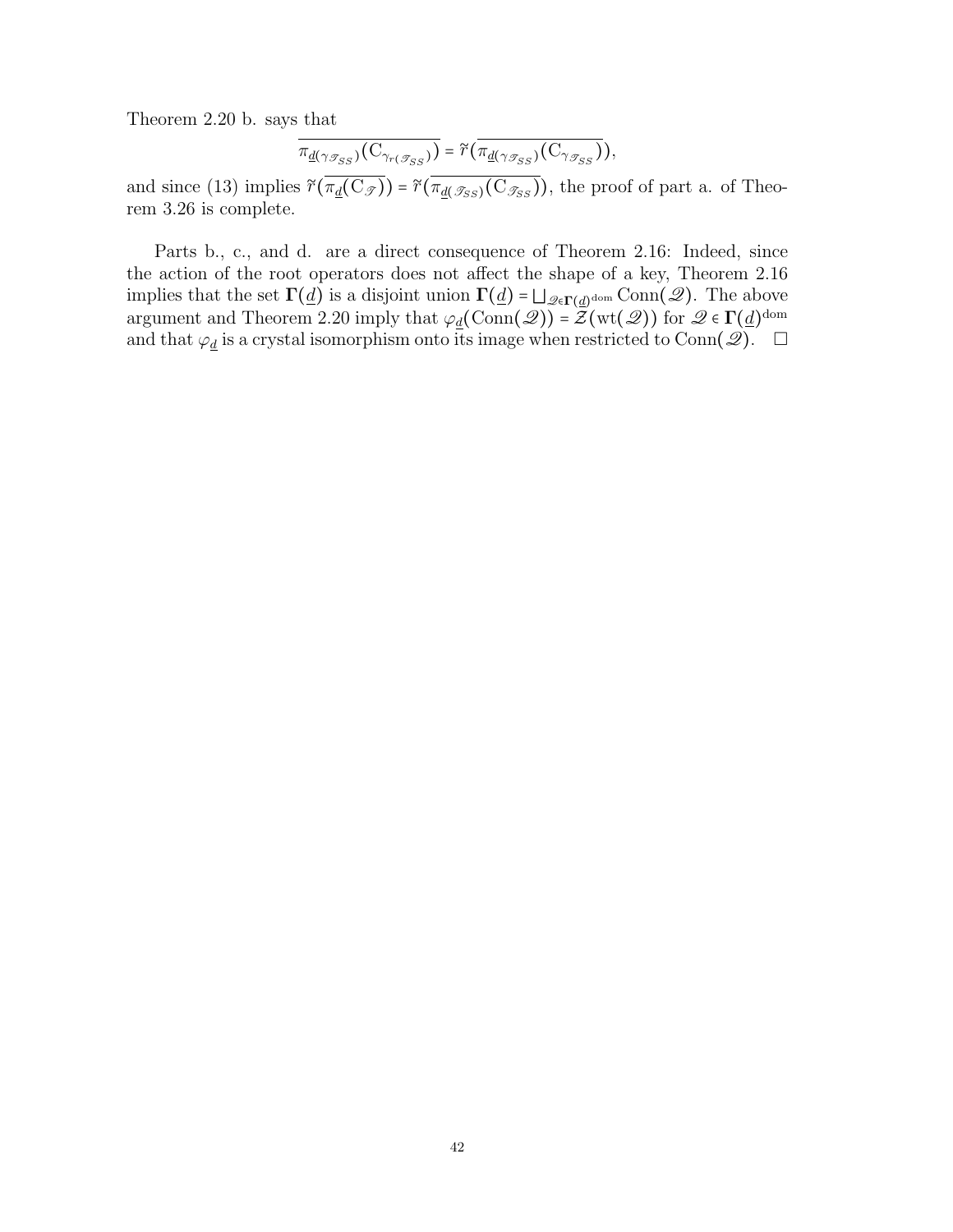## CHAPTER 3

# The symplectic plactic monoid and MV cycles

In this Chapter we study the case  $G^{\vee} = SP(2n, \mathbb{C})$ .

## 1. Symplectic keys, words, and the symplectic plactic monoid

## 1.1. Symplectic keys and words. A symplectic shape

$$
\underline{d} = (d_1, \cdots, d_{k+1})
$$

is a sequence of natural numbers  $d_i \leq n$ . This defines an arrangement of boxes just as in Chapter 2. Consider the ordered alphabet

$$
\mathcal{C}_n = \{1 < 2 < \dots < n - 1 < n < \overline{n} < \dots < \overline{1}\}.
$$

A symplectic key of shape  $\underline{d}$  is a filling of an arrangement of boxes of symplectic shape  $\underline{d}$  with letters of the alphabet  $\mathcal{C}_n$  in such a way that the entries are strictly increasing along each column.

EXAMPLE 3.1. A symplectic key, for  $n \geq 5$ , of symplectic shape  $(1,3,2,1)$ .



We denote the word monoid on  $\mathcal{C}_n$  by  $\mathcal{W}_{\mathcal{C}_n}$ . To a word  $w = w_1 \cdots w_k$  in  $\mathcal{W}_{\mathcal{C}_n}$ , just as in Chapter 2, we associate a symplectic key  $\mathscr{K}_w$  that consists of only one row of length k, and with the boxes filled in from right to left with the letters of  $w$  read in turn from left to right. For example, the word 12 corresponds to the key  $|2|1|$ . Denote the set of all keys associated to words by  $\Gamma(\text{wor})$ .

**1.2. Weights and coweights.** Consider  $\mathbb{R}^n$  with canonical basis  $\{\varepsilon_1, \dots, \varepsilon_n\}$ and standard inner product  $\langle -, - \rangle$  (in particular  $\langle \varepsilon_i, \varepsilon_j \rangle = \delta_{ij}$ ). From now on we consider the root datum  $(X, \Phi, X^{\vee}, \Phi^{\vee})$  that is defined by:

$$
\Phi = \{ \pm \varepsilon_i, \varepsilon_i \pm \varepsilon_j \}_{i,j \in \{1,\cdots,n\}}
$$

$$
\Phi^{\vee} = \{ \alpha^{\vee} := \frac{2\alpha}{\langle \alpha, \alpha \rangle} \}
$$

$$
X := \{ v \in \mathbb{R}^n : \langle v, \alpha^{\vee} \rangle \in \mathbb{Z} \}
$$

$$
X^{\vee} = \{ v \in \mathbb{R}^n : \langle \alpha, v \rangle \in \mathbb{Z} \}.
$$

Indeed the sets X and  $X^{\vee}$  are free abelian groups which form a root datum together with the pairing  $\langle -, - \rangle$  between them and the subsets  $\Phi \subset X$  and  $\Phi^{\vee} \subset X^{\vee}$ . We choose a basis  $\Delta \subset \Phi$  given by

$$
\Delta = \{\alpha_i := \varepsilon_i - \varepsilon_{i+1}; \alpha_n := \varepsilon_n : i \in \{1, \cdots, n-1\}\},\
$$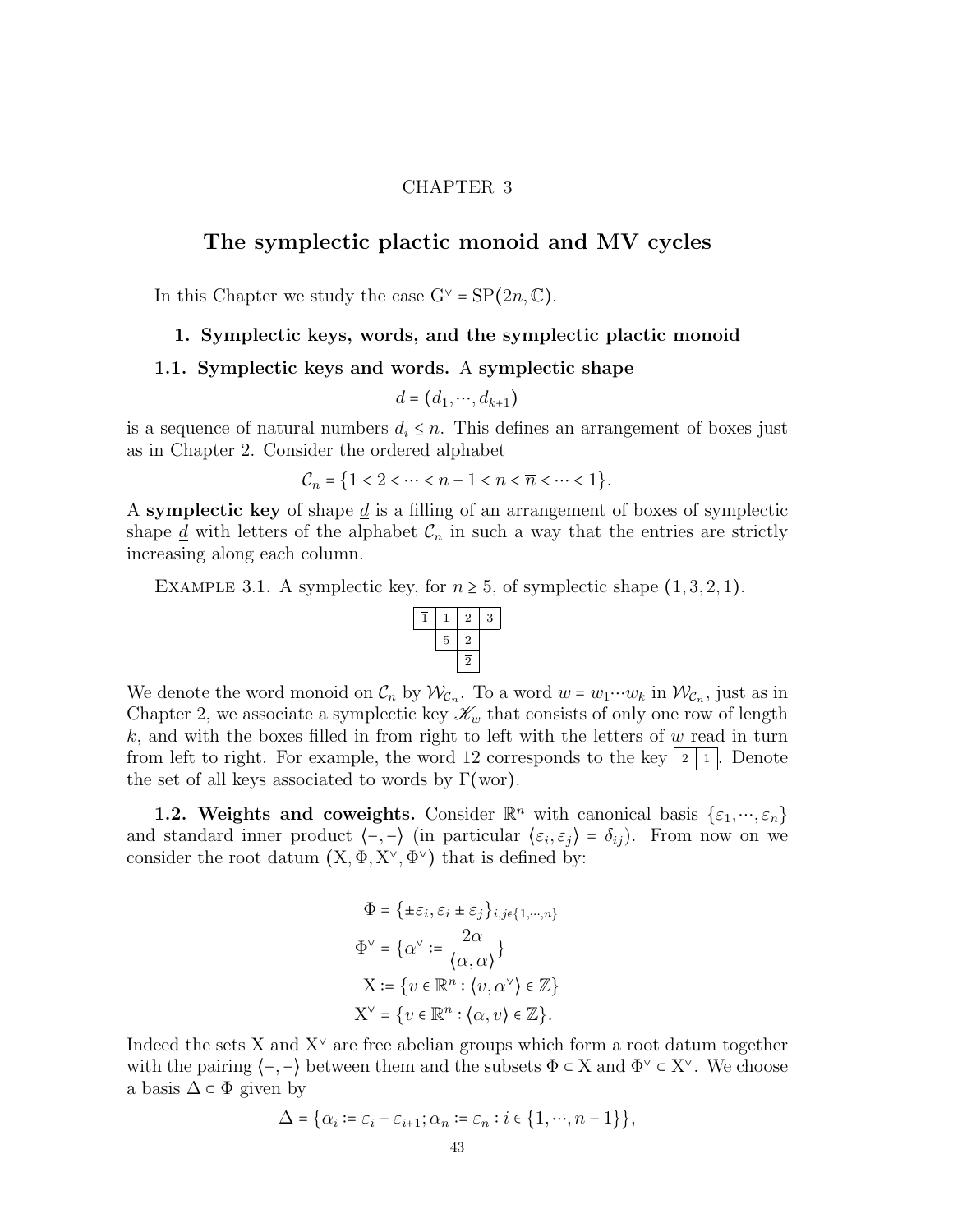hence the set

$$
\Delta^{\vee} = \{ \alpha_i^{\vee} \coloneqq \varepsilon_i - \varepsilon_{i+1}, \alpha_n^{\vee} \coloneqq 2\varepsilon_n : i \in \{1, \cdots, n-1\} \}
$$

is a basis for  $\Phi^{\vee}$ . Then X<sup> $\vee$ </sup> has a Z-basis given by  $\{\omega_i\}_{i\in\{1,\cdots,n\}}$ , where

$$
\omega_i = \varepsilon_1 + \dots + \varepsilon_i \ \ 1 \leq i \leq n.
$$

Then  $G = SO(2n + 1, \mathbb{C})$  and  $G^{\vee} = Sp(2n, \mathbb{C})$ . Since here we will be focusing on the representation theory of Sp(2n, C), we will fix the notation  $P_{C_n} = X^{\vee} = \bigoplus_{n=1}^{n} P_{C_n}$  $\bigoplus_{i=1}^n \mathbb{Z} \omega_i$ ,  $P_{C_n}^+$  =  $X^{\vee,+}$  and  $\mathbb{V}_{C_n}$  =  $X^{\vee} \otimes_{\mathbb{Z}} \mathbb{R}$  We will use this notation in Chapter 4 (cf.).

1.3. Symplectic keys associated to readable galleries. The aim of this section is to assign a symplectic key to every readable gallery.

**1.4. Readable blocks.** For a subset  $X \subseteq \mathcal{C}_n$ , we denote the corresponding subset of barred elements by  $\overline{X} = \{\overline{x} : x \in X\}$ , where, for i unbarred,  $\overline{i} = i$ .

DEFINITION 3.2. Let  $\mathscr T$  be a symplectic key. We call  $\mathscr T$  an LS block if the arrangement of boxes associated to its type consists of only one box or if there exist positive integers k, r, s such that  $2k + r + s \leq n$ , and disjoint sets of positive integers

$$
A = \{a_i : 1 \le i \le r, a_1 < \dots < a_r\}
$$
\n
$$
B = \{b_i : 1 \le i \le s, b_1 < \dots < b_s\}
$$
\n
$$
Z = \{z_i : 1 \le i \le k, z_1 < \dots < z_k\}
$$
\n
$$
T = \{t_i : 1 \le i \le k, t_1 < \dots < t_k\}
$$

such that  $\mathscr T$  consists of two columns: the rightmost one (respectively the leftmost one) is the column with entries the ordered elements of the set  $\{\overline{T}, Z, A, \overline{B}\}$  (respectively  $\{\overline{Z}, T, A, \overline{B}\}\)$ , and such that the elements of T are uniquely characterised by the properties

$$
t_k = \max\{t \in \mathcal{C}_n : t < z_k, t \notin \mathcal{Z} \cup \mathcal{A} \cup \mathcal{B}\}\tag{14}
$$

$$
t_{j-1} = \max\{t \in \mathcal{C}_n : t < \min(z_{j-1}, t_j), t \notin \mathbb{Z} \cup \mathbb{A} \cup \mathbb{B}\} \text{ for } j \le k. \tag{15}
$$

We say that  $\mathscr T$  is a zero block if there exists a non-zero integer k such that  $\mathscr T$  consists of two columns, both of k boxes; the right-most one is filled in with the ordered letters  $1 \lt \cdots \lt k$  and the left-most one, with  $\bar{k} \lt \cdots \lt \bar{1}$ . A symplectic key is called a readable block if it is either an LS block or a zero block. A readable **key** is a concatenation of readable blocks. Now assume that  $\underline{d} = (d_1, \dots, d_{k+1})$  is such that  $d_1 \leq \cdots \leq d_{k+1}$ . A symplectic key of shape d is called an **LS symplectic key** if the entries are weakly increasing in rows and if it is a concatenation of LS blocks. We denote the set of LS symplectic keys of shape  $\underline{d}$  as  $\Gamma(\underline{d})^{\text{LS}}$ .

EXAMPLE 3.3. The symplectic key  $\frac{1}{\sqrt{2}} \frac{2}{\sqrt{1}}$  is an LS block, with  $A = B = \emptyset, Z = \{2\}, T = \{1\}.$ 

The symplectic key  $\frac{1}{2}$   $\frac{2}{1}$  is not an LS block. The symplectic key  $\frac{2}{1}$  is a zero block.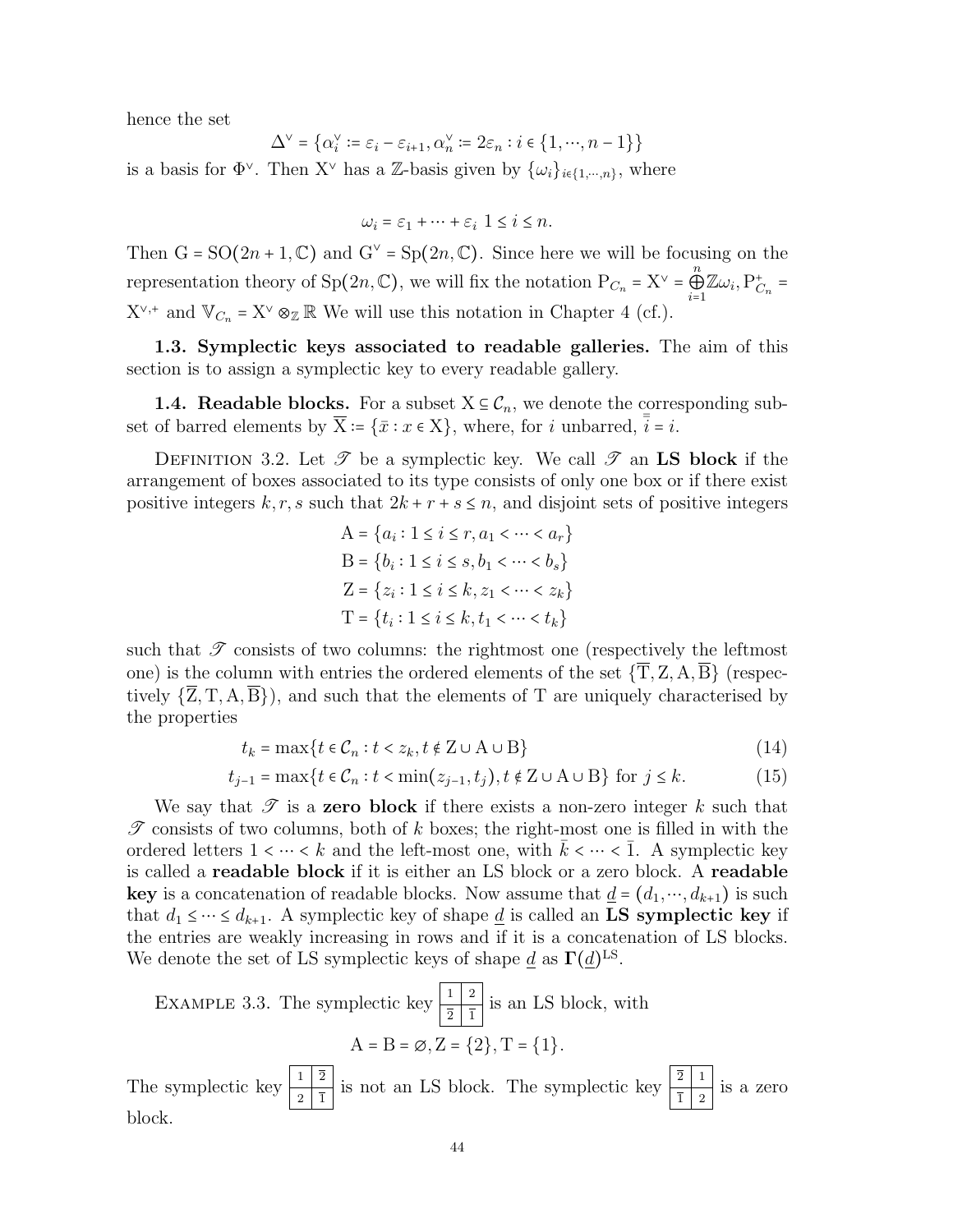Remark 3.4. A pair of columns that form an LS block is sometimes called a pair of admissible columns. The original definition of admissible columns was given by DeConcini in [4], using a slightly diferent convention than Kashiwara and Nakayima's (which is the one we use here). The map, given by Lecouvey, that translates the two can be found in [18] at the end of Section 2.2.

To a readable block  $\mathscr T$  we assign a gallery  $\gamma_{\mathscr T}$  as follows. If  $\mathscr T$  consists of only one box filled in with the letter  $l \in \mathcal{C}_n$ , then we define  $\bigvee_0^{\mathcal{T}}, \bigvee_1^{\mathcal{T}} = \varepsilon_l$ ,  $E_0^{\mathcal{T}} := \{t \bigvee_1^{\mathcal{T}}, t \in [0, 1]\},\$ and

$$
\gamma_{\mathscr{T}} \coloneqq \{ \mathcal{V}^{\mathscr{T}}_0, \mathcal{E}^{\mathscr{T}}_0, \mathcal{V}^{\mathscr{T}}_1 \}.
$$

If not, then its columns are filled with the letters  $l_1^1 < \cdots < l_d^1$  and  $l_1^2 < \cdots < l_d^2$ respectively. We then define

$$
V_1^{\mathcal{T}} = \frac{1}{2} (\varepsilon_{l_1^1} + \dots + \varepsilon_{l_d^1})
$$
  
\n
$$
V_2^{\mathcal{T}} = \varepsilon_{l_1^1} + \dots + \varepsilon_{l_d^1} + \varepsilon_{l_1^2} + \dots + \varepsilon_{l_d^2}
$$
  
\n
$$
E_1^{\mathcal{T}} = \text{line segment joining } V_1 \text{ and } V_2.
$$

and

$$
\gamma_{\mathscr{T}} = (V_0^{\mathscr{T}}, E_0^{\mathscr{T}}, V_1^{\mathscr{T}}, E_1^{\mathscr{T}}).
$$

EXAMPLE 3.5. Let  $n = 2$  and  $\gamma = (V_0, E_0, V_1, E_1, V_2)$  where  $V_0 = 0, V_1 = \frac{1}{2}$  $\frac{1}{2}(\varepsilon_1 +$  $\varepsilon_2$ ),  $V_2 = \varepsilon_1 + \varepsilon_2$  and the edges are the line segments joining the vertices in order. Below is a picture of  $\gamma$  and of its associated key K<sub> $\gamma$ </sub>.



To a readable key we associate the concatenation of the galleries of each of the readable blocks that it is a concatenation of (from right to left). Given a symplectic shape <u>d</u>, we will denote the set of all readable keys of shape <u>d</u> by  $\Gamma(\underline{d})^{\text{R}}$ . (This set may be empty.) Let <u>d</u> be a shape such that  $\Gamma(\underline{d})^R \neq 0$ . Then it must have the form

$$
\underline{d} = (\underline{d}^{l_1}, \cdots, \underline{d}^{l_m})
$$

where  $\underline{d}^{l_i} = l_i, l_i$  for  $l_i \geq 2$  and  $\underline{d}^{l_i} = 1$  if  $l_i = 1$ . For instance, in Example 3.3, all symplectic keys have shape  $(2, 2)$ . To such a shape  $d$  we associate the dominant coweight

$$
\lambda_{\underline{d}} = \omega_{l_1} + \cdots + \omega_{l_m}.
$$

For example, to the shape  $(2, 2)$  is associated the coweight  $\omega_2$ . The following proposition follows from Lemma 2 in [7].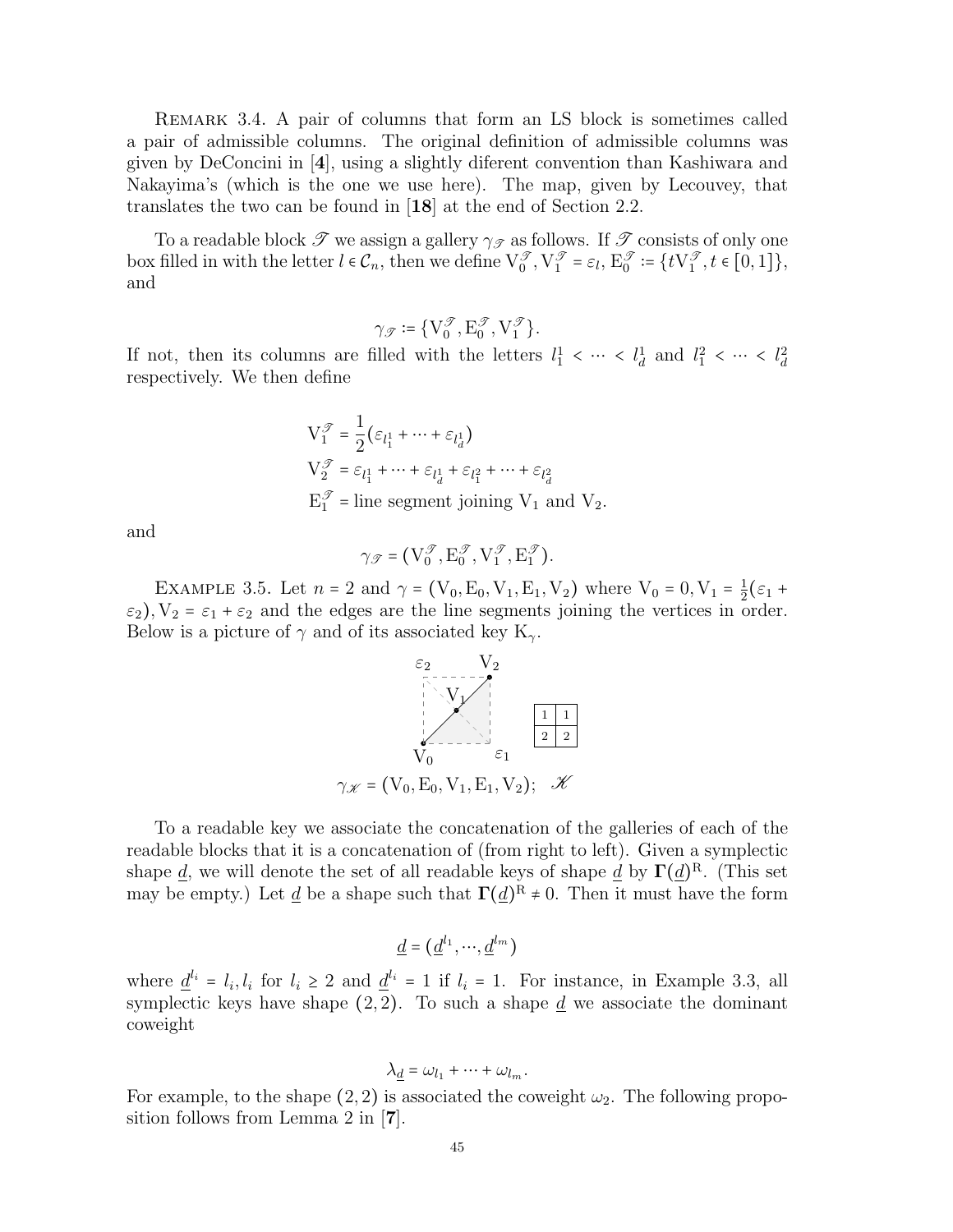PROPOSITION 3.6. The map

$$
\bigcup_{\underline{d}} \Gamma^{\mathcal{R}}(\underline{d}) \stackrel{\text{1:1}}{\longrightarrow} \Gamma^{\mathcal{R}}
$$

$$
\mathscr{T} \mapsto \gamma_{\mathscr{T}}
$$

is well defined and is a bijection. Moreover, if  $d_1 \leq \cdots \leq d_{k+1}$  then this map induces a bijection

$$
\Gamma^{\operatorname{LS}}(\underline{d})\stackrel{1:1}{\longleftrightarrow}\Gamma^{\operatorname{LS}}(\gamma_{\omega_{l_1}}\ast\cdots\ast\gamma_{\omega_{l_m}}).
$$

Remark 3.7. Zero lumps are not necessarily of fundamental type: this follows from Lemma 2 in  $[7]$  for a zero lump with k uneven in the above description. This is why readable galleries are not necessarily of the same type as a concatenation of fundamental galleries. This also means that there can be two readable keys of the same shape but such that their associated galleries are not of the same type!

For example, take  $n > 3$ . Then the key  $\mathscr{T} =$  $1 \mid 1$  $2 \mid 2$  $3 \mid 3$ is LS and  $\gamma_{\mathscr{T}}$  is of fundamental

type  $\gamma_{\omega_3}$ . The key  $\mathscr{K}$  =  $\bar{1}$  | 1  $\bar{2}$  |  $2$  $\bar{3}$  3 is a zero block. Its associated gallery,  $\gamma_{\mathscr{K}}$ , is not of

fundamental type. For this reason we cannot write  $\Sigma_{d}$  for a Bott-Samelson variety as we were able to do in Chapter 2.

## 2. The word of a readable gallery

The word of a block  $\mathscr{B} = C_l C_r$  ( $C_l$  is the left column;  $C_r$  the right) is obtained by reading first the unbarred entries in  $C_r$  and then the barred entries in  $C_l$ . We denote it by  $w(\mathscr{B}) \in \mathcal{W}_{\mathcal{C}_n}$ . For an LS block this is the word of the associated single admissible column defined by Kashiwara and Nakashima - see [18], Example 2.2.6.

DEFINITION 3.8. Let  $\gamma_{\mathscr{K}}$  be a readable gallery associated to the key  $\mathscr{K}$ , which we may write as a concatenation of blocks

$$
\mathscr{K}=\mathscr{B}_{1}\!\cdots\!\mathscr{B}_{k}.
$$

The **word** of  $\gamma_{\mathscr{K}}$  (or of  $\mathscr{K}$ ) is  $w(\mathscr{B}_k)\cdots w(\mathscr{B}_1)$ . We denote it by  $w(\gamma_{\mathscr{K}})$  (or  $w(\mathscr{K})$ ).

Example 3.9. Let

$$
\mathscr{B}_1 = \boxed{\frac{1}{2} \boxed{1}}, \ \mathscr{B}_2 = \boxed{1},
$$

and

$$
\mathscr{K} = \mathscr{B}_1 \mathscr{B}_2 = \boxed{\frac{1}{\frac{1}{2} \left| \frac{2}{1} \right|} \cdot \frac{1}{2}}.
$$

Then  $w(\mathscr{B}_1) = 2\overline{2}, w(\mathscr{B}_2) = 1$ , and  $w(\mathscr{K}) = 12\overline{2}$ .

We have the following result about words of readable galleries, which we prove in Section 4. We will use it in Section 3.26. It is in this sense that such galleries are called readable.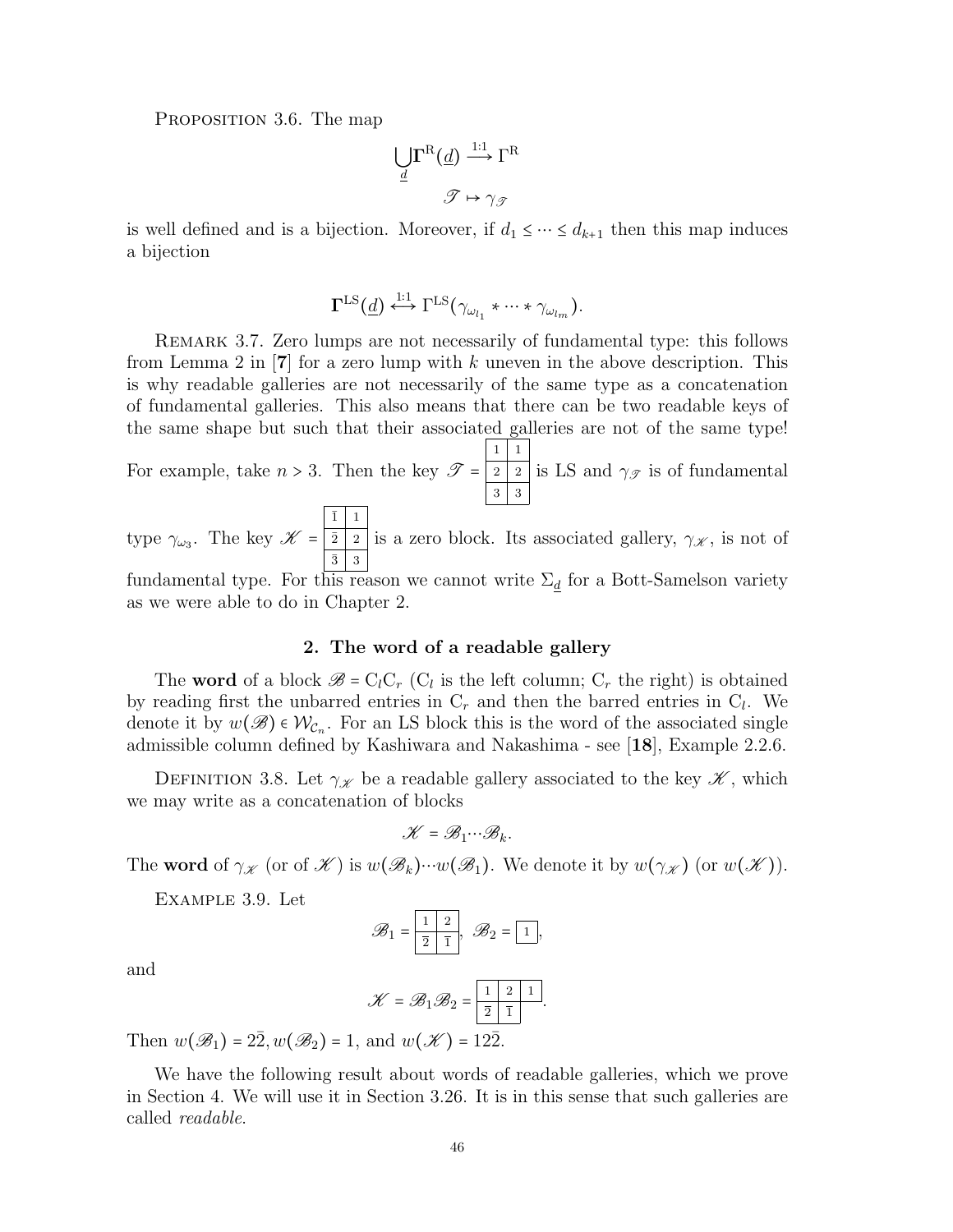PROPOSITION 3.10. Let  $\gamma$  and  $\nu$  be combinatorial galleries and  $\mathscr K$  be a readable key. Then

$$
\overline{\pi(C_{\gamma * \gamma_{w(\mathscr{K})} * \nu})} = \overline{\pi'(C_{\gamma * \gamma_{\mathscr{K}} * \nu})}.
$$

**2.1. Word galleries.** Just as in Chapter 2, we associate a (readable!) gallery  $\gamma_w$  of the same type as  $\gamma_{\omega_1} * \cdots * \gamma_{\omega_1}$  to a word  $w \in \mathcal{W}_{\mathcal{C}_n}$  of length  $m$  - it is the gallery ´ ¹¹¹¹¹¹¹¹¹¹¹¹¹¹¹¹¸ ¹¹¹¹¹¹¹¹¹¹¹¹¹¹¹¹¶

m times  $\gamma_{\mathcal{K}_w}$  associated to the readable key  $\mathcal{K}_w$ . We denote the set of word galleries in this case by  $\Gamma_{\mathcal{W}_{C_n}}$ . Below we recall the crystal structure on the set  $\mathcal{W}_{C_n}$  as described by Kashiwara and Nakashima in [13], Proposition 2.1.1. The set of words  $\mathcal{W}_{\mathcal{C}_n}$ , just like the set  $W_n$ , is in one-to-one correspondence with the set of vertices of the crystal of the representation  $\otimes_{l\in\mathbb{Z}^{\geq 0}} V_n^{\otimes l}$ , where  $V_n$  is the natural representation  $L(\omega_1)$ and hence inherits its crystal structure. Proposition 3.12 says that this structure is compatible with the crystal structure defined on galleries in Chapter 1.

DEFINITION 3.11. Let  $w \in C_n$  be a word and  $i \in \{1, \dots, n\}$ . To apply the root operators  $e_{\alpha_i}$  and  $f_{\alpha_i}$  to w one first assigns to w a word consisting of letters in the alphabet  $\{+,-,\varnothing\}$ . The word will be obtained from w by replacing every occurence of i or i + 1 by (+), every occurence of i + 1 or i by (-) and all other letters by  $\varnothing$ . This word  $s(w)$ , just as the one in Chapter 2, is sometimes called the *i-signature* of w. Erase all symbols ∅ and then all subwords of the form +−. Repeat this process until the *i*-signature  $s(w)$  of w has been reduced to a word of the form

$$
s(w)' = (-)^r (+)^s.
$$

To apply  $f_{\alpha_i}$  (respectively  $e_{\alpha_i}$ ) to w, change the letter whose tag corresponds to the rightmost (−) (respectively to the leftmost (+)) from  $i + 1$  to i and from i to  $\overline{i+1}$  (repectively from i to  $i+1$  and from  $\overline{i+1}$  to  $\overline{i}$ ).

Proposition 3.12. The crystal structure on words from Definition 3.11 coincides with the one induced from Definition 1.12.

For a proof, see Section 13 of [21]. It also follows directly from the definitions.

2.2. Word Reading is a Crystal Morphism. This subsection is the 'symplectic' version of Proposition 2.13 in Chapter 2. Since the root operators are type preserving (see 1.12), the set of words  $W_{\mathcal{C}_n}$  is naturally endowed with a crystal structure. The following proposition will be useful in Section 3.26. This result was shown for LS blocks by Kashiwara and Nakashima in [13], Proposition 4.3.2. They show that word reading induces an isomorphism of crystals from  $B(\omega_k)$  onto the subcrystal of  $\mathcal{Q}_{l\in\mathbb{Z}_{\geq 1}}$  B $(\omega_1)^{\otimes l}$  generated by the tensor product  $\kappa \otimes 1$ . We show that for readable galleries the proof is reduced to this case.

PROPOSITION 3.13. The map

$$
\Gamma^R \xrightarrow{w} \Gamma_{\mathcal{W}_{C_n}}
$$

$$
\gamma_{\mathscr{K}} \mapsto \gamma_{w(\mathscr{K})}
$$

is a crystal morphism.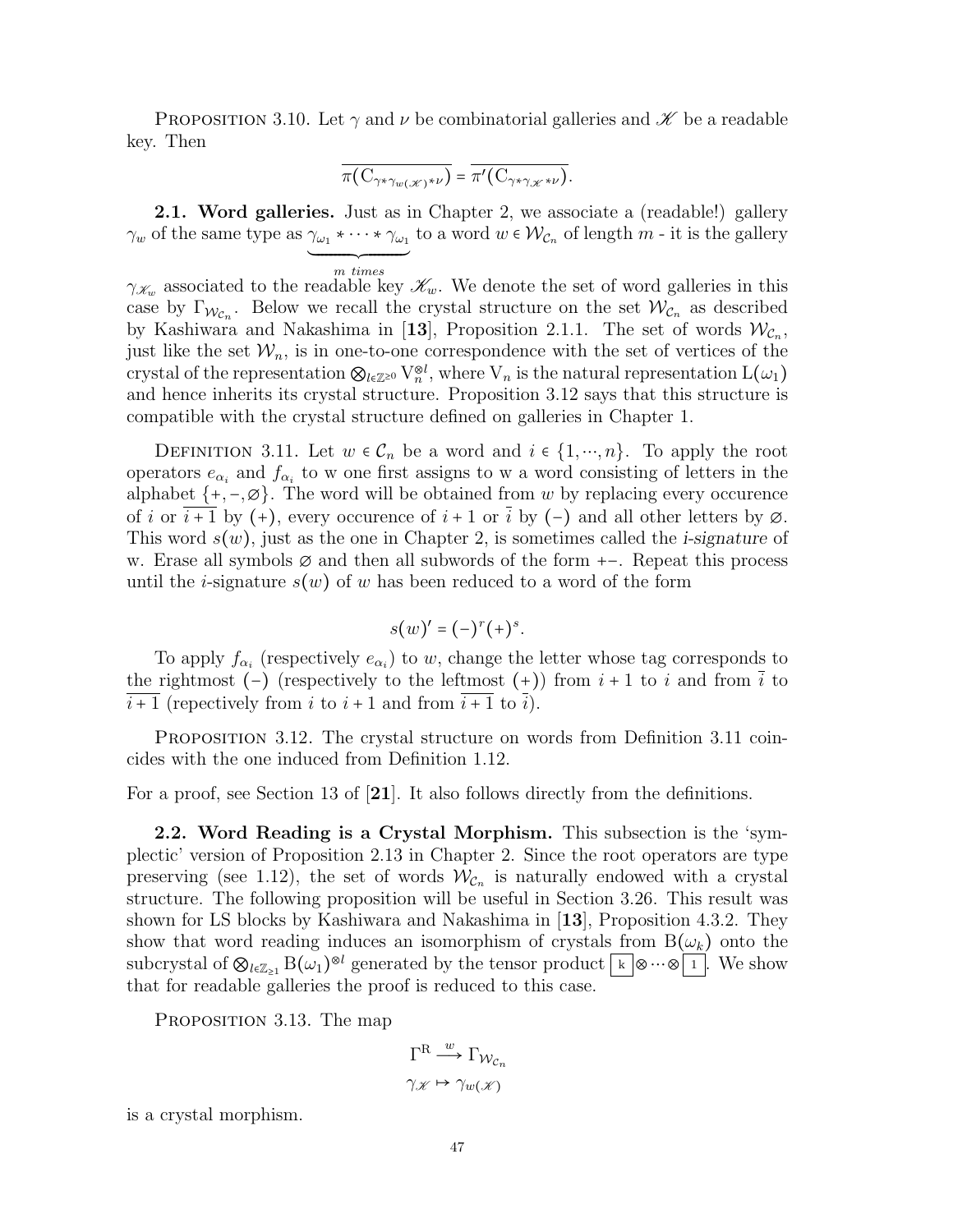**PROOF.** Let  $\gamma$  be a readable gallery and let

$$
\gamma_{\mathscr{B}} = \left( \mathbf{V}^{\mathscr{B}}_0, \mathbf{E}^{\mathscr{B}}_0, \mathbf{V}^{\mathscr{B}}_1, \mathbf{E}^{\mathscr{B}}_1, \mathbf{V}^{\mathscr{B}}_2 \right)
$$

be one of its parts, associated to the readable block  $\mathscr{B}$ ; we write

$$
\gamma_{\mathscr{K}_{w(\mathscr{B})}} = (\mathbf{V}_{0}^{\mathscr{K}_{w(\mathscr{B})}}, \mathbf{E}_{0}^{\mathscr{K}_{w(\mathscr{B})}}, \cdots, \mathbf{V}_{r+s}^{\mathscr{K}_{w(\mathscr{B})}}).
$$

If

$$
w(\mathscr{B}) = g_1 \cdots g_s \overline{h_r} \cdots \overline{h_1}
$$

for  $g_i$  and  $h_i$  unbarred, then  $V_j^{\mathscr{K}_{w(\mathscr{B})}} = \sum_i^j$  $i=1 \epsilon_{x_i}$ , where  $x_i = g_i$  for  $1 \leq i \leq s$  and  $x_{s+i} = \bar{h}_i$ for  $1 \leq i \leq r$ . Let

$$
h(j) = \langle \alpha, \nabla_j^{\mathscr{B}} \rangle
$$
  
 
$$
h'(j) = \langle \alpha, \nabla_j^{\mathscr{K}_{w(\mathscr{B})}} \rangle.
$$

Then there exist  $d_1 \leq s, s < d_2 \leq s + r$  such that

$$
h'(j) = \begin{cases} h(0) & \text{for } 0 \le j < d_1 \\ h(1) & \text{for } d_1 \le j < d_2 \\ h(2) & \text{for } d_2 \le j \le r + s + 1 \end{cases}
$$

.

From this we conclude that it is enough to consider readable blocks. As mentioned previously, this was shown in [13] for LS blocks. Hence let  $\mathscr L$  be a zero lump; it has word  $w(\mathscr{L}) = 1 \cdots k \overline{k} \cdots \overline{1}$  and let  $\alpha_i$  be a simple root. Then, since the galleries associated to L and  $w(\mathcal{L})$  are both dominant,  $f_{\alpha_i}(\mathcal{L}) = e_{\alpha_i}(\mathcal{L}) = f_{\alpha_i}(w(\mathcal{L}))$  $e_{\alpha_i}(w(\mathscr{L})) = 0.$ 

EXAMPLE 3.14. Let  $n = 2$  and  $\mathscr{B}$  be the readable block  $\left|\frac{1}{2}, \frac{1}{2}\right|$ . Then  $w(\mathscr{B}) = 2\overline{2}$ . To calculate  $f_{\alpha_1}(\mathscr{B})$ , note that  $m_{\alpha_1} = -1$ ,  $j = 1$ ,  $r = 2$ , hence  $f_{\alpha_1}(\mathscr{B}) = \frac{\lfloor 2 \rfloor 2}{\lfloor \frac{1}{2} \rfloor}$  $\frac{2}{1}$  $\frac{2}{1}$ . Similarly,  $f_{\alpha_1}(w(\mathscr{B})) = 2\overline{1} = w(f_1(\mathscr{B})).$ 

#### 2.3. Readable galleries are Littelmann galleries. We begin with a lemma.

LEMMA 3.15. Let  $\gamma_{\mathscr{K}}$  be a readable gallery. Then  $\gamma_{\mathscr{K}}$  is dominant if and only if  $\gamma_{w(X)}$  is dominant.

PROOF. Since the entries in the columns symplectic keys are strictly increasing, it follows from the definition of word reading that if  $\gamma$  is a dominant readable gallery then  $w(\gamma)$  is also dominant. Now let  $\gamma$  be a non-dominant readable gallery. Then there is a readable block  $\mathscr{B} = C_l C_r$  such that  $\gamma = \eta_1 * \gamma_{\mathscr{B}} * \eta_2$  with  $\eta_1$  dominant and  $\eta_1 * \gamma_{\mathscr{B}}$  not dominant. This block can't be a zero lump (they are dominant) - so it must be LS. Let A, B, Z, T be the sets described in Definition 3.2. The entries of  $C_r$ are the letters in  $A \cup Z \cup B \cup T$  and the entries of  $C_l$  are the letters in  $A \cup T \cup B \cup Z$ . Now,  $\mu_{\eta_1 * \gamma_{\mathscr{B}}}$  may be dominant or not. If it is, then, since  $\mu_{\gamma_{w(\eta_1 * \gamma_{\mathscr{B}})}} = \mu_{\mu_{\eta_1 * \gamma_{\mathscr{B}}}}$ , the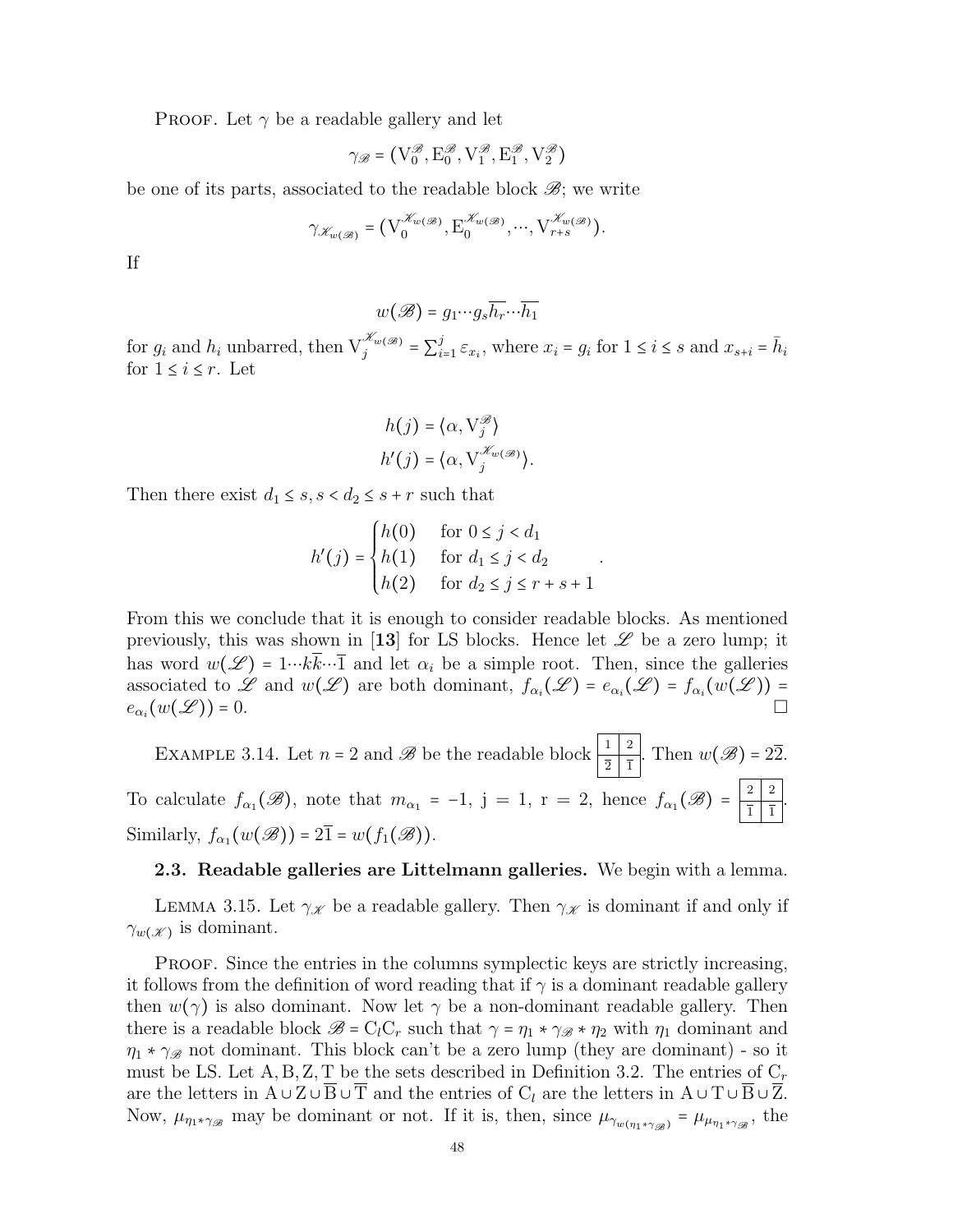word gallery  $\gamma_{w(\eta_1*\gamma_{\mathscr{B}})}$  is not dominant, and this implies that  $\gamma_{w,K}$  is not dominant either. Now assume that

$$
\mu_{\eta_1 * \gamma_{\mathscr{B}}} = \mu_{\eta_1} + \sum_{a \in A} \varepsilon_a - \sum_{b \in B} \varepsilon_b
$$

is dominant, but that the gallery  $\eta_1 \star \gamma_{\mathscr{B}}$  is not. The last three vertices of this gallery are

$$
V_{l-1} = \mu_{\eta_1} \in C^+ \tag{16}
$$

$$
V_l = \mu_{\eta_1} + \frac{1}{2} \left( \sum_{a \in A} \varepsilon_a + \sum_{z \in Z} \varepsilon_z - \sum_{b \in B} \varepsilon_b - \sum_{t \in T} \varepsilon_t \right) \notin C^+ \tag{17}
$$

$$
V_{l+1} = \mu_{\eta_1} + \sum_{a \in A} \varepsilon_a - \sum_{b \in B} \varepsilon_b \in C^+.
$$
 (18)

Let  $d_1 < \cdots < d_{r+k}$  be the ordered elements of  $A \cup Z$  and let  $f_1 < \cdots < f_{s+k}$  be the ordered elements of B ∪ Z. We have

$$
w(\mathscr{B}) = d_1 \cdots d_{r+k} \bar{f}_{s+k} \cdots \bar{f}_1.
$$

We claim that the weight

$$
\mu_{\eta_1} + \sum_{i=1}^{r+k} \varepsilon_{d_i} = \mu_{\eta_1} + \sum_{a \in A} \varepsilon_a + \sum_{z \in Z} \varepsilon_z,
$$

which is the endpoint of  $\eta * \gamma_{d_1 \cdots d_{r+k}}$  and therefore a vertex of  $\eta * \gamma_{w(\mathscr{B})}$ , is not dominant. To see this, assume otherwise:

$$
\mu_{\eta_1} + \sum_{a \in A} \varepsilon_a + \sum_{z \in Z} \varepsilon_z \in C^+.
$$

Since the dominant Weyl chamber  $C^+$  is convex, this means that the line segment that joins  $\mu_{\eta_1}$  and  $\mu_{\eta_1} + \sum_{\alpha \in A} \varepsilon_\alpha + \sum_{z \in \mathbb{Z}} \varepsilon_z$  is contained in C<sup>+</sup>, in particular the point

$$
\mu_{\eta_1} + \frac{1}{2} \left( \sum_{a \in A} \varepsilon_a + \sum_{z \in Z} \varepsilon_z \right) \in \mathcal{C}^+
$$

belongs to the dominant Weyl chamber. The dominant Weyl chamber has, in this case, the following description in the coordinates  $\varepsilon_1, \dots, \varepsilon_n$ :

$$
C^+ = \{ \sum_{i=1}^n p_i \varepsilon_i : p_i \in \mathbb{R}_{\geq 0} \& p_1 \geq \cdots \geq p_n \}.
$$

Write

$$
\mu_{\eta_1}=\sum_{i=1}^n q_i\varepsilon_i
$$

We will now show that  $\mu_{\eta_1} + \frac{1}{2}$  $\frac{1}{2} \Big( \sum_{a \in A} \varepsilon_a + \sum_{z \in Z} \varepsilon_z - \sum_{b \in B} \varepsilon_b - \sum_{t \in T} \varepsilon_t \Big) \in C^+$ . This would contradict our assumption and therefore complete the proof.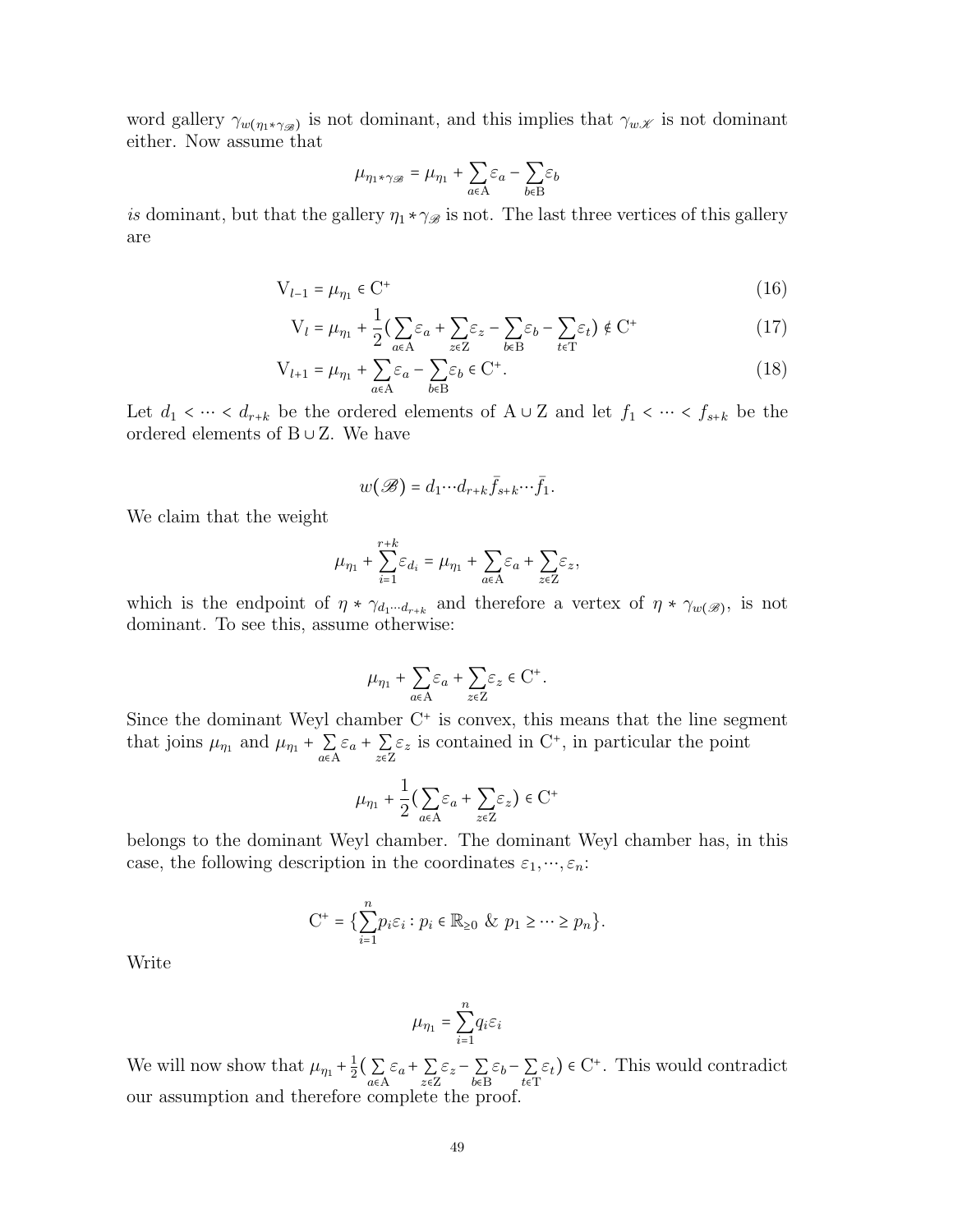For every  $i \in \{1, \dots, r\}$ , we have  $t_i < z_i < j$  for every  $j \in \{1, \dots, n\}$  such that  $t_i < j$ . Since  $\mu_{\eta_1} + \frac{1}{2}$  $\frac{1}{2}(\sum_{a\in A}\varepsilon_a+\sum_{z\in Z}\varepsilon_z)\in C^+$ , we know therefore that

$$
q_j \leq q_{z_i} + \frac{1}{2} \leq q_{t_i},
$$

which implies, since  $q_{t_i} \in \mathbb{Z}$ , that

$$
q_j \leq q_{z_i} + \frac{1}{2} \leq q_{t_i} - \frac{1}{2}
$$

.

Now let  $b \in B$ , and let  $j \in \{1, \dots, n\}$  such that  $b < j$ . Since (cf. (18)),

$$
\mu_{\eta_1} + \sum_{a \in A} \varepsilon_a - \sum_{b \in B} \varepsilon_b \in C^+,
$$

if  $j \in (Z \cup T)^c$ , then this implies

$$
q_j \le q_b - \frac{1}{2}.
$$

If  $j \in \mathbb{Z} \cup \mathbb{T}$  then, as before, by the definition of an LS block we may assume that  $j = t \in \mathcal{T}$ . But this means  $q_t \leq q_b$ , therefore  $q_t - \frac{1}{2}$  $\frac{1}{2} \le q_b - \frac{1}{2}$  $\frac{1}{2}$ . All of these arguments imply

$$
\mu_{\eta_1} + \frac{1}{2} \Big( \sum_{a \in A} \varepsilon_a + \sum_{z \in Z} \varepsilon_z - \sum_{b \in B} \varepsilon_b - \sum_{t \in T} \varepsilon_t \Big) \in \mathcal{C}^+,
$$

which contradicts (17).

As in Chapter 2 we have the following lemma.

LEMMA 3.16. A readable gallery  $\nu$  is dominant if and only if  $e_{\alpha_i}(\nu) = 0$  for all  $i \in \{1, \cdots, n\}.$ 

**PROOF.** Notice that for a word  $w \in \mathcal{W}_{\mathcal{C}_n}$  and  $\alpha_i$  a simple root,  $e_{\alpha_i}(\mathscr{K}_w) = 0$  means that to the right of each  $i+1$  in  $\mathcal{K}_w$  there is at least one i which has not been cancelled out in the tagging and subword extraction process described in Definition 3.11. This is equivalent to the gallery  $\gamma_w$  being dominant. Lemma 3.15 and Proposition 3.13 imply the desired result.

PROPOSITION 3.17. Every readable gallery is a Littelmann gallery.

**PROOF.** Let  $V_n$  be the vector representation of  $SP_{2n}(\mathbb{C})$ . Then the crystal of words  $W_{\mathcal{C}_n}$  is isomorphic to the crystal associated to  $T(V_n) = \bigoplus_{l \in \mathbb{Z}_{\geq 1}} V_{n,l}^{\otimes l}$ , see for example Section 2.1 in [18]. Now let  $\gamma$  be any readable gallery. Then there exist indices  $i_1, ..., i_r$  such that  $e_{\alpha_{i_r}} \cdots e_{\alpha_{i_1}}(\gamma_{w(\gamma)})$  is a highest weight vertex, hence dominant, by Lemma 3.16. Since word reading is a morphism of crystals by Proposition 3.13,  $\gamma_{w(e_{\alpha_{i_r}}\cdots e_{\alpha_{i_1}}(\gamma))}=e_{\alpha_{i_r}}\cdots e_{\alpha_{i_1}}(\gamma_{w(\gamma)})$ . It follows from Lemma 3.15 that  $e_{\alpha_{i_r}}\cdots e_{\alpha_{i_1}}(\gamma)$  is  $\Box$ dominant.

DEFINITION 3.18. The **symplectic plactic monoid**  $P_{\mathcal{C}_n}$  is the quotient of the word monoid  $W_{\mathcal{C}_n}$  by the ideal generated by the following relations

 $\Box$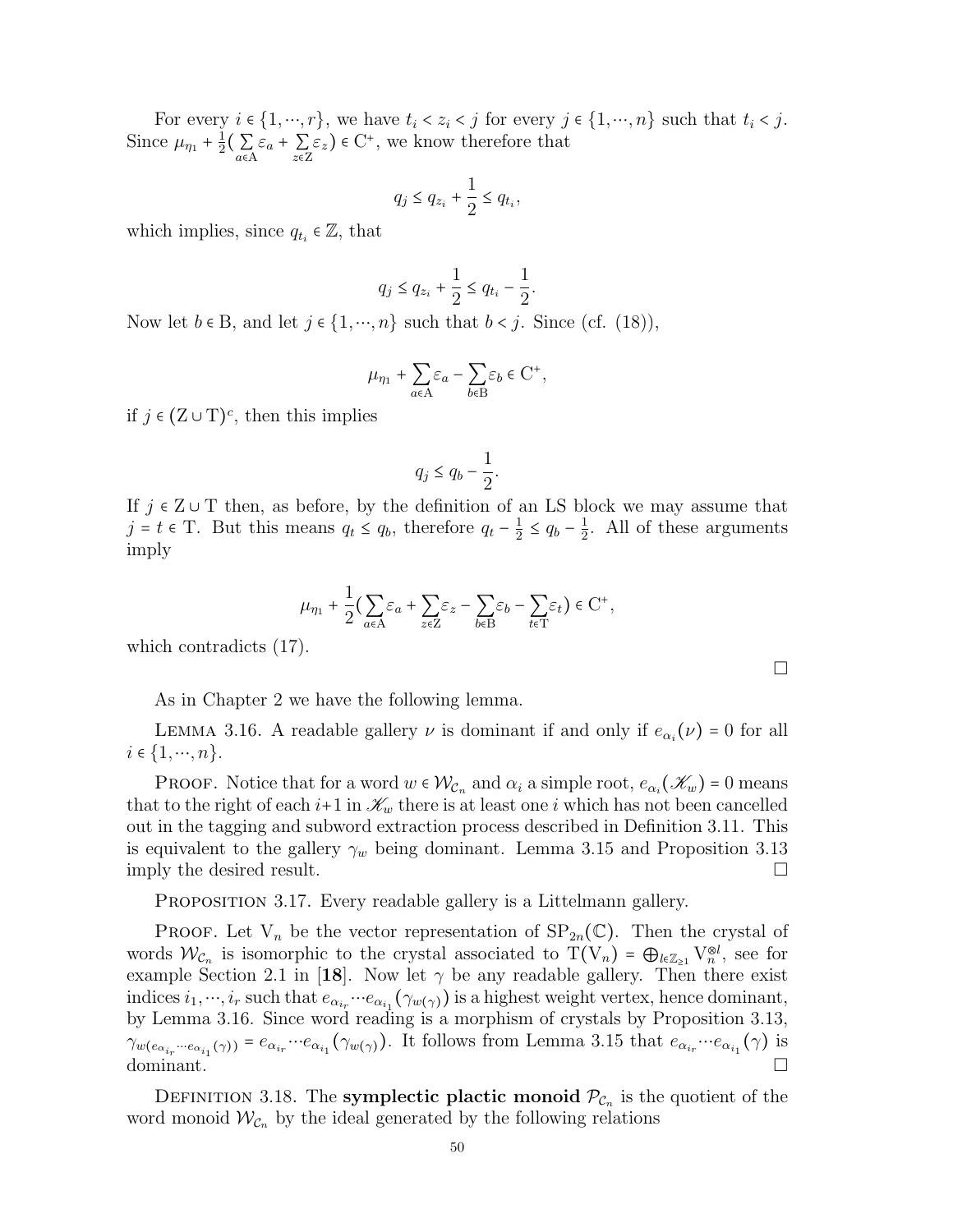$(R1)$  For  $z \neq \overline{x}$ :

$$
y x z \equiv y z x \quad \text{for } x \le y < z
$$
  

$$
x z y \equiv z x y \quad \text{for } x < y \le z
$$

(R2) For  $1 < x \leq n$  and  $x \leq y \leq \overline{x}$ :

$$
y \overline{x-1} x - 1 \equiv y x \overline{x}
$$

$$
\overline{x-1} x - 1 y \equiv x \overline{x} y
$$

(R3)

$$
a_1 \cdots a_r \ z \ \ \bar{z} \ \bar{b}_s \cdots \bar{b}_1 \equiv a_1 \cdots a_r \ \bar{b}_s \cdots \bar{b}_1
$$

for  $a_i, b_i \in \{1, \cdots, n\}, i \in \{1, \cdots, \max\{s, r\}\}\$ , such that  $a_1 < \cdots < a_r, b_1 < \cdots < b_s$ , and such that the left hand side of the above expression is not the word of an LS block.

If two words  $w_1, w_2 \in \mathcal{W}_{C_n}$  are representatives of the same class in  $\mathcal{W}_{C_n}$  we say they are symplectic plactic equivalent.

Example 3.19.

$$
\begin{aligned} 12\bar{2}\bar{1} &\sim 1\bar{1} \sim \varnothing \\ 112 &\sim 121 \end{aligned}
$$

Remark 3.20. Relations (R1) are the Knuth relations in type A, while relation (R3) may be understood as the general relation which specialises to  $11 \approx \emptyset$ . Note that the gallery  $\gamma_w$  associated to  $w = 11$  is a zero lump. This definition of the symplectic plactic monoid is the same as Definition 3.1.1 in [18] except for relation (R3). The equivalence between the relation (R3) above and the one in [18] is given in the Appendix.

The following Theorem is due to Lecouvey and it is proven in [18].

THEOREM 3.21. Two words  $w_1, w_2 \in \mathcal{W}_{\mathcal{C}_n}$  are symplectic plactic equivalent if and only if their associated galleries  $\gamma_{w_1}$  and  $\gamma_{w_2}$  are equivalent.

Theorem 3.21 implies the following Proposition (cf. Theorem 2.16 and Lemma 2.17 in Chapter 2).

PROPOSITION 3.22. Two readable galleries  $\gamma$  and  $\nu$  are equivalent if and only if the words  $w(\gamma)$  and  $w(\nu)$  are symplectic plactic equivalent.

The following theorem is originally due to Kashiwara and Nakashima (see [13]). For this particular formulation, see Proposition 3.1.2 in [18].

THEOREM 3.23. For each word w in  $\mathcal{W}_{\mathcal{C}_n}$  there exists a unique symplectic LS key  $\mathscr{T}$  such that  $w \sim w(\mathscr{T})$ .

PROPOSITION 3.24. Let  $\gamma$  and  $\nu$  be combinatorial galleries and let  $w_1 \in \mathcal{W}_{\mathcal{C}_n}$  be two plactic equivalent words. Then

$$
\overline{\pi(\mathcal{C}_{\gamma * \gamma_{w_1} * \nu})} = \overline{\pi(\mathcal{C}_{\gamma * \gamma_{w_2} * \nu})}
$$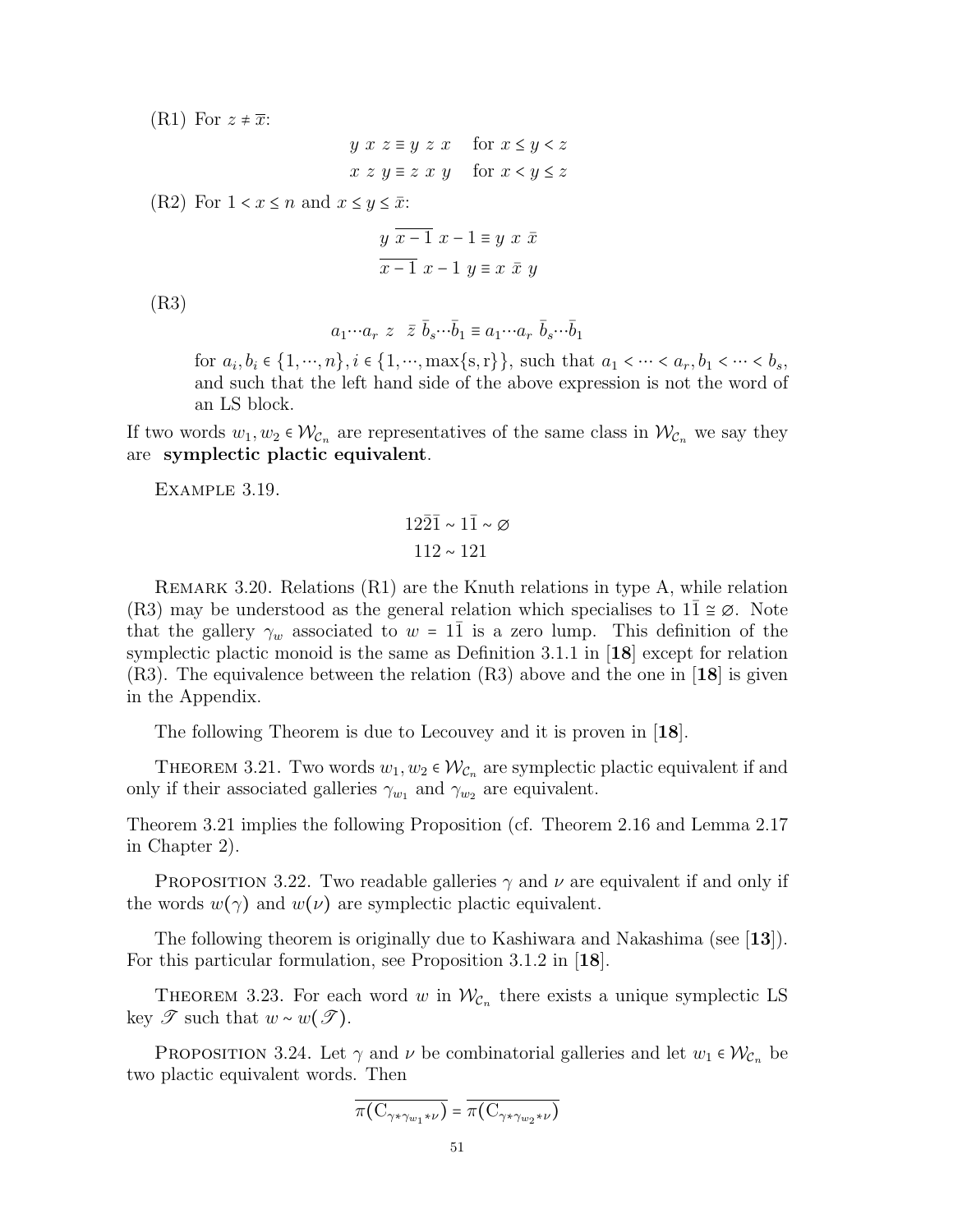## 3. Readable Galleries and MV cyles

As in the previous chapter, we have the following result (which holds in higher generality) by Gaussent-Littelmann (a. is an instance of Theorem C in [6]) and Baumann-Gaussent (b. is an instance of Theorem 5.8 in [1]).

THEOREM 3.25. Let  $\underline{d} = (d_1, \dots, d_r)$  be a symplectic shape such that  $\Gamma(\underline{d})^{\text{LS}} \neq \emptyset$ and consider the desingularization  $\pi : \Sigma_{\underline{d}} \to X_{\lambda_{\underline{d}}}$ .

- a. If  $\delta \in \Gamma(\underline{d})^{\text{LS}}$  is a symplectic LS key, the closure  $\pi(C_{\delta})$  is an MV cycle in  $\mathcal{Z}(\lambda_d)$ . This induces a bijection  $\Gamma(d)^{\text{LS}} \stackrel{\varphi_d}{\longrightarrow} \mathcal{Z}(\lambda_d)$ .
- b. The bijection  $\varphi_d$  is an isomorphism of crystals.

Given a readable gallery  $\gamma$  and a dominant coweight  $\lambda \in X^{\vee,+}$ , let

$$
n_{\gamma^f}^\lambda=\#\big\{\nu\in \Gamma^{\mathrm{dom}}\cap \Gamma\big(\gamma^f\big): \mu_\nu=\lambda\big\},
$$

and let

$$
X_{\gamma^f}^{\vee,+} = \{ \lambda \in X^{\vee,+} : n_{\gamma^f}^{\lambda} \neq 0 \}.
$$

THEOREM 3.26. Let  $\delta \in \Gamma(\gamma^f)^R$  be a readable gallery, and  $(\Sigma_{\gamma^f}, \pi)$  the corresponding Bott-Samelson variety together with its map  $\pi$  to the affine Grassmannian as in (1.6). Let  $\delta^+$  be the dominant readable gallery that is the highest weight vertex in  $Conn(\delta)$ . Then

a.  $\pi(C_{\delta})$  is an MV cycle in  $\mathcal{Z}(\mu_{\delta^+})_{\mu_{\delta}}$ .

b. The map

$$
\Gamma(\gamma^f)^{\text{R}}\stackrel{\varphi_{\gamma^f}}{\longrightarrow}\bigoplus_{\delta\in\Gamma(\gamma^f)^{\text{R}}}\mathcal{Z}(\mu_{\delta^+})
$$

$$
\delta\mapsto\overline{\pi(C_\delta)}
$$

is a surjective morphism of crystals. The direct sum on the right-hand side is a direct sum of abstract crystals.

- c. If C is a connected component of  $\Gamma(\gamma^f)^R$ , then  $\varphi|_C$  is an isomorphism onto its image.
- d. The number of connected components C of  $\Gamma^R(\gamma^f)$  such that  $\varphi_{\gamma^f}(C) = \mathcal{Z}(\lambda)$ is equal to  $n_{\infty}^{\lambda}$  $_{\gamma ^{f}}^{\lambda }.$
- e. Given an MV cycle  $Z \in \mathcal{Z}(\lambda)_{\mu}$ , the fibre  $\varphi_{\gamma}^{-1}$  $\frac{-1}{\gamma^f}(Z)$  is given by

$$
\varphi_{\gamma^f}^{-1}\big(Z\big)=\big\{\delta\in\Gamma^{\text{R}}\big(\gamma^f\big):\varphi_{\gamma^f}\big(\delta\big)=Z\big\}=\big\{\delta\in\Gamma^{\text{R}}\big(\gamma^f\big):\gamma\sim\gamma_{\mu,Z}^\lambda\big\}
$$

where  $\gamma_{\mu,\mathrm{Z}}^{\lambda}$  is the unique LS key which exists by Theorem 3.25.

**PROOF.** Let  $\delta$  be a readable gallery. Then by Theorem 3.23 there exists a (unique) LS key  $\nu$  such that  $\delta \sim \nu$ . By Proposition 3.22, the words  $w(\delta)$  and  $w(\nu)$  are plactic equivalent. Propositions 3.24 and 3.10 together with Theorem 3.21 then imply that

$$
\overline{\pi(C_{\delta})} = \overline{\pi(C_{\nu})},
$$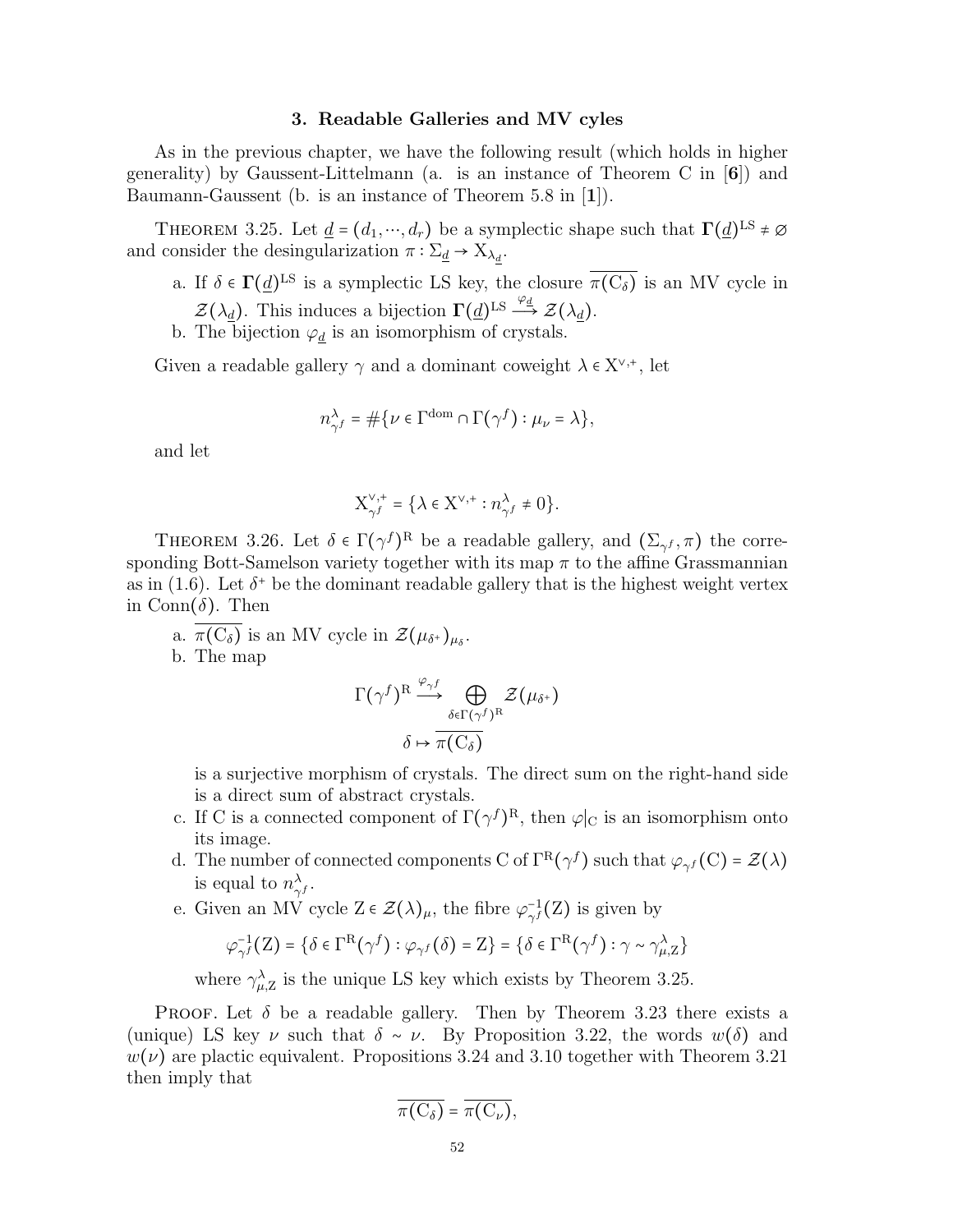which, by Theorem 3.25 implies that  $\pi(C_{\delta})$  is an MV cycle in  $\mathcal{Z}(\mu_{\delta^+})_{\mu_{\delta}}$ . Proposition 3.10, Proposition 3.24, Theorem 3.25, Theorem 3.21, and Proposition 3.17, the rest of the proof of a., b., and c. is identical to the proof of Theorem 2.21. Points d. and e. follow from Theorem 7.1 in [20], which asserts that if  $\gamma$  is a dominant gallery, then Conn( $\gamma$ ) is isomorphic to the crystal B( $\mu_{\gamma}$ ), and from Proposition 3.17.

 $\Box$ 

## 4. Counting Positive Crossings

In this section we provide proofs of Propositions 3.10 and 3.24. We begin with analysing the *tail* of a gallery in 4.1. We show Proposition 3.27: it will be an important tool in our proofs. In 4.2 we calculate an example in which it can be seen how to apply it. Then in 4.3 we prove Proposition 3.10 and in 4.4 we prove Proposition 3.24. We also wish to establish some notation that we will use throughout. Recall our convention  $\varepsilon_{\bar{l}} = -\varepsilon_l$  for  $l \in \mathcal{C}_n$  unbarred. We will write, for  $l, s, d, m \in \mathcal{C}_n, c_{ls}^{i,j}$ ls,dm for the constant  $c_{\varepsilon_l+\varepsilon_s,\varepsilon_d+\varepsilon_m}^{i,j}$  in Chevalley's commutator formula (4), and  $c_{l,dm}^{i,j}, c_{ls}^{i,j}$ ls,d for  $c_{\varepsilon_l,\varepsilon_d+\varepsilon_m}^{i,j}, c_{\varepsilon_l+\varepsilon_s,\varepsilon_d}^{i,j}$  respectively.

4.1. Truncated Images and Tails. Let  $\gamma$  be a combinatorial gallery with notation as in (6) with endpoint the coweight  $\mu_{\gamma}$  and let  $r \leq k+1$  such that  $V_r$  is a special vertex; we denote it by  $\mu_r \in X^{\vee}$ . By Corollary 1.11 we know that the image  $\pi(\mathcal{C}_{\gamma})$  is stable under  $\mathcal{U}_0$ .

PROPOSITION 3.27. The r-truncated image of  $\gamma$ 

$$
\mathbf{T}_{\gamma}^{\geq r}=\mathbb{U}_{r}^{\gamma}\mathbb{U}_{r+1}^{\gamma} \!\cdots\! \mathbb{U}_{k}^{\gamma}\big[t^{\mu_{\gamma}}\big]
$$

is  $U_{\mu_r}$ -stable, i.e. for any  $u \in U_{\mu_r}$ ,  $uT_{\gamma}^{\geq r} = T_{\gamma}^{\geq r}$ .

PROOF. By (5), we know that  $t^{\mu_r}U_0t^{-\mu_r} = U_{\mu_r}$ . On the other hand, we may also consider the r-truncated gallery

$$
\gamma^{\geq r} = (V_0', E_0', \cdots, V_{k-r+1}'),
$$

which is the combinatorial gallery obtained from the sequence

$$
(\mathbf{V}_r, \mathbf{E}_r, \mathbf{V}_{r+1}, \cdots, \mathbf{E}_k, \mathbf{V}_{k+1})
$$

by translating it to the origin. Since  $V_r$  is a special vertex, we also have  $t^{\mu_r} \mathbb{U}_i^{\gamma^{2r}}$  $\int_{i}^{\gamma} t^{-\mu} r =$  $\check{\mathbb{U}}$  $\gamma_{i+r}^{\gamma}$ . This gallery has endpoint  $\mu_{\gamma} - \mu_r$  and is in turn a T-fixed point of a Bott-Samelson variety  $(\Sigma, \pi')$ . Let  $u \in U_{\mu_r}$  and  $u' = t^{-\mu_r} u t^{\mu_r} \in U_0$ . Then:

$$
\begin{aligned} u\mathbf{T}^{\geq r}_{\gamma}&=u\mathbb{U}^{\gamma}_{r}\mathbb{U}^{\gamma}_{r+1} \cdots \mathbb{U}^{\gamma}_{k} \big[ t^{\mu_{\gamma}}\big] \\ &=t^{\mu_{r}}u'\mathbb{U}^{\gamma^{\geq r}}_{0} \cdots \mathbb{U}^{\gamma^{\geq r}}_{k-r} \big[ t^{\mu_{\gamma}-\mu_{r}}\big] \\ \text{(by Corollary 1.11)}&=t^{\mu_{r}}\mathbb{U}^{\gamma^{\geq r}}_{0} \cdots \mathbb{U}^{\gamma^{\geq r}}_{k-r} \big[ t^{\mu_{\gamma}-\mu_{r}}\big] =\mathbf{T}^{\geq r}_{\gamma} \end{aligned}
$$

For later use let us fix the notation

$$
\mathbf{T}_{\gamma}^{
$$

one may then write

$$
\pi\big({\rm C}_{\gamma}\big)= {\rm T}_{\gamma}^{
$$

 $\Box$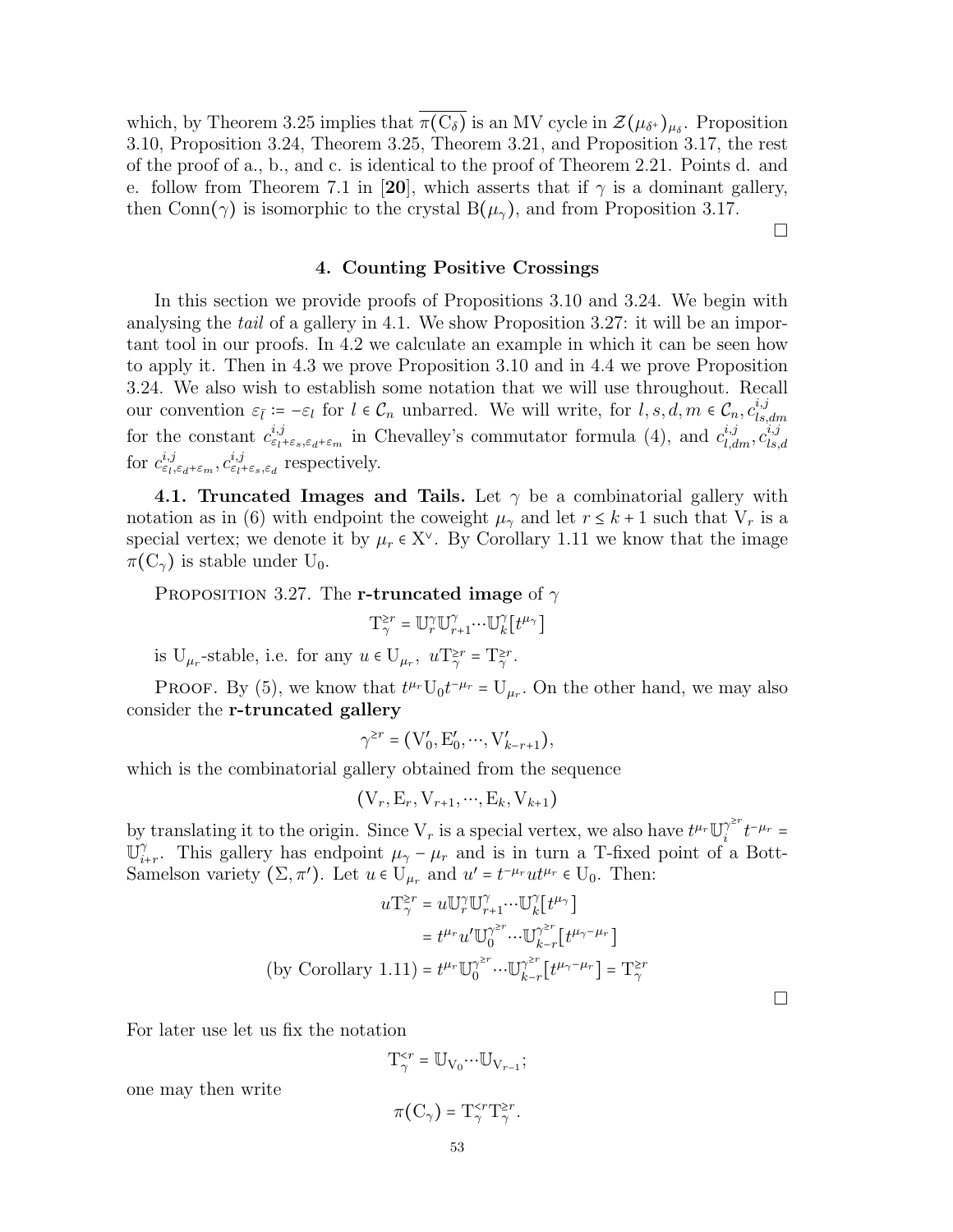REMARK 3.28. This Proposition is proven for  $SL_n(\mathbb{C})$  in [8], Proposition 3. The proof we have provided is exactly the same, except for the restriction of only being able to truncate at special vertices.

## **4.2. Example.** Let  $n = 2$ . Consider the symplectic keys

| $\mathscr{K}_1$<br>$=$ |                |                |                |
|------------------------|----------------|----------------|----------------|
|                        | $\overline{2}$ | $\overline{2}$ |                |
| $\mathscr{K}_2$<br>=   | $\overline{2}$ |                | $\mathfrak{D}$ |
|                        |                | 2              |                |

and their words

$$
w(\mathcal{K}_1) = \overline{1}12
$$
  

$$
w(\mathcal{K}_2) = 2\overline{2}2.
$$

Note that

$$
\gamma_{\omega_1} * \gamma_{\omega_2} \sim \gamma_{\omega_2} * \gamma_{\omega_1}
$$

since both  $\gamma_{\omega_1} * \gamma_{\omega_2}$  and  $\gamma_{\omega_2} * \gamma_{\omega_1}$  are contained in the fundamental chamber and have the same endpoint  $\omega_1 + \omega_2$ ; one checks that

and

$$
f_{\alpha_1} f_{\alpha_2} f_{\alpha_1} (\gamma_{\omega_2} * \gamma_{\omega_1}) = \gamma_{\mathscr{K}_2}.
$$

 $f_{\alpha_1} f_{\alpha_2} f_{\alpha_1} (\gamma_{\omega_1} * \gamma_{\omega_2}) = \gamma_{\mathscr{K}_1}$ 

Therefore  $\gamma_{\mathscr{K}_1} \sim \gamma_{\mathscr{K}_2}$ . Lemma 3.15 and Proposition 3.13 then imply that  $\gamma_{w(\mathscr{K}_1)} \sim$  $\gamma_{w(X_2)}$  (or it can also be checked directly using relation R2 in Theorem 3.21 with  $y = x = 2$ ). Now consider combinatorial galleries  $\gamma$  and  $\nu$ . The galleries  $\gamma * \gamma_{\mathscr{K}_1} * \nu$ and  $\gamma * \gamma_{\mathscr{K}_2} * \nu$  are T-fixed points in the Bott-Samelson varieties  $(\Sigma_{(\gamma * \gamma_{\mathscr{K}_1} * \nu)^f}, \pi)$ respectively  $(\Sigma_{(\gamma * \gamma_{\mathscr{K}_{2}} * \nu)^f}, \pi')$ . The galleries  $\gamma_{w(\mathscr{K}_{1})}$  and  $\gamma_{w(\mathscr{K}_{1})}$  that correspond to their words are T-fixed points in

$$
(\Sigma_{(\gamma * \gamma_{\omega_1} * \gamma_{\omega_1} * \gamma_{\omega_1} * \nu)^f}, \pi'').
$$

We show that

$$
\overline{\pi(C_{\gamma*\gamma_{\mathscr{K}_{1}}*\nu})} = \overline{\pi''(C_{\gamma_{\gamma*\omega}(\mathscr{K}_{1})*\nu})} = \overline{\pi'(C_{\gamma*\gamma_{\omega}(\mathscr{K}_{2})*\nu})}.
$$

We use the same notation as in (6) for  $\gamma$ . Since for any combinatorial gallery  $\eta,(\alpha,n) \in \Phi_{k+1}^{\gamma*\eta}$  $\gamma_{k+1}^{\gamma*\eta}$  if and only if  $(\alpha, n - \langle \alpha, \mu_\gamma \rangle) \in \Phi_0^{\gamma}$  $\gamma_0^{\gamma}$ , we may assume that  $\gamma = \emptyset$ . Since  $\gamma_{\mathscr{K}_1}, \gamma_{\mathscr{K}_2}, \gamma_{w(\mathscr{K}_1)}$  and  $\gamma_{w(\mathscr{K}_2)}$  have the same endpoint  $\varepsilon_2$ , this also implies that  $T_{\gamma_{\mathscr{K}_{1}}*\nu}^{22} = T_{\gamma_{\mathscr{K}_{2}}*\nu}^{23} = T_{\gamma_{w(\mathscr{K}_{2})}*\nu}^{23} = T_{\gamma_{w(\mathscr{K}_{1})}*\nu}^{23}$ . By Proposition 1.8, for  $a', b', c', d' \in \mathbb{C}$ 

$$
\pi(C_{\gamma_{\mathscr{K}_{1}*\nu}})=\mathrm{U}_{(\varepsilon_{1},-1)}(a')\mathrm{U}_{(\varepsilon_{1}+\varepsilon_{2},-1)}(b')\mathrm{U}_{(\varepsilon_{2},0)}(c')\mathrm{U}_{(\varepsilon_{1}+\varepsilon_{2},0)}(d')\mathrm{T}_{\gamma_{\mathscr{K}_{1}}*\nu}^{2}.
$$

By Chevalley's commutator formula (4) and applying Proposition 3.27 to  $U_{(\varepsilon_1-\varepsilon_2,-1)}(e)$  $U_{\varepsilon_2}$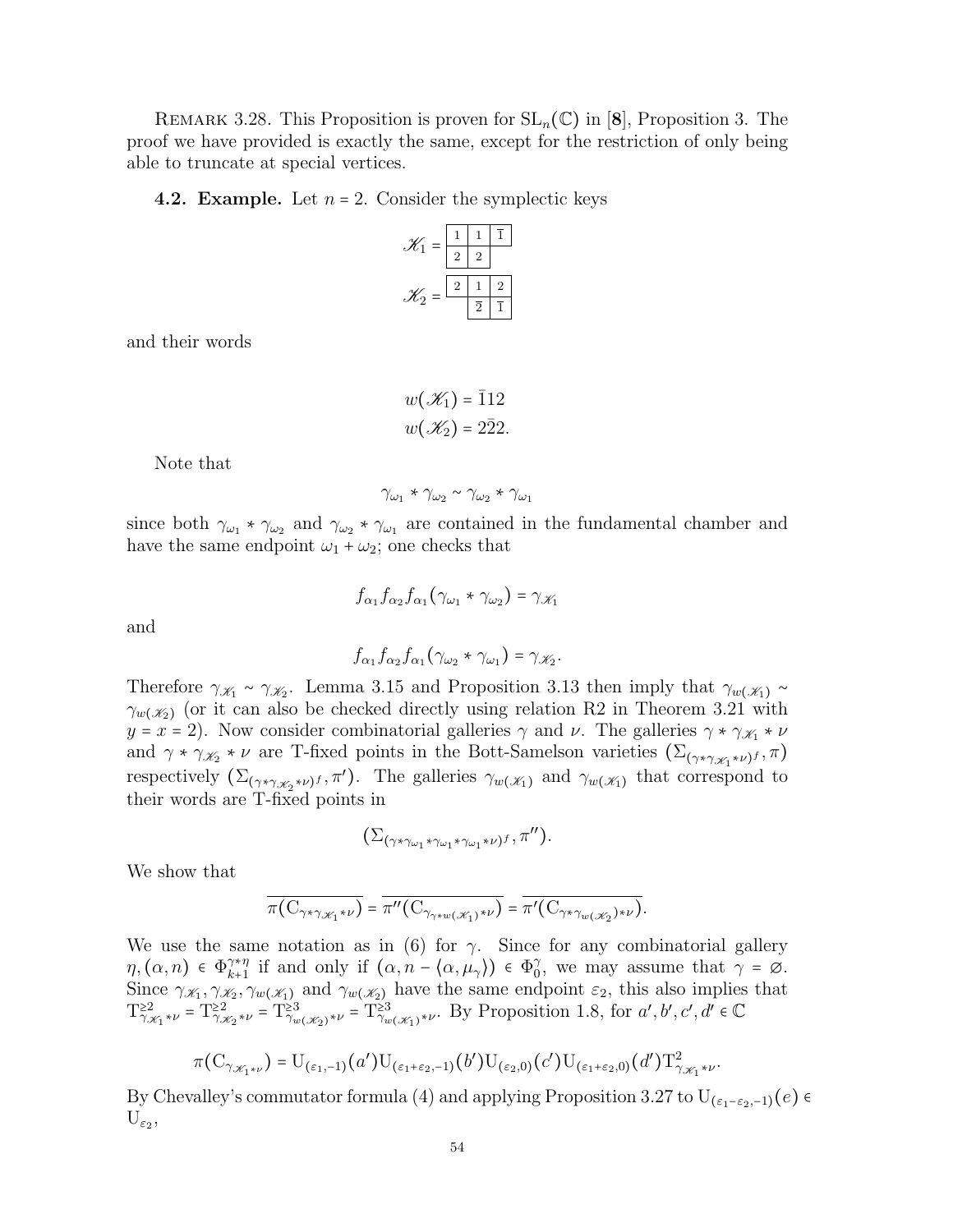$$
\begin{split} &\pi''(C_{\gamma_{w(\mathscr{K}_{1})*\nu}}) = \\ &U_{(\varepsilon_{1},-1)}(a)U_{(\varepsilon_{1}+\varepsilon_{2},-1)}(b)U_{(\varepsilon_{1}-\varepsilon_{2},-1)}(e)U_{(\varepsilon_{2},0)}(c)U_{(\varepsilon_{1}+\varepsilon_{2},0)}(d)T^{\geq 3}_{\gamma_{w(\mathscr{K}_{1})}*\nu} \\ &= U_{(\varepsilon_{1},-1)}(a+c_{1;1}^{1,1}(a+c_{1;2}^{1,1}(-e)c)U_{(\varepsilon_{1}+\varepsilon_{2},-1)}(b+c_{1;2}^{1,2}(-e)c^{2})U_{(\varepsilon_{2},0)}(c)U_{(\varepsilon_{1}+\varepsilon_{2},0)}(d)U_{(\varepsilon_{1}-\varepsilon_{2},-1)}(e)T^{\geq 2}_{\gamma_{\mathscr{K}_{1}}*\nu} \\ &= U_{(\varepsilon_{1},-1)}(a+c_{1;1}^{1,1}(a+c_{1;2}^{1,1}(-e)c)U_{(\varepsilon_{1}+\varepsilon_{2},-1)}(b+c_{1;2}^{1,2}(-e)c^{2})U_{(\varepsilon_{2},0)}(c)U_{(\varepsilon_{1}+\varepsilon_{2},0)}(d)T^{\geq 2}_{\gamma_{\mathscr{K}_{1}}*\nu} \\ &\subset \pi(C_{\gamma_{\mathscr{K}_{1}}*\nu}) \end{split}
$$

for  $a, b, c, d, e \in \mathbb{C}$ . Choosing  $a = a', b = b', c = c', d = d', e = 0$ , we have

$$
\pi({\rm C}_{\gamma_{\mathscr{K}_{1}}}) \subset \pi''({\rm C}_{\gamma_{w(\mathscr{K}_{1})}}).
$$

Hence in this case  $\pi(C_{\gamma_{\mathscr{K}_{1}}}) = \pi''(C_{\gamma_{w(\mathscr{K}_{1})}})$ . Similarly, for  $\{a'', b'', c'', d'', e''\} \subset \mathbb{C}$ ,

$$
\pi''(C_{\gamma_{w(\mathscr{K}_{2})}\ast\nu}) = U_{(\varepsilon_{2},0)}(a'')U_{(\varepsilon_{1}+\varepsilon_{2},0)}(b'')U_{(\varepsilon_{1}-\varepsilon_{2},-1)}(e'')U_{(\varepsilon_{2},0)}(c'')U_{(\varepsilon_{1}+\varepsilon_{2},0)}(d'')T^{23}_{\gamma_{w(\mathscr{K}_{2})}\ast\nu} = U_{(\varepsilon_{1},-1)}(c_{1,1}^{1\overline{2},2}(-e'')C'')U_{(\varepsilon_{1}+\varepsilon_{2},-1)}(c_{1,2}^{1\overline{2},2}(-e'')c''^{2})U_{(\varepsilon_{2},0)}(a''+c'')U_{(\varepsilon_{1}+\varepsilon_{2},0)}(b''+d'')T^{23}_{\gamma_{w(\mathscr{K}_{2})}\ast\nu}
$$
  

$$
\subset \pi(C_{\gamma_{\mathscr{K}_{1}\ast\nu}}).
$$

Hence the open subset of  $\pi(C_{\gamma_{\mathscr{K}_{1}*\nu}})$  given by  $a \neq 0, b \neq 0, c \neq 0, d \neq 0$  is contained in  $\pi''(\mathrm{C}_{\gamma_{w}(\mathscr{K}_2)^*\nu}).$ 

4.3. Proof of Proposition 3.10. We want to show that if  $\gamma$  and  $\nu$  are combinatorial galleries and  $\mathscr K$  is a readable block,

$$
\overline{\pi(\mathbf{C}_{\gamma*\gamma_{\mathscr{K}}*\nu})} = \overline{\pi'(\mathbf{C}_{\gamma*\gamma_{w(\mathscr{K})}*\nu})}.
$$

PROOF. We assume  $\gamma = \emptyset$ ; we may do so by the argument given at the beginning of Example 4.2. Let  $\mathscr K$  be an LS block and let  $A = \{a_1, \dots, a_r\}$ ,  $B = \{b_1, \dots, b_s\}$ ,  $Z = \{z_1, \dots, z_k\}$ and T =  $\{t_1, ..., t_k\}$  be the subsets of  $\{1, ..., n\}$  from Definition 3.2 that determine  $\mathscr{K}$ . We will use the notation  $d_1 \langle \cdots \langle d_{r+k} \rangle$  to denote the ordered elements of Z ∪ A, and  $f_1 < \cdots < f_{s+k}$  the ordered elements of B ∪ Z. We also write

$$
\gamma_{\mathscr{K}} = (V_0, E_0, V_1, E_1, V_2).
$$

The proof is divided into Lemmas 3.29 and 3.30 below.

LEMMA 3.29. Let  $\nu$  be a combinatorial gallery and  $\mathscr K$  be a readable block. Then

$$
\overline{\pi'(C_{\gamma_{w(\mathscr{K})}*\nu})} \subseteq \overline{\pi(C_{\gamma_{\mathscr{K}}*\nu})}.
$$

We first need the following claim.

Claim 1.

$$
\pi'(\mathrm{C}_{\gamma_{w(\mathscr{K})}*\nu}) \subset \mathrm{U}_0 \mathbb{P}'''_{\bar{f}_{k+s}} \cdots \mathbb{P}'''_{\bar{f}_1} \mathrm{T}^{\geq 2k + r + s}_{\gamma_{w(\mathscr{K})}*\nu}
$$

where

$$
\mathbb{P}_{\overline{b}}^{\prime\prime\prime} = \prod_{\substack{l \notin \text{Z} \cup \text{A} \cup \text{B} \cup \text{T}; \\ l < b}} \text{U}_{(\varepsilon_l - \varepsilon_b, 0)}(k_{l\overline{b}}) \prod_{t \in \text{T}^{< b}} \text{U}_{(\varepsilon_t - \varepsilon_b, 0)}(k_{t\overline{b}}) \prod_{a \in \text{A}^{< b}} \text{U}_{(\varepsilon_a - \varepsilon_b, 1)}(k_{a\overline{b}}) \text{ for } b \in \text{B}
$$
 (19)

$$
\mathbb{P}'''_{\overline{z}} = \prod_{\substack{l \notin \text{Z} \cup \text{A} \cup \text{B} \cup \text{T}; \\ l < z}} U_{(\varepsilon_l - \varepsilon_z, -1)}(k_{l\overline{z}}) \prod_{t \in \text{T}^{< z}} U_{(\varepsilon_t - \varepsilon_z, -1)}(k_{t\overline{z}}) \prod_{b \in \text{B}^{< z}} U_{(\varepsilon_b - \varepsilon_z, -1)}(k_{b\overline{z}}) \text{ for } z \in \mathbb{Z} \tag{20}
$$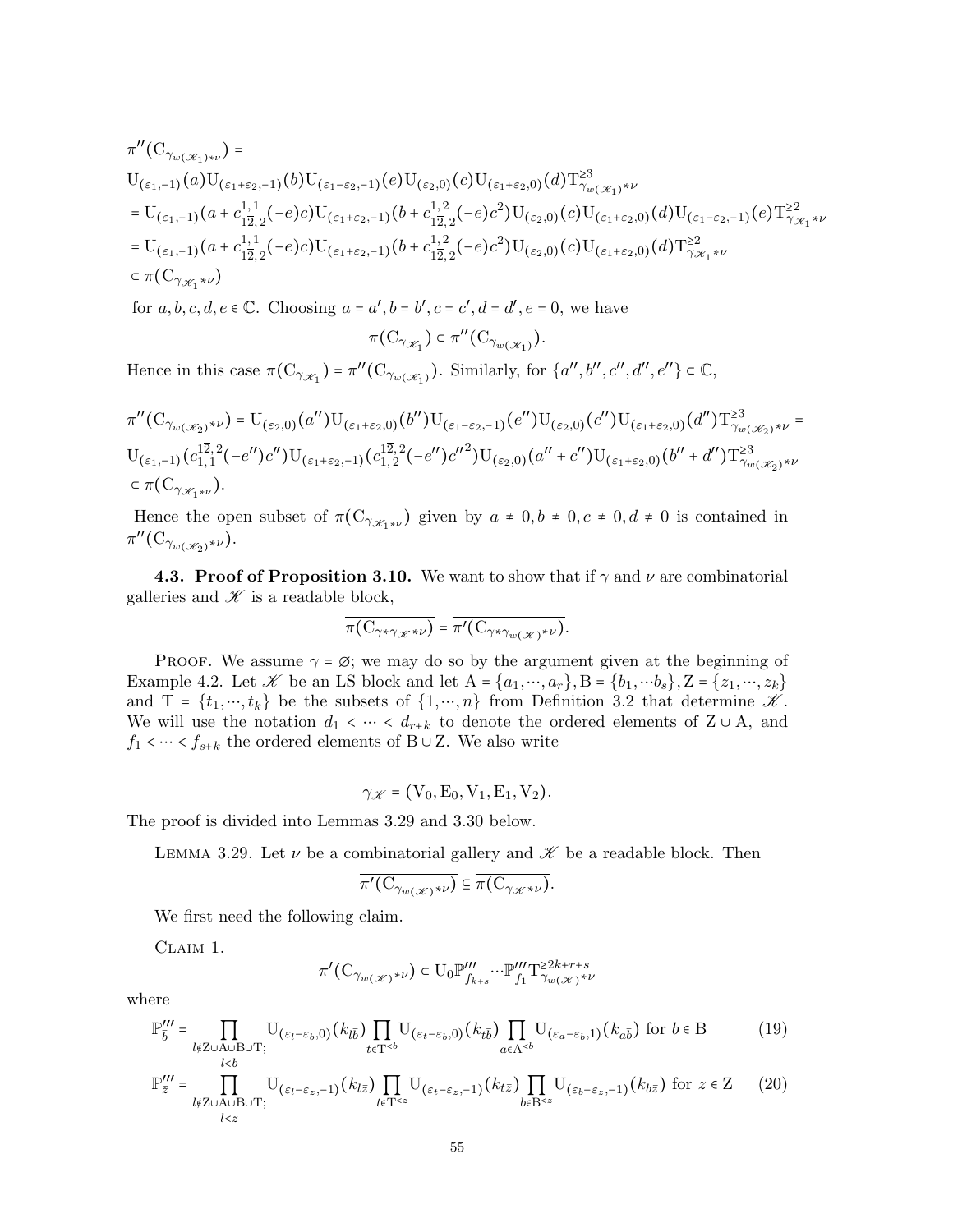PROOF OF CLAIM 1. The points of  $\pi'(\mathcal{C}_{\gamma_{w(\mathscr{K})}*\nu})$  are of the form

$$
\mathbb{P}_{d_1} \cdots \mathbb{P}_{d_{r+k}} \mathbb{P}_{\bar{f}_{k+s}} \cdots \mathbb{P}_{\bar{f}_1} T_{\gamma_w(\mathcal{K})^{*\nu}}^{22k+r+s}
$$
(21)

where

$$
\mathbb{P}_d = \mathcal{U}_{(\varepsilon_d,0)}(g_d) \prod_{d < l \le n} \mathcal{U}_{(\varepsilon_d - \varepsilon_l,0)}(g_{d\bar{l}}) \prod_{\substack{l \notin (\mathbf{Z} \cup \mathbf{A})^{< d} \\ = \mathbb{P}_{\bar{b}}^{iv}}} \mathcal{U}_{(\varepsilon_d + \varepsilon_l,0)}(g_{dl}) \prod_{l \in (\mathbf{Z} \cup \mathbf{A})^{< d}} \mathcal{U}_{(\varepsilon_d + \varepsilon_l,1)}(g_{dl}^1) \tag{22}
$$

$$
\mathbb{P}_{\overline{b}} = \mathcal{S}_{\overline{b}} \prod_{\substack{l \notin \mathbb{Z} \cup \mathcal{A} \cup \mathcal{B} \cup \mathcal{T} \\ l < b}} \mathcal{U}_{(\varepsilon_l - \varepsilon_b, 0)}(g_{l\overline{b}}) \prod_{t \in \mathcal{T}^{(23)
$$

$$
S_{\overline{b}} = \prod_{b' \in B^{\n(24)
$$

$$
\mathbb{P}_{\bar{z}} = J_{\bar{z}} \prod_{\substack{l \notin Z \cup A \cup B \cup T; \\ l < z}} U_{(\varepsilon_l - \varepsilon_z, -1)}(g_{l\bar{z}}) \prod_{t \in T^{(25)
$$

$$
\mathbf{J}_{\bar{z}} = \prod_{a \in A^{\n(26)
$$

for  $d \in A \cup Z$ ,  $z \in Z$ , and  $b \in B$ . All the terms in  $J_{\bar{z}}$  commute with  $\mathbb{P}_{z'}^{iv}$  for  $z' \in Z^{>z}$  and with  $\mathbb{P}_{\bar{b}}^{iv}$  for  $b \in B^{>z}$ . All the terms in  $S_{\bar{b}}$  commute with  $\mathbb{P}_{\bar{b}'}^{iv}$  for  $b'\in B^{>b}$ . For  $z' > b$ it commutes with all terms of  $\mathbb{P}^{iv}_{\bar{z}'}$  except for the term  $\mathcal{U}(\varepsilon_b-\varepsilon_{z'},-1)(g_{b\bar{z}'})$ . However, commuting  $S_{\bar{b}}$  with this term (using Chevalley's commutator formula 4) produces terms  $U_{(\varepsilon_z-\varepsilon_{z'},0)}(*)$  and  $U_{(\varepsilon_{b'}-\varepsilon_{z'},-1)}(*)$ . Out of these terms,  $U_{(\varepsilon_z-\varepsilon_{z'},0)}(*)$  commutes with  $\mathbb{P}_{z'}^{iv}$  for  $z' \in \mathbb{Z}^{>z}$  and with  $\mathbb{P}_{\bar{b}}^{iv}$  for  $b \in \mathbb{B}^{>z}$ , and  $\mathbb{U}_{(\varepsilon_{b'}-\varepsilon_{z'},-1)}(\star)$  is a term of the form of those appearing in  $\mathbb{P}^{iv}_{\bar{z}}$ . Therefore (and since the the terms that appear in  $\mathbb{P}_{\bar{b}}^{iv}$  and  $\mathbb{P}_{\bar{z}}^{iv}$  are the same as  $\mathbb{P}_{\bar{b}}^{v}$  and  $\mathbb{P}_{\bar{z}}^{v}$  respectively) concludes the proof of Claim 1.  $\Box$ 

CLAIM 2. There is a dense subset of  $\mathbb{P}''_{\bar{f}_{k+s}} \cdots \mathbb{P}''_{\bar{f}_{1}} T^{\geq 2k+r+s}_{\gamma_w(\mathscr{K})^{*\nu}}$  that is contained in the subset

$$
\mathbb{P}_{T,B}\mathbb{P}_{\mathscr{K},\bar{f}_s}\cdots\mathbb{P}_{\mathscr{K},\bar{f}_s}T^{\geq 2k+r+s}_{\gamma_w(\mathscr{K})^{*\nu}}\subset \overline{\pi(C_{\gamma_{\mathscr{K}}*\nu})},
$$

where

$$
\begin{aligned} \mathbb{P}_{\mathrm{T,B}} = & \prod_{l \notin \mathrm{Z} \cup \mathrm{A} \cup \mathrm{B} \cup \mathrm{T},} \mathrm{U}_{(\varepsilon_l - \varepsilon_t,0)}(v_{l\bar{t}}) \prod_{l \notin \mathrm{Z} \cup \mathrm{A} \cup \mathrm{B} \cup \mathrm{T},} \mathrm{U}_{(\varepsilon_l - \varepsilon_b,0)}(v_{l\bar{b}}) \in \mathrm{U}_{\mathrm{V}_0} \\ & \underset{t \in \mathrm{T} < b}{\mathrm{max}} \mathrm{U}_{\{\varepsilon_t - \varepsilon_b,0\}}(v_{t\bar{b}}) \prod_{a \in \mathrm{A}^{< b}} \mathrm{U}_{(\varepsilon_a - \varepsilon_b,1)}(v_{a\bar{b}}) \in \mathrm{U}_{\mathrm{V}_1} \\ & \underset{t \in \mathrm{T} < b}{\mathrm{max}} \mathrm{U}_{\{\varepsilon_t - \varepsilon_b,0\}}(v_{t\bar{b}}) \prod_{a \in \mathrm{A}^{< b}} \mathrm{U}_{(\varepsilon_a - \varepsilon_b,1)}(v_{a\bar{b}}) \in \mathrm{U}_{\mathrm{V}_1} \\ & \mathbb{P}_{\mathscr{K},\bar{z}} = \prod_{t \in \mathrm{T}^{< z}} \mathrm{U}_{(\varepsilon_t - \varepsilon_z, -1)}(v_{t\bar{z}}) \prod_{b \in \mathrm{B}^{< z}} \mathrm{U}_{(\varepsilon_b - \varepsilon_z, -1)}(v_{b\bar{z}}) \in \mathrm{U}_{\mathrm{V}_1}, \end{aligned}
$$

for  $v_{ij} \in \mathbb{C}, b \in B$  and  $z \in Z$ . (It is indeed a subset by Corollary 1.11.)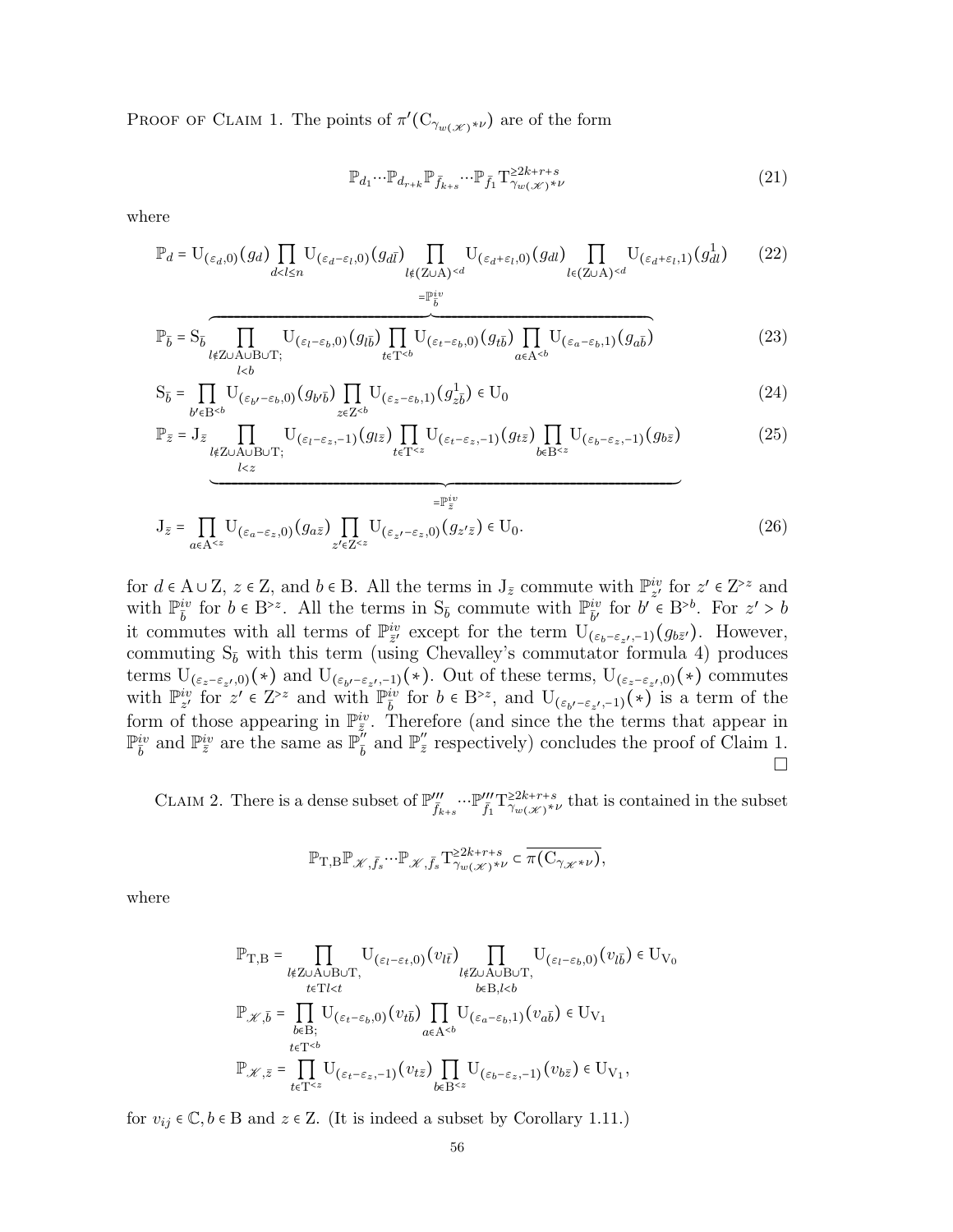Note that  $T^{\geq 2k+r+s}_{\gamma_w(\mathcal{X})^{\star\nu}} = T^{\geq 2}_{\gamma_{\mathcal{X}}^{\star\nu}}$  and that

$$
u=\prod_{\substack{l\notin{\rm Z}\cup{\rm A}\cup{\rm B}\cup{\rm T},\\t\in{\rm T}l
$$

We have the following equalities

$$
\begin{aligned} &\mathbb{P}_{\mathrm{T,B}}\mathbb{P}_{\mathscr{K},\bar{f}_s}\cdots\mathbb{P}_{\mathscr{K},\bar{f}_s}\mathrm{T}_{\gamma_w(\mathscr{K})^{*\nu}}^{ \geq 2k+r+s}= \\ &\mathbb{P}_{\bar{f}_s}''\cdots\mathbb{P}_{\bar{f}_s}''u\mathrm{T}_{\gamma_{\mathscr{K}}^{*\nu}}^{ \geq 2}= \\ &\mathbb{P}_{\bar{f}_s}''\cdots\mathbb{P}_{\bar{f}_s}''\mathrm{T}_{\gamma_{\mathscr{K}}^{*\nu}}^{ \geq 2} \end{aligned}
$$

where, for  $z \in \mathbb{Z}$  and  $b \in \mathbb{B}$ :

$$
\mathbb{P}_{\bar{b}}^{\prime\prime} = \prod_{\substack{l \notin Z \cup A \cup B \cup T; \\ l < b}} U_{(\varepsilon_l - \varepsilon_b, 0)}(\xi_{l\bar{b}}) \prod_{t \in T^{\n
$$
\mathbb{P}_{\bar{z}}^{\prime\prime} = \prod_{\substack{l \notin Z \cup A \cup B \cup T; \\ l < z}} U_{(\varepsilon_l - \varepsilon_z, -1)}(\xi_{l\bar{z}}) \prod_{t \in T^{\n
$$
\xi_{l\bar{b}} = v_{l\bar{b}} + \sum_{\substack{l < t < b \\ t \in T}} c_{l\bar{t}}^{1,1} (-v_{l\bar{t}}) v_{t\bar{b}}
$$
\n
$$
\xi_{l\bar{z}} = \rho_{l\bar{z}} + \sum_{z' \in Z} c_{l\bar{z}^l, z'z}^{1,1} (-v_{l\bar{t}}) v_{z'\bar{z}} + \sum_{\substack{l < b < z, \\ b \in B \\ b \in B}} c_{l\bar{b}}^{1,1} (\xi_{l\bar{b}}) v_{b\bar{z}}
$$
\n
$$
\rho_{l\bar{z}} = \sum_{\substack{l < t < z, \\ t \in T}} c_{l\bar{t}, t\bar{z}}^{1,1} (-v_{l\bar{t}}) v_{t\bar{z}} \text{ (for } z \in Z)
$$
\n
$$
\xi_{t\bar{z}} = v_{t\bar{z}}
$$
\n
$$
\xi_{b\bar{z}} = v_{b\bar{z}}
$$
\n
$$
\xi_{b\bar{z}} = v_{b\bar{z}}
$$
$$
$$

To prove Claim 2 we must set open conditions on the parameters  $k_{ij}$  such that the system of equations defined by  $v_{ij} = \xi_{ij}$  has a solution in the variables  $v_{ij}$ . Setting  $v_{t\bar{z}} \coloneqq k_{t\bar{z}}$  and  $v_{b\bar{z}} = k_{b\bar{z}}$  this is reduced to setting conditions on the  $k_{ij}$  so that the following system can be solved:

$$
k_{l\bar{b}} = v_{l\bar{b}} + \sum_{l < t < b, t \in \mathcal{T}} c_{l\bar{t}, t\bar{b}}^{1,1} (-v_{l\bar{t}}) k_{t\bar{b}}
$$
(27)

$$
k_{l\bar{z}} = \rho_{l\bar{z}} - \sum_{l < b < z, b \in B} c_{l\bar{b}, b\bar{z}}^{1,1} (v_{l\bar{b}} + \sum_{\substack{l < t < b, \\ t \in \mathcal{T}}} c_{l\bar{t}, t\bar{b}}^{1,1} (-v_{l\bar{t}}) k_{t\bar{b}}) k_{b\bar{z}}
$$
(28)

$$
\rho_{l\bar{z}} = \sum_{l < t < z, t \in \mathcal{T}} c_{l\bar{t}, t\bar{z}}^{1,1}(-v_{l\bar{t}}) k_{t\bar{z}}.\tag{29}
$$

Lines (27) and (28) above define a linear system of as many equations as variables: the variables are  $\{v_{l\bar{b}}\}_{l\notin A\cup B\cup T; b\in B^{\ge l}} \cup \{v_{l\bar{t}}\}_{l\notin A\cup B\cup Z\cup T; t\in T^{\ge l}}$ , there is one equation for each  $l\bar{b}, l \notin$  $A \cup B \cup T; b \in B^{>l}$ , for each  $l\bar{z}, l \notin A \cup B \cup T; z \in Z^{>l}$ , and note that by definition of an LS block the sets  $\{l\bar{z}, l \notin A \cup B \cup T; z \in \mathbb{Z}^{\geq l}\}\$  and  $\{l\bar{t}, s \notin A \cup B \cup T; b \in \mathbb{B}^{\geq l}\}\$  have the same cardinality  $(t_i$  is the maximal element of the set  $\{l \notin A \cup B \cup T, s < t_{i+1}, s < z_i\}$ . Therefore the system has a solution as long as the matrix of coefficients has non-zero determinant, which imposes open conditions on the  $k'_{ij}s$ . Hence Claim 2 is proven. Now, to finish the proof of Lemma 3.29, note that if the  $k'_{ij}s$  satisfy the open conditions established by Claim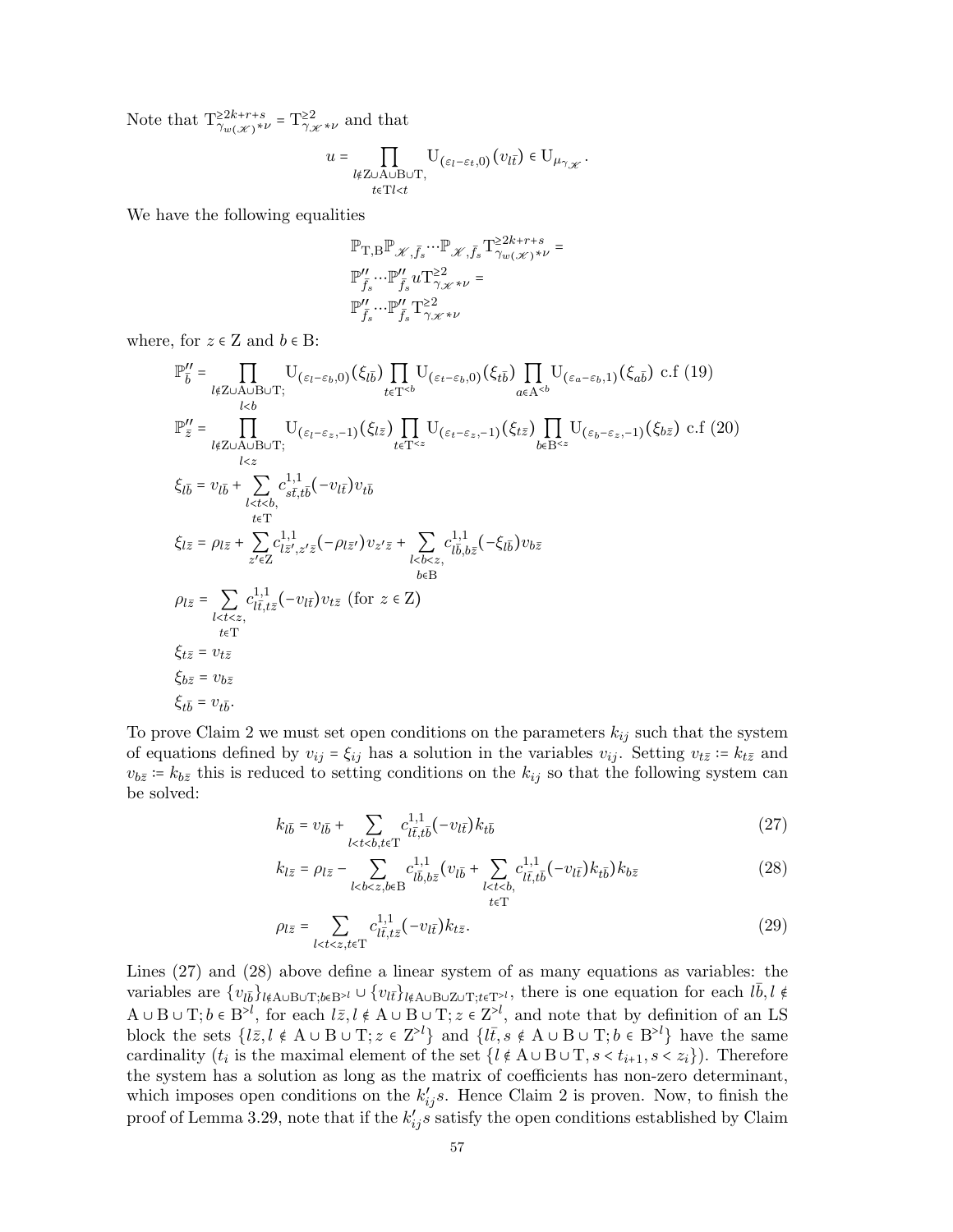2, then

$$
\mathbb{P}'''_{\bar{f}_{k+s}} \cdots \mathbb{P}'''_{\bar{f}_1} T^{\geq 2k+r+s}_{\gamma_w(\mathbf{K})^{*\nu}} \subseteq \pi\big(\mathbf{C}_{\gamma_{\mathscr{K}}*\nu}\big),
$$

and therefore Proposition 3.27 implies that

$$
\mathbf{U}_0 \mathbb{P}'''_{\bar{f}_{k+s}} \cdots \mathbb{P}'''_{\bar{f}_1} \mathbf{T}^{\geq 2k+r+s}_{\gamma_w(\mathbf{K})^{\ast \nu}} \subseteq \pi(\mathbf{C}_{\gamma_{\mathscr{K}} \ast \nu}),
$$

which implies Lemma 3.29. Now we show the second contention towards Proposition 3.10.

LEMMA 3.30. Let  $\nu$  be a combinatorial gallery and  $\mathscr K$  be an LS block. Then

$$
\overline{\pi(\mathrm{C}_{\gamma_{\mathscr{K}}*\nu})} \subseteq \overline{\pi'(\mathrm{C}_{\gamma_{w(\mathscr{K})}*\nu})}
$$

Recall that

$$
\pi(\mathbf{C}_{\gamma_{\mathscr{K}}*\nu}) = \mathbb{U}_{0}^{\gamma_{\mathscr{K}}*\nu} \mathbb{U}_{1}^{\gamma_{\mathscr{K}}*\nu} \mathbf{T}_{\gamma_{\mathscr{K}}*\nu}^{\geq 2}.
$$

Notice that  $\mathbb{U}_0^{\gamma_{\mathscr{K}}*\nu} \subset U_0$  and that all generators of  $\mathbb{U}_1^{\gamma_{\mathscr{K}}*\nu}$  also belong to  $U_0$  except for those of the form  $U_{(\varepsilon_t-\varepsilon_z,-1)}(v_{t\bar{z}})$  or  $U_{(\varepsilon_t+\varepsilon_{t'},-1)}(v_{tt'})$  for  $t,t' \in T, z \in \mathbb{Z}^{>t}$ , and  $v_{t\bar{z}}, v_{tt'} \in \mathbb{C}$ . Hence, since, again,  $T_{\gamma_{\mathscr{K}}*\nu}^{\geq 2} = T_{\gamma_{w(\mathscr{K})}*\nu}^{\geq 2k+r+s}$  all elements of  $\pi(C_{\gamma_{\mathscr{K}}*\nu})$  belong to

$$
U_0 \prod_{\substack{t \in \mathcal{T} \\ z \in \mathbb{Z}^{>t}}} U_{(\varepsilon_t - \varepsilon_z, -1)}(v_{t\bar{z}}) \prod_{t, t' \in \mathcal{T}} U_{(\varepsilon_t + \varepsilon_{t'}, -1)}(v_{tt'}) \mathcal{T}_{\gamma_w(\mathscr{K})^{\star \nu}}^{22k + r + s}.
$$
 (30)

Now consider

$$
\prod_{t' \in \mathrm{T}, z \in \mathrm{Z}} \mathrm{U}_{(\varepsilon_z + \varepsilon_{t'}, 0)}(k_{zt'}) \prod_{t \in \mathrm{T}, z \in \mathrm{Z}^{>t}} \mathrm{U}_{(\varepsilon_t - \varepsilon_z, -1)}(k_{t\bar{z}}) \mathrm{T}_{\gamma_w(\mathscr{K})^{\ast \nu}}^{>2k + r + s}
$$

which is a subset of  $\pi'(\mathcal{C}_{\gamma_{w(\mathscr{K})}*\nu})$  (by Proposition 3.27) because

$$
\prod_{t \in \mathcal{T}, z \in \mathcal{Z}} \mathcal{U}_{(\varepsilon_z + \varepsilon_t, 0)}(k_{zt}) \in \mathcal{U}_0 \text{ and}
$$
\n
$$
\prod_{t \in \mathcal{T}} \mathcal{U}_{(\varepsilon_t - \varepsilon_z, -1)}(k_{t\bar{z}}) \mathcal{T}_{\gamma_w(\mathcal{K})^{\ast \nu}}^{22k + r + s} \subset \pi'(\mathcal{C}_{\gamma_w(\mathcal{K})^{\ast \nu}}).
$$
\n
$$
_{z \in \mathcal{Z}^{\geq t}}
$$

We have

$$
\prod_{t' \in \mathcal{T}, z \in \mathcal{Z}} \mathcal{U}_{(\varepsilon_z + \varepsilon_{t'}, 0)}(k_{zt'}) \prod_{t \in \mathcal{T}, z \in \mathcal{Z}^{>t}} \mathcal{U}_{(\varepsilon_t - \varepsilon_z, -1)}(k_{t\bar{z}}) \mathcal{T}_{\gamma_w(\mathcal{K})^{\star \nu}}^{22k + r + s} = \tag{31}
$$

$$
\prod_{\substack{t,t'\in\mathcal{T} \\ t\neq t'}} U_{(\varepsilon_t+\varepsilon_{t'},-1)}(\xi_{tt'}) \prod_{t\in\mathcal{T},z\in\mathcal{Z}^{>t}} U_{(\varepsilon_t-\varepsilon_z,-1)}(k_{t\bar{z}}) \prod_{t'\in\mathcal{T},z\in\mathcal{Z}} U_{(\varepsilon_z+\varepsilon_{t'},0)}(k_{zt'}) \mathcal{T}^{\geq 2k+r+s}_{\gamma_w(\mathscr{K})^{*\nu}} \tag{32}
$$

$$
\prod_{\substack{t,t'\in\mathcal{T} \\ t\neq t'}} \mathcal{U}_{(\varepsilon_t+\varepsilon_{t'},-1)}(\xi_{tt'}) \prod_{t\in\mathcal{T},z\in\mathcal{Z}^{>t}} \mathcal{U}_{(\varepsilon_t-\varepsilon_z,-1)}(k_{t\bar{z}}) \mathcal{T}^{\geq 2k+r+s}_{\gamma_w(\mathscr{K})^{\ast\nu}}
$$
(33)

where

$$
\xi_{tt'} = \sum_{z \in Z^{>t'}} c_{zt,t'\bar{z}}^{1,1}(-k_{zt}) k_{t'\bar{z}} + \sum_{z \in Z^{>t}} c_{zt',t\bar{z}}^{1,1}(-k_{zt'}) k_{t\bar{z}}.
$$
 (34)

The equality between (31) and (32) is due to Chevalley's commutator formula (4) and the equality between (32) and (33) is obtained by using Proposition 3.27 and  $U_{(\varepsilon_z+\varepsilon_{t'},0)}(k_{zt'}) \in$  $U_{\mu_{\gamma_{\mathscr{K}}}}$ . Now fix an element in (30). Setting  $k_{t\bar{z}} = v_{t\bar{z}}$  defines the linear equations

$$
v_{tt'}=\sum_{z\in Z^{>t'}}c^{1,1}_{zt,t'\bar{z}}(-k_{zt})v_{t'\bar{z}}+\sum_{z\in Z^{>t}}c^{1,1}_{zt',t\bar{z}}(-k_{zt'})v_{t\bar{z}}
$$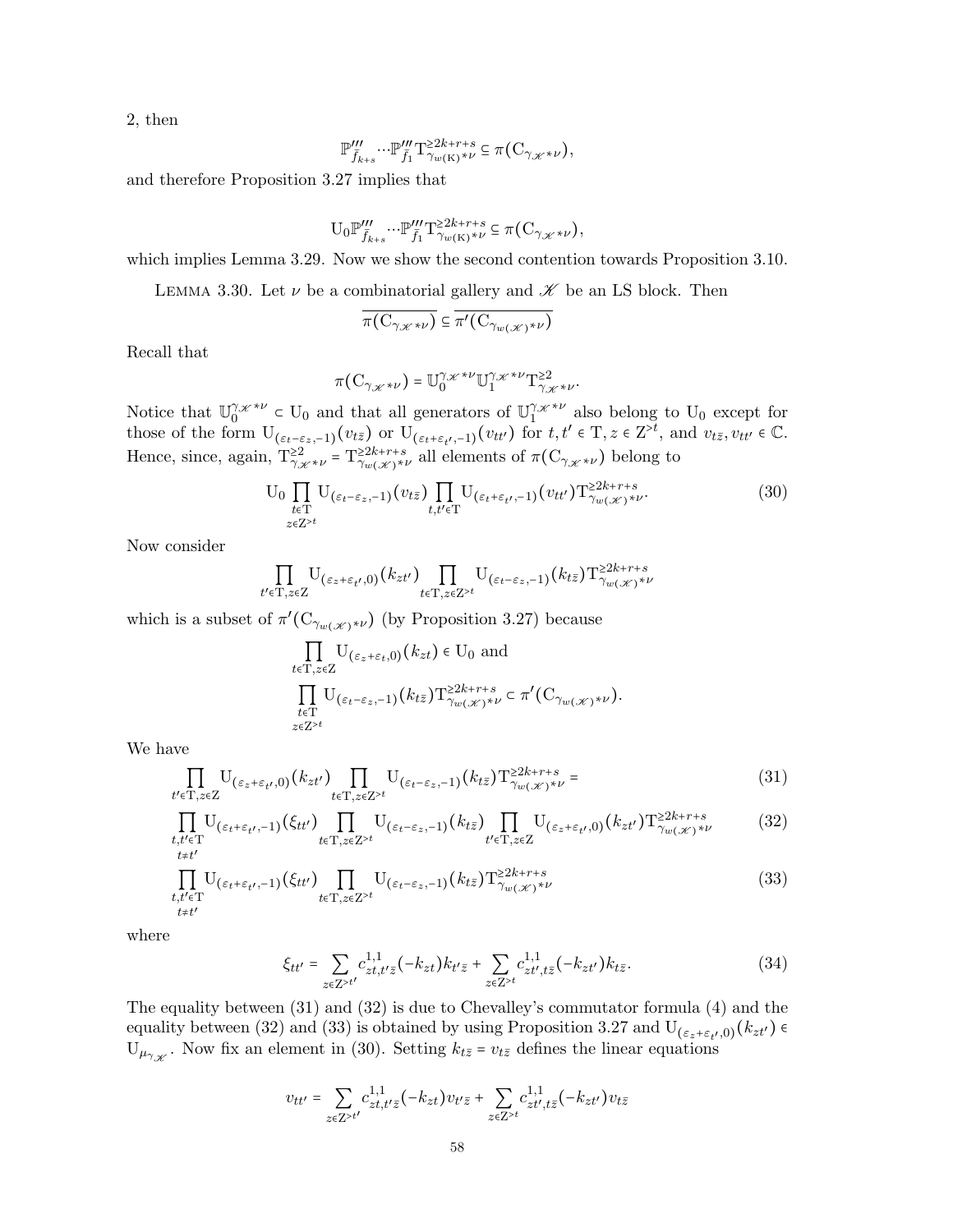in the variables  $k_{zt}$ , for  $z \in \mathbb{Z}$  and  $t \in \mathbb{T}$ . There are more variables than equations: for each equation indexed by a non ordered pair  $(t_i, t_j)$  there are the variables  $v_{zt_i}$  and  $v_{z't_j}$  for  $z > t'$  and  $z' > t$  (which always exist by definition of an LS block); hence the system has solutions as long as the matrix of coefficients has non-zero determinants. This imposes an open condition on the parameters  $v_{t\bar{z}}$ . Hence for such  $v_{t\bar{z}}$ ,  $v_{tt'}$ ,  $k_{t\bar{z}} = v_{t\bar{z}}$ , and solutions  $k_{ij}$ , for the latter equations we have

$$
\prod_{\substack{t\in\mathcal{T}\\ z\in Z^{>t}}} \mathcal{U}_{(\varepsilon_{t}-\varepsilon_{z}, -1)}(v_{t\bar{z}}) \prod_{t,t'\in\mathcal{T}} \mathcal{U}_{(\varepsilon_{t}+\varepsilon_{t'}, -1)}(v_{tt'}) \mathcal{T}_{\gamma_{w(\mathscr{K})}*\nu}^{22k+r+s} =\\ \prod_{\substack{z\in Z^{>t}\\ t'\in\mathcal{T},\\ z\in Z}} \mathcal{U}_{(\varepsilon_{z}+\varepsilon_{t'}, 0)}(k_{zt'}) \prod_{t\in\mathcal{T},} \mathcal{U}_{(\varepsilon_{t}-\varepsilon_{z}, -1)}(k_{t\bar{z}}) \mathcal{T}_{\gamma_{w(\mathscr{K})}*\nu}^{22k+r+s} \subset \pi'(C_{\gamma_{w(\mathscr{K})}*\nu});
$$

Proposition 3.27 then implies

$$
\mathcal{U}_0\prod_{\substack{t\in\mathcal{T}\\ z\in Z^{>t}}} \mathcal{U}_{(\varepsilon_t-\varepsilon_z,-1)}(v_{t\bar z})\prod_{t,t'\in\mathcal{T}} \mathcal{U}_{(\varepsilon_t+\varepsilon_{t'},-1)}(v_{tt'})\mathcal{T}_{\gamma_{\mathscr{K}}*\nu}^{\geq 2}\subset \pi'(C_{\gamma_{w(\mathscr{K})}*\nu});
$$

 $\Box$ 

this completes the proof of Lemma 3.30 and hence of Proposition 3.10.

Now let  $K$  be a zero lump. This means there exists  $k > 1$  such that the right (respectively left) column of  $\mathscr K$  has as entries the integers  $1 \lt \cdots \lt k$  (respectively  $\bar k \lt \cdots \lt \bar 1$ ); its word is therefore  $w(\mathscr{K}) = 1 \cdots k \bar{k} \cdots \bar{1}$ . This means, in particular, that the truncated images  $T_{\gamma_w(\mathcal{K})^{\ast \nu}}^{>2k} = T_{\gamma_{\mathcal{K}}^{\ast \nu}}^{>2}$  are stabilised by U<sub>0</sub>, by Proposition 3.27. We have

$$
\pi' \big( \mathrm{C}_{\gamma_w(\mathcal{K})^{*\nu}} \big) = \mathbb{U}^{\gamma_w(\mathcal{K})^{*\nu}}_0 ... \mathbb{U}^{\gamma_w(\mathcal{K})^{*\nu}}_{2k-1} \mathrm{T}^{\geq 2k}_{\gamma_w(\mathcal{K})^{*\nu}}
$$

by Theorem 1.10. Clearly all the subgroups  $\mathbb{U}_l^{\gamma_w(\mathscr{K})^{\ast \nu}} \subset \mathbb{U}_0$  for  $1 \leq l \leq k$ . For  $0 \leq j \leq k-1$ , the generators of  $\mathbb{U}_{k+j}^{\gamma_w(\mathcal{K})^{\ast \nu}}$  are all of the form  $\mathbb{U}_{(\varepsilon_s-\varepsilon_{k-j},n_{k-j})}$  for  $l < k-j$ . In particular the gallery  $\gamma_{1\cdots k\bar{k}\cdots\bar{k}-j-1}$  has crossed the hyperplanes  $H_{(\varepsilon_{s}-\varepsilon_{k-j},m)}$  once positively at  $m=0$  and once negatively at  $m = 1$ , which means that  $n_{k-j} = 0$ ,  $U_{(\varepsilon_s - \varepsilon_{k-j}, n_{k-j})}(a) = U_{(\varepsilon_s - \varepsilon_{k-j}, 0)}(a) \in$  $U_0$ , for all  $a \in \mathbb{C}$ . Hence

$$
\pi'(C_{\gamma_w(\mathcal{K})^{\ast \nu}}) = \mathbb{U}_0^{\gamma_w(\mathcal{K})^{\ast \nu}} \cdots \mathbb{U}_{2k-1}^{\gamma_w(\mathcal{K})^{\ast \nu}} \mathbb{T}_{\gamma_w(\mathcal{K})^{\ast \nu}}^{\geq 2k}
$$

$$
= \mathbb{T}_{\gamma_w(\mathcal{K})^{\ast \nu}}^{\geq 2k}
$$

$$
= \mathbb{T}_{\gamma_{\mathcal{K}}^{\ast \nu}}^{\geq 2}.
$$

In

$$
\pi\big(\mathbf{C}_{\gamma_{\mathscr{K}}*\nu}\big) = \mathbb{U}^{\gamma_{\mathscr{K}}*\nu}_{0}\mathbb{U}^{\gamma_{\mathscr{K}}*\nu}_{1}\mathbf{T}^{\geq 2}_{\gamma_{\mathscr{K}}*\nu}
$$

we have  $\mathbb{U}^{\gamma_{\mathscr{K}}*\nu}_{1}=\{\mathrm{Id}\}$  and  $\mathbb{U}^{\gamma_{\mathscr{K}}*\nu}_{0}\subset {\rm U}_{0},$  therefore

$$
\pi(\mathbf{C}_{\gamma_{\mathscr{K}}*\nu}) = \mathbf{T}_{\gamma_{\mathscr{K}}*\nu}^{\geq 2} = \mathbf{T}_{\gamma_w(\mathscr{K})*\nu}^{\geq 2k}
$$

since  $\mu_{\gamma_{\mathscr{K}}} = \mu_{\gamma_{w(\mathscr{K})}}$ .

## 4.4. Proof of Proposition 3.24.

PROOF OF PROPOSITION 3.24. Let  $\nu$  be a combinatorial gallery.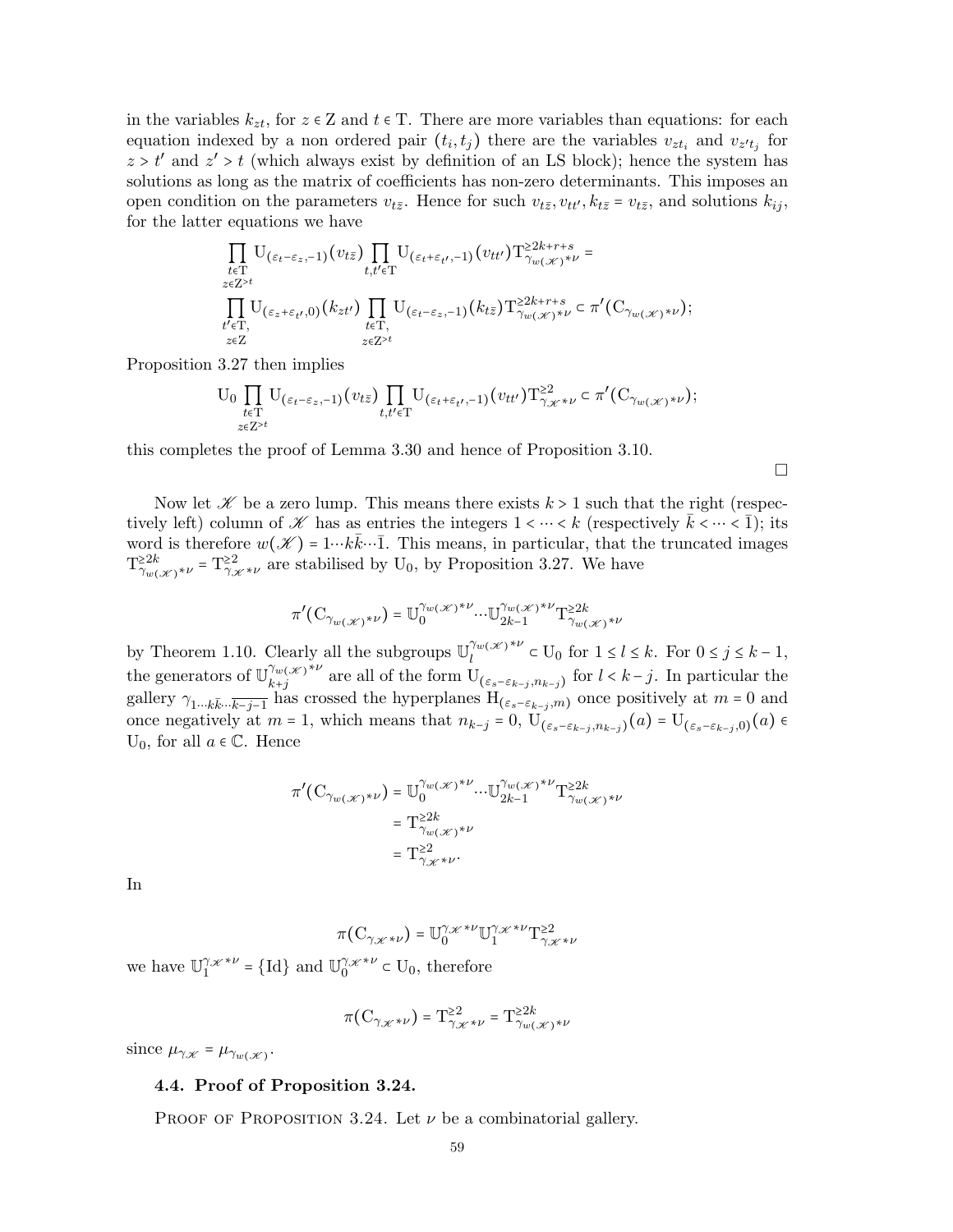**Relation R1.** For  $z \neq \overline{x}$ :

a) 
$$
y x z \equiv y z x
$$
 for  $x \le y < z$   
b)  $x z y \equiv z x y$  for  $x < y \le z$ 

LEMMA 3.31. Let  $w_1 = y x z$  and  $w_2 = y z x$ ,  $w_3 = x z y$ , and  $w_4 = z x y$  for  $z \neq \overline{x}$ . Then

$$
a) \overline{\pi(C_{\gamma_{w_1}*\nu})} = \overline{\pi(C_{\gamma_{w_2}*\nu})}
$$
  

$$
b) \overline{\pi(C_{\gamma_{w_3}*\nu})} = \overline{\pi(C_{\gamma_{w_4}*\nu})}
$$

PROOF. For the proof we recall the notation  $\varepsilon_{\bar{a}} = -\varepsilon_a$  and  $\bar{i} = i$  for any  $i \in \{1, \dots, n\}$ . Also note that  $T_{\gamma_{w_i}*\nu}^{>3}$  all coincide for  $i \in \{1,2,3,4\}$ ; we will denote them by  $T^w$ . We divide the proof of Lemma 3.31 in three cases.

#### Case 1:  $x < y < z$

CLAIM 3. If 
$$
z \neq \bar{y}
$$
 and  $y \neq \bar{x}$ :

\ni.  $\pi(C_{\gamma_{w_1}*\nu}) = U_0 U_{(\varepsilon_x-\varepsilon_y,-1)}(v_{x\bar{y}}) T^w$ 

\nii.  $\pi(C_{\gamma_{w_2}*\nu}) = U_0 U_{(\varepsilon_x-\varepsilon_y,-1)}(v_{x\bar{y}}) U_{(\varepsilon_x-\varepsilon_z,-1)}(v_{x\bar{z}}) T^w$ 

\niii.  $\pi(C_{\gamma_{w_3}*\nu}) = U_0 U_{(\varepsilon_y-\varepsilon_z,-1)}(v_{y\bar{z}}) T^w$ 

\niv.  $\pi(C_{\gamma_{w_4}*\nu}) = U_0 U_{(\varepsilon_x-\varepsilon_z,-1)}(v_{x\bar{z}}) U_{(\varepsilon_y-\varepsilon_z,-1)}(v_{y\bar{z}}) T^w$ .

PROOF OF CLAIM 3. We first remark that, regardless whether  $x, y$ , and z are barred or unbarred, the roots  $\varepsilon_x - \varepsilon_z$ ,  $\varepsilon_y - \varepsilon_z$ , and  $\varepsilon_x - \varepsilon_y$  are always positive. Now we recall the notation from Theorem 1.10:

$$
\pi(\mathbf{C}_{\gamma_{w_1}*\nu}) = \mathbb{U}^{\gamma_{w_i}*\nu}_{0} \mathbb{U}^{\gamma_{w_i}*\nu}_{1} \mathbb{U}^{\gamma_{w_i}*\nu}_{2} \mathbf{T}^{w}
$$

Assume that  $z \neq \bar{y}$  and  $y \neq \bar{x}$ .

i. We have  $\mathbf{U}_{(\varepsilon_x-\varepsilon_y,-1)}(v_{x\bar{y}}) \in \mathbb{U}_{1}^{\gamma_{w_1}*w_2}$  $\gamma_{w_1}^{\gamma_{w_1}*\nu}$  for any  $v_{x\bar{y}} \in \mathbb{C}$ , hence  $U_0U_{(\varepsilon_x-\varepsilon_y,-1)}(v_{l\bar{y}})T^w \subseteq \pi(C_{\gamma_{w_1}*w}).$ 

Out of all generators of  $\mathbb{U}^{\gamma_{w_1}* \nu}_{i}$  $\sum_{i=1}^{m_1}$  for  $i \in \{0,1,2\}$ , the only one that does not belong to U<sub>0</sub> is of the form  $U_{(\varepsilon_x-\varepsilon_y,-1)}(v_{x\bar{y}}) \in \mathbb{U}_1^{\gamma_{w_1}* \nu}$  $\int_1^{\gamma_{w_1}*\nu}$ , and the ones from  $\mathbb{U}_2^{\gamma_{w_1}*\nu}$  $2^{w_1 \star \nu}$  that do not commute with it are those of the form  $U_{(\varepsilon_n+\varepsilon_z,1)}(a)$ , but in that case Chevalley's commutator formula produces a term  $U_{(\varepsilon_x+\varepsilon_z,0)}(c_{x\bar{y}_z}^{1,1})$  $\frac{1,1}{x\bar{y},yz}(-v_{x\bar{y}})a) \in U_0.$ This implies the other inclusion, together with Proposition 1.8, which allows us to write down the generators of each  $\mathbb{U}_i^{\gamma_{w_1}* \nu}$  $i^{(w_1 * \nu)}$  in any order.

- ii. The only generators of  $\mathbb{U}^{\gamma_{w_2}*\nu}_{i}$  $\sum_{i=1}^{m_2}$  for  $i \in \{0, 1, 2\}$  that do not belong to U<sub>0</sub> are those of the form  $\mathrm{U}_{(\varepsilon_x-\varepsilon_y,-1)}(v_{x\bar{y}}) \in \mathbb{U}_{2}^{\gamma_{w_2}* \nu}$  $\int_2^{\gamma_{w_2}*\nu}$  and  $\mathbf{U}_{(\varepsilon_x-\varepsilon_z,-1)}(v_{x\bar{z}}) \in \mathbb{U}_2^{\gamma_{w_2}*\nu}$  $2^{w_2 \star \nu}$ . The equality follows by Proposition 1.8, Theorem 1.10, and Proposition 3.27.
- iii. All the generators of  $\mathbb{U}_0^{\gamma_{w_3}* \nu}$  $\int_0^{\gamma_{w_3}*\nu}$  and  $\mathbb{U}_1^{\gamma_{w_3}*\nu}$  $1^{\gamma w_3 \star \nu}$  belong to U<sub>0</sub>, and the only generators of  $\mathbb{U}^{\gamma_{w_{3}}* \overline{\nu}}_{2}$  $\frac{1}{2}$ <sup>tw<sub>3</sub><sup> $\sim$ </sup> that do not are U<sub>( $\varepsilon_y$ - $\varepsilon_z$ ,-1)</sub>. Thus Claim 3 follows by Proposition 3.27</sup> and Theorem 1.10.
- iv. As in the previous cases, we have

$$
\pi(C_{\gamma_{w_4*\nu}}) = \mathbb{U}_0^{\gamma_{w_4}*\nu} \mathbb{U}_1^{\gamma_{w_4}*\nu} \mathbb{U}_2^{\gamma_{w_4}*\nu} \mathbb{T}^w,
$$

and  $\mathbb{U}_{0}^{\gamma_{w_{4}}*\nu}$  $v_0^{\gamma_{w_4}*\nu} \subset U_0$ . All generators of  $\mathbb{U}_1^{\gamma_{w_4}*\nu}$  $\int_1^{\gamma_{w_4}*\nu}$  and respectively  $\mathbb{U}_2^{\gamma_{w_4}*\nu}$  $\frac{2}{2}$  belong to  $U_0$ except for  $\mathbf{U}_{(\varepsilon_x-\varepsilon_z,-1)}(a) \in \mathbb{U}_{1}^{\gamma_{w_4}* \nu}$  $\int_1^{\gamma_{w_4}*\nu}$  and  $U_{(\varepsilon_y-\varepsilon_z,-1)}(b) \in \mathbb{U}_2^{\gamma_{w_4}*\tilde{\nu}}$  $i^{w_4}$ , respectively, for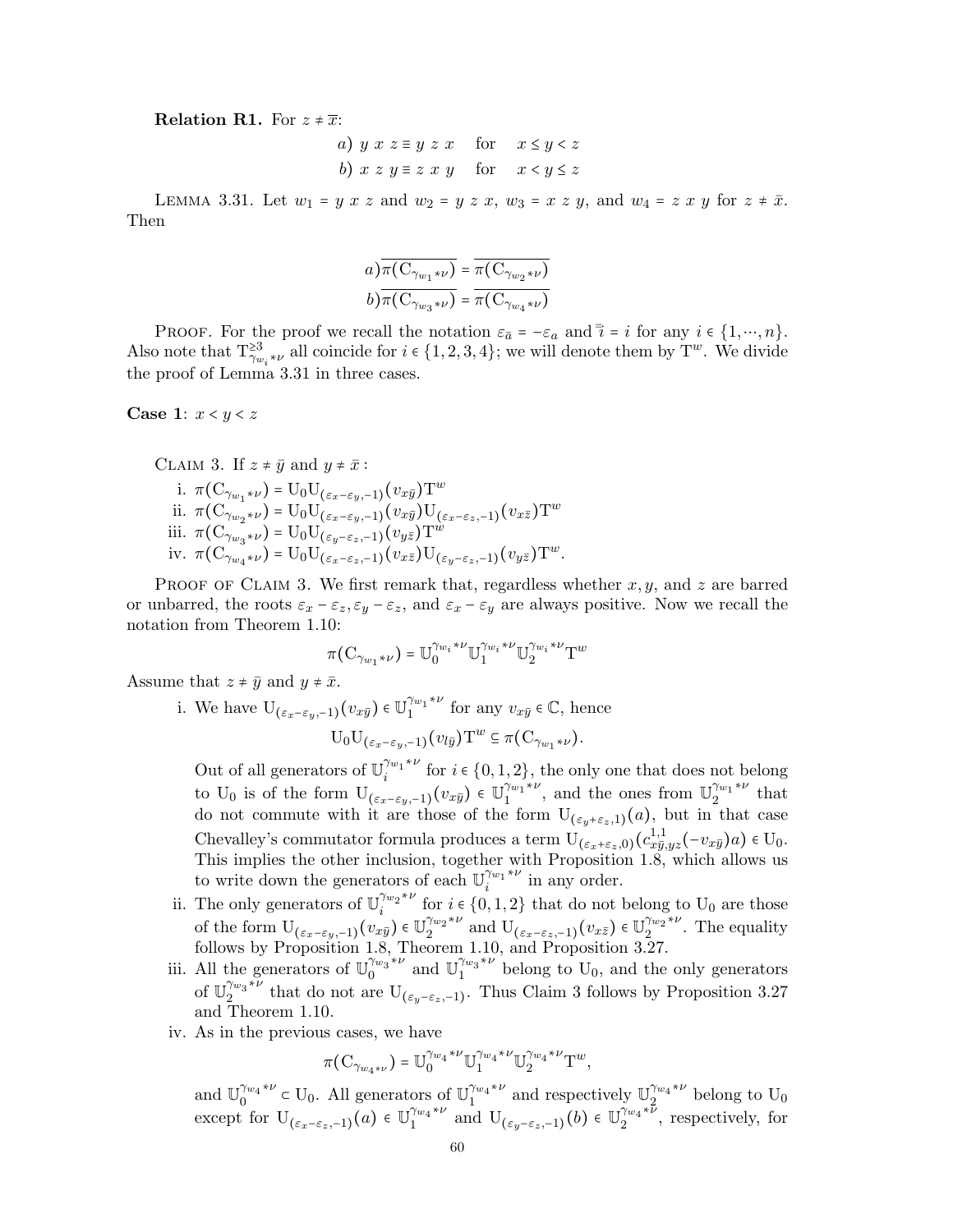${a, b} \in \mathbb{C}$ . To prove this part of Claim 3 we observe that  $U_{(\varepsilon_x-\varepsilon_y,-1)}(a)$  commutes with all generators of  $\mathbb{U}_{2}^{\gamma_{w_{4}}*\nu}$  $\gamma_{w_4}^{w_4*\nu}$  except for  $U_{(\varepsilon_z+\varepsilon_y,1)}(d)$ , with  $d \in \mathbb{C}$ . However, commuting the latter two terms produces elements  $U_{(\varepsilon_x+\varepsilon_y,0)}(c_{x\bar{z},x}^{1,1})$  $_{x\bar{z},zy}^{1,1}(-a)d) \in U_0.$ Therefore

$$
\pi(C_{\gamma_{w_4}*\nu}) \subseteq U_0U_{(\varepsilon_x-\varepsilon_z,-1)}(v_{x\bar{z}})U_{(\varepsilon_y-\varepsilon_z,-1)}(v_{y\bar{z}})T^w,
$$

and the other inclusion is clear by Proposition 3.27 and the above discussion. This finishes the proof of Claim 3.

 $\Box$ 

Now we make use of Claim 3 to prove Lemma 3.31 in this case, assuming  $z \neq \bar{y}$  and  $y \neq \bar{x}$ . For both a) and b) Claim 3 immediately implies

$$
\pi(\mathcal{C}_{\gamma_{w_1}*\nu}) \subseteq \pi(\mathcal{C}_{\gamma_{w_2}*\nu})
$$
 and  

$$
\pi(\mathcal{C}_{\gamma_{w_3}*\nu}) \subseteq \pi(\mathcal{C}_{\gamma_{w_4}*\nu}).
$$

Next we will show

$$
\overline{\pi\big(C_{\gamma_{w_{2}}*\nu}\big)}\subseteq\overline{\pi\big(C_{\gamma_{w_{1}}*\nu}\big)}.
$$

For this, let  $v_{y\bar{z}} \in \mathbb{C}$  and  $v_{x\bar{y}} \in \mathbb{C}$  with  $v_{x\bar{y}} \neq 0$ . Then since  $U_{(\varepsilon_y-\varepsilon_z,0)}(v_{y\bar{z}}) \in U_{\mu_w} \cap U_0$  for any  $v_{y\bar z}\in\mathbb{C},$  Lemma 3.31 , Chevalley's commutator formula, and Proposition 3.27 imply

$$
\pi(\mathbf{C}_{\gamma_{w_1}\star \nu})\supset \mathbf{U}_{(\varepsilon_y-\varepsilon_z,0)}(v_{y\bar z})\mathbf{U}_{(\varepsilon_x-\varepsilon_y,-1)}(v_{x\bar y})\mathbf{T}^w=\newline \mathbf{U}_{(\varepsilon_x-\varepsilon_z,-1)}(c^{1,1}_{y\bar z,v\bar y}(-v_{y\bar z})v_{x\bar y})\mathbf{U}_{(\varepsilon_x-\varepsilon_y,-1)}(v_{x\bar y})\mathbf{U}_{(\varepsilon_y-\varepsilon_z,0)}(v_{y\bar z})\mathbf{T}^w=\newline \mathbf{U}_{(\varepsilon_x-\varepsilon_z,-1)}(c^{1,1}_{y\bar z,v\bar y}(-v_{y\bar z})v_{x\bar y})\mathbf{U}_{(\varepsilon_x-\varepsilon_y,-1)}(v_{x\bar y})\mathbf{T}^w
$$

Therefore

$$
\mathbf{U}_{(\varepsilon_x-\varepsilon_y,-1)}(v_{x\bar{y}})\mathbf{U}_{(\varepsilon_x-\varepsilon_z,-1)}(v_{x\bar{z}})\mathbf{T}^w \subset \pi(\mathbf{C}_{\gamma_{w_1}*\nu})
$$

as long as  $v_{x\bar{y}} \neq 0$ , since in that case  $c_{u\bar{z}}^{1,1}$ .  $y_{\bar{z},v\bar{y}}^{1,1}(-v_{y\bar{z}})v_{x\bar{y}}=v_{x\bar{z}}$  has a solution in  $v_{y\bar{z}}$ . Hence Proposition 3.27 implies

$$
\mathrm{U}_0\mathrm{U}_{(\varepsilon_x-\varepsilon_y,-1)}(v_{x\bar y})\mathrm{U}_{(\varepsilon_x-\varepsilon_z,-1)}(v_{x\bar z})\mathrm{T}^w\subset \pi(\mathrm{C}_{\gamma_{w_1}\star\nu}).
$$

Claim 3 (i. and ii.) then implies that a dense subset of  $\pi(C_{\gamma_{w_2}*\nu})$  is contained in  $\pi(C_{\gamma_{w_1}*\nu})$ , which implies Lemma 3.31 , a) in this case. To finish the proof of Lemma 3.31 b), let  $v_{x\bar{y}} \in \mathbb{C}$  and  $v_{y\bar{z}} \in \mathbb{C}$  with  $v_{y\bar{z}} \neq 0$ . Then, just as for a)

$$
\pi(C_{\gamma_{w_3}*\nu}) \supset U_{(\varepsilon_x-\varepsilon_y,0)}(v_{x\bar{y}})U_{(\varepsilon_y-\varepsilon_z,-1)}(v_{y\bar{z}})T^w =
$$
\n(35)

$$
U_{(\varepsilon_x - \varepsilon_z, -1)}(c_{x\bar{y}, y\bar{z}}^{1,1}(-v_{x\bar{y}})v_{y\bar{z}})U_{(\varepsilon_y - \varepsilon_z, -1)}(v_{y\bar{z}})U_{(\varepsilon_x - \varepsilon_y, 0)}(v_{y\bar{z}})T^w = (36)
$$

$$
U_{(\varepsilon_x - \varepsilon_z, -1)}(c_{x\bar{y}, y\bar{z}}^{1,1}(-v_{x\bar{y}})v_{y\bar{z}})U_{(\varepsilon_y - \varepsilon_z, -1)}(v_{y\bar{z}})T^w.
$$
\n(37)

Therefore the elements of the set

$$
\mathop{\rm U}\nolimits_{(\varepsilon_{x}-\varepsilon_{z}, -1)}(v_{x\bar z})\mathop{\rm U}\nolimits_{(\varepsilon_{y}-\varepsilon_{z}, -1)}(v_{y\bar z}){\rm T}^{w}
$$

such that  $v_{y\bar{z}} \neq 0$  are contained in (37). By Claim 3 (iii. and iv) and Proposition 3.27 there is a dense subset of

$$
\pi(\mathbf{C}_{\gamma_{w_4}* \nu}) = \mathbf{U}_0 \mathbf{U}_{(\varepsilon_x - \varepsilon_z, -1)}(v_{x \bar z}) \mathbf{U}_{(\varepsilon_y - \varepsilon_z, -1)}(v_{y \bar z}) \mathbf{T}^w
$$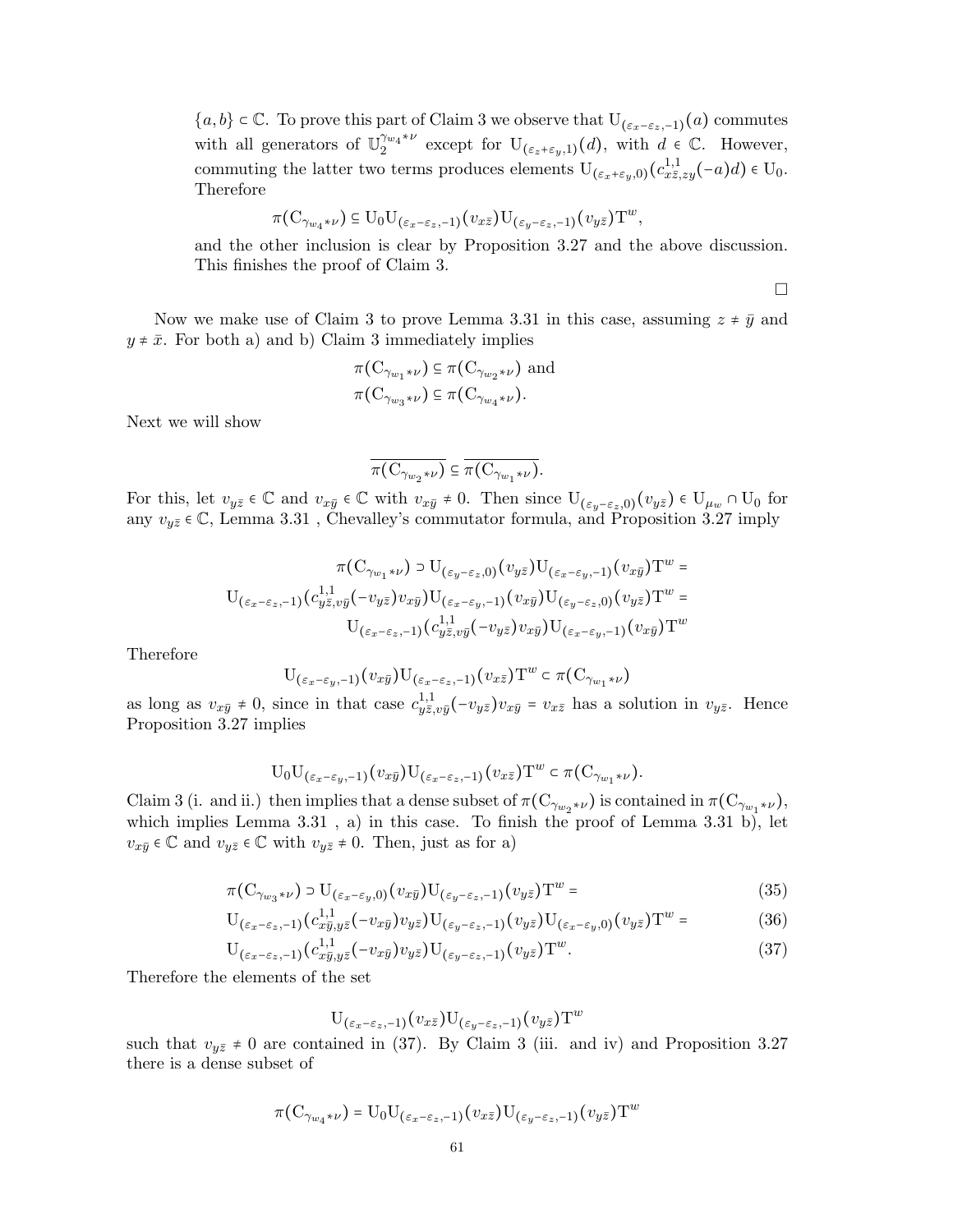that is contained in  $\pi(C_{\gamma_{w_3}* \nu}).$ 

The cases  $z = \bar{y}$  and  $y = \bar{x}$  are missing so far. (Note that  $z \neq \bar{x}$  is not allowed. Also note that and that if  $y = \bar{x}$  then x must be unbarred and if  $z = \bar{y}$  then y must be unbarred.)

Case 1.1  $z = \bar{y}$ 

a. We first show that

$$
\overline{\pi(\mathcal{C}_{\gamma_{w_1}\ast\nu})} \subseteq \overline{\pi(\mathcal{C}_{\gamma_{w_2}\ast\nu})}.
$$
\n(38)

All of the generators of  $\mathbb{U}^{\gamma_{w_1}* \nu}_{1}$  $\gamma_{w_1}^{w_1*\nu}$  belong to U<sub>0</sub> except for U<sub>( $\varepsilon_x-\varepsilon_y,-1$ )( $v_{x\bar{y}}$ ), for  $v_{x\bar{y}} \in \mathbb{C}$ .</sub> The generators of  $\mathbb{U}_1^{\gamma_{w_1}*\nu}$  $\int_1^{\gamma_{w_1}*\nu}$  are  $U_{(\varepsilon_l-\varepsilon_y,-1)}(v_{l\bar{y}})$  for  $l \neq x$  and  $v_{l\bar{y}} \in \mathbb{C}$ , and  $U_{(\varepsilon_x-\varepsilon_y,0)}(v_{x\bar{y}})$  for  $v_{x\bar{y}}\in\mathbb{C}$ . This last term commutes with  $U_{(\varepsilon_x-\varepsilon_y,-1)}(v_{x\bar{y}})$ . Therefore, by parallel arguments to those given in the proof of Claim 3,

$$
\pi(\mathcal{C}_{\gamma_{w_1}* \nu}) = \mathcal{U}_0 \mathcal{U}_{(\varepsilon_x - \varepsilon_y, -1)}(v_{x\bar{y}}) \prod_{\substack{l < y \\ l \neq x}} \mathcal{U}_{(\varepsilon_l - \varepsilon_y, -1)}(v_{l\bar{y}}) \mathcal{T}^w
$$

All terms in the product  $U_{(\varepsilon_x-\varepsilon_y,-1)}(v_{x\bar{y}})\prod_{l\leq y}U_{(\varepsilon_l-\varepsilon_y,-1)}(v_{l\bar{y}})$  are at the same time gen-

erators of  $\mathbb{U}_{1}^{\gamma_{w_{2}}}$  as well, therefore, by Proposition 3.27,

$$
\pi(\mathrm{C}_{\gamma_{w_1}*\nu}) \subseteq \pi(\mathrm{C}_{\gamma_{w_2}*\nu}),
$$

as wanted. Next we would like to show

$$
\overline{\pi(\mathcal{C}_{\gamma_{w_2}*\nu})} \subseteq \overline{\pi(\mathcal{C}_{\gamma_{w_1}*\nu})}.
$$
\n(39)

To do so we will make use of Proposition 3.10. Let

$$
\mathcal{K}_1 = \begin{array}{|c|c|} \hline x & x & y \\ \hline \overline{y} & \overline{y} \end{array}
$$

and

$$
\mathscr{K}_2 = \frac{\boxed{\mathbf{x} \ \mathbf{y} \cdot \mathbf{1} \ \mathbf{y}}}{\overline{\mathbf{y}} \ \overline{\mathbf{y}} \cdot \mathbf{1}}.
$$

Then we have  $w_1 = y \times \bar{y} = w(\mathcal{K}_1)$  and  $w_2 = y \bar{y} \times w(\mathcal{K}_2)$ . By Proposition 3.10 it then suffices to show

$$
\overline{\pi''(\mathcal{C}_{\gamma_{\mathscr{K}_{2}}})} \subseteq \overline{\pi'(\mathcal{C}_{\gamma_{\mathscr{K}_{1}}})}.
$$

First assume  $y-1 \neq x$ . Note that in this case  $\mathbb{U}_1^{\gamma_{\mathscr{K}_2}*\nu}$  $\prod_{1 \leq y \leq x}^{1 \times 2^{x}}$  is generated by terms  $U_{(\varepsilon_{y-1}-\varepsilon_y,-1)}(a)$ with  $a \in \mathbb{C}$ , and all generators of  $\mathbb{U}_0^{\gamma_{\mathscr{K}_2} \ast \nu}$  $\int_0^{\gamma_{\mathscr{K}_{2}}*\nu}$  and  $\mathbb{U}^{\gamma_{\mathscr{K}_{2}}*\nu}_{2}$  $\int_2^{\pi/2}$  belong to U<sub>0</sub>. Out of these, the only ones in  $\mathbb{U}_2^{\gamma_{\mathscr{K}_2}*\nu}$ <sup>1, $x_2$ </sup><sup>2</sup> that do not commute with with  $U_{(\varepsilon_{y-1}-\varepsilon_y,-1)}(a)$  are  $U_{(\varepsilon_x+\varepsilon_y,0)}(b)$  and  $U_{(\varepsilon_x-\varepsilon_{y-1},0)}(d)$ . Then for every element in  $\pi(C_{\gamma_{\mathscr{K}_{2}}*\nu})$  there is a  $u \in U_0$  such that it belongs to

$$
uU_{(\varepsilon_{y-1}-\varepsilon_{y},-1)}(a)\overbrace{U_{(\varepsilon_{x}+\varepsilon_{y},0)}(b)}^{=:u'}(b)U_{(\varepsilon_{x}-\varepsilon_{y-1},0)}(d)T^w =\\uu'U_{(\varepsilon_{y-1}+\varepsilon_{x},-1)}(c^{1,1}_{y-1\bar{y},xy}(-a)b)U_{(\varepsilon_{x}-\varepsilon_{y},-1)}(c^{1,1}_{y-1\bar{y},x\bar{y}-1}(-a)d)U_{(\varepsilon_{y-1}-\varepsilon_{y},-1)}(a)T^w.
$$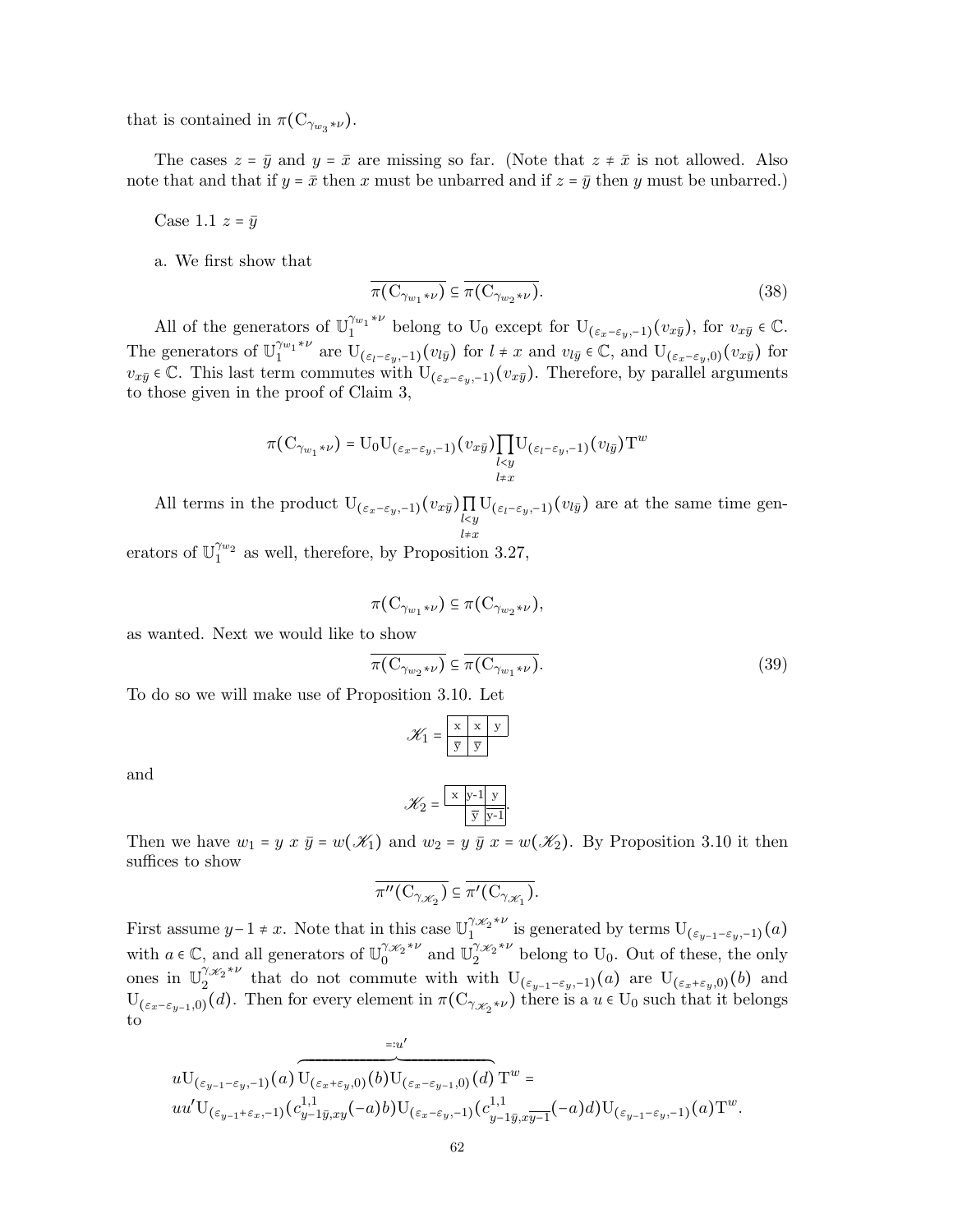Fix such  $u, a, b$ , and  $d$  such that  $abd \neq 0$ . Such elements form a dense subset of  $\pi''(\mathcal{C}_{\gamma_{\mathscr{K}_{2}}*\nu})$ . We will show

$$
U_{(\varepsilon_{y-1}+\varepsilon_x,-1)}(c_{y-1\bar{y},xy}^{1,1}(-a)b)U_{(\varepsilon_x-\varepsilon_y,-1)}(c_{y-1\bar{y},xy-1}^{1,1}(-a)d)U_{(\varepsilon_{y-1}-\varepsilon_y,-1)}(a)T^w
$$
  

$$
\subset \pi'(C_{\gamma_{\mathscr{K}_{1}}*\nu})
$$

If this is true, then (39) is then implied by Proposition 3.27 applied to  $uU_{(\varepsilon_x+\varepsilon_y,0)}(b)U_{(\varepsilon_x-\varepsilon_{y-1},0)}(d) \in U_0.$ 

First note that for all  $\{a_{x\bar{y}}, a_{y-1\bar{y}}, a_{yy-1}\}\subset \mathbb{C}$ ,  $U_{(\varepsilon_x-\varepsilon_y,-1)}(a_{x\bar{y}})$  and  $U_{(\varepsilon_{y-1}-\varepsilon_y,-1)}(a_{y-1y})$  belong to  $\mathbb{U}_1^{\gamma_{\mathscr{K}_1}*\nu}$  $1^{7k_1 \gamma \nu}$ , and  $v = U_{(\varepsilon_y + \varepsilon_{y-1},0)}(a_{yy-1}) \in U_{\varepsilon_x} \cap U_0$  stabilises the truncated image  $T^w$  as well as the whole image  $\pi'(\overline{C_{\gamma_{\mathscr{K}_{1}}*\nu}})$ . Therefore all elements of

$$
v^{-1}\mathbf{U}_{(\varepsilon_x-\varepsilon_y,-1)}(a_{x\bar y})\mathbf{U}_{(\varepsilon_y-\varepsilon_y,-1)}(a_{y-1\bar y})v\mathbf{T}^w = \mathbf{U}_{(\varepsilon_x+\varepsilon_{y-1},-1)}(c_{x\bar y,yy-1}^{1,1}(-a_{x\bar y})a_{yy-1})\mathbf{U}_{(\varepsilon_x-\varepsilon_y,-1)}(a_{x\bar y})\mathbf{U}_{(\varepsilon_{y-1}-\varepsilon_y,-1)}(a_{y-1\bar y})\mathbf{T}^w
$$

belong to  $\pi'(C_{\gamma_{\mathscr{K}_{1}}*\nu})$  and since  $abd \neq 0$  we may find  $a_{x\bar{y}}, a_{y-1\bar{y}}$ , and  $a_{yy-1}$  such that

$$
a_{x\bar{y}} = c_{y-1\bar{y}, x\bar{y}}^{1,1}(-a)d,
$$
  

$$
c_{x\bar{y}, yy-1}^{1,1}(-a_{x\bar{y}})a_{yy-1} = c_{y-1\bar{y}, xy}^{1,1}(-a)b, \text{ and}
$$
  

$$
a_{y-1\bar{y}} = a.
$$

This concludes the proof if  $y \neq x-1$ . Now assume that  $y = x-1$ . In this case all generators of  $\mathbb{U}_{2}^{\gamma_{K_{2}}*\nu}$  $2^{\gamma_{K_2} \times \nu}$  commute with  $U_{(\varepsilon_{y-1}-\varepsilon_y,-1)}(a_{y-1\bar{y}})$ , and therefore all elements in  $\pi''(C_{\gamma_{\mathscr{K}_{2}}\ast\nu})$ belong to

$$
u {\rm U}_{(\varepsilon_{y-1}-\varepsilon_{y}, -1)}(a) {\rm T}^{w}
$$

for some  $u \in U_0$  and  $a \in \mathbb{C}$  - but  $U_{(\varepsilon_{y-1}-\varepsilon_y,-1)}(a) \in U_1^{(\varkappa_1+\nu)}$  $\binom{7x_1}{1}$ , which implies (39) by applying Proposition 3.27 to  $u \in U_0$ .

b. We now have

$$
w_3 = x \overline{y} y = w(\mathscr{K}_3)
$$
 and  $w_4 = \overline{y} x y = w(\mathscr{K}_4)$ ,

where

$$
\mathcal{K}_3 = \frac{\boxed{y \times x} \times \boxed{x}}{\frac{\overline{y}}{\overline{y}} \cdot \frac{\overline{y}}{\overline{y}}}
$$

$$
\mathcal{K}_4 = \frac{\boxed{x \times x} \cdot \boxed{y}}{\boxed{y \times y}}
$$

and

We want to show

$$
\overline{\pi'''(\mathcal{C}_{\gamma_{\mathscr{K}_{3}}*\nu})}=\overline{\pi''''(\mathcal{C}_{\gamma_{\mathscr{K}_{4}}*\nu})}.
$$

First  $\mathbb{U}_{0}^{\gamma_{\mathscr{K}_{3}}*\nu}$  $\int_0^{\gamma_{\mathscr{K}_3}*\nu}$  and  $\mathbb{U}_1^{\gamma_{\mathscr{K}_3}*\nu}$  $\int_1^{\gamma_{\mathscr{K}_3}\ast \nu}$  are both contained in U<sub>0</sub>. The generators of  $\mathbb{U}^{\gamma_{\mathscr{K}_3}\ast \nu}_{2}$  $\int_{2}^{7\mathcal{X}_{3}}$  that do not belong to U<sub>0</sub> are  $U_{(\varepsilon_y,-1)}(\alpha_y)$ ,  $U_{(\varepsilon_y+\varepsilon_l,-1)}(\beta_{yl})$ , and  $U_{(\varepsilon_y-\varepsilon_s,-1)}(\gamma_{y\bar{s}})$  for  $\{\alpha_y,\beta_{yl},\gamma_{y\bar{s}}\}\subset\mathbb{C}$ and  $l \leq n, l \neq x, y < s \leq n$ . All of these are also generators of  $\mathbb{U}_1^{\gamma_{\mathscr{K}_{4}}*\nu}$  $1^{\frac{7\mathcal{K}_4^{\mathcal{N}\nu}}{1}}$ , hence by Proposition 3.27 and Theorem 1.10 we have

$$
\pi'''\bigl(\mathrm{C}_{\gamma_{\mathscr{K}_{3}}*\nu}\bigr)\subset \pi''''\bigl(\mathrm{C}_{\gamma_{\mathscr{K}_{4}}*\nu}\bigr).
$$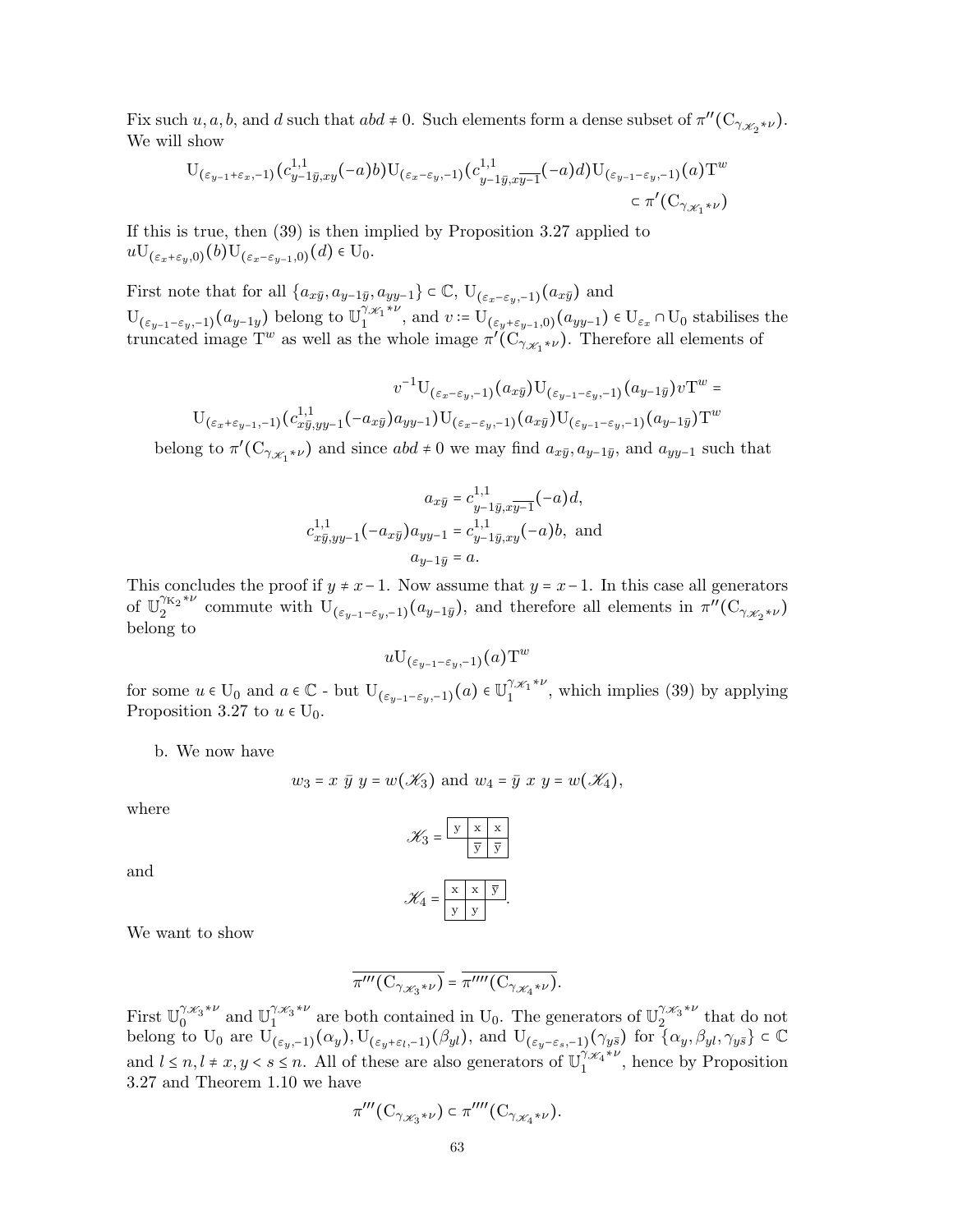The discussion above also implies that

$$
\pi'''(C_{\gamma_{\mathscr{K}_{3}}*\nu}) = U_0 U_{(\varepsilon_y,-1)}(\alpha_y) \prod_{\substack{l \le n \\ l \neq x}} U_{(\varepsilon_y+\varepsilon_l,-1)}(\beta_{yl}) \prod_{y < s \le n} U_{(\varepsilon_y-\varepsilon_s,-1)}(\gamma_{y\bar{s}}) T^w
$$
(40)

There is one more generator of  $\mathbb{U}^{\gamma_{\mathscr{K}_{4}}*\nu}_{1}$  $1/\mathscr{K}_4^{\gamma,\nu}$ , not mentioned above, which is  $U_{(\varepsilon_x+\varepsilon_y,-1)}(d_{xy})$ . Since all generators of  $\mathbb{U}_{2}^{\gamma_{\mathscr{K}_{4}}*\nu}$  $\int_2^{\gamma_{\mathscr{K}_{4}}*\nu}$  (which are  $U_{(\varepsilon_x+\varepsilon_y,0)}(d') \in U_0$  for  $d' \in \mathbb{C}$ ) commute with those of  $\mathbb{U}^{\gamma_{\mathscr{K}_{3}}*\nu}_{1}$  $1^{7\mathcal{X}_3^{\mathcal{X}_9}}$ , we have by Proposition 3.27:

$$
\pi^{\prime\prime\prime\prime}(C_{\gamma_{\mathscr{K}_{4}}*\nu}) = \text{U}_{0}\text{U}_{(\varepsilon_{x}+\varepsilon_{y}, -1)}(d_{xy})\text{U}_{(\varepsilon_{y}, -1)}(a_{y})\prod_{\substack{l\leq n\\l\neq x}}\text{U}_{(\varepsilon_{y}+\varepsilon_{l}, -1)}(b_{yl})\prod_{\substack{s\leq n\\s>y}}\text{U}_{(\varepsilon_{y}-\varepsilon_{s}, -1)}(c_{y\bar{s}})\text{T}^{w}
$$

We now would like to show

$$
\overline{\pi''''(\mathcal{C}_{\gamma_{\mathscr{K}_{4}}*\nu})}\subset \overline{\pi'''(\mathcal{C}_{\gamma_{\mathscr{K}_{3}}*\nu})}.
$$

To do this we will see that for complex numbers  $a_y, b_{yl}, c_{y\bar{s}},$  and  $d_{xy}$ , with  $a_y \neq 0$ ,

$$
U_{(\varepsilon_x + \varepsilon_y, -1)}(d_{xy})U_{(\varepsilon_y, -1)}(a_y) \prod_{\substack{l \le n \\ l \neq x}} U_{(\varepsilon_y + \varepsilon_l, -1)}(b_{yl}) \prod_{\substack{s \le n \\ s > y}} U_{(\varepsilon_y - \varepsilon_s, -1)}(c_{y\bar{s}})T^w
$$
(41)  

$$
\subset \pi'''(C_{\gamma_{\mathscr{K}_3}*\nu}).
$$

By (40) we conclude that for any complex numbers  $\alpha_y, \beta_{yl}, \gamma_{y\bar{s}}$ , and  $\delta$  the following set is contained in  $\pi'''(\mathcal{C}_{\gamma_{\mathscr{K}_{3}}*\nu})$ 

$$
v^{-1} \mathcal{U}_{(\varepsilon_x - \varepsilon_y, 1)}(\delta) \mathcal{U}_{(\varepsilon_y, -1)}(\alpha_y) \prod_{\substack{l \le n \\ l \neq x}} \mathcal{U}_{(\varepsilon_y + \varepsilon_l, -1)}(\beta_{yl}) \prod_{\substack{s \le n \\ s > y}} \mathcal{U}_{(\varepsilon_y - \varepsilon_s, -1)}(\gamma_{y\bar{s}}) \mathcal{T}^w =
$$
  

$$
v^{-1} v \mathcal{U}_{(\varepsilon_x + \varepsilon_y, -1)}(\rho_{xy}) \mathcal{U}_{(\varepsilon_y, -1)}(\alpha_y) \prod_{\substack{l \le n \\ l \neq x}} \mathcal{U}_{(\varepsilon_y + \varepsilon_l, -1)}(\beta_{yl}) \prod_{\substack{s \le n \\ s > y}} \mathcal{U}_{(\varepsilon_y - \varepsilon_s, -1)}(\gamma_{y\bar{s}}) \mathcal{T}^w
$$

where

$$
v = U_{(\varepsilon_x,0)}(c_{x\bar{y},y}^{1,1}(-\delta)\alpha_y)\prod_{l\leq n}U_{(\varepsilon_x+\varepsilon_l,0)}(c_{x\bar{y},yl}^{1,1}(-\delta)\beta_{yl})\prod_{\substack{s\leq n\\s>y}}U_{(\varepsilon_x-\varepsilon_s,0)}(c_{x\bar{y},y\bar{s}}^{1,1}(-\delta)\gamma_{yz})
$$
  

$$
\rho_{xy} = c_{x\bar{y},y}^{1,2}(-\delta)\alpha_y^2,
$$

and where the latter equality is obtained by applying Chevalley's commutator formula and Proposition 3.27 applied to  $U_{(\varepsilon_x-\varepsilon_y,1)}(\delta)$ , which stabilises the truncated image T<sup>w</sup>. We will have shown our claim in (41) if we find complex numbers  $\alpha_y$ ,  $\beta_{yl}$ ,  $\gamma_{y\bar{s}}$ , and  $\delta$  such that

$$
c_{x\bar{y},y}^{1,2}(-\delta)\alpha_y^2 = d_{xy}
$$

$$
\alpha_y = a_y
$$

$$
\beta_{yl} = b_{yl},
$$

which we may obtain since  $a_y \neq 0$ . This concludes the proof in case  $z = \bar{y}$ .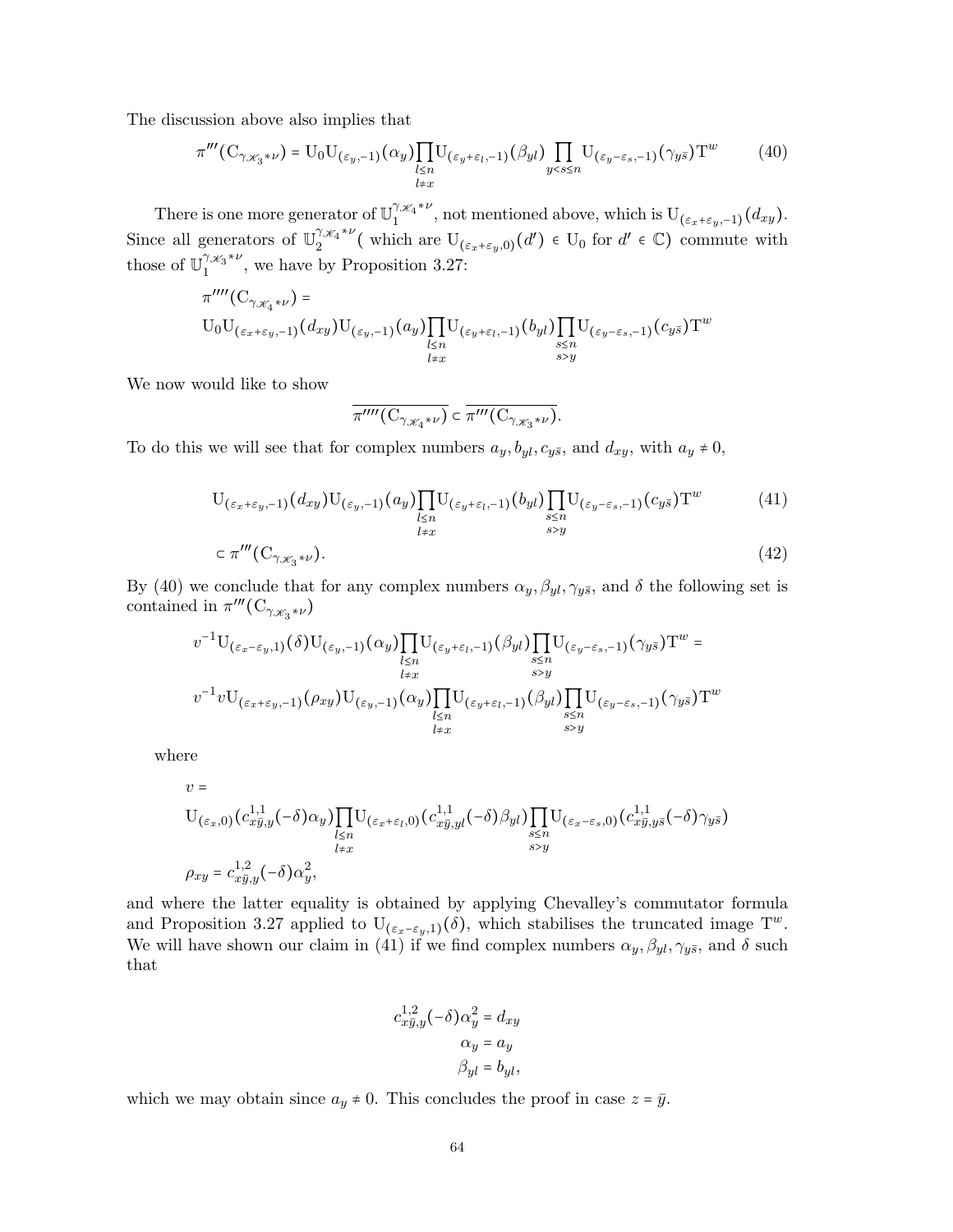Case 1.2  $y = \bar{x}$ . This means that x is necessarily unbarred and therefore  $z = \bar{b}$  for some  $b < x$ .

a. As before, we will use Proposition 3.10. We have

$$
w_1 = \bar{x} \ x \ \bar{b} = w(\mathcal{K}_1)
$$
 and  
 $w_2 = \bar{x} \ \bar{b} \ x = w(\mathcal{K}_2)$ ,

where

$$
\mathcal{K}_1 = \frac{\overline{x} \times \overline{x}}{\overline{b} \times \overline{b}}
$$

$$
\mathcal{K}_2 = \frac{\overline{x} \times \overline{x}}{\overline{b} \times \overline{b}}.
$$

and

First we show

$$
\overline{\pi'(C_{\gamma_{\mathscr{K}_{1}}*\nu})} \subseteq \overline{\pi''(C_{\gamma_{\mathscr{K}_{2}}*\nu})}.
$$
\n(43)

To do this, we claim that

$$
\pi'(C_{\gamma_{\mathscr{K}_{1}}*\nu}) = U_0 U_{(\varepsilon_x,-1)}(a_x) \prod_{\substack{s \in C_n \neq b \\ \varepsilon_x + \varepsilon_s \in \Phi^+}} U_{(\varepsilon_x + \varepsilon_s, -1)}(a_{xs}) T^w.
$$
\n(44)

Indeed,  $U_{(\varepsilon_x,-1)}(a_x)$  and  $U_{(\varepsilon_x+\varepsilon_s,-1)}(a_{xs})$  for  $s \in \mathcal{C}_n$  and  $s \neq b$  are the generators of  $\mathbb{U}_1^{\gamma_{\mathscr{K}_1}* \nu_{\mathscr{K}_2}}$ 1 that do not belong to U<sub>0</sub>, and  $\mathbb{U}_2^{\gamma_{\mathscr{K}_{1}}*\nu}$  $\sum_{i=1}^{7\mathcal{K}_{1}}$  is the identity, because  $\varepsilon_{x}-\varepsilon_{b}$  is not a positive root. Therefore (44) follows by Proposition 3.27. The aforementioned terms are also generators (but not all!) of  $\mathbb{U}_{2}^{\gamma_{\mathscr{K}_{2}}*\nu}$  $2^{7\mathscr{X}_2^{\prime\prime}}$ , therefore (43) follows. Now we show

$$
\overline{\pi''(\mathcal{C}_{\gamma_{\mathscr{K}_{2}}*\nu})} \subseteq \overline{\pi'(\mathcal{C}_{\gamma_{\mathscr{K}_{1}}*\nu})}.
$$
\n(45)

To do this, let us first analyse the image

$$
\pi''(\mathcal{C}_{\gamma_{\mathscr{K}_{2}}*\nu})=\mathbb{U}_{0}^{\gamma_{\mathscr{K}_{2}}*\nu}\mathbb{U}_{1}^{\gamma_{\mathscr{K}_{2}}*\nu}\mathbb{U}_{2}^{\gamma_{\mathscr{K}_{2}}*\nu}\mathcal{T}^{w}.
$$

In this case  $\mathbb{U}_{0}^{\gamma_{\mathscr{K}_{2}}*\nu}$  $\int_0^{\gamma_{\mathscr{K}_2}*\nu}$  c U<sub>0</sub> and  $\mathbb{U}_1^{\gamma_{\mathscr{K}_2}*\nu}$  $\int_1^{\pi/2}$  is the identity, because  $-(\varepsilon_x + \varepsilon_b)$  is not a positive root. The generators of  $\mathbb{U}_{2}^{\gamma_{\mathscr{K}_{2}}*\nu}$  $2^{7\mathscr{L}_2^{\times \nu}}$  are  $U_{(\varepsilon_x,-1)}(\alpha_x)$ ,  $U_{(\varepsilon_x+\varepsilon_s,-1)}(\alpha_{xs})$  and  $U_{(\varepsilon_x+\varepsilon_b,-2)}(\alpha_{xb})$  for  $s \in \mathcal{C}_n$  such that  $s \neq b$  and complex numbers  $\alpha_x, \alpha_{xs}$ , and  $\alpha_{xb}$ . Therefore

$$
\pi(C_{\gamma_{\mathscr{K}_{2}}*\nu}) = U_0 U_{(\varepsilon_x,-1)}(\alpha_x) \prod_{\substack{s \neq b \\ \varepsilon_x + \varepsilon_s \in \Phi^+}} U_{(\varepsilon_x + \varepsilon_s, -1)}(\alpha_x) U_{(\varepsilon_x + \varepsilon_b, -2)}(\alpha_x b) T^w.
$$
 (46)

Let us fix complex numbers  $\alpha_x, \alpha_{xs}$ , and  $\alpha_{xb}$ , such that  $\alpha_x \neq 0$ . We will show that (cf. (44))

$$
U_{(\varepsilon_x,-1)}(\alpha_x) \prod_{\substack{s=b\\ \varepsilon_x+\varepsilon_s\in\Phi^+}} U_{(\varepsilon_x+\varepsilon_s,-1)}(\alpha_{xs}) U_{(\varepsilon_x+\varepsilon_b,-2)}(\alpha_{xb}) T^w \subset \pi'(C_{\gamma_{\mathscr{K}_1}\ast\nu})
$$
(47)

To do this we will use Corollary 1.11, which says, in particular, that, if we write

$$
\gamma_{\mathscr{K}_1} = (V_0, E_0, V_1, E_1, V_2, E_2, V_3),
$$

then

$$
\pi'(\mathrm{C}_{\gamma_{\mathscr{K}_{1}}}) \supset \mathrm{U}_{\mathrm{V}_{0}}\mathrm{U}_{\mathrm{V}_{1}}\mathrm{U}_{\mathrm{V}_{2}}\mathrm{T}^{w}.
$$

Therefore, since  $u := U_{(\varepsilon_b - \varepsilon_x, 0)}(a) \in U_{V_2} \cap U_0$  for all  $a \in \mathbb{C}$ , and since  $U_{(\varepsilon_x, -1)}(a_x)$  and  $U_{(\varepsilon_x+\varepsilon_s,-1)}(a_{xs}),$  for  $s \in \mathcal{C}_n$  and  $s \neq b$  are the generators of  $\mathbb{U}_1^{\gamma_{\mathscr{K}_1}*\nu}$  $U_{V_1}$  for any complex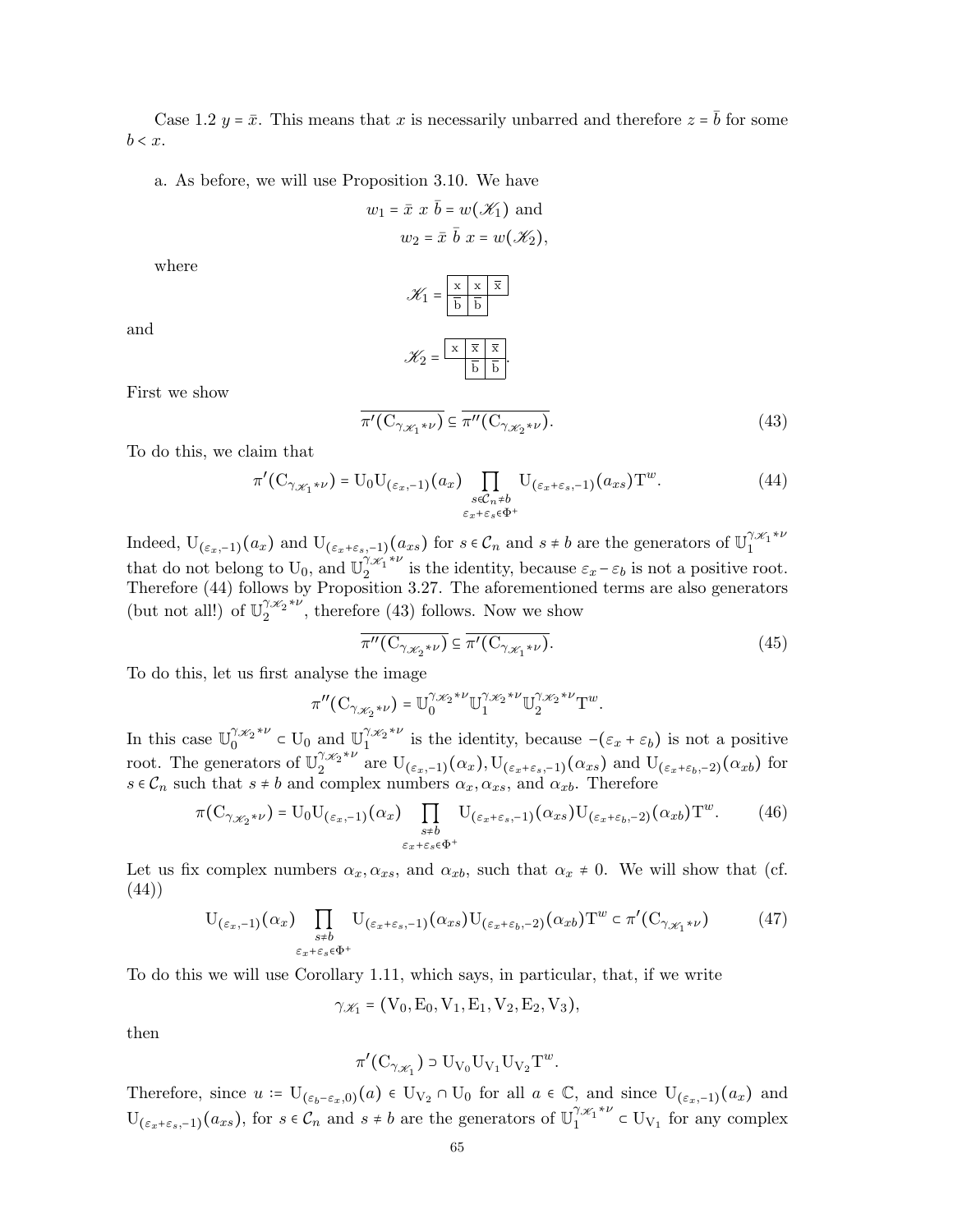numbers  $a_{xs}$  and  $a_x$  we have (using, again, Proposition 3.27 applied to  $u \in U_0$  and  $v \in U_{V_3}$ (V<sub>3</sub> stabilises the truncated image  $T^w$ ; see below for a definition of v)):

$$
\pi'(C_{\gamma_{\mathscr{K}_{1}}*\nu}) \supset
$$
\n
$$
u^{-1}U_{(\varepsilon_{x},-1)}(a_{x}) \prod_{\substack{s \neq b \\ \varepsilon_{x}+\varepsilon_{s} \in \Phi^{+}}} U_{(\varepsilon_{x}+\varepsilon_{s},-1)}(a_{xs}) u T^{w} =
$$
\n
$$
u^{-1}uU_{(\varepsilon_{x}+\varepsilon_{b},-2)}(c_{x,b\bar{x}}^{2,1}(a_{x}^{2})b)U_{(\varepsilon_{x},-1)}(a_{x}) \prod_{\substack{s \neq b \\ \varepsilon_{x}+\varepsilon_{s} \in \Phi^{+}}} U_{(\varepsilon_{x}+\varepsilon_{s},-1)}(a_{xs}) v T^{w} =
$$
\n
$$
U_{(\varepsilon_{x}+\varepsilon_{b},-2)}(c_{x,b\bar{x}}^{2,1}(a_{x}^{2})b)U_{(\varepsilon_{x},-1)}(a_{x}) \prod_{\substack{s \neq b \\ \varepsilon_{x}+\varepsilon_{s} \in \Phi^{+}}} U_{(\varepsilon_{x}+\varepsilon_{s},-1)}(a_{xs}) T^{w}.
$$

where

$$
v = \mathrm{U}_{(\varepsilon_b, -1)}(c_{x,b\bar{x}}^{1,1}(-a_x)b) \prod_{\substack{s \neq b \\ \varepsilon_x + \varepsilon_s \in \Phi^+}} \mathrm{U}_{(\varepsilon_b + \varepsilon_s, -1)}(c_{x,bs}^{1,1}(-a_{xs})b) \in \mathrm{U}_{\mathrm{V}_3}.
$$

In order to show (47) it suffices to find complex numbers  $a_x, a_{xs}$ , and b such that

$$
c_{x,b\bar{x}}^{2,1}(a_x^2)b = \alpha_{xb}
$$

$$
a_x = \alpha_x
$$

$$
a_{xs} = \alpha_{xs},
$$

and we may do this, since  $\alpha_x \neq 0$ .

b. We will again use Proposition 3.10. We have

$$
w_3 = x \overline{b} \overline{x} = w(\mathcal{K}_3)
$$
 and  $w_4 = \overline{b} x \overline{x} = w(\mathcal{K}_4)$ ,

where

$$
\mathcal{K}_3 = \frac{\boxed{\overline{x} \mid x \mid x}}{\boxed{\overline{b}} \mid \overline{b}}
$$

and

$$
\mathscr{K}_4 = \frac{\mathbf{x} \cdot \mathbf{1} \times \mathbf{5}}{\mathbf{x} \cdot \mathbf{x} \cdot \mathbf{1}}.
$$

By Proposition 3.10 it is enough to show

$$
\overline{\pi'''(C_{\gamma_{\mathscr{K}_{3}}*\nu})} = \overline{\pi''''(C_{\gamma_{\mathscr{K}_{4}}*\nu})}.
$$
\n(48)

We analyse both images  $\pi'''(C_{\gamma_{\mathscr{K}_{3}}*\nu})$  and  $\pi''''(C_{\gamma_{\mathscr{K}_{4}}*\nu})$  separately and then show (48). First, since  $\mathbb{U}_{0}^{\gamma_{\mathscr{K}_{3}}*\nu}$  $\int_0^{\gamma_{\mathscr{K}_3}*\nu}$  c U<sub>0</sub> and  $\mathbb{U}_1^{\gamma_{\mathscr{K}_3}*\nu}$  $\int_1^{\pi/3}$  is the identity (this is because  $\varepsilon_x - \varepsilon_b$  is not a positive root), we have

$$
\pi'''(C_{\gamma_{\mathscr{K}_{3}}*\nu}) = U_0 \prod_{\substack{l\n(49)
$$

Now,  $\mathbb{U}_{2}^{\gamma_{\mathscr{K}_{4}}*\nu}$  $\alpha_{\mathscr{X}_4}^{a_{\mathscr{X}_4}^{a_{\mathscr{X}_4}}}$  is generated by elements  $U_{(\varepsilon_{x-1}-\varepsilon_x,-1)}(\alpha_{x-1x})$ , for  $\alpha_{x-1x} \in \mathbb{C}$ , and  $\mathbb{U}_1^{a_{\mathscr{X}_4}^{a_{\mathscr{X}_4}}}$ is generated by U<sub>( $\varepsilon_b-\varepsilon_{x-1}$ ,−1)</sub>( $\alpha_{b\overline{x-1}}$ ) for  $\alpha_{b\overline{x-1}} \in \mathbb{C}$ , by U<sub>( $\varepsilon_l-\varepsilon_{x-1}$ ,0)</sub>( $\alpha_{lx-1}$ ) for  $l < x-1$  and  $l$  $\alpha_{lx-1} \in \mathbb{C}$  (this last element stabilises the truncated image  $T^w$ ), and by other elements of  $U_0$ . Therefore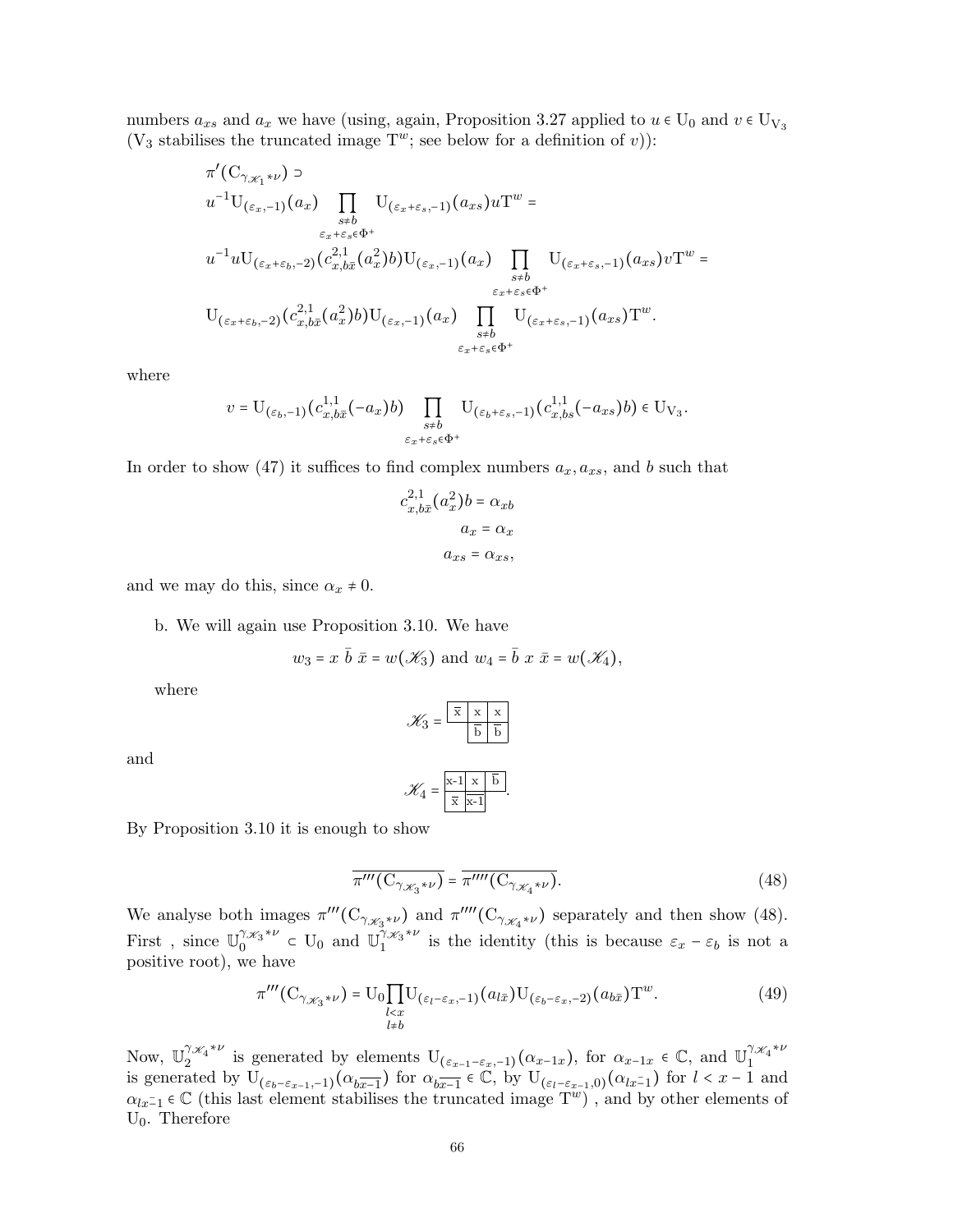$$
\pi^{\prime\prime\prime\prime}(\mathcal{C}_{\gamma_{\mathscr{K}_{4}}*\nu})\tag{50}
$$

$$
= U_0 \prod_{\substack{l(51)
$$

$$
= U_0 \prod_{\substack{l
$$

$$
\xi_{b\bar{x}} = c_{b\overline{x-1},x-1\overline{x}}^{1,1}(-\alpha_{b\overline{x-1}\alpha_{x-1\overline{x}}})
$$

$$
\xi_{l\overline{x}} = c_{l\overline{x-1},x-1\overline{x}}^{1,1}(-\alpha_{l\overline{x-1}\alpha_{x-1\overline{x}}})
$$

and where the equality between (51) and (52) arises by using (4) and Proposition 3.27 applied to  $U_{(\varepsilon_l-\varepsilon_{x-1},0)}(\alpha_{l\overline{x-1}})U_{(\varepsilon_b-\varepsilon_{x-1},-1)}(\alpha_{b\overline{x-1}}) \in U_{\mu_{\gamma_{\mathscr{K}_{4}}}}$ . The sets displayed in (49) and (52) are equal as long as all the parameters are non-zero.

#### **Case 2:**  $x = y \leq z, z \neq \overline{x}$

In this case we have  $w_1 = y \ y \ z$  and  $w_2 = y \ z \ y$ . We want to look at

$$
\pi(\mathbf{C}_{\gamma_{w_1}*\nu}) = \mathbb{U}_0^{\gamma_{w_1}*\nu} \mathbb{U}_1^{\gamma_{w_1}*\nu} \mathbb{U}_2^{\gamma_{w_1}*\nu} \mathbf{T}^w
$$

$$
\pi(\mathbf{C}_{\gamma_{w_2}*\nu}) = \mathbb{U}_0^{\gamma_{w_2}*\nu} \mathbb{U}_1^{\gamma_{w_2}*\nu} \mathbb{U}_2^{\gamma_{w_2}*\nu} \mathbf{T}^w
$$

In this case all generators of  $\mathbb{U}^{\gamma_{w_1}* \nu}_{i}$  $\int_i^{\gamma_{w_1}*\nu}$  and of  $\mathbb{U}_i^{\gamma_{w_2}*\nu}$  $\sum_{i=1}^{m_2}$ <sup>\*</sup> belong to U<sub>0</sub> for  $i \in \{1, 2, 3\}$ . Therefore Proposition 3.27 implies in this case that

$$
\pi(\mathrm{C}_{\gamma_{w_1}\ast \nu})=\mathrm{U}_0\mathrm{T}^w=\pi(\mathrm{C}_{\gamma_{w_2}\ast \nu}),
$$

which concludes the proof.

**Case 3:**  $x < y = z, z \neq \overline{x}$ 

For this case it will be convenient to use Proposition 3.10. Let

$$
\mathcal{K}_1 = \frac{\boxed{y \quad x}}{y}
$$

and

$$
\mathscr{K}_2 = \boxed{\frac{\mathbf{x} \mid \mathbf{y}}{\mathbf{y}}}.
$$

It is then enough to show (by Proposition 3.10) that

$$
\overline{\pi'(C_{\gamma_{\mathscr{K}_{1}}*\nu})} = \overline{\pi''(C_{\gamma_{\mathscr{K}_{2}}*\nu})},
$$

since

$$
w_1 = x \ y \ y = w(\mathscr{K}_1) \text{ and}
$$
  

$$
w_2 = y \ x \ y = w(\mathscr{K}_2).
$$

However, this case is now the same as the previous one: all generators of  $\mathbb{U}^{\gamma_{\mathscr{K}_{1}}*\nu}_{i}$  $\int_{i}^{i\mathcal{K}_{1}}$  and  $\mathbb{U}^{\gamma_{\mathscr{K}_{2}}*\nu}$  $\sum_{i=1}^{7\mathcal{X}_2}$  belong to U<sub>0</sub>, therefore, as before,

$$
\pi'(\mathrm{C}_{\gamma_{\mathscr{K}_{1}}*\nu})=\mathrm{U}_{0}\mathrm{T}^{w}=\pi''(\mathrm{C}_{\gamma_{\mathscr{K}_{2}}*\nu}).
$$

With this case we conclude the proof of Lemma 3.31.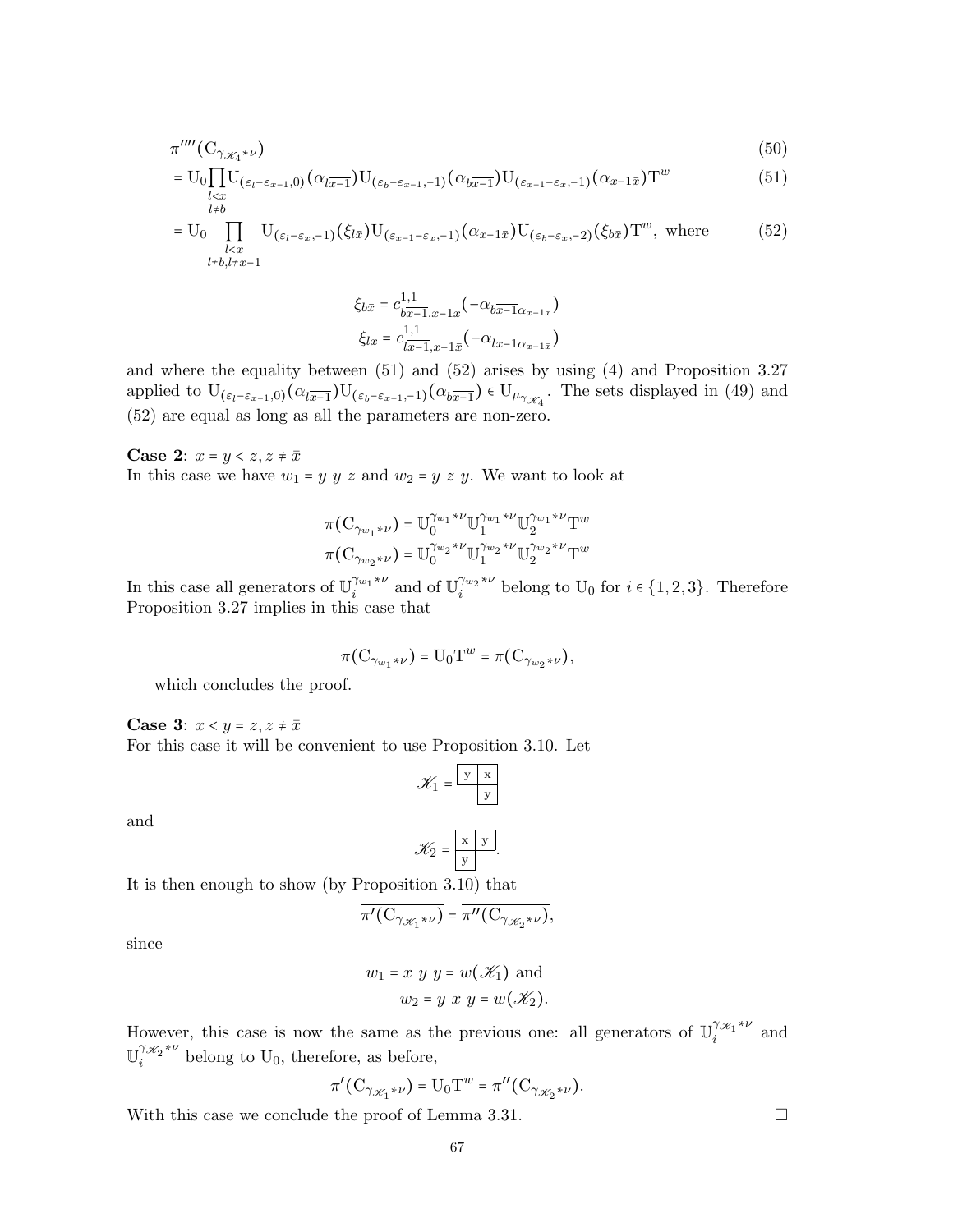**Relation R2.** For  $1 < x \leq n$  and  $x \leq y \leq \overline{x}$ :

a.  $y \overline{x-1} x - 1 \equiv y x \overline{x}$  and b.  $\overline{x-1}$   $x-1$   $y \equiv x \bar{x} y$ .

Lemma 3.32. Let

$$
w_1 = y \overline{x-1} x-1
$$
  
\n
$$
w_2 = y \overline{x} \overline{x}
$$
  
\n
$$
w_3 = \overline{x-1} x-1 y
$$
  
\n
$$
w_4 = x \overline{x} y
$$

for  $z \neq \overline{x}$ . Then

$$
a) \overline{\pi(\mathcal{C}_{\gamma_{w_1}*\nu})} = \overline{\pi(\mathcal{C}_{\gamma_{w_2}*\nu})}
$$

$$
b) \overline{\pi(\mathcal{C}_{\gamma_{w_3}*\nu})} = \overline{\pi(\mathcal{C}_{\gamma_{w_4}*\nu})}
$$

PROOF. As usual, the proof is divided in some cases: we first consider the case where  $y \notin \{x, \bar{x}\}\$ and then we analyse  $y = x$  and  $y = \bar{x}$  separately.

## Case 1  $y \notin \{x, \bar{x}\}\)$

a) We will use Proposition 3.10. Note that

$$
w_1 = y \overline{x-1} \ x - 1 = w \left( \frac{x-1 |y| y}{x-1 |x-1|} \right)
$$

 $\overline{a}$ 

and

$$
w_2 = y \times \bar{x} = w \left( \begin{array}{c|c} x-1 & x & y \\ \hline \bar{x} & x-1 & x \end{array} \right).
$$

Hence by Proposition 3.10, to show Lemma 3.32 a) it is enough to show that

$$
\overline{\pi'(C_{\gamma_{\mathscr{K}_{1}}*\nu})}=\overline{\pi''(C_{\gamma_{\mathscr{K}_{2}}*\nu})},
$$

where

$$
\mathcal{K}_2 = \frac{\mathbf{x} - \mathbf{1} \times \mathbf{y}}{\overline{\mathbf{x}} \cdot \overline{\mathbf{x}} - \mathbf{1}} \text{ and } \mathcal{K}_1 = \frac{\mathbf{x} - \mathbf{1} \times \mathbf{y}}{\mathbf{x} - \mathbf{1} \times \mathbf{1}}.
$$

First we check

$$
\overline{\pi''(\mathcal{C}_{\gamma_{\mathscr{K}_{2}}*\nu})} \subseteq \overline{\pi'(\mathcal{C}_{\gamma_{\mathscr{K}_{1}}*\nu})}.
$$

Clearly  $\mathbb{U}_{0}^{\gamma_{\mathscr{K}_{2}}*\nu}$  $\int_0^{\gamma_{\mathscr{K}_2}\ast \nu}$  c U<sub>0</sub>; the only generators of  $\mathbb{U}_1^{\gamma_{\mathscr{K}_2}\ast \nu}$  $\int_1^{\infty}$  that do not belong to U<sub>0</sub> are those of the form  $U_{(\varepsilon_x-\varepsilon_y,-1)}(a)$ ,  $a \in \mathbb{C}$ , and those in  $\mathbb{U}_2^{\gamma_{\mathscr{K}_2}*\nu}$  $\frac{2}{2}^{\pi x_2 \cdots}$  are  $U_{(\varepsilon_{x-1}-\varepsilon_x,-1)}(b)$ , for  $b \in \mathbb{C}$ . This means that every element in  $\overline{\pi''(\mathcal{C}_{\gamma_{\mathscr{K}_{2}}*\nu})}$  belongs to

$$
u {\rm U}_{(\varepsilon_{x}-\varepsilon_{y}, -1)}(a) {\rm U}_{(\varepsilon_{x-1}-\varepsilon_{x}, -1)}(b) {\rm T}^{w}
$$

for some  $u \in U_0$ . Both  $U_{(\varepsilon_x-\varepsilon_y,-1)}(a)$  and  $U_{(\varepsilon_{x-1}-\varepsilon_x,-1)}(b)$  belong to  $U_{\varepsilon_y-\varepsilon_{x-1}}$ , and this implies the contention by Proposition 3.27 and Corollary 1.11. Now we want to show

$$
\overline{\pi'(C_{\gamma_{\mathscr{K}_{1}}*\nu})} \subseteq \overline{\pi''(C_{\gamma_{\mathscr{K}_{2}}*\nu})}.
$$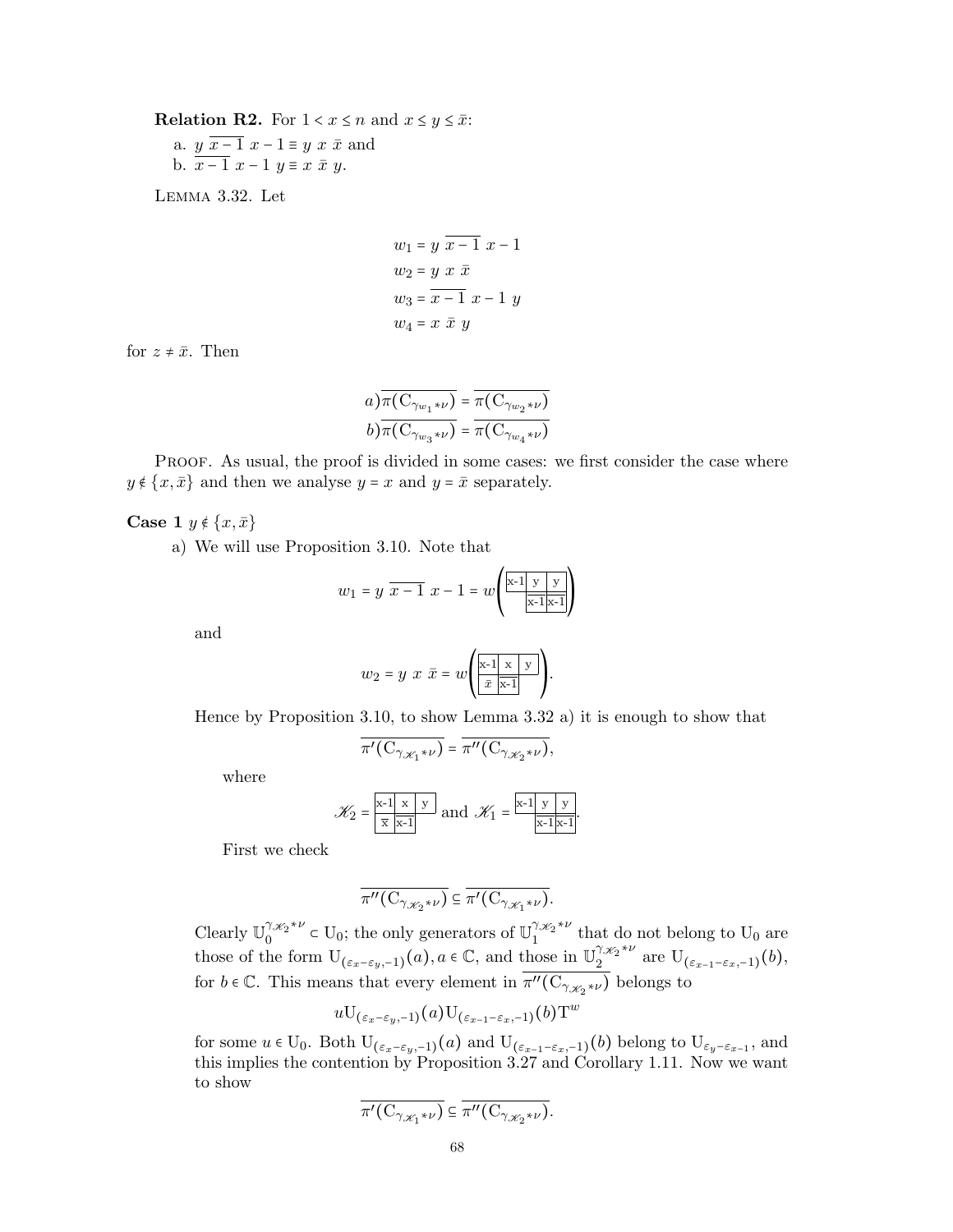By Theorem 1.10, all elements of  $\pi'(\mathrm{C}_{\gamma_{\mathscr{K}_{1}}*\nu})$  belong to

$$
uU_{(\varepsilon_{x-1}-\varepsilon_{y},-2)}(v_{x-1\bar{y}})U_{(\varepsilon_{x-1},-1)}(v_{x-1})\prod_{\substack{l\geq x\\l\neq y}}U_{(\varepsilon_{x-1}-\varepsilon_{l},-1)}(v_{x-1\bar{l}})\prod_{s\neq y}U_{(\varepsilon_{x-1}+\varepsilon_{s},-1)}(v_{x-1\bar{s}})T^{w}
$$
(53)

for  $u \in U_0$  and  $v_{x-1j} \in \mathbb{C}$ . This is because both  $\mathbb{U}_0^{\gamma_{\mathscr{K}_1}*\nu}$  $\int_0^{\gamma_{\mathscr{K}_{1}}*\nu}$  and  $\mathbb{U}_1^{\gamma_{\mathscr{K}_{1}}*\nu}$  $1^{\mathcal{X}_1^{\gamma \nu}}$  are contained in U<sub>0</sub>. Fix such an element such that  $v_{x-1\bar{x}} \neq 0$ . We know that  $U_{(\varepsilon_{x-1}-\varepsilon_{x}, -1)}(v_{x-1\bar{x}}) \in \mathbb{U}_{2}^{\gamma_{\mathscr{K}_{2}}*\nu}$  $a_2^{\gamma_{\mathscr{K}_{2}}*\nu}$  and that for any  $a_{x\bar{y}} \in \mathbb{C}$ ,  $U_{(\varepsilon_x-\varepsilon_y,-1)}(a_{x\bar{y}}) \in U_{\varepsilon_y};$ this means that these elements stabilise both the truncated images  $T^{≥3}_{\gamma_{\mathscr{K}_2}*\nu}$ and  $T^{\geq 1}_{\gamma_{\mathscr{K}_{2}}*\nu}$ . Hence the elements in

$$
U_{(\varepsilon_{x-1}-\varepsilon_x,-1)}(v_{x-1\bar{x}})U_{(\varepsilon_x-\varepsilon_y,-1)}(v_{x\bar{y}})T^w = (54)
$$

$$
U_{(\varepsilon_x-\varepsilon_y,-1)}(v_{x\bar{y}})U_{(\varepsilon_{x-1}-\varepsilon_y,-2)}(c_{x-1\bar{x},x\bar{y}}^{1,1}(-v_{x-1\bar{x}})a_{x\bar{y}})U_{(\varepsilon_{x-1}-\varepsilon_x,-1)}(v_{x-1\bar{x}})T^w
$$
(55)

all belong to  $\pi''(\mathcal{C}_{\gamma_{\mathscr{K}_{2}}*\nu})$ ; more precisely to  $\mathbb{U}_{2}^{\gamma_{\mathscr{K}_{1}}*\nu}\tau^{w} \subset T_{\gamma_{\mathscr{K}_{1}}*\nu}^{21}$ , hence by Proposition 3.27, we may multiply by  $U_{(\varepsilon_x-\varepsilon_y,-1)}(-v_{x\bar{y}})$  on the left of line (55) and the product still belongs to  $\pi''(\mathcal{C}_{\gamma_{\mathscr{K}_{2}}*\nu})$ , hence

$$
\mathcal{U}_{(\varepsilon_{x-1}-\varepsilon_y,-2)}(c_{x-1\bar{x},x\bar{y}}^{1,1}(-v_{x-1\bar{x}})a_{x\bar{y}})\mathcal{U}_{(\varepsilon_{x-1}-\varepsilon_x,-1)}(v_{x-1\bar{x}})\mathcal{T}^w \subset \pi''(\mathcal{C}_{\gamma_{\mathscr{K}_{2}}*\nu}).
$$

Now consider the product

$$
u= \mathrm{U}_{(\varepsilon_y+\varepsilon_x,1)}(a_{yx}) \mathrm{U}_{(\varepsilon_x,0)}(a_x) \prod_{\substack{l>x\\ l\neq y}} \mathrm{U}_{(\varepsilon_x-\varepsilon_l,0)}(a_{x\bar{l}}) \prod_{s\neq y} \mathrm{U}_{(\varepsilon_x+\varepsilon_s,0)}(a_{xs})\in \mathrm{U}_{\varepsilon_y}\cap \mathrm{U}_0.
$$

Proposition 3.27 then implies that

$$
\pi(C_{\gamma_{\mathscr{K}_{2}}*\nu}) \supset
$$
\n
$$
u^{-1}U_{(\varepsilon_{x-1}-\varepsilon_{y},-2)}(c_{x-1\bar{x},x\bar{y}}^{1,1}(-v_{x-1\bar{x}})a_{x\bar{y}})U_{(\varepsilon_{x-1}-\varepsilon_{x},-1)}(v_{x-1\bar{x}})uT^{w} =
$$
\n
$$
U_{(\varepsilon_{x-1}+\varepsilon_{x},-1)}(\rho_{x-1\bar{x}})U_{(\varepsilon_{x-1},-1)}(\rho_{x-1})U_{(\varepsilon_{x-1}-\varepsilon_{y},-2)}(\rho_{x-1\bar{y}})
$$
\n
$$
\prod_{\substack{l>x}} U_{(\varepsilon_{x-1}-\varepsilon_{l},-1)}(\rho_{x-1\bar{l}})\prod_{s\neq y} U_{(\varepsilon_{x-1}+\varepsilon_{s},-1)}(\rho_{x-1\bar{s}})U_{(\varepsilon_{x-1}-\varepsilon_{x},-1)}(v_{x-1\bar{x}})T^{w}
$$
\n
$$
\mu_{xy}
$$
\n
$$
\rho_{x-1x} = c_{x-1\bar{x},x}^{1,2}(-v_{x-1\bar{x}})a_{x}^{2} - c_{x-1y,yx}^{1,1}c_{x-1\bar{x},x\bar{y}}(v_{x-1\bar{x}})a_{x\bar{y}}a_{yx}
$$
\n
$$
\rho_{x-1\bar{j}} = c_{x-1\bar{x},x\bar{j}}^{1,1}(-v_{x-1\bar{x}})a_{x\bar{j}}\bar{j} \neq y, \bar{j} \in \{\bar{l}: l > x\} \cup \{s: \varepsilon_{x-1} + \varepsilon_{s} \in \Phi^{+}\}
$$
\n
$$
\rho_{x-1} = c_{x-1\bar{x},x}^{1,1}(-v_{x-1\bar{x}})a_{x}
$$

The system of equations defined by  $v_{x-1} = \rho_{x-1}, v_{x-1,j} = \rho_{x-1,j}$  has indeed solutions (the variables are  $a_x, a_{yx}, a_{x\bar{l}}$ , and  $a_{xs}$ ) since  $v_{x-1,x} \neq 0$ ! This means that for such solutions (cf.  $(53)$ )

$$
U_{(\varepsilon_{x-1}-\varepsilon_{y},-2)}(v_{x-1\bar{y}})U_{(\varepsilon_{x-1},-1)}(v_{x-1})\prod_{\substack{l\geq x\\l\neq y}}U_{(\varepsilon_{x-1}-\varepsilon_{l},-1)}(v_{x-1\bar{l}})\prod_{s\neq y}U_{(\varepsilon_{x-1}+\varepsilon_{s},-1)}(v_{x-1\bar{s}})T^w =
$$
  

$$
U_{(\varepsilon_{x-1}+\varepsilon_{x},-1)}(\rho_{x-1\bar{x}})U_{(\varepsilon_{x-1},-1)}(\rho_{x-1})U_{(\varepsilon_{x-1}-\varepsilon_{y},-2)}(\rho_{x-1\bar{y}})
$$
  

$$
\prod_{\substack{l>x\\l\geq x}}U_{(\varepsilon_{x-1}-\varepsilon_{l},-1)}(\rho_{x-1\bar{l}})\prod_{s\neq y}U_{(\varepsilon_{x-1}+\varepsilon_{s},-1)}(\rho_{x-1\bar{s}})U_{(\varepsilon_{x-1}-\varepsilon_{x},-1)}(v_{x-1\bar{x}})T^w \subset \pi(C_{\gamma_{\mathscr{K}_{2}}*\nu})
$$
  

$$
\lim_{l\neq y}
$$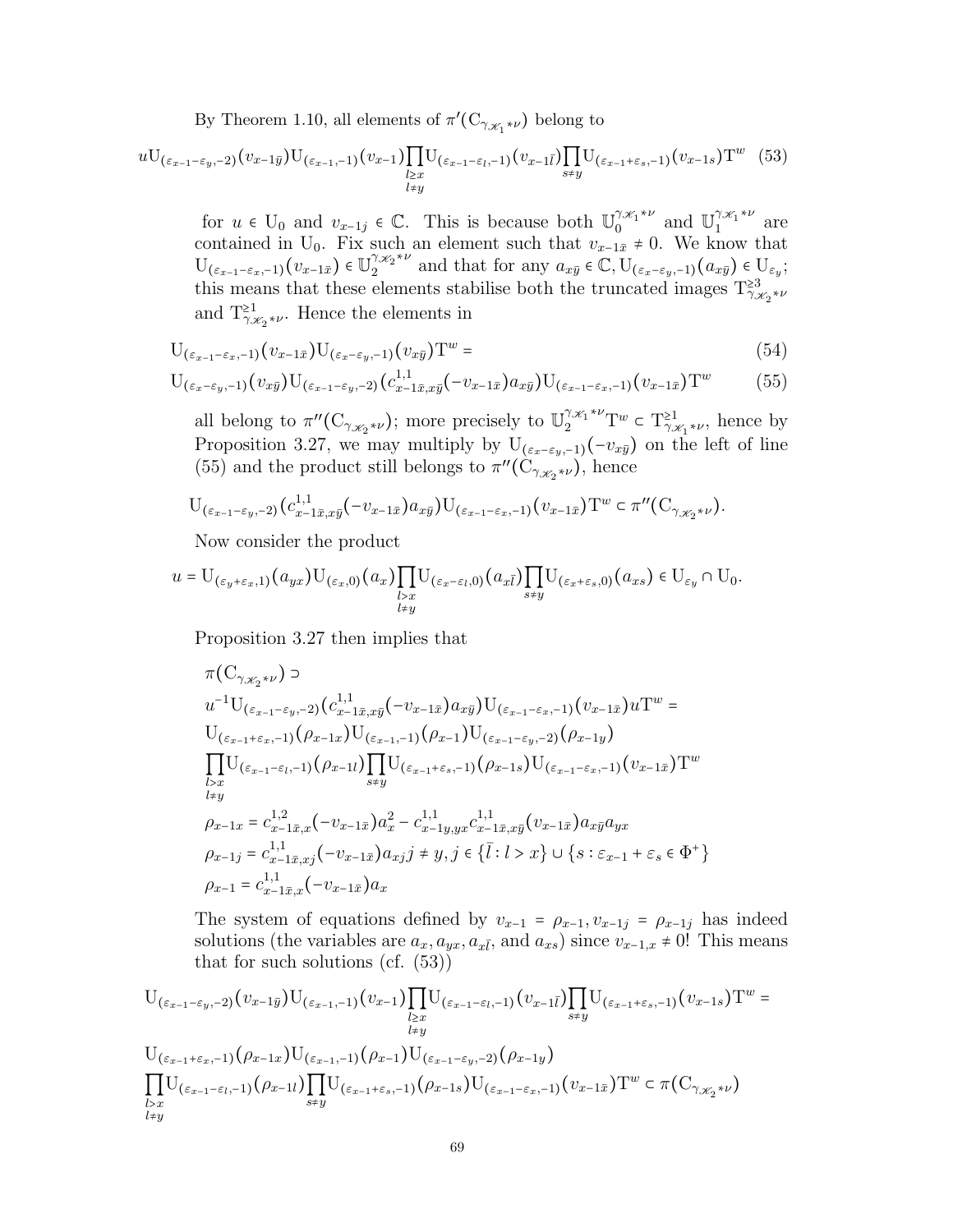and so by Proposition 3.27 we get that all elements in (53) belong to  $\pi''(\mathcal{C}_{\gamma_{\mathscr{K}_{2}}*\nu})$ . All such elements of  $\pi'(\mathcal{C}_{\gamma_{\mathscr{K}_{1}}*\nu})$  form a dense open subset. This finishes the proof in this case.

b) Let

$$
\mathcal{K}_3 = \frac{\mathbf{x} \cdot \mathbf{1} \cdot \mathbf{x} \cdot \mathbf{1} \cdot \mathbf{x} \cdot \mathbf{1}}{\mathbf{y} \cdot \mathbf{y}}
$$

and

$$
\mathscr{K}_4 = \frac{\boxed{y \times 1 \times x}}{\frac{1}{x} \cdot \frac{1}{x-1}}.
$$

Then  $w_3 = \overline{x-1} \ x-1 \ y = w(\mathscr{K}_3)$  and  $w_4 = x \ \overline{x} \ y = w(\mathscr{K}_4)$ . As in a), by Proposition 3.10, it is enough to show

$$
\overline{\pi'''(\mathcal{C}_{\gamma_{\mathscr{K}_{3}}*\nu})} = \overline{\pi''''(\mathcal{C}_{\gamma_{\mathscr{K}_{4}}*\nu})}.
$$

To show

$$
\overline{\pi''''(\mathcal{C}_{\gamma_{\mathscr{K}_{4}}*\nu})} \subset \overline{\pi'''(\mathcal{C}_{\gamma_{\mathscr{K}_{3}}*\nu})},
$$

note first that the only generator of  $\mathbb{U}^{\gamma_{\mathscr{K}_{4}}*\nu}_{i}$  $\sum_{i=1}^{N\mathcal{X}_4}$  that does not belong to  $U_0$  is

$$
\mathrm{U}_{(\varepsilon_{x-1}-\varepsilon_{x},-1)}(a) \in \mathbb{U}^{\gamma_{\mathscr{K}_{4}}*\nu}_{1}, \text{ for } a \in \mathbb{C}.
$$

Of  $\mathbb{U}_{2}^{\gamma_{\mathscr{K}_{4}}*\nu}$  $\sum_{z=1}^{n}$  the only generators that do not commute with  $U_{(\varepsilon_{x-1}-\varepsilon_{x},-1)}(a)$ are  $\overline{U}_{(\varepsilon_{v}+\varepsilon_{x},0)}(b)$ , with  $b \in \mathbb{C}$ . Then Chevalley's commutator formula (4) implies that all elements of  $\pi^{\prime\prime\prime\prime}(\mathrm{C}_{\gamma_{\mathscr{K}_{4}}*\nu})$  belong to the set

$$
U_0U_{(\varepsilon_{x-1}+\varepsilon_y,-1)}(c_{x-1\bar{x},xy}^{1,1}(-a)b)U_{(\varepsilon_{x-1}-\varepsilon_x,-1)}(a)T^w.
$$
 (56)

Since both  $\mathrm{U}_{(\varepsilon_{x-1}+\varepsilon_{y},-1)}(c_{x-1\bar{x},xy}^{1,1}(-a)b)$  and  $\mathrm{U}_{(\varepsilon_{x-1}-\varepsilon_{x},-1)}(a)$  belong to  $\mathbb{U}_{1}^{\gamma_{\mathscr{K}_{3}}*\nu}$  $\frac{1}{1}$ ,  $\frac{1}{1}$ , the desired contention follows by Proposition 3.27. Now we show

$$
\overline{\pi'''}(\mathcal{C}_{\gamma_{\mathscr{K}_{3}}}) \subset \overline{\pi''''}(\mathcal{C}_{\gamma_{\mathscr{K}_{4}}}).\tag{57}
$$

The proof is similar to that of a), but there are some subtle differences. First we look at the image  $\pi'''(\mathcal{C}_{\gamma_{\mathscr{K}_{3}}*\nu})$ . Out of all the generators of  $\mathbb{U}_{i}^{\gamma_{\mathscr{K}_{3}}*\nu}$  $\int_{i}^{\pi}$  is  $\int_{i}^{\pi}$  the only ones that do not belong to  $\mathbb{U}_0$  belong to  $\mathbb{U}_1^{\gamma_{\mathscr{K}_3}*\nu}$  $1^{\gamma_{\mathscr{X}_{3}}\star \nu} \colon {\rm U}_{(\varepsilon_{x-1}, -1)}(v_{x}), {\rm U}_{(\varepsilon_{x-1}-\varepsilon_{s}, -1)}(v_{x-1 s}),$ and  $U_{(\varepsilon_{x-1}+\varepsilon_l,-1)}(v_{x-1l})$  for  $l \neq x-1, s > x, s \neq y$ , and complex numbers  $v_{x-1}, v_{x-1s}$ , and  $v_{x-1l}$ . The group  $\mathbb{U}_{2}^{\gamma_{x_{3}}*\nu}$  has as generators (only) the terms  $U_{(\varepsilon_{x-1}+\varepsilon_{y},0)}(a)$ , and these commute with all the latter terms. Therefore all elements of  $\pi'''(\mathcal{C}_{\gamma_{\mathscr{K}_{3}}*\nu})$  belong to

$$
uU_{(\varepsilon_{x-1},-1)}(v_x)\prod_{\substack{s>x-1\\s\neq y}}U_{(\varepsilon_{x-1}-\varepsilon_s,-1)}(v_{x-1,s})\prod_{l\neq x-1}U_{(\varepsilon_{x-1}+\varepsilon_l,-1)}(v_{x-1,l})T^w
$$
(58)

for some  $u \in U_0$ . Fix such a u, and assume  $v_{x-1\bar{x}} \neq 0$  and  $v_{x-1y} \neq 0$ . Such elements as (58) form a dense open subset of  $\pi'''(\mathcal{C}_{\gamma_{\mathscr{K}_{3}}*\nu})$ . Now, for all complex numbers  $a, a_{xy}$ , and  $a_{x\bar{y}}$  we have  $U_{(\varepsilon_{x-1}-\varepsilon_x,-1)}(a) \in \mathbb{U}_{1}^{\gamma_{\mathscr{K}_{4}}*\nu}$  $\frac{1}{1}$ ,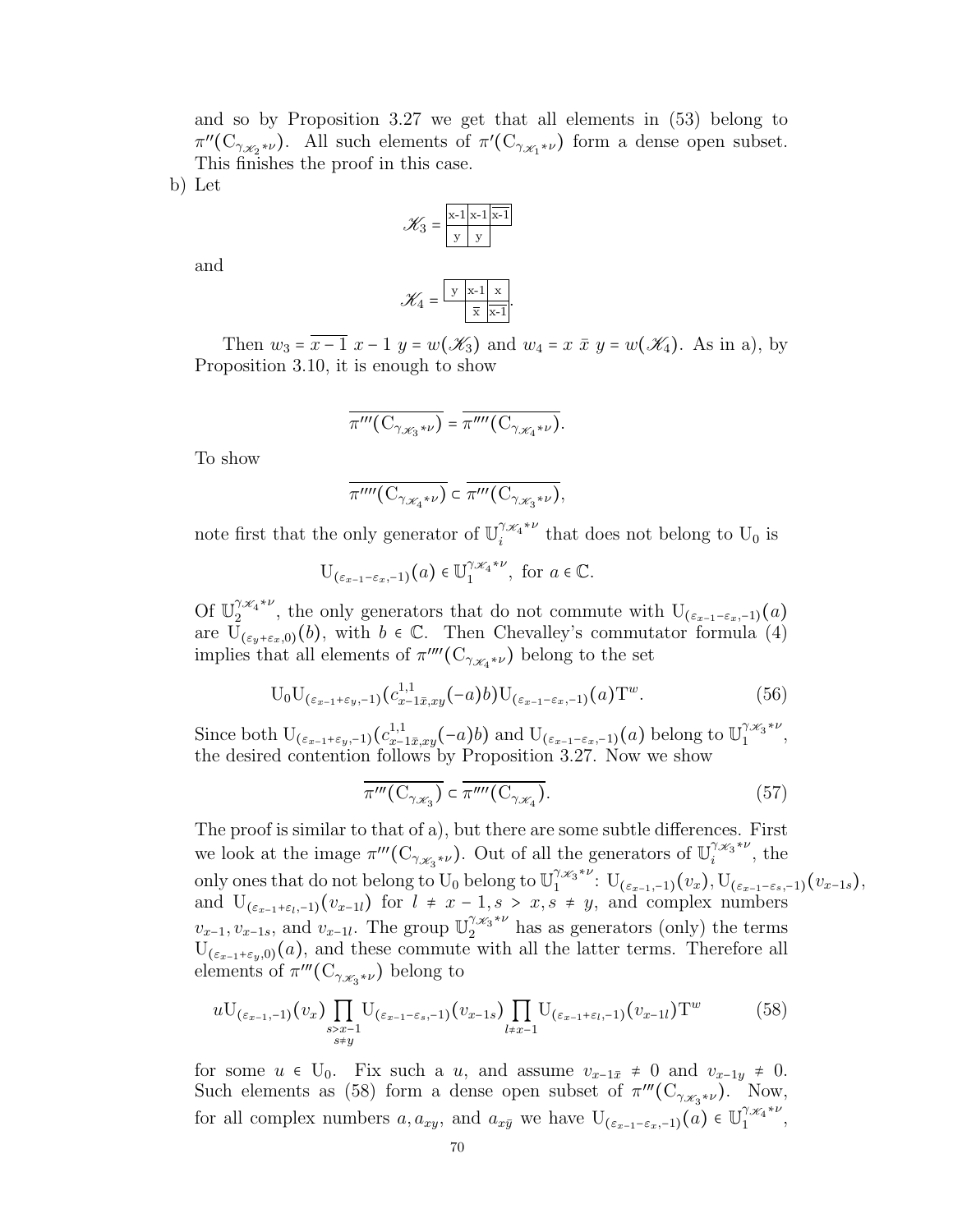$U_{(\varepsilon_x+\varepsilon_y,0)}(a_{xy}) \in \mathbb{U}_{1}^{\gamma_{\mathscr{K}_{4}}*\nu}$  $U_{(z_1,z_2,\ldots,z_{y,0})}(a_{x\bar{y}}) \in U_0$ , which stabilises the truncated image  $T_{\gamma_{\mathscr{K}_{4}}^{*}\ast \nu}^{22}$ . Therefore, setting  $c = U_{(\varepsilon_{x}+\varepsilon_{y},0)}(a_{xy})U_{(\varepsilon_{x}-\varepsilon_{y},0)}(a_{x\bar{y}})$  $U_0$ , all elements in

$$
c^{-1}U_{(\varepsilon_{x-1}+\varepsilon_{x},-1)}(a)cT^{w} =
$$
  
\n
$$
U_{(\varepsilon_{x-1}+\varepsilon_{x},-1)}(\varrho_{x-1x})U_{(\varepsilon_{x-1}+\varepsilon_{y},-1)}(\varrho_{x-1y})U_{(\varepsilon_{x-1}-\varepsilon_{y},-1)}(c_{x-1x,x\bar{y}}^{1,1}(-a)a_{x\bar{y}})U_{(\varepsilon_{x-1}-\varepsilon_{x},-1)}(a)T^{w} =
$$
  
\n
$$
U_{(\varepsilon_{x-1}+\varepsilon_{x},-1)}(\varrho_{x-1x})U_{(\varepsilon_{x-1}+\varepsilon_{y},-1)}(\varrho_{x-1y})U_{(\varepsilon_{x-1}-\varepsilon_{x},-1)}(a)U_{(\varepsilon_{x-1}-\varepsilon_{y},-1)}(c_{x-1x,x\bar{y}}^{1,1}(-a)a_{x\bar{y}})T^{w} =
$$
  
\n
$$
U_{(\varepsilon_{x-1}+\varepsilon_{x},-1)}(\varrho_{x-1x})U_{(\varepsilon_{x-1}+\varepsilon_{y},-1)}(\varrho_{x-1y})U_{(\varepsilon_{x-1}-\varepsilon_{x},-1)}(a)T^{w}
$$

belong to  $\pi^{\prime\prime\prime\prime}$  ( $C_{\gamma_{\mathscr{K}_{4}}*\nu}$ ), where

$$
\varrho_{x-1x} = c_{x-1y,xy}^{1,1} c_{x-1\bar{x},xy}^{1,1} a_{xy} a_{xy} a_{x\bar{y}}
$$

$$
\varrho_{x-1y} = c_{x-1\bar{x},xy}^{1,1} (-a) a_{xy},
$$

and where the last equality holds because  $U_{(\varepsilon_{x-1}-\varepsilon_{y},-1)}(c_{x-1}^{1,1})$  $_{x-1x,x\bar{y}}^{1,1}(-a)a_{x\bar{y}}$ ) ∈  $U_{\varepsilon_{y}},$  and all elements of the latter stabilise the truncated image  $T^w$  by Proposition 3.27. Now let

$$
c' = \mathcal{U}_{(\varepsilon_x,0)}(a_x) \prod_{\substack{s>x\\s\neq y}} \mathcal{U}_{(\varepsilon_x-\varepsilon_s,0)}(a_{x\bar{s}}) \prod_{\substack{l+x-1\\l\neq y}} \mathcal{U}_{(\varepsilon_x+\varepsilon_l,0)}(a_{xl}) \in \mathcal{U}_{\varepsilon_y} \cap \mathcal{U}_0
$$

for  $a_x, a_{x\bar{s}},$  and  $a_{xl}$  complex numbers; by Proposition 3.27 this element stabilises the truncated image  $T^w$  and the image  $\pi^{\prime\prime\prime\prime}(\mathrm{C}_{\gamma_{\mathscr{K}_{4}}*\nu})$ . Therefore

$$
\pi^{\prime\prime\prime\prime}(\mathcal{C}_{\gamma_{\mathscr{K}_{4}}})\supset\tag{59}
$$

$$
c'^{-1}U_{(\varepsilon_{x-1}+\varepsilon_x,-1)}(\varrho_{x-1x})U_{(\varepsilon_{x-1}+\varepsilon_y,-1)}(\varrho_{x-1y})U_{(\varepsilon_{x-1}-\varepsilon_x,-1)}(a)c'T^w = \qquad (60)
$$

$$
U_{(\varepsilon_{x-1},-1)}(\varrho_x) \prod_{\substack{s>x-1\\s\neq y}} U_{(\varepsilon_{x-1}-\varepsilon_s,-1)}(\varrho_{x-1,s}) U_{(\varepsilon_{x-1}-\varepsilon_x,-1)}(a) U_{(\varepsilon_{x-1}+\varepsilon_x,-1)}(\varrho'_{x-1,x}) \qquad (61)
$$

$$
\prod_{l \notin \{x-1, x\}} \mathcal{U}_{(\varepsilon_{x-1} + \varepsilon_l, -1)}(\varrho_{x-1 l}) \mathcal{T}^w
$$
\n(62)

where

$$
\varrho_{x-1} = c_{x-1,x,x}^{1,1}(-a)a_x
$$
  
\n
$$
\varrho'_{x-1x} = \varrho_{x-1x} + c_{x-1,x,x}^{1,2}(-a)a_x^2
$$
  
\n
$$
\varrho_{x-1l} = c_{x-1\bar{x},xl}^{1,1}(-a)a_{xl}
$$
  
\n
$$
\varrho_{x-1\bar{s}} = c_{x-1\bar{x},x\bar{s}}^{1,1}(-a)a_{x\bar{s}}.
$$

We want to show that  $U_{(\varepsilon_{x-1},-1)}(v_{x-1})\prod_{\substack{s>x-1 \ s \neq y}}$  $U_{(\varepsilon_{x-1}-\varepsilon_{s},-1)}(v_{x-1 s}) \prod_{l\neq x-1} U_{(\varepsilon_{x-1}+\varepsilon_{l},-1)}(v_{x-1 l}) T^{w}$ 

is equal to the product in the last lines (61) and (62) above (cf. (58)), for some  $a_x, a_{xl}, a_{x\bar{s}}$ . This determines a system of equations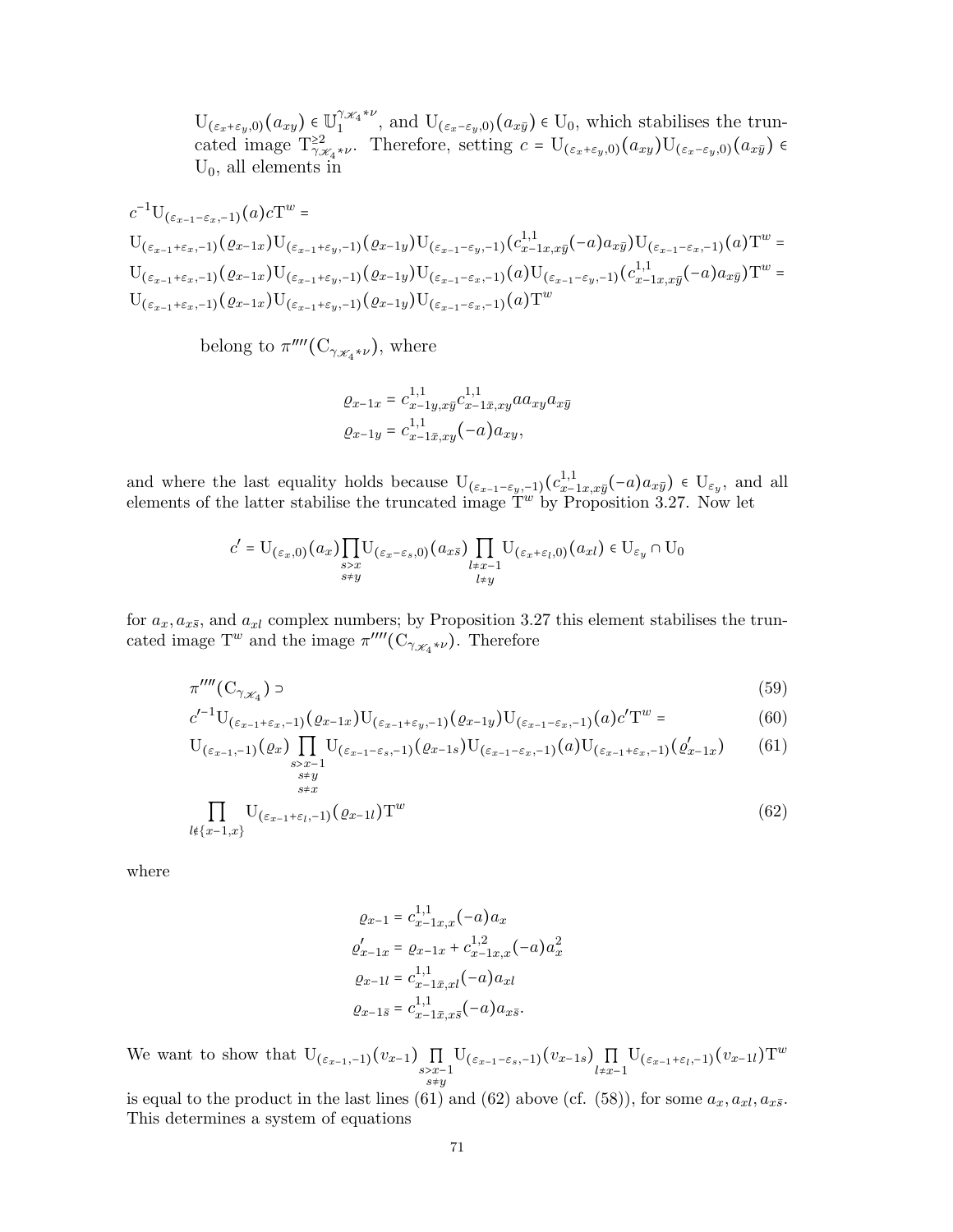$$
v_{x-1\bar{x}} = a
$$
  
\n
$$
v_{x-1x} = c_{x-1y,xy}^{1,1} c_{x-1\bar{x},xy}^{1,1} a_{xy} a_{x\bar{y}} + c_{x-1x,x}^{1,2} (-a) a_x^2
$$
  
\n
$$
v_{x-1} = c_{x-1x,x}^{1,1} (-a) a_x
$$
  
\n
$$
v_{x-1\bar{s}} = c_{x-1\bar{x},x\bar{s}}^{1,1} (-a) a_{x\bar{s}}
$$
  
\n
$$
v_{x-1l} = c_{x-1\bar{x},xl}^{1,1} (-a) a_{xl}
$$
  
\n
$$
v_{x-1y} = c_{x-1\bar{x},xy}^{1,1} (-a) a_{xy}.
$$

which can always be solved since  $v_{x-1y} \neq 0$  and  $v_{x\overline{x-1}} \neq 0$ . This completes the proof of b) in this case!

#### Case 2  $y = x$

a) As in Case 1, we will make use of Proposition 3.10. Let

$$
\mathcal{K}_1 = \frac{\|\mathbf{x} - \mathbf{1}\| \|\mathbf{x}\| \|\mathbf{x}\|}{\|\mathbf{x} - \mathbf{1}\| \|\mathbf{x} - \mathbf{1}\|}
$$

and

$$
\mathscr{K}_2 = \frac{\mathbf{x} \cdot \mathbf{1} \times \mathbf{x}}{\frac{\mathbf{x}}{\mathbf{x}} \cdot \mathbf{1}}.
$$

Then

$$
w_1 = x \overline{x-1} x - 1 = w(\mathcal{K}_1)
$$
 and  

$$
w_2 = x \overline{x} = w(\mathcal{K}_2).
$$

By Proposition 3.10 it is enough to show

$$
\overline{\pi'( \mathrm{C}_{\gamma_{\mathscr{K}_{1}}*\nu})}=\overline{\pi''( \mathrm{C}_{\gamma_{\mathscr{K}_{2}}*\nu})}.
$$

First we show

$$
\overline{\pi''(\mathcal{C}_{\gamma_{\mathscr{K}_{2}}*\nu})} \subseteq \overline{\pi'(\mathcal{C}_{\gamma_{\mathscr{K}_{1}}*\nu})}.
$$
\n(63)

Since  $\mathbb{U}_{2}^{\gamma_{\mathscr{K}_{2}}*\nu}$  $\int_2^{\gamma_{\mathscr{K}_{2}}*\nu}$  is generated by elements of the form  $U_{(\varepsilon_{x-1}-\varepsilon_{x},-2)}(a), a \in \mathbb{C}$  and the generators of  $\mathbb{U}^{\gamma_{\mathscr{K}_{2}}*\nu}_{i}$  $\gamma_{\mathscr{K}_{2}}^{*\nu}$  belong to U<sub>0</sub> for  $i \in \{1,2\}$ , all elements of  $\pi''(\mathcal{C}_{\gamma_{\mathscr{K}_{2}}*\nu})$  are of the form

$$
u {\rm U}_{(\varepsilon_{x-1}-\varepsilon_{x}, -2)}(a) {\rm T}^{w}
$$

for some  $u \in U_0$ . Since  $U_{(\varepsilon_{x-1}-\varepsilon_x,-2)}(a) \in U_2^{\gamma_{\mathscr{K}_1}*\nu}$  $2^{7x_1}$ , (63) follows by applying Proposition  $3.27$  to  $u$ . To finish the proof in this case it remains to show

$$
\overline{\pi'(C_{\gamma_{\mathscr{K}_{1}}*\nu})} \subseteq \overline{\pi''(C_{\gamma_{\mathscr{K}_{2}}*\nu})}.
$$
\n(64)

The generators of  $\mathbb{U}_{i}^{\gamma_{\mathscr{K}_{1}}*\nu}$  belong to  $\mathbb{U}_{0}$  for  $i \in \{0,1\}$ , and the generators of  $\mathbb{U}_{2}^{\gamma_{\mathscr{K}_{2}}*\nu}$ The generators of  $\cup_i$  belong to  $\cup_0$  for  $i \in \{0, 1\}$ , and the generators of  $\cup_2$ <br>that do not are  $U_{(\varepsilon_{x-1},-1)}(v_x)$ ,  $U_{(\varepsilon_{x-1}-\varepsilon_{t},-1)}(v_{x-1}\bar{i})$ ,  $U_{(\varepsilon_{x-1}+\varepsilon_{s},-1)}(v_{x-1}s)$ , and  $U_{(\varepsilon_{x-1}-\varepsilon_{x},-2)}$ for  $n \ge l > x$ ,  $s \notin \{x, x-1\}$ , and complex numbers  $v_x, v_{x-1\bar{l}}, v_{x-1s}$ , and  $v_{x-1\bar{x}}$ . Therefore all elements of  $\pi'(\mathrm{C}_{\gamma_{\mathscr{K}_{1}}*\nu})$  belong to

 $u {\rm U}_{(\varepsilon_{x-1}, -1)}(v_{x}) {\rm U}_{(\varepsilon_{x-1}-\varepsilon_{l}, -1)}(v_{x-1\bar l}) {\rm U}_{(\varepsilon_{x-1}+\varepsilon_{s}, -1)}(v_{x-1 s}) {\rm U}_{(\varepsilon_{x-1}-\varepsilon_{x}, -2)}(v_{x-1\bar x}){\rm T}^{w}.$ 

Fix such  $u \in U_0$  and  $v_x, v_{x-1\bar{l}}, v_{x-1s}, v_{x-1\bar{x}}$  complex numbers such that  $v_{x-1\bar{x}} \neq 0$ . We know that for any  $a \in \mathbb{C}$ ,  $\mathbb{U}_{(\varepsilon_{x-1}-\varepsilon_{x},-2)}(a) \in \mathbb{U}_{\gamma_{\mathscr{K}_{2}}*\nu}$ ; let

$$
q = \mathrm{U}_{(\varepsilon_x,1)}(a_x) \prod_{s>x} \mathrm{U}_{(\varepsilon_x - \varepsilon_s,1)}(a_{x\bar{s}}) \prod_{l \neq x} \mathrm{U}_{(\varepsilon_x + \varepsilon_l,1)}(a_{xl}) \in \mathrm{U}_{(\varepsilon_x)} \cap \mathrm{U}_0
$$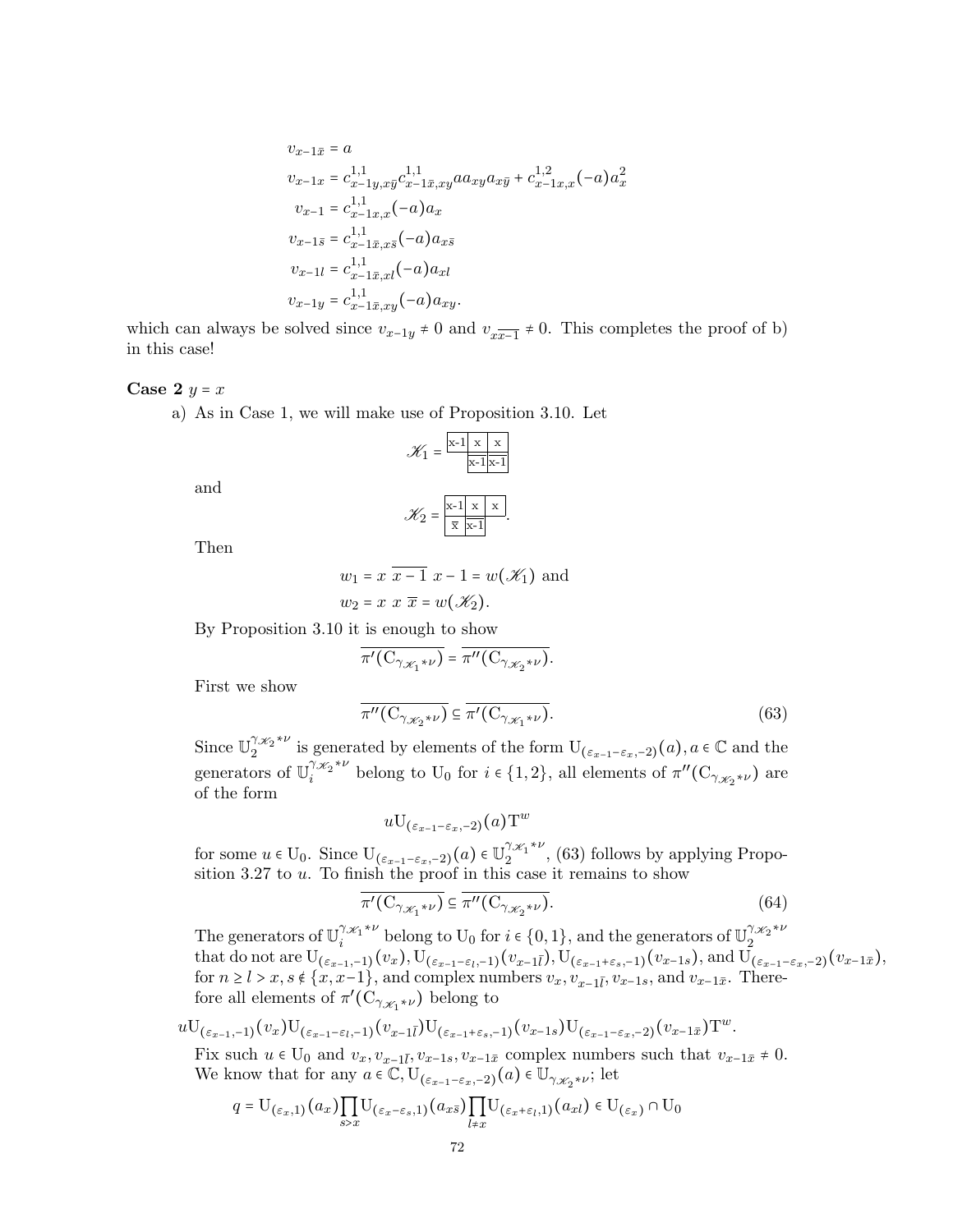for any complex numbers  $a_x, a_{x\bar{s}}, a_{xl}$ . Then by Proposition 3.27,

$$
q^{-1} \mathcal{U}_{(\varepsilon_{x-1}-\varepsilon_x,-2)}(a) q \mathcal{T}^w \subset \pi''(\mathcal{C}_{\gamma_{\mathscr{K}_{2}}*\nu}). \tag{65}
$$

As in the previous cases, we want to find  $a, a_x, a_{x\bar{s}}, a_{x\bar{l}}$  such that

$$
tU_{(\varepsilon_{x-1},-1)}(v_x)U_{(\varepsilon_{x-1}-\varepsilon_l,-1)}(v_{x-l\bar{l}})U_{(\varepsilon_{x-1}+\varepsilon_s,-1)}(v_{x-1s})U_{(\varepsilon_{x-1}-\varepsilon_x,-2)}(v_{x-l\bar{x}})T^w
$$
  
equals (65), for some  $t \in U_0$ . But

$$
q^{-1}U_{(\varepsilon_{x-1}-\varepsilon_x,-2)}(a)qT^w =
$$
  

$$
t^{-1}U_{(\varepsilon_{x-1},-1)}(\varrho_x)U_{(\varepsilon_{x-1}-\varepsilon_l,-1)}(\varrho_{x-1}\bar{l})U_{(\varepsilon_{x-1}+\varepsilon_s,-1)}(\varrho_{x-1}s)U_{(\varepsilon_{x-1}-\varepsilon_x,-2)}(a)T^w
$$
  
where

 $t^{-1} = \mathrm{U}_{(\varepsilon_x + \varepsilon_{x-1}, 0)}(c_{x-1\bar{x},x}^{1,2})(-a)a_x^2 \in \mathrm{U}_0$  $\varrho_x = c_{x-1\bar{x},x}^{1,1}(-a)a_x$  $\varrho_{x-1\bar{l}} = c_{x-1}^{1,1}$  $_{x-1\bar{x},x\bar{l}}^{1,1}(-a)a_{x\bar{l}}$  $\varrho_{x-1 s} = c_{x-1 \bar{x}, x s}^{1,1}(-a) a_{x s}.$ 

The system

$$
v_{x-1\bar{x}} = a
$$
  

$$
v_{x-1\bar{l}} = \varrho_{x-1\bar{l}}
$$
  

$$
v_{x-1s} = \varrho_{x-1s}
$$

always has a solution since  $v_{x-1\bar{x}} \neq 0$ . This concludes the proof. b) Let

$$
\mathcal{K}_3 = \frac{\mathbf{x} \cdot \mathbf{1} \mathbf{x} \cdot \mathbf{1} \mathbf{x} \cdot \mathbf{1}}{\mathbf{x} \cdot \mathbf{x}}
$$

and

$$
\mathcal{K}_4 = \frac{\boxed{\mathbf{x} \ \mathbf{x} \cdot \mathbf{1} \ \mathbf{x}}}{\boxed{\overline{\mathbf{x}} \ \mathbf{x} \cdot \mathbf{1}}}
$$

Then

$$
w_3 = \overline{x-1} \ x-1 \ x = w(\mathscr{K}_3) \ \text{and} \ w_4 = x \ \overline{x} \ x = w(\mathscr{K}_4).
$$

By Proposition 3.10 it is enough to show

$$
\overline{\pi'''(\mathcal{C}_{\gamma_{\mathscr{K}_{3}}*\nu})} = \overline{\pi''''(\mathcal{C}_{\gamma_{\mathscr{K}_{4}}*\nu})}.
$$

To do this we will describe a common dense subset of  $\pi'''(\mathrm{C}_{\gamma_{\mathscr{K}_{3}}*\nu})$  and  $\pi'''(\mathrm{C}_{\gamma_{\mathscr{K}_{4}}*\nu})$ .

Consider first

$$
\pi^{\prime\prime\prime}\big({\rm C}_{\gamma_{\mathscr{K}_{3}}*\nu}\big) = \mathbb{U}^{\gamma_{\mathscr{K}_{3}}*\nu}_{0}\mathbb{U}^{\gamma_{\mathscr{K}_{3}}*\nu}_{1}\mathbb{U}^{\gamma_{\mathscr{K}_{3}}*\nu}_{2}{\rm T}^{w}.
$$

We have  $\mathbb{U}_{0}^{\gamma_{\mathscr{K}_{3}}*\nu}$  $\int_0^{\gamma_{\mathscr{K}_3}*\nu}$  c U<sub>0</sub> and also  $\mathbb{U}_2^{\gamma_{\mathscr{K}_3}*\nu}$  $2^{7x_3}$ <sup> $\in U_0$ </sup>, since it is generated by the terms  $U_{(\varepsilon_{x-1}+\varepsilon_{x},0)}(d), d \in \mathbb{C}$ . These commute with all generators of  $\mathbb{U}_{1}^{\gamma_{\mathscr{K}_{3}}*\nu}$  $1^{x_3}$ , out of which  $U_{(\varepsilon_{x-1},-1)}(v_{x-1}), U_{(\varepsilon_{x-1}+\varepsilon_{s},-1)}(v_{x-1,s}),$  and  $U_{(\varepsilon_{x-1}-\varepsilon_{l},-1)}(v_{x-1}\bar{l}),$  (for  $s \leq n, s \neq 0$  $x - 1, l > x$ , and  $v_{x-1}, v_{x-1,s}$  and  $v_{x-1,l}$  complex numbers) do not belong to U<sub>0</sub>. Therefore  $\pi'''(\mathcal{C}_{\gamma_{\mathscr{K}_{3}}*\nu})$  coincides with

$$
U_0 U_{(\varepsilon_{x-1},-1)}(v_{x-1}) \prod_{\substack{s \le n \\ s \ne x-1}} U_{(\varepsilon_{x-1} + \varepsilon_s, -1)}(v_{x-1,s}) \prod_{x < l \le n} U_{(\varepsilon_{x-1} - \varepsilon_l, -1)}(v_{x-1\bar{l}}) T^w \tag{66}
$$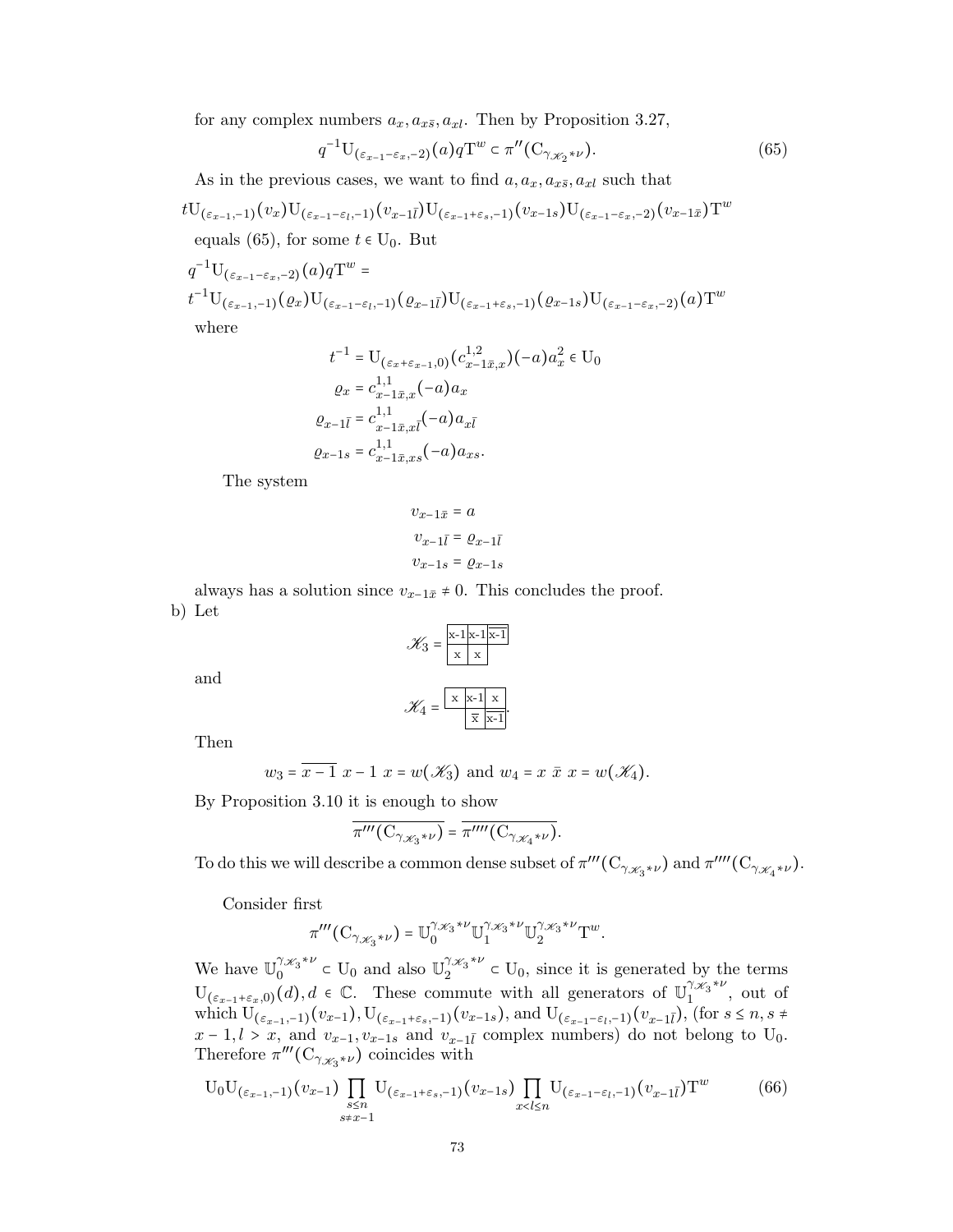for complex numbers  $v_{x-1}, v_{x-1s}$  and  $v_{x-1}\bar{l}$ . Now we look at elements of

$$
\pi^{\prime\prime\prime\prime}(\mathbf{C}_{\gamma_{\mathscr{K}_{4}}*\nu})=\mathbb{U}^{\gamma_{\mathscr{K}_{4}}*\nu}_{0}\mathbb{U}^{\gamma_{\mathscr{K}_{4}}*\nu}_{1}\mathbb{U}^{\gamma_{\mathscr{K}_{4}}*\nu}_{2}\mathbf{T}^{w}.
$$

Both  $\mathbb{U}_{0}^{\gamma_{\mathscr{K}_{4}}*\nu}$  $\int_0^{\gamma_{\mathscr{K}_{4}}*\nu}$  and  $\mathbb{U}^{\gamma_{\mathscr{K}_{4}}*\nu}_{2}$  $\int_2^{\gamma_{\mathscr{K}_{4}}*\nu}$  are contained in U<sub>0</sub>, and  $\mathbb{U}_1^{\gamma_{\mathscr{K}_{4}}*\nu}$  $\int_{1}^{1}$  is generated by the elements  $U_{(\varepsilon_{x-1}-\varepsilon_x,-1)}(d)$ , which belong to  $U_{\varepsilon_x}$  and therefore stabilise the truncated image  $T^{\dot{w}}$  by Proposition 3.27. Now, by Proposition 1.8, we may write any element k of  $\mathbb{U}_{2}^{\gamma_{\mathscr{K}_{4}}^{*_{\mathscr{K}_{4}}^{*_{\mathscr{V}}}}}$  $2^{1\mathcal{K}_4^{\wedge \nu}}$  as

$$
k=\mathrm{U}_{(\varepsilon_{x},0)}(k_{x})\prod_{x< l\leq n}\mathrm{U}_{(\varepsilon_{x}-\varepsilon_{l},0)}(k_{x\bar{l}})\prod_{s\leq n s\neq x}\mathrm{U}_{(\varepsilon_{x}+\varepsilon_{s},0)}(k_{xs})\in \mathrm{U}_{0}
$$

for some complex numbers  $k_x, k_{x\bar{i}}$ , and  $k_{xs}$ . Theorem 1.10 and Proposition 3.27 imply that

$$
\pi^{\prime\prime\prime\prime}(C_{\gamma_{\mathscr{K}_{4}}*\nu}) = U_0 U_{(\varepsilon_{x-1}-\varepsilon_x,-1)}(d)kT^w
$$
\n(67)

$$
= U_0 k U_{(\varepsilon_{x-1}, -1)}(\sigma_{x-1}) U_{(\varepsilon_{x-1} + \varepsilon_x, -1)}(\sigma_{x-1x}) \prod_{x < l \le n} U_{(\varepsilon_{x-1} - \varepsilon_l, -1)}(\sigma_{x-1\bar{l}}) \tag{68}
$$

$$
\prod_{s \leq n s \neq x} U_{(\varepsilon_{x-1} + \varepsilon_s, 0)}(\sigma_{x-1 s}) U_{(\varepsilon_{x-1} - \varepsilon_x, -1)}(d) T^w
$$
\n(69)

for  $k \in \mathbb{U}_{2}^{\gamma_{\mathscr{K}_{4}}*\nu}$  $\int_{2}^{\gamma_{\mathscr{K}_{4}}*\nu}$  and  $d \in \mathbb{C}$ , where

$$
\sigma_{x-1} = c_{x-1\bar{x},x}^{1,1}(-d)k_x
$$

$$
\sigma_{x-1x} = c_{x-1\bar{x},x}^{1,2}(-d)k_x^2
$$

$$
\sigma_{x-1\bar{l}} = c_{x-1\bar{x},x\bar{l}}^{1,1}(-d)k_{x\bar{l}}
$$

$$
\sigma_{x-1s} = c_{x-1\bar{x},xs}^{1,1}(-d)k_{xs}
$$

This set (67) is clearly contained in (66). Moreover, the system

$$
\begin{aligned} v_{x-1} &= \sigma_{x-1} \\ v_{x-1x} &= \sigma_{x-1x} \\ v_{x-1\bar{l}} &= \sigma_{x-1\bar{l}} \\ v_{x-1s} &= \sigma_{x-1s} \end{aligned}
$$

has solutions for  $d, k_x, k_{x\bar{i}}$ , and  $k_{xs}$  as long as  $\{v_{x-1}, v_{x-1x}, v_{x-1\bar{i}}, v_{x-1s}\} \subset \mathbb{C}^{\times}$ . Proposition 3.27 then implies that a dense subset of  $\pi'''(\mathrm{C}_{\gamma_{\mathscr{K}_{3}}*\nu})$  is contained in  $\pi^{\prime\prime\prime\prime}(\mathrm{C}_{\gamma_{\mathscr{K}_{4}}*\nu})$ , which finishes the proof in this case.

Case 3  $y = \bar{x}$ 

a) Let

$$
\mathscr{K}_1 = \frac{\boxed{\mathbf{x} \cdot \mathbf{1} \times \mathbf{1} \times \mathbf{1}}}{\mathbf{x} \cdot \mathbf{1} \times \mathbf{1}}
$$

and

$$
\mathscr{K}_2 = \frac{\mathbf{x} \cdot \mathbf{1} \times \overline{\mathbf{x}}}{\overline{\mathbf{x}} \cdot \overline{\mathbf{x}} \cdot \mathbf{1}}.
$$

Then

$$
w_1 = \overline{x} \overline{x-1} x - 1 = w(\mathcal{K}_1)
$$
 and  $w_2 = \overline{x} x \overline{x} = w(\mathcal{K}_2)$ 

By Proposition 3.10 it is enough to show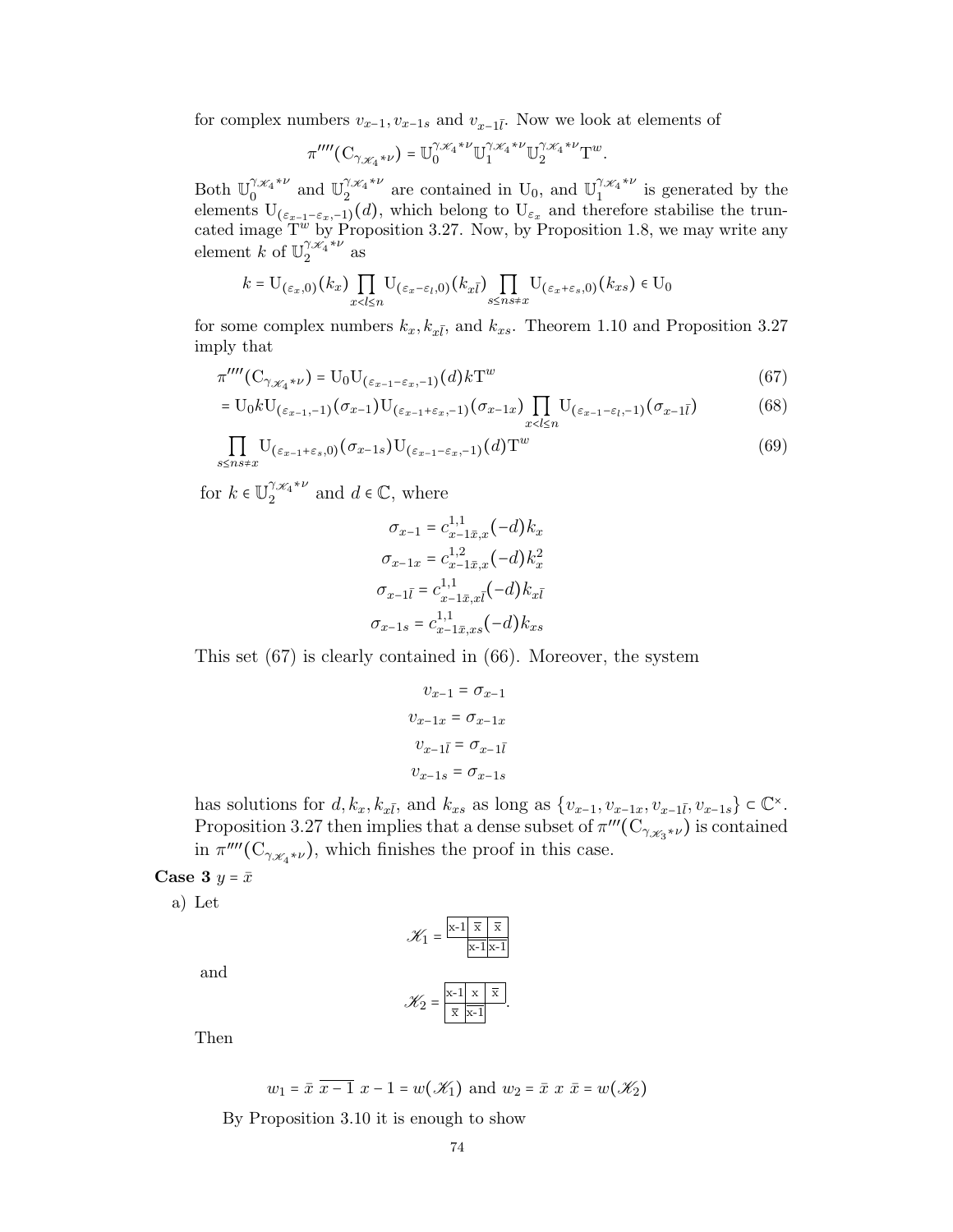$$
\overline{\pi'(C_{\gamma_{\mathscr{K}_{1}}*\nu})} = \overline{\pi''(C_{\gamma_{\mathscr{K}_{2}}*\nu})}
$$

In this case we have  $\mathbb{U}_{0}^{\gamma_{\mathscr{K}_{1}}*\nu}$  $0^{\gamma_{\mathcal{K}_{1}}*\nu} = 1 = \mathbb{U}_{0}^{\gamma_{\mathcal{K}_{1}}*\nu}$  $\binom{7\mathcal{X}_1}{0}$ ; Proposition 1.8 and Theorem 1.10 then say

$$
\pi'(\mathcal{C}_{\gamma_{\mathscr{K}_{1}}*\nu}) = \tag{70}
$$

$$
U_{(\varepsilon_{x-1}-\varepsilon_x,0)}(v_{x-1,x})U_{(\varepsilon_{x-1},-1)}(v_{x-1})U_{(\varepsilon_{x-1}+\varepsilon_x,-2)}(v_{x-1,x})
$$
\n(71)

$$
\prod_{x < l \le n} U_{(\varepsilon_{x-1} - \varepsilon_l, -1)}(v_{x-1l}) \prod_{\substack{s \le n \\ s \ne x-1}} U_{(\varepsilon_{x-1} + \varepsilon_s)}(v_{x-1s}) \mathcal{T}^w \tag{72}
$$

for complex numbers  $v_{x-1x}, v_{x-1}, v_{x-1x}, v_{x-1l}$ , and  $v_{x-1s}$ . Fix such complex numbers. Now we look at  $\pi''(\mathcal{C}_{\gamma_{\mathscr{K}_{2}}})$ . We have that  $\mathbb{U}_{0}^{\gamma_{\mathscr{K}_{2}}^{*_{2}*\nu}}$  $\widetilde{\mathbb{Q}}_0^{\chi_{\mathscr{L}_2}*\nu}$  and  $\mathbb{U}^{\gamma_{\mathscr{K}_2}*\nu}_{2}$  $2^{7\mathscr{X}_2^{\wedge \nu}}$  are both contained in U<sub>0</sub>, and the latter is generated by elements  $U_{(\varepsilon_{x-1}-\varepsilon_x,0)}(a), a \in$ C. Out of the generators of  $\mathbb{U}_1^{\gamma_{K_2}*\nu}$  $1^{16}$ , the ones that do not belong to U<sub>0</sub> are  $U_{(\varepsilon_x,-1)}(a_x)$ ,  $U_{(\varepsilon_x+\varepsilon_s,-1)}(a_{xs})$ , and  $U_{(\varepsilon_x-\varepsilon_l,-1)}(a_{x\bar{l}})$ . Therefore, if

$$
A = U_{(\varepsilon_x, -1)}(a_x)U_{(\varepsilon_x + \varepsilon_s, -1)}(a_{xs})U_{(\varepsilon_x - \varepsilon_t, -1)}(a_{x\overline{t}}) \in U_{\varepsilon_{\overline{x}}},
$$

we conclude that

$$
\pi''(C_{\gamma_{\mathscr{K}_{2}}*\nu}) = (73)
$$
\n
$$
U_{0}AU_{(\varepsilon_{x-1}-\varepsilon_{x},0)}(a)T^{w} = (74)
$$
\n
$$
U_{0}U_{(\varepsilon_{x-1}-\varepsilon_{x},0)}(a)U_{(\varepsilon_{x-1},-1)}(\xi_{x-1})U_{(\varepsilon_{x-1}+\varepsilon_{x},-2)}(\xi_{x-1x})\prod_{x\n
$$
U_{0}U_{(\varepsilon_{x-1},-1)}(\xi_{x-1})U_{(\varepsilon_{x-1}+\varepsilon_{x},-2)}(\xi_{x-1x})\prod_{x\n
$$
(75)
$$
$$
$$

 $s{\neq}x$ 

(76)

where

$$
\xi_{x-1} = c_{x,x-1\bar{x}}^{1,1}(-a_x)a
$$

$$
\xi_{x-1x} = c_{x,x-1\bar{x}}^{2,1}(a_x^2)a
$$

$$
\xi_{x-1\bar{l}} = c_{x\bar{l},x-1\bar{x}}^{1,1}(-a_{x\bar{l}})a
$$

$$
\xi_{x-1s} = c_{xs,x-1\bar{x}}^{1,1}(-a_{xs})a.
$$

Therefore it follows directly that in fact

$$
\pi''(\mathrm{C}_{\gamma_{\mathscr{K}_{2}}*\nu})\subseteq \pi'(\mathrm{C}_{\gamma_{\mathscr{K}_{1}}*\nu}).
$$

Now, the system of equations

$$
v_{x-1} = \xi_{x-1}
$$

$$
v_{x-1x} = \xi_{x-1x}
$$

$$
v_{x-1\bar{l}} = \xi_{x-1\bar{l}}
$$

$$
v_{x-1s} = \xi_{x-1s}
$$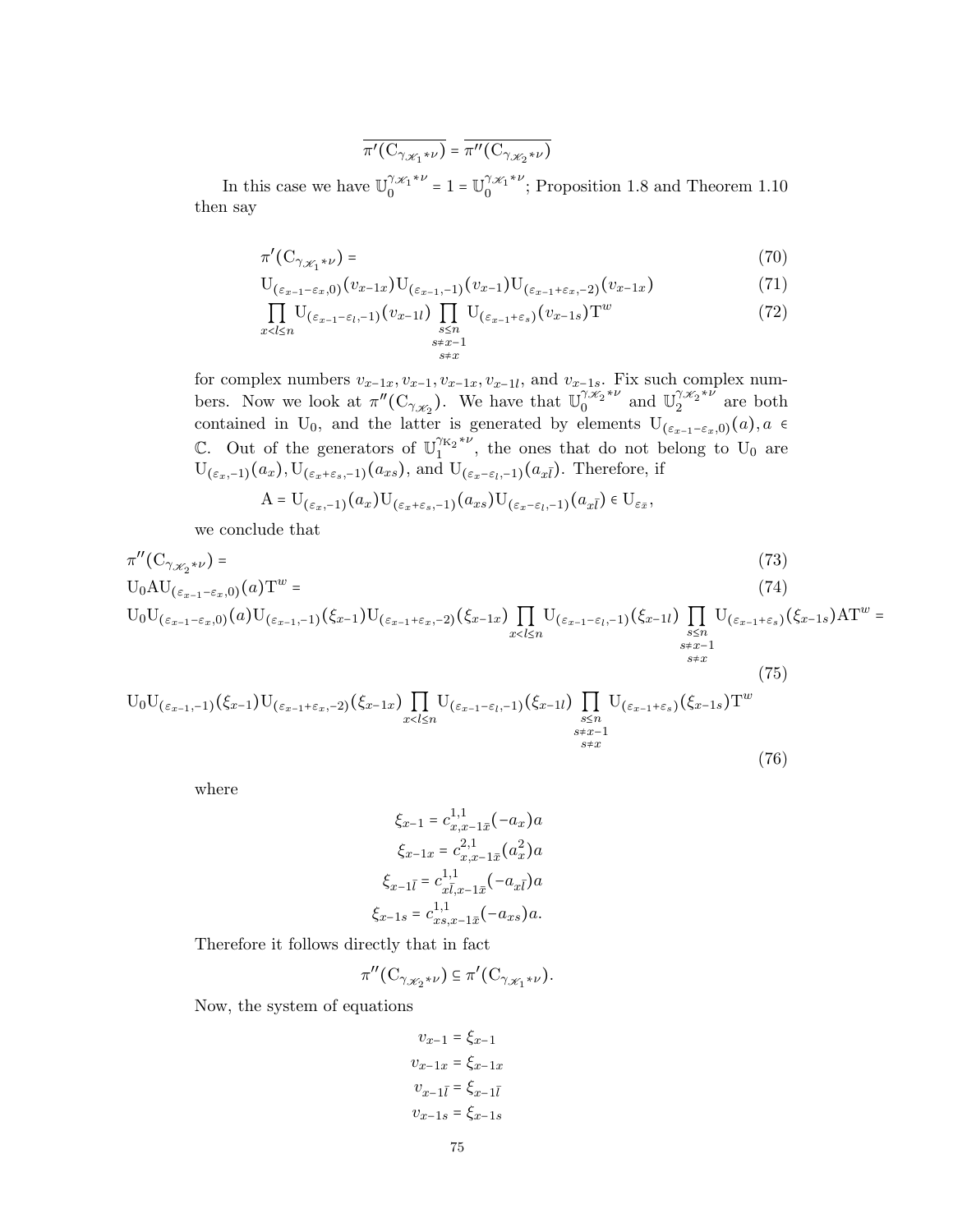has solutions as long as  $\{v_{x-1}, v_{x-1x}, v_{x-1\bar{l}}, v_{x-1s}\}\subset \mathbb{C}^{\times}$ . For such a set of solutions we conclude

$$
U_{(\varepsilon_{x-1},-1)}(v_{x-1})U_{(\varepsilon_{x-1}+\varepsilon_{x},-2)}(v_{x-1x})\prod_{x  

$$
U_{(\varepsilon_{x-1},-1)}(\xi_{x-1})U_{(\varepsilon_{x-1}+\varepsilon_{x},-2)}(\xi_{x-1x})\prod_{x
$$
$$

and therefore we conclude by Proposition 3.27 (applied to  $U_{(\varepsilon_{x-1}-\varepsilon_x,0)}(v_{x-1x})$  in (71)) that a dense subset of  $\pi'(C_{\gamma_{\mathscr{K}_{1}}*\nu})$  is contained in  $\pi''(C_{\gamma_{\mathscr{K}_{2}}*\nu})$  (cf. (71),  $(76)$ .

 $\overline{\mathbf{x}}$   $\mathbf{x-1}$ 

b) Let

$$
\mathcal{K}_3 = \frac{\overline{x} - 1 \overline{x} - 1 \overline{x} - 1}{\overline{x} - \overline{x}}
$$

$$
\mathcal{K}_4 = \frac{\overline{x} - 1 \overline{x} - 1 \overline{x}}{\overline{x} - \overline{x} - 1}
$$

Then

and

$$
w_3 = \overline{x-1} \ x - 1 \ \overline{x} = w(\mathcal{K}_3)
$$

$$
w_4 = x \ \overline{x} \ \overline{x} = w(\mathcal{K}_4)
$$

By Proposition 3.10 it is enough to show

$$
\overline{\pi'''(\mathcal{C}_{\gamma_{\mathscr{K}_{3}}})} = \overline{\pi''''(\mathcal{C}_{\gamma_{\mathscr{K}_{4}}})}.
$$

First we claim

$$
\pi''''(\mathrm{C}_{\gamma_{\mathscr{K}_{4}}*\nu})\subseteq \pi'''(\mathrm{C}_{\gamma_{\mathscr{K}_{3}}*\nu}).
$$

This is easy. Note that the terms  $U_{(\varepsilon_{x-1}-\varepsilon_{x},-1)}(b), b \in \mathbb{C}$  generate both  $U_{1}^{\gamma_{\mathscr{K}_{4}}*\nu}$ 1 and are contained in  $\mathbb{U}^{\gamma_{\mathscr{K}_{3}}*\nu}_{1}$  $\int_1^{\gamma_{\mathscr{K}_3}*\nu}$ . Also, the terms  $U_{(\varepsilon_l-\varepsilon_x,0)}$ , which generate  $\mathbb{U}_2^{\gamma_{\mathscr{K}_4}*\nu}$  $\frac{1\mathcal{X}_4}{2}$ , commute with  $U_{(\varepsilon_{x-1}-\varepsilon_x,-1)}(b)$ . Therefore

$$
\pi''''(\mathcal{C}_{\gamma_{\mathscr{K}_{4}}}) = \mathrm{U}_{0}\mathrm{U}_{(\varepsilon_{x-1}-\varepsilon_{x},-1)}(b)\mathrm{T}^{w} \subseteq \pi'''(\mathcal{C}_{\gamma_{\mathscr{K}_{3}}}),
$$

where the last contention follows by Proposition 3.27. Now we will show

$$
\overline{\pi'''\big(C_{\gamma_{\mathscr{K}_{3}}*\nu}\big)} \subseteq \overline{\pi''''\big(C_{\gamma_{\mathscr{K}_{4}}*\nu}\big)}.
$$

We claim that

$$
\pi^{\prime\prime\prime}(\mathcal{C}_{\gamma_{\mathscr{K}_{3}}*\nu}) = \tag{77}
$$

$$
U_0U_{(\varepsilon_{x-1},-1)}(v_{x-1})U_{(\varepsilon_{x-1}-\varepsilon_x,-1)}(v_{x-1\bar{x}})\prod_{s\neq x\varepsilon_s+\varepsilon_{x-1}\in\Phi^+}U_{(\varepsilon_{x-1}+\varepsilon_s,-1)}(v_{x-1\bar{s}})T^w
$$
 (78)

for complex numbers  $v_{x-1}, v_{x-1\bar{x}}$ , and  $v_{x-1s}$ . Let us fix such complex numbers. Let

$$
D = \mathrm{U}_{(\varepsilon_x,0)}(a_x) \prod_{s+x\varepsilon_s+\varepsilon_{x-1}\in\Phi^+} \mathrm{U}_{(\varepsilon_x+\varepsilon_s,-1)}(a_{x-1,s}) \in \mathrm{U}_0.
$$

Then by the usual arguments (note that  ${\rm U}_0$  stabilises both the image  $\pi''''({\rm C}_{\gamma_{\mathscr{K}_{4}}})$ and the truncated image  $T_{\gamma_{\mathscr{K}_{4}}^{*}\ast\nu}^{\geq 2})$ .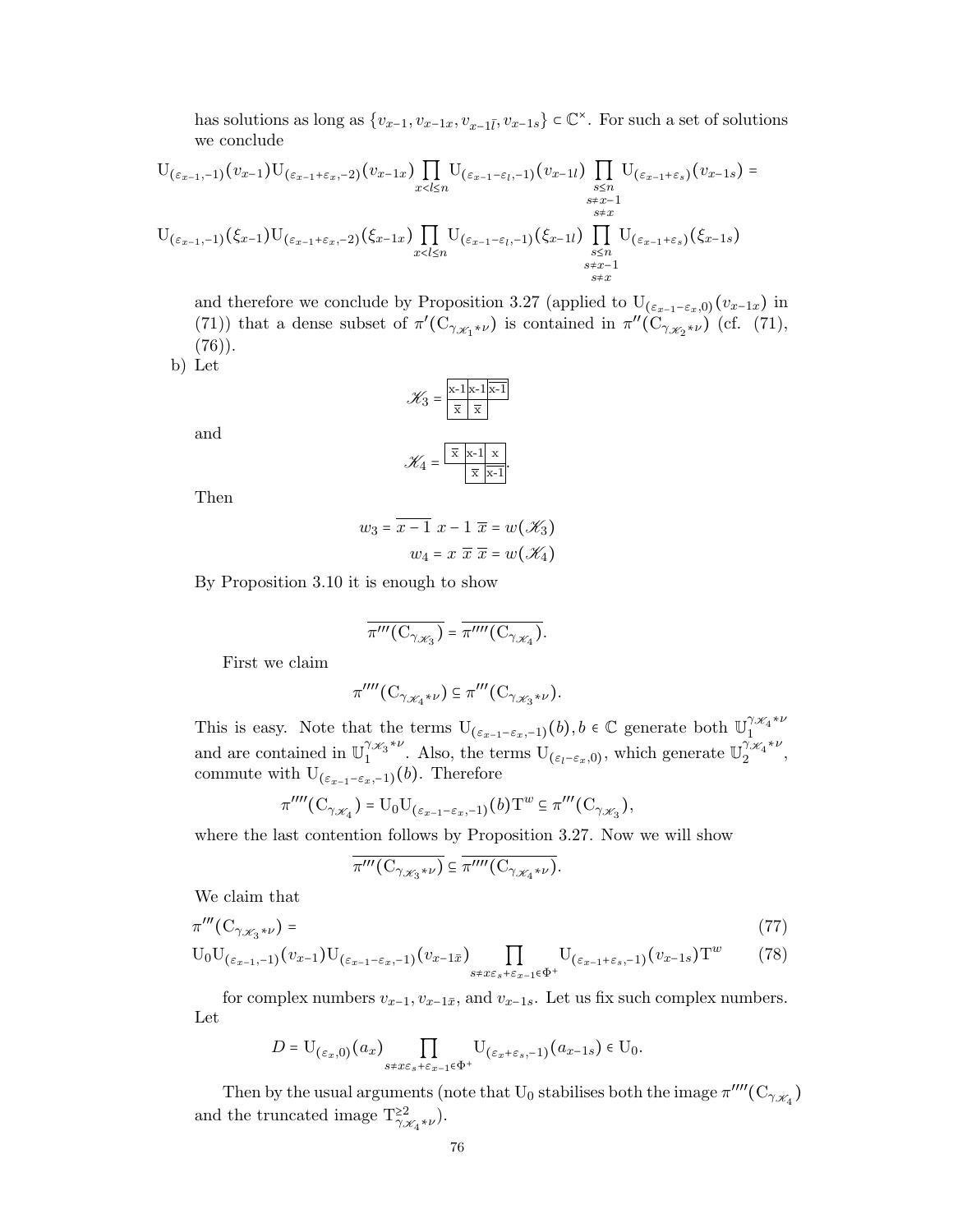$$
D^{-1}U_{(\varepsilon_{x-1}-\varepsilon_x,-1)}(b)DT^w \subset \pi''''(C_{\gamma_{\mathscr{K}_{4}}})
$$

and

$$
D^{-1}U_{(\varepsilon_{x-1},-1)}(\rho_{x-1})U_{(\varepsilon_{x-1}-\varepsilon_{x},-1)}(b)\prod_{s+\varepsilon\varepsilon_{s}+\varepsilon_{x-1}\in\Phi^{+}}U_{(\varepsilon_{x-1}+\varepsilon_{s},-1)}(\rho_{x-1}s)U_{(\varepsilon_{x}+\varepsilon_{x-1},-1)}(\rho_{xx-1})
$$

where

$$
\rho_{x-1} = c_{x-1\bar{x},x}^{1,1}(-b)a_x
$$

$$
\rho_{x-1x} = c_{x-1\bar{x},x}^{2,1}(-b)a_x^2
$$

$$
\rho_{x-1s} = c_{x-1\bar{x},xs}^{1,1}(-b)a_{xs}.
$$

As usual by requiring that  $v_{x-1}, v_{x-1\bar{x}}, v_{x-1x}$ , and  $\rho_{x-1s}$  be non-zero we may find suitable complex numbers  $b, a_x, a_{xs}$  such that

$$
U_{(\varepsilon_{x-1},-1)}(v_{x-1})U_{(\varepsilon_{x-1}-\varepsilon_{x},-1)}(v_{x-1\bar{x}})\prod_{s\neq x\varepsilon_{s}+\varepsilon_{x-1}\in\Phi^{+}}U_{(\varepsilon_{x-1}+\varepsilon_{s},-1)}(v_{x-1s})=
$$

$$
D^{-1}U_{(\varepsilon_{x-1}-\varepsilon_{x},-1)}(b)DT^{w}.
$$

Therefore Proposition 3.27 (cf. (78)) implies that a dense open subset of  $\pi'''(C_{\gamma_{\mathscr{K}_{3}}*\nu})$ is contained in  $\pi^{\prime\prime\prime\prime}(\mathrm{C}_{\gamma_{\mathscr{K}_{4}}*\nu}).$ 

 $\Box$ 

CLAIM 4. (R3) Let  $w \in \mathcal{W}_{\mathcal{C}_n}$  be a word and  $w_1$  that is not the word of an LS block, and such that it has the form  $w_1 = a_1 \cdots a_r \overline{z} \overline{b_s} \cdots \overline{b_1}$ , and let  $w_2 = a_1 \cdots a_r \overline{b_s} \cdots \overline{b_1}$  with  $a_1 <$  $\cdots a_r < z > b_s > \cdots > b_1$ . Then  $\pi(C_{\gamma_{w_1w}}) = \pi'(C_{\gamma_{w_2w}})$ .

PROOF OF CLAIM 4. Let  $A = \{a_1, \dots, a_r\}$ . We have

$$
\pi(\mathbf{C}_{\gamma_{w_1w}}) = \mathbb{P}_{a_1} \cdots \mathbb{P}_{a_r} \mathbb{P}_z \mathbb{P}_{\overline{z}} \mathbb{P}_{\overline{b}_s} \cdots \mathbb{P}_{\overline{b}_1} \mathbf{P}_{\gamma_{w_1w}}^{zr+s+2}
$$

where

$$
\mathbb{P}_{z} = U_{(\varepsilon_{z},0)}(v_{z}) \prod_{l>z} U_{(\varepsilon_{z}-\varepsilon_{l},0)}(v_{z\bar{l}}) \prod_{l \notin A} U_{(\varepsilon_{z}+\varepsilon_{l},0)}(v_{zl}) \prod_{a_{i} \in A} U_{(\varepsilon_{z}+\varepsilon_{a_{i}},1)}(v_{z a_{i}}),
$$
  

$$
\mathbb{P}_{\overline{z}} = \prod_{a_{i} \in A} U_{(\varepsilon_{a_{i}}-\varepsilon_{z},0)}(v_{a_{i}\bar{z}})
$$

and note that  $\mu_{\gamma_{w_1}} = \mu_{\gamma_{w_2}} = \sum_{i \in I_r} \varepsilon_{a_i} - \sum_{j \in I_s} \varepsilon_{b_j}$ . The terms that appear in  $\mathbb{P}_z$  all stabilise  $\mu_{\gamma_{w_1}}$ and commute with  $\mathbb{P}_{\overline{b_j}}$ , while the terms in  $\mathbb{P}_{\overline{z}}$  all appear in  $\mathbb{P}_{a_i}$  and commute with  $\mathbb{P}_{a_l}$  for  $l > i$ . This concludes the proof of the claim with the usual arguments.

 $\Box$ 

#### 5. Non-examples for non-readable galleries

Let  $n = 2$  and  $\lambda = \varepsilon_1 + \varepsilon_2$ , and  $(\Sigma_{\gamma_{\lambda}}, \pi)$  the corresponding Bott-Samelson as in (9). Let  $\gamma$  be the gallery corresponding to the block

$$
\begin{array}{|c|c|}\n\hline\n1 & \overline{2} \\
\hline\n2 & \overline{1}\n\end{array}
$$

.

Then points in  $\pi(C_{\gamma})$  are of the form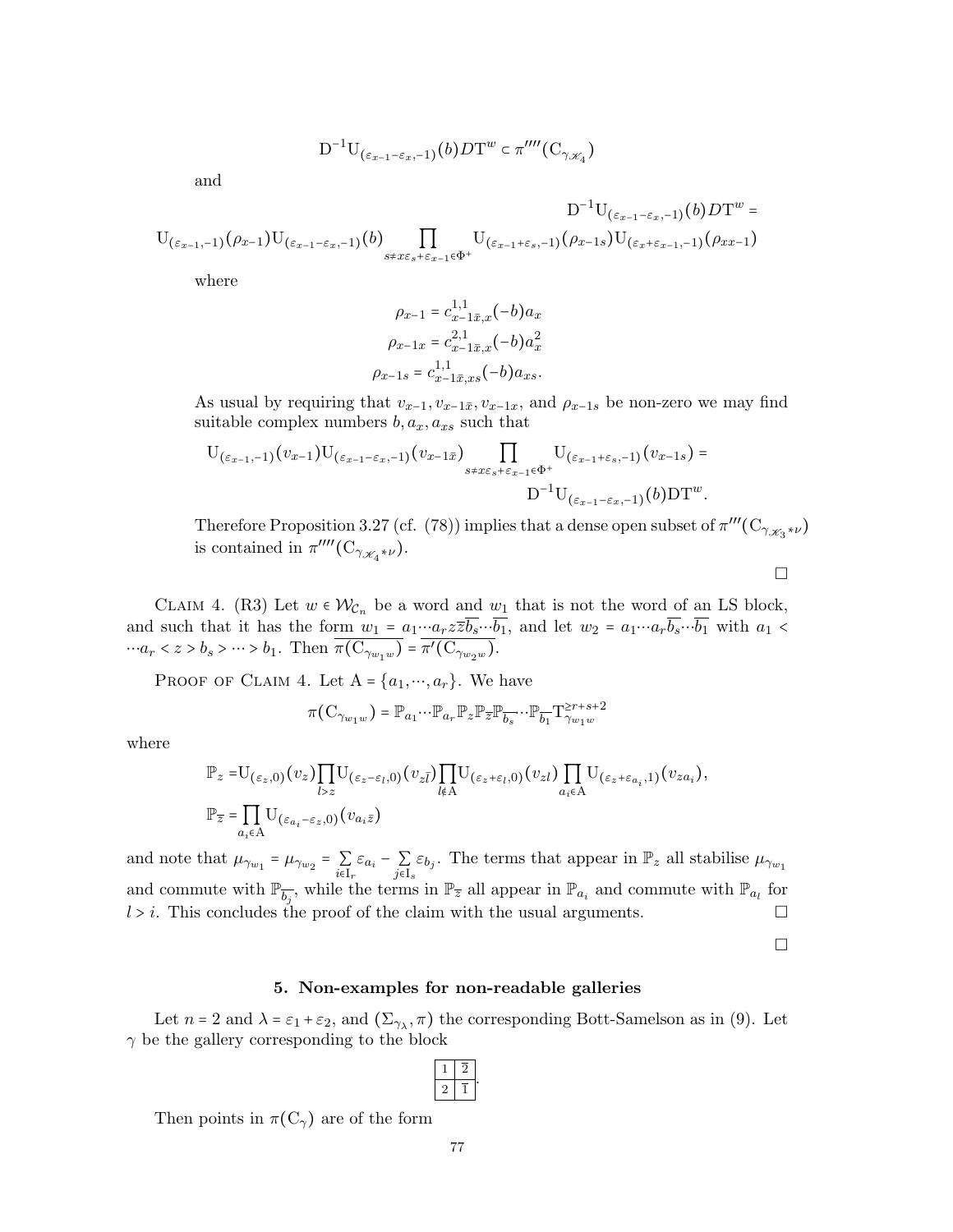${\rm U}_{(\varepsilon_{1}+\varepsilon_{2}, -1)}(b)[t^{0}]$ 

for  $b \in \mathbb{C}$ , hence form an affine set of dimension 1. We claim that the set  $Z = \overline{\pi(C_{\gamma})}$  cannot be an MV cycle in  $\mathcal{Z}(\mu)$  for any dominant coweight  $\mu$ . First note that for any  $u \in U(\mathcal{K})$ a necessary condition for  $ut^0$  to lie in the closure  $\overline{U(\mathcal{K})}t^{\nu} \cap G(\mathcal{O})}t^{\mu}$  is that  $0 \leq \nu$ , since it would in particular imply that  $ut^0 \in \overline{U(\mathcal{K})t^{\nu}}$ . Also note that it is necesary for  $\nu \leq \mu$  in order for the set  $\mathcal{Z}(\mu)_{\nu}$  not to be empty. Any MV cycle in  $\mathcal{Z}(\mu)_{\nu}$  has dimension  $\langle \rho, \mu + \nu \rangle$ , and the only possibility for the latter to be equal to 1 (since  $\mu + \nu$  is a sum of positive coroots) is for either  $\mu = 0$  and  $\nu = \alpha_i^{\vee}$ , or  $\nu = 0$  and  $\mu = \alpha_i^{\vee}$ , for some  $i \in I$ , and both options are impossible: the first contradicts  $\nu \leq \mu$ , and the second contradicts the dominance of  $\mu$ . Note that  $\gamma$  is not a Littelmann gallery.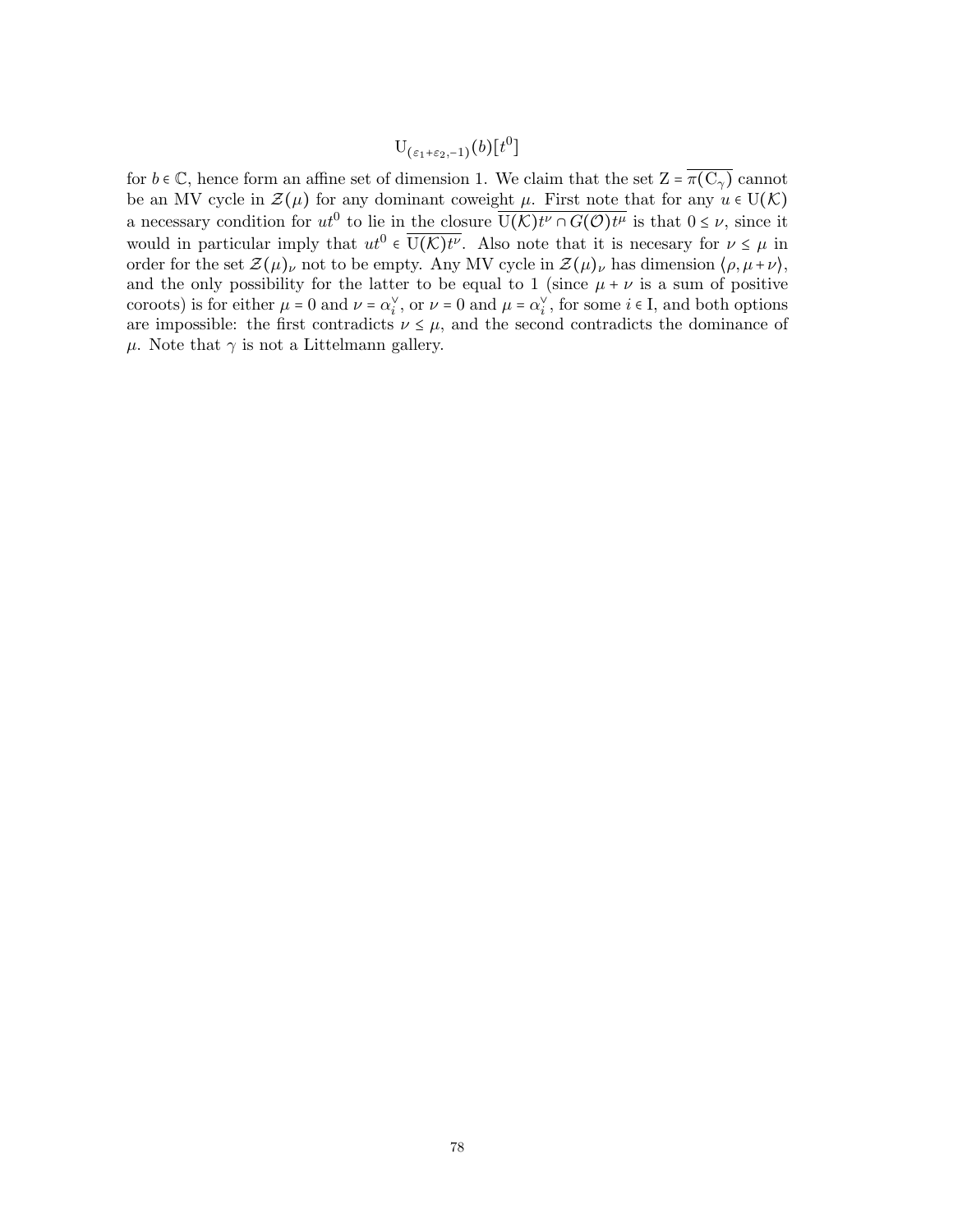# CHAPTER 4

# Some branching properties of tableaux under restriction: The Naito-Sagaki conjecture

The automorphism of the type  $A_{2n-1}$  Dyinkin diagram

$$
\underset{1}{\text{O}\cdots\cdots\text{O}}\underset{n-1}{\text{O}\cdots\text{O}}\underset{n}{\text{O}\cdots\text{O}}\underset{n+1}{\text{O}\cdots\cdots\text{O}}\text{O}
$$

that sends node i to node  $2n - i$  for  $i \in [1, 2n - 1]$  induces a Lie algebra automorphism  $\sigma : \mathfrak{sl}(2n, \mathbb{C}) \to \mathfrak{sl}(2n, \mathbb{C})$ . The fixed point set of  $\sigma$  is a Lie algebra  $\hat{\mathfrak{g}}$  isomorphic to  $\mathfrak{sp}(2n,\mathbb{C})$ . In this chapter we will present a conjecture by Naito and Sagaki [23] on the decomposition into irreducible summands of res  $_{\mathfrak{g}}^{\mathfrak{g}}(L(\lambda))$  of a simple module  $L(\lambda)$  for the Lie algebra  $\mathfrak{g} = \mathfrak{sl}(2n, \mathbb{C})$  using LS paths associated to semi-standard Young tableaux. We prove it for  $n = 2$  and for several other cases.

#### 1. Notation

Let  $\mathfrak{h} \subset \mathfrak{sl}(2n, \mathbb{C})$  be the Cartan sub-algebra of diagonal matrices. We write  $\mathfrak{sl}(2n, \mathbb{C})$  =  $\langle x_i, y_i, h_i \rangle_{i \in \{1, \dots, 2n-1\}}$  where  $h_i = E_{ii} - E_{i+1,i+1}$  and where  $x_i$  and  $y_i$  are the Chevalley generators corresponding to the simple root  $\alpha_i = \varepsilon_i - \varepsilon_{i+1}$ . We identify  $\mathfrak{h}^*$  with the vector space  $\mathbb{V}_{A_{2n-1}}$  defined in Chapter 2.13 by identifying  $\varepsilon_i$  with the linear map  $\mathfrak{h}^* \to \mathbb{C}$  defined by  $diag(a_1, ..., a_{2n}) \rightarrow a_i$ . The automorphism  $\sigma$  is given by

$$
\sigma(x_i) = x_{2n-i},
$$
  
\n
$$
\sigma(y_i) = y_{2n-i},
$$
 and  
\n
$$
\sigma(h_i) = h_{2n-i}
$$

The fixed point set  $\hat{\mathfrak{g}}$  is generated as a Lie algebra by  $\langle \hat{x}_i, \hat{y}_i, \hat{h}_i \rangle_{i \in \{1, \cdots, n\}}$  (see Proposition 7.9 in  $[11]$ , where

$$
\hat{x}_i = \begin{cases}\nx_i + x_{2n-i} & \text{if } i \in [0, n) \cup (n, 2n - 1] \\
x_n & \text{if } i = n\n\end{cases}
$$
\n
$$
\hat{y}_i = \begin{cases}\ny_i + y_{2n-i} & \text{if } i \in [0, n) \cup (n, 2n - 1] \\
y_n & \text{if } i = n\n\end{cases}
$$
\n
$$
\hat{h}_i = \begin{cases}\nh_i + h_{\alpha_{2n-i}} & \text{if } i \in [0, n) \cup (n, 2n - 1] \\
h_n & \text{if } i = n.\n\end{cases}
$$

This Lie algebra is isomorphic to  $\mathfrak{sp}(2n,\mathbb{C})$  (see Proposition 7.9 in [11]) and  $\hat{\mathfrak{h}} = \mathbb{G}$  $\bigoplus_{i=1}^n \hat{h}_i =$  $\mathfrak{h} \cap \hat{\mathfrak{g}} \subset \mathfrak{h}$  is a Cartan sub algebra. We identify  $\mathbb{V}_{C_n}$  with the real sub vector space of  $\hat{\mathfrak{h}}^*$ spanned by  $P_{C_n}$ , and  $V_{A_{2n-1}}$  with the sub vector space of  $\mathfrak{h}^*$  spanned by  $P_{A_{2n-1}}$ .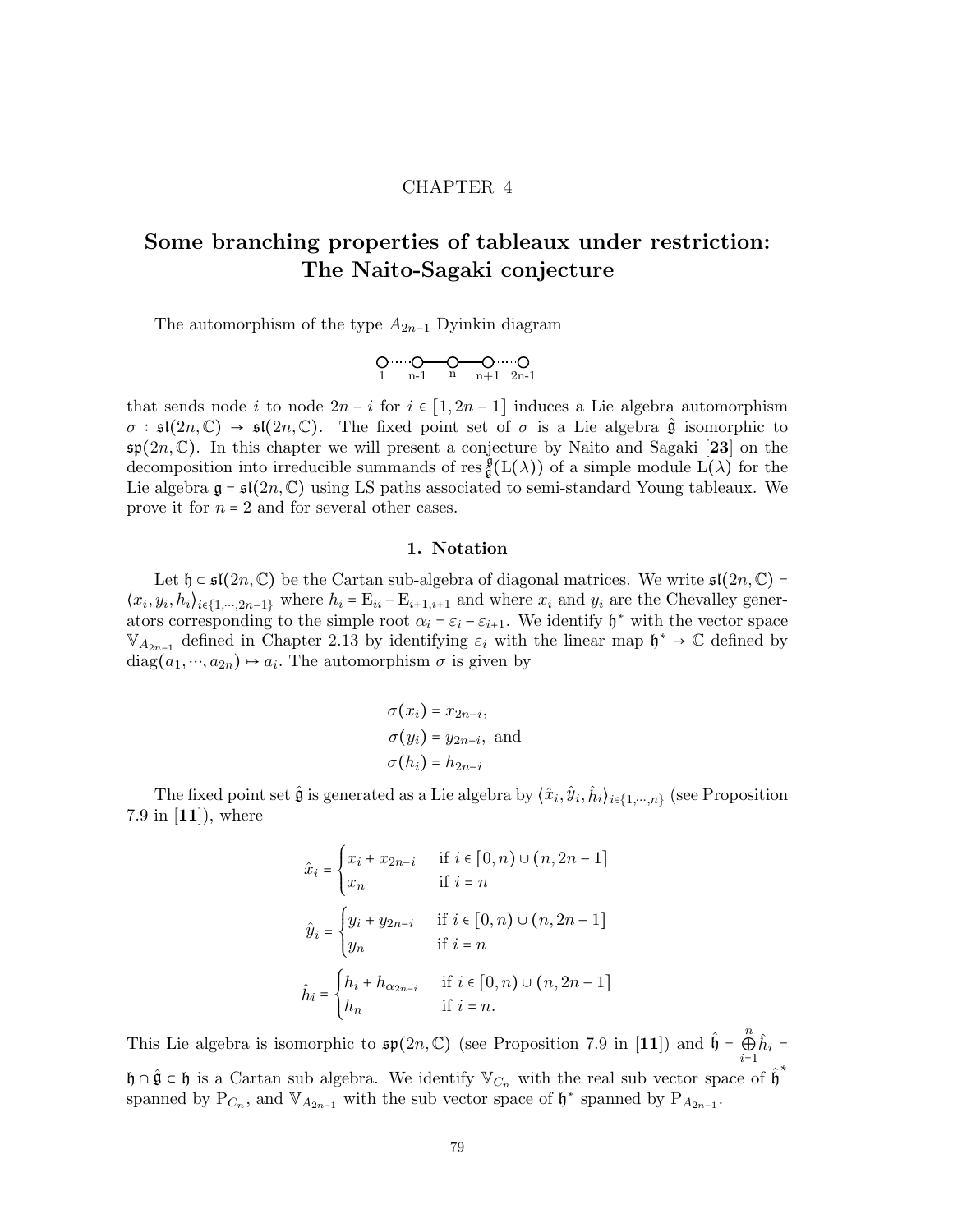### 2. Restricted paths

The map

$$
\mathfrak{h}^* \to \hat{\mathfrak{h}}^*
$$

$$
\varphi \mapsto \varphi|_{\hat{\mathfrak{h}}}
$$

induces a map res' :  $P_{A_{2n}} \to P_{C_n}$ . Given a path  $\pi : [0,1] \to V_{A_{2n}}$ , we define a restricted path res $(\pi)$  by

res(
$$
\pi
$$
) : [0,1]  $\rightarrow$  V<sub>C<sub>n</sub></sub>  
 $t \mapsto \text{res}'(\pi(t)).$ 

2.1. Restriction of paths that come from words. Let  $w = w_1 \cdots w_k \in W_{2n}$  be a word. Consider its associated key  $\gamma_w$  and the corresponding path  $\pi_{\gamma_w}$ . We have

$$
\pi_{\gamma_w} = \pi_{\gamma_{w_k}} \cdot \cdots \cdot \pi_{\gamma_{w_1}}.
$$

Note that for  $w_i \in A_n$ , the path  $\pi_{\gamma w_i} : [0,1] \to \mathbb{V}_{A_{2n-1}}$  is given by  $t \mapsto t \varepsilon_{w_i}$ . Also, in general, for paths  $\pi_1, \dots, \pi_k$ , we have

$$
res(\pi_1 * \cdots * \pi_k) = res(\pi_1) * \cdots * res(\pi_k).
$$

Set

$$
\hat{\varepsilon}_i = \text{res}(\varepsilon_i)
$$
 for  $i \in \{1, \dots, 2n\}.$ 

Then, for  $i \in \{1, \dots, 2n\}$  and  $j \in \{1, \dots, n\}$  we have

$$
\hat{\varepsilon}_i(\hat{h}_j) = \begin{cases} 1 & \text{if } i \in \{j, 2n - j\} \\ -1 & \text{if } i \in \{j + 1, 2n - j + 1\} \\ 0 & \text{otherwise.} \end{cases}
$$

Therefore  $\hat{\varepsilon}_i = -\hat{\varepsilon}_{2n-i+1}$ , which means we can describe res $(\pi_{\gamma_w})$  in the following easy way: First obtain from w a word res(w) in the alphabet  $\mathcal{C}_n$  by replacing a letter  $w_i$  in w with  $\overline{2n - w_i + 1}$  if  $n < w_i \leq 2n$ . All other letters stay the same. Then

$$
res(\pi_{\gamma_w}) = \pi_{\gamma_{res(w)}}
$$

.

EXAMPLE 4.1. Let  $n = 2$  and  $w = 121223341$ . Then  $res(w) = 121222\overline{2}11$ .

#### 3. The Naito-Sagaki conjecture

Let  $\lambda \in P_{A_{2n-1}}$  be dominant and let  $L(\lambda)$  be the associated simple module. Recall the set  $\Gamma(\underline{d}_{\lambda})^{\mathrm{SSYT}}$  of semi-standard Young tableaux of shape  $\underline{d}_{\lambda}$ . Let

$$
\text{domres}(\lambda) = \big\{\delta \in \Gamma(\underline{d}_{\lambda})^{\text{SSYT}} : \text{res}(\pi_{\gamma_w(\delta)}) \text{ is dominant }\big\}
$$

be the subset of  $\Gamma(\underline{d}_{\lambda})^{\text{SSYT}}$ , elements of which are those semi-standard Young tableaux whose words are dominant under restriction (considered as paths), and for  $\nu \leq \lambda$ , let

domres
$$
(\lambda, \nu) = {\delta \in domres(\lambda) : wt(\delta) = \nu}.
$$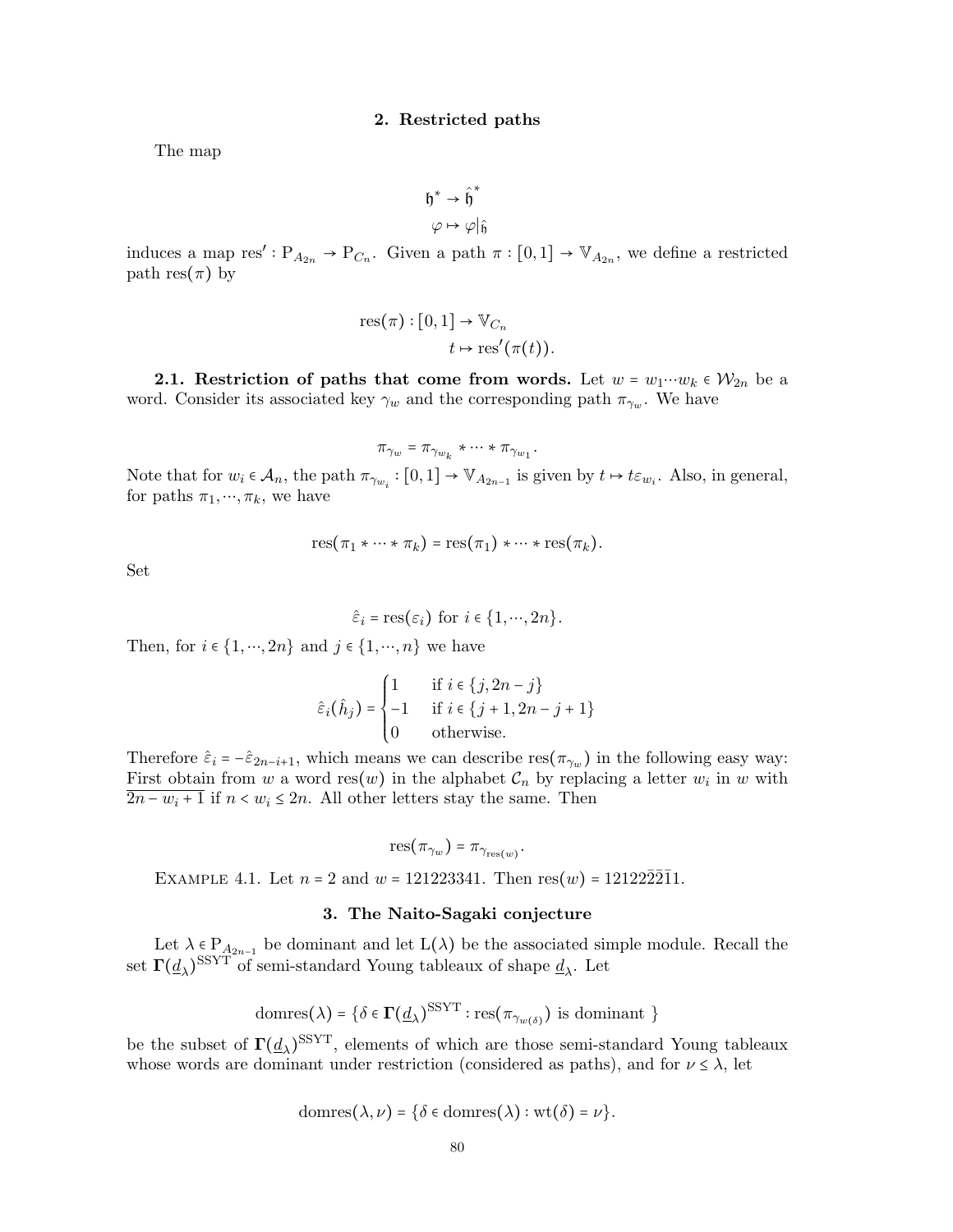EXAMPLE 4.2. Let  $n = 2$  and  $\lambda = \omega_1 + \omega_2$ . Then

domres(
$$
\lambda
$$
) =  $\left\{ \frac{1}{2}, \frac{1}{4} \right\}$   
domres( $\lambda, \lambda$ ) =  $\left\{ \frac{1}{2} \right\}$   
domres( $\lambda, \omega_1$ ) =  $\left\{ \frac{1}{4} \right\}$ .

To avoid confusion we will denote elements of  $P_{A_{2n-1}}$  by  $\lambda$  and elements of  $P_{C_n}$  by  $\hat{\lambda}$ ; in particular, the fundamental (co)weights in  $P_{A_{2n-1}}$  will be denoted by  $\{\omega_1, \dots, \omega_{2n-1}\},$ and the fundamental (co)weights in  $P_{C_n}$  by  $\{\hat{\omega}_1, \cdots, \hat{\omega}_n\}$ . Also, for

$$
\lambda = a_1 \omega_1 + \dots + a_n \omega_n
$$

we write

$$
\hat{\lambda} = a_1 \hat{\omega}_1 + \dots + a_n \hat{\omega}_n.
$$

The following conjecture by Naito and Sagaki is stated in [23]. It is shown for (co)weights of the form  $\overline{\lambda} = a\omega_1 + \omega_k$  and  $\lambda = a\omega_k$ ,  $a \in \mathbb{Z}^{>0}$ .

CONJECTURE 4.3. [23] Let  $\lambda \in P_{A_{2n-1}}^+$  be dominant, and let  $L(\lambda)$  be the associated simple module for  $\mathfrak{sl}(2n,\mathbb{C})$ . Then

$$
\operatorname{res}_{\hat{\mathfrak g}}^{\mathfrak{g}}(L(\lambda))=\bigoplus_{\delta\in\operatorname{domres}(\lambda)}L(\operatorname{wt}\hat(\delta))
$$

THEOREM 4.4 ([23]). Conjecture 4.3 is true for  $\lambda = a\omega_1 + \omega_k$  and  $\lambda = a\omega_k$ ,  $a \in \mathbb{Z}^{\geq 0}$ .

EXAMPLE 4.5. Let  $n = 2$  and  $\lambda = \omega_1 + \omega_2$  as in Example 4.2. Then

$$
{\operatorname{res}\,}^\mathfrak{g}_\mathfrak{g}\bigl(L\bigl(\lambda\bigr)\bigr)=L\bigl(\hat\omega_1\bigr)\oplus L\bigl(\hat\omega_1+\hat\omega_2\bigr).
$$

REMARK 4.6. Conjecture 4.3 is stated in [23] for  $L(\lambda)$  a representation of  $\mathfrak{gl}(2n,\mathbb{C})$ for  $\lambda$  non-negative and dominant. However, the representation of  $\mathfrak{gl}(2n,\mathbb{C})$  induced by an irreducible representation of  $\mathfrak{sl}(2n,\mathbb{C})$  has the same highest weight and restricts back to itself. See §15.3 in [5].

## 4. Littlewood-Richardson tableaux and n-symplectic Sundaram tableaux: branching

DEFINITION 4.7. Let  $\lambda$  and  $\nu$  be two dominant (co)weights in  $P_{A_{2n}}^+$  such that  $\underline{d}_{\nu} \subset \underline{d}_{\lambda}$ (this means that one shape is contained in the other when aligned with respect to their top left corners. In Example 4.11 we see that  $\underline{d}_{\nu} \subset \underline{d}_{\lambda}$ . A tableau of skew shape  $\lambda/\nu$  is a filling of an arrangement of boxes T of shape  $\lambda$  leaving the boxes that belong to  $\nu \in \lambda$  blank, with the others having entries in the alphabet  $A_{2n}$  and such that the entries are strictly increasing in the columns. The word  $w(T)$  of T is obtained just as for keys, reading from right to left and from top to bottom, ignoring the blank boxes.

A shape  $\underline{d} = (d_1, \dots, d_k)$  is **even** if  $d_i$  is an even number for all  $i \in \{1, \dots, k\}$ . Also, for a shape d define

$$
l(\underline{d}) = \max\{d_i : 1 \le i \le k\}
$$

to be the length of the longest column of the associated arrangement of boxes.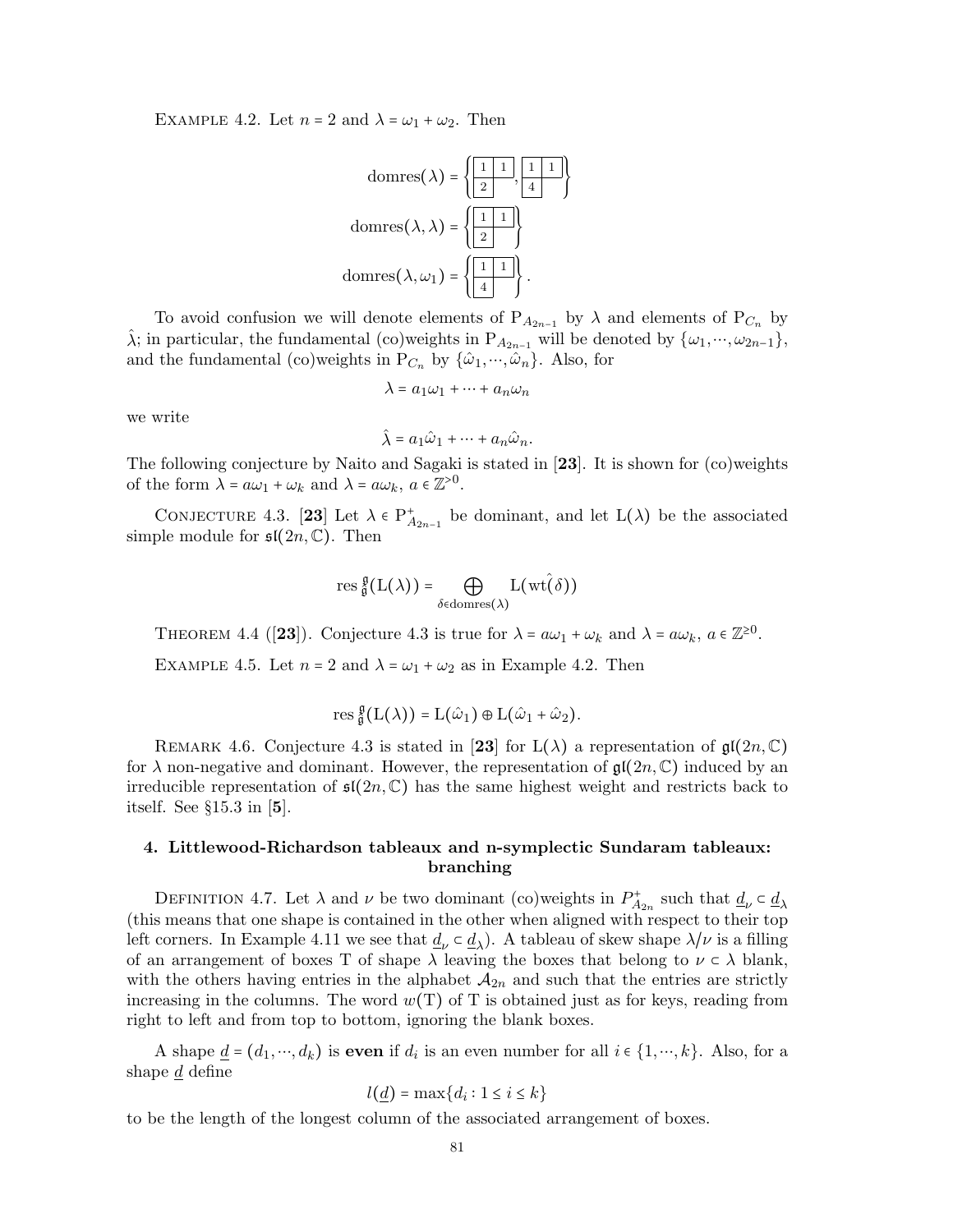DEFINITION 4.8. Let  $\lambda \in P_{A_{2n-1}}^+$  and let  $\nu, \eta \in P_{A_{2n-1}}^+$  be (co)weights whose shapes  $\underline{d}_{\nu}$ and  $\underline{d}_{\eta}$  are contained in the shape  $\underline{d}_{\lambda}$  of  $\lambda$ , and such that  $\underline{d}_{\eta}$  is even. A Littlewood-Richardson (n-symplectic Sundaram) tableau of skew shape  $\lambda/\nu$  and weight  $\underline{d}_\eta$  is a tableau of skew shape  $\lambda/\nu$  that is semi-standard, and has a dominant word of weight  $\eta$ (and  $2i + 1$  does not appear strictly below row  $n + i$  for  $i \in \{0, 1, \dots, \frac{1}{2}\}$  $(\frac{1}{2}l(\underline{d}_{\eta})\})$ . Here a word  $w \in \mathcal{W}_{2n}$  is dominant if the gallery  $\gamma_w$  is dominant. We will denote them by  $LR(\lambda/\nu, \eta)$  $(LRS(\lambda/\nu, \eta)).$ 

REMARK 4.9. Note that if  $l(\lambda) \leq n$  (such (co)weights are called **stable**) then  $LRS(\lambda/\nu, \eta)$  =  $LR(\lambda/\nu, \eta)$ .

REMARK 4.10. If  $\lambda$  is stable and T is a Littlewood-Richardson tableau of skew shape  $\lambda/\nu$  then its entries belong to the set  $\{1, ..., n\}$ . This is because if, say, k appears in row  $l_k$ of T, then, since the word of T is dominant, a  $k-1$  must appear either directly above k in the same column, or in a column to the right, and since T is semi-standard, it appears in at most row  $l_k - 1$ .

EXAMPLE 4.11. The tableau 
$$
L = \begin{bmatrix} 1 & 1 & 1 \\ 2 & 1 & 1 \\ 2 & 1 & 1 \end{bmatrix}
$$
 is a Littlewood-Richardson tableau of skew

shape  $\lambda/\nu$  and weight  $\eta$  for  $\lambda = \omega_1 + \omega_2 + \omega_3$ ,  $\nu = \omega_2$ , and  $\eta = 2\omega_2$  and the tableau T = 1 is a Littlewood-Richardson tableau of skew shape  $\lambda'/\nu'$  and weight  $\eta'$  for  $\lambda' = \omega_3, \nu' = \omega_2$ , and  $\eta' = \omega_1$ . Notice that L is 2-symplectic Sundaram while T is not.

DEFINITION 4.12. The Littlewood-Richardson coefficient is defined as the number  $c_{\nu,\eta}^{\lambda} \in \mathbb{Z}^{\geq 0}$  such that

$$
\mathord{\text{\rm L}}(\nu) \otimes \mathord{\text{\rm L}}(\eta) = \bigoplus_{\nu \leq \lambda} c_{\nu, \eta}^{\lambda} \mathord{\text{\rm L}}(\lambda)
$$

where  $L(\lambda), L(\nu)$ , and  $L(\eta)$  are all representations of  $\mathfrak{sl}(2n,\mathbb{C})$ .

Theorem 4.13 below is known as the Littlewood-Richardson rule. It was first stated in 1943 by Littlewood and Richardson

THEOREM 4.13. [10] The Littlewood-Richardson coefficients are obtained by counting Littlewood-Richardson tableaux:

$$
c_{\nu,\eta}^{\lambda} = |\operatorname{LR}(\lambda/\nu, \eta)|.
$$

REMARK 4.14. Theorem 4.13 implies that  $c_{\nu,\eta}^{\lambda} = c_{\eta,\nu}^{\lambda}$ .

We will use the notation  $c_{\nu,\eta}^{\lambda}(S) = |LRS(\lambda/\nu, \eta)|$ . The following theorem was proven by Sundaram in Chapter IV of her PhD thesis [27]. See also Corollary 3.2 of [28]. For stable (co)weights it was proven by Littlewood in and is known as the Littlewood branching rule.

THEOREM 4.15. [27] Let  $\lambda \in P_{A_{2n-1}}^{+}$  be dominant. Then

$$
\operatorname{res}^{\mathfrak{g}}_{\mathfrak{g}}(L(\lambda))=\bigoplus_{\substack{d_{\nu}\subset\underline{d}_{\lambda}\\ l(\underline{d}_{\nu})\leq n}}{\mathrm{N}_{\lambda,\nu}}L(\nu)
$$

where

$$
N_{\lambda,\nu} = \sum_{\underline{d}_{\eta} \text{ even}} c_{\nu,\eta}^{\lambda}(S).
$$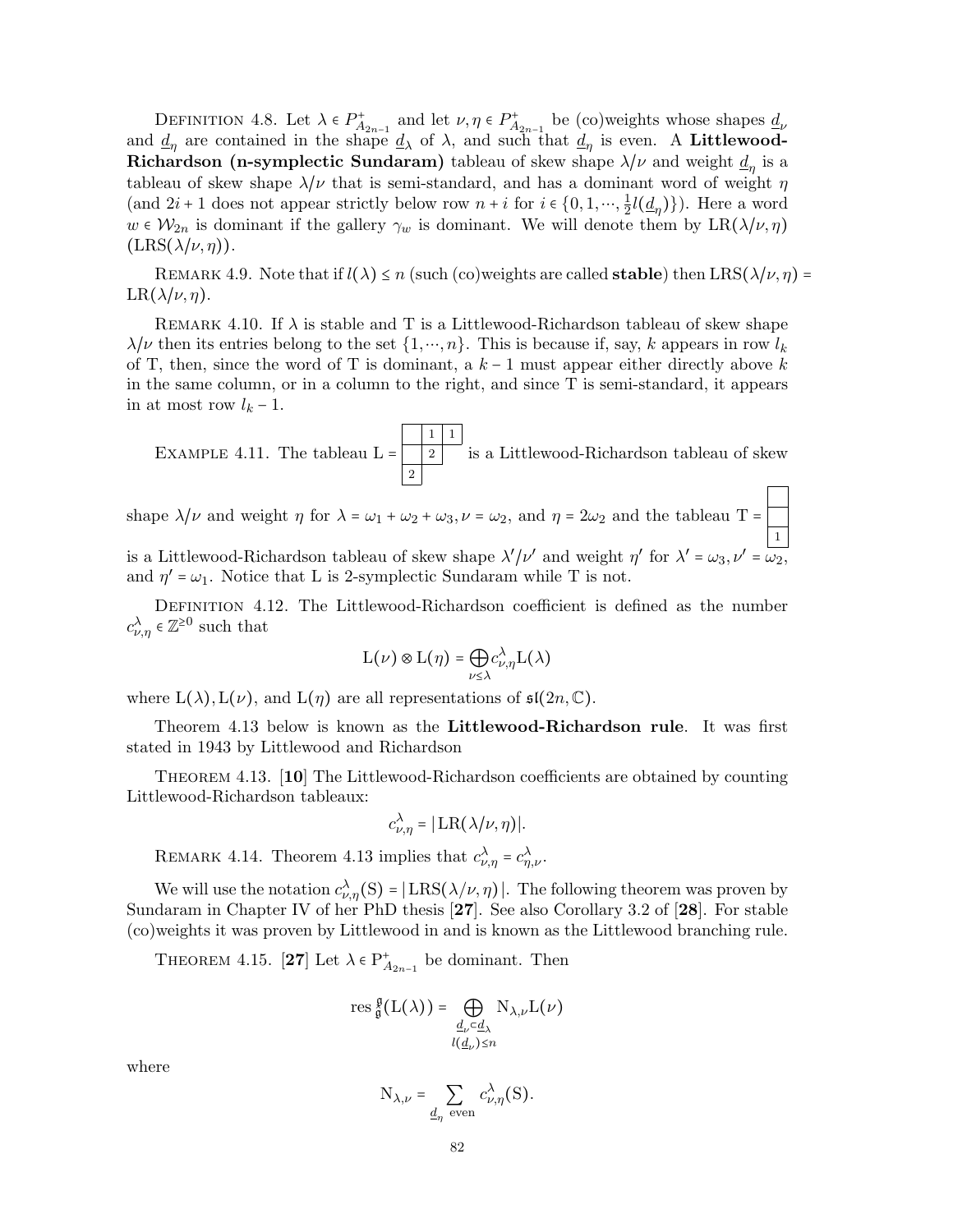#### 5. Proof of the Naito-Sagaki conjecture for  $n = 2$  and  $\lambda = a_1\omega_1 + a_2\omega_2 + a_3\omega_3$ .

As its title suggests, in this section we give a proof of Conjecture 4.3 in the cases  $n = 2$ and  $\lambda = a_1 \omega_1 a_2 + \omega_2 + a_3 \omega_3$ , for all n. We will do so using Theorem 4.15 from Section 4. The following construction should provide some insight. Given a tableau  $T \in \text{domres}(\lambda)$ we will construct a (co)weight  $\eta_T$  with even shape  $\underline{d}_{\eta_T}$ . To do this, first replace, in T, all letters  $w > n$  by  $2n - w + 1$ . The word of the resulting symplectic key, which we denote by res(T), is res( $w(T)$ ). Now, in each column of res(T), replace an entry w by a blank square if  $\overline{w}$  appears in the same column as w. Count the number of blank squares in each column, and order these numbers to obtain a shape

$$
\underline{d}_{\eta_{\mathrm{T}}}=(\eta_1,\cdots,\eta_k),
$$

where  $\eta_1 \leq \eta_2 \cdots \leq \eta_k$ , and  $\eta_i$  is the number of blank squares obtained in some column. The shape  $\underline{d}_{\eta_T}$  automatically determines a dominant weight  $\eta_T = \sum_{i=1}^{2n-1}$  $\sum_{i=1}^{\infty} a_i \omega_i$ , where  $a_i = \sum_{\eta_j=i}$  $\eta_j$ .

EXAMPLE 4.16. Let  $n = 2$  and

$$
T = \begin{array}{|c|c|c|} \hline 1 & 1 & 1 \\ \hline 2 & 2 & . \\ \hline 3 & . & . \\\hline \end{array}
$$

Then

res(T) = 
$$
\frac{1}{2}
$$
  $\frac{1}{2}$ ,  $\eta_T$  = (2), and  $d_{\eta_T}$  =

where the shape  $\underline{d}_{\eta_{\text{T}}}$  is obtained by replacing  $\left|\frac{2}{2}\right|$  in res(T) by blank squares.

LEMMA 4.17. Let T be as above. Then  $\eta_T$  is even.

Remark 4.18. Lemma 4.17 is only true for T a semi-standard Young tableau. Consider for example  $n = 2$  and the key  $\mathscr{T} = \begin{bmatrix} 1 & 4 & 1 \end{bmatrix}$ . Then  $res(\mathscr{T}) = \begin{bmatrix} 1 & 1 & 1 \end{bmatrix}$  is dominant, however, the shape  $\eta_{\mathscr{T}} = (1,1)$ , which is not even.

Proof. We will call a column standard if its entries are consecutive integers, starting with 1. The proof is by induction on the number of right-most aligned consecutive standard columns in T, counted from right to left. For example: the tableau  $1 \mid 1 \mid 1$  $2 \mid 2$ 4 has two right-

most aligned consecutive standard columns, the tableau  $1 \mid 1 \mid 1$  $2 \mid 4 \mid$  has one, and T = 3  $1 \mid 1$  $2 \mid 4$ 3

has none. Let D be the first column (counted from right to left) that is not standard. Then there exists  $s > 0$  such that the first s boxes of D are filled in with the numbers i such that  $i \leq s$ , and its  $s + 1$ -th box is filled in with l for some  $l \leq n$ . Since res(T) has a dominant word, it must even hold that  $l \leq s$ . The same holds for the rest of the entries in D, which are barred since entries are strictly increasing. The boxes in D with barred entries together with the boxes in D that have as entries their non-barred versions (they all exist, since the word of T is dominant) make up one of the columns of  $\underline{d}_{\eta}$ . This column has an even number of boxes. Let us now ignore these entries. Let C be the closest column to the left of D that is not fundamental. For the induction step, we construct a new semi-standard Young tableau in which C is the first column to not be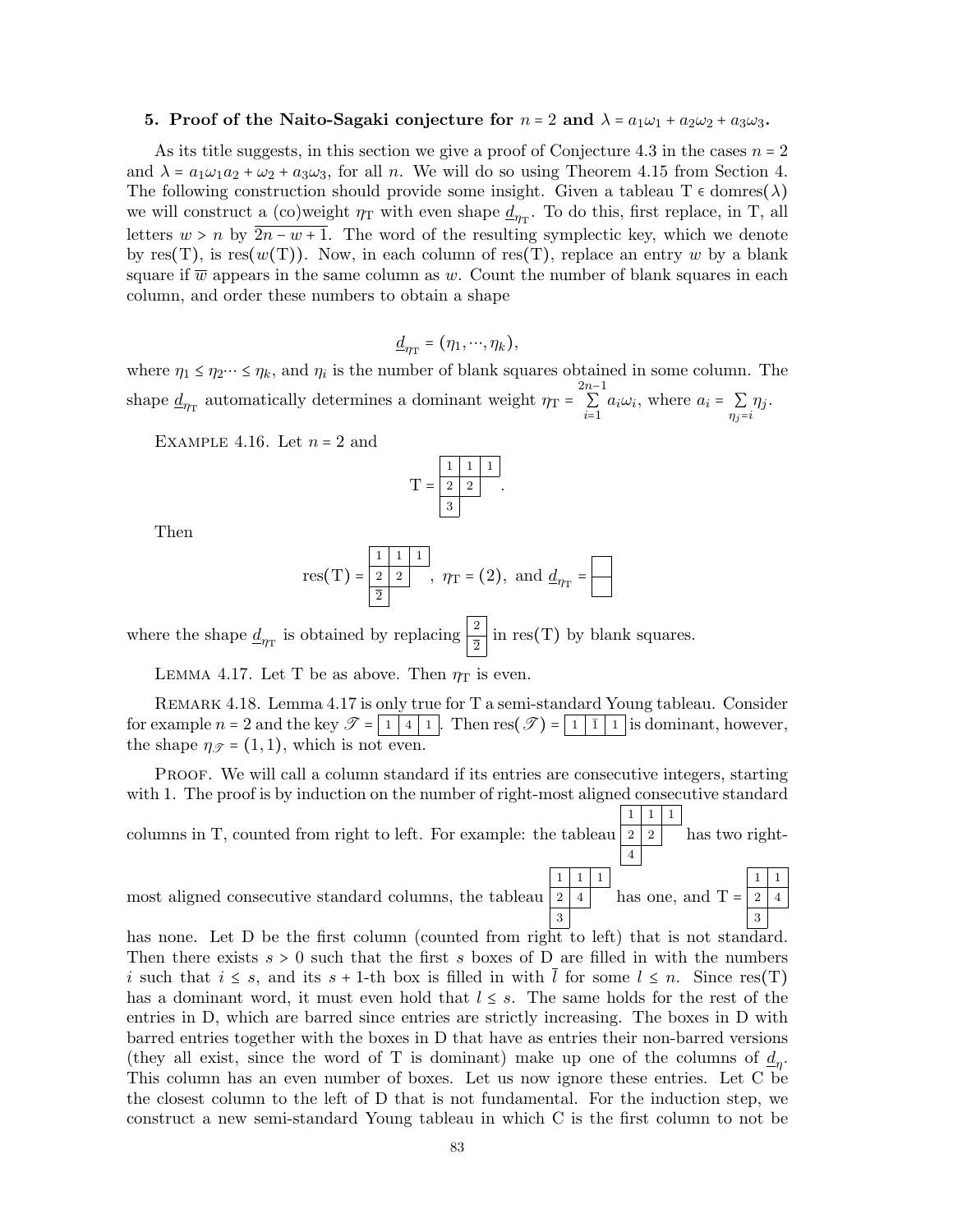fundamental. Let L be the semi-standard Young tableau made up of the first right-most aligned standard columns of T. Since the word of  $res(T)$  is dominant, we may use the non-ignored entries in D to construct a new tableau L′ from L. We do this by adding one of these boxes either at the end of L or at the end of a column, in such a way that the resulting arrangement is still a semi-standard Young tableau with standard columns only.

For example, if 
$$
n = 3
$$
 and  $T = \frac{\begin{vmatrix} 1 & 1 & 1 & 1 & 1 \\ 2 & 2 & 2 & 2 & 2 \\ 3 & 3 & 3 & 3 & 4 \\ 4 & 5 & 6 & 6 \end{vmatrix}$ , then  $res(T) = \frac{\begin{vmatrix} 1 & 1 & 1 & 1 & 1 & 1 \\ 3 & 3 & 3 & 3 & 3 & 3 \\ \hline 3 & 2 & 2 & 2 & 2 \\ 1 & 1 & 1 & 1 & 1 \end{vmatrix}}$  has a dominant  
word. Also,  $L = \frac{\begin{vmatrix} 1 & 1 & 1 & 1 & 1 & 1 \\ 2 & 2 & 2 & 2 & 2 & 2 \\ 6 & 6 & 6 & 6 & 6 \end{vmatrix}}$ , and the ignored boxes in D

are  $\boxed{2}$  and  $\boxed{\overline{2}}$ . Define a new tableau res(T)' by concatenating all the columns in res(T), from left to right and up to D, with L'. It follows from the construction that  $res(T)'$ has a dominant word and is semi-standard. In the previous example, this new tableau is

res(T)' = 
$$
\frac{\frac{1}{2} \times \frac{1}{2} \times \frac{1}{2}}{\frac{3}{2} \times \frac{3}{2}}
$$
 We may then apply the induction hypothesis. This concludes the proof.

Lemma 4.19. If

$$
\lambda = a_1\omega_1 + a_2\omega_2 + a_3\omega_3
$$

and  $\nu$  and  $\eta$  are dominant weights in P<sub>A<sub>2n-1</sub></sub> such that  $\underline{d}_{\eta}$  is even and both  $\underline{d}_{\eta}$  and  $\underline{d}_{\nu}$ are contained in  $\underline{d}_{\lambda}$ , then

$$
c_{\nu,\eta}^{\lambda}(S) = c_{\nu,\eta}^{\lambda}.
$$

PROOF. Assume that T is a Littlewood-Richardson tableau of skew shape  $\lambda/\nu$  and weight  $\eta$  that is not Sundaram. This means that there is at least a "1" in the third row. Since T is semi-standard, all the "1"'s in the third row must appear left-most and all next to one another. But since  $\underline{d}_{\eta}$  is even, for each of these 1's there must exist a "2" that appears before it , in the word reading order. But this means, since the word is dominant, that there must have appeared a 1 before this "2". This contradicts the evenness of  $\underline{d}_{\eta}!$ 

THEOREM 4.20. The Naito-Sagaki conjecture is true for  $n = 2$  and for any n if  $\lambda =$  $a_1\omega_1 + a_2\omega_2 + a_3\omega_3.$ 

PROOF. Fix  $\lambda$  and  $\nu$  as in Lemma 4.19 above. Then, for all  $\eta$  such that  $\underline{d}_{\eta}$  is even,  $c_{\nu,\eta}^{\lambda}(S) = c_{\eta,\nu}^{\lambda}$ , by Lemma 4.19 and Remark 4.14. The following Claim therefore proves the theorem in this case.

CLAIM 5. There is a bijection

domres
$$
(\lambda, \nu)
$$
  $\stackrel{1:1}{\longleftrightarrow}$   $\bigcup_{\substack{d_{\eta} \subseteq d_{\lambda}; \\ d_{\eta} \text{ even}}} \text{LR}(\lambda/\eta, \nu)$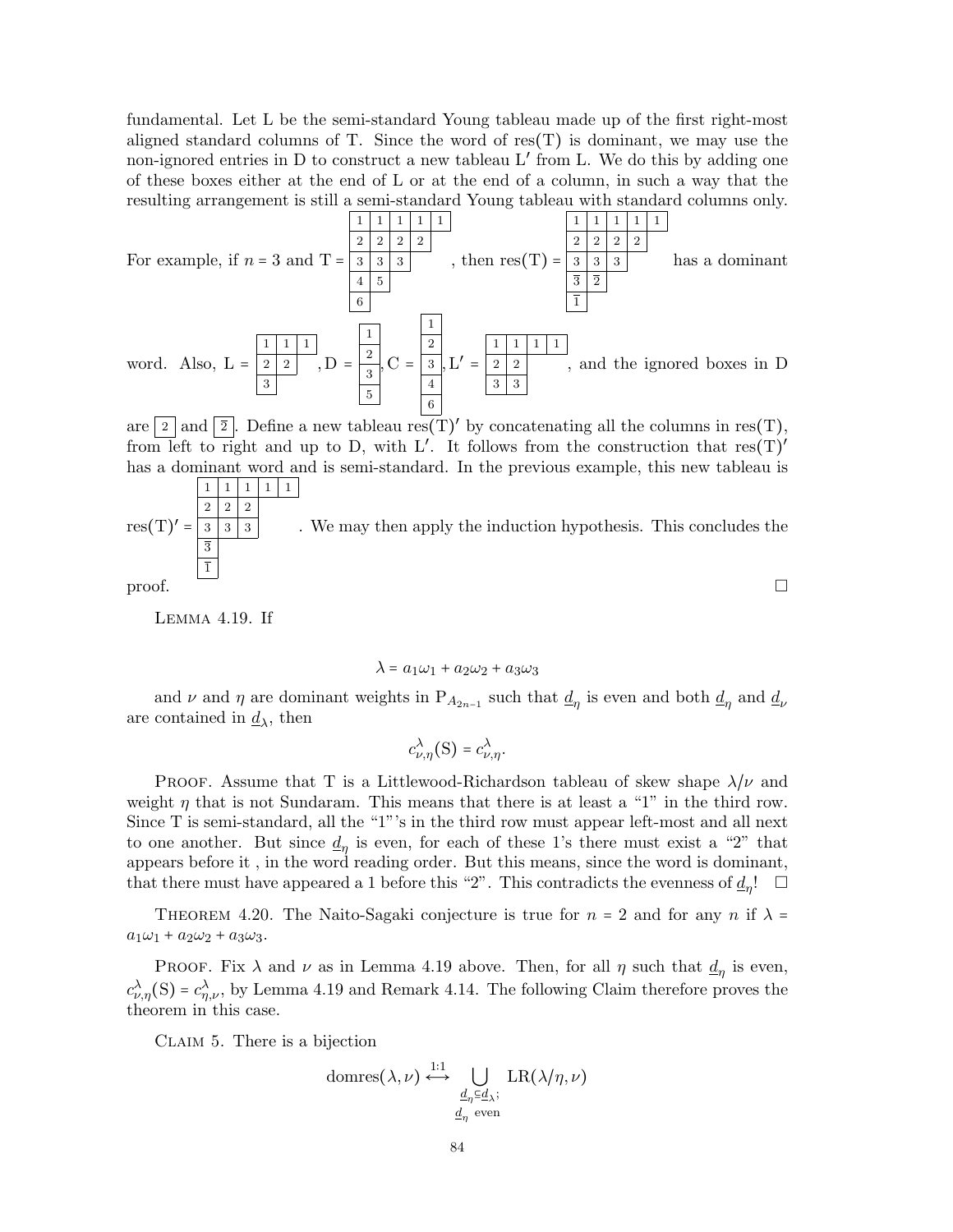Let T  $\in$  domres $(\lambda, \nu)$ , and set

$$
b_1 = #
$$
 columns in T of the form  $\frac{1}{2n}$ ,  
\n $b_2 = #$  columns in T of the form  $\frac{1}{2n}$ ,  
\n $b_3 = #$  columns in T of the form  $\frac{1}{2n}$  and  
\n $b_4 = #$  columns in T of the form  $\frac{1}{2n}$  and  
\n $\frac{1}{3}$ .

If  $n = 2$  then  $b_2 = b_4$ . It follows from semi-standardness and dominance of res(w(T)) that these are the only possible columns aside from columns of the form  $\frac{1}{2}$  and the single box columns  $\boxed{1}$ . Note that since res $(w(T))$  is dominant, the following condition holds

$$
b_1 \le \lambda_1 - \lambda_2. \tag{79}
$$

Actually (79) is equivalent to the dominance of res $(w(T))$ , once the  $b_i$  are set. We assign to T a Littlewood-Richardson tableau  $\varphi(T) \in LR(\lambda/\eta_T, \nu)$ . By Lemma 4.17,  $\eta_T$  is even. Write

$$
\lambda = \lambda_1 \varepsilon_1 + \lambda_2 \varepsilon_2 + \lambda_3 \varepsilon_3.
$$

Note that  $\eta_T$  has  $b = b_1 + b_2 + b_3$  columns, all of length 2. Fill in the first  $\lambda_1 - b$  right-most boxes in the first row with a "1", and the first  $\lambda_2 - b$  right-most boxes in the second row with a "2". If  $n \neq 2$  fill in the first  $b_4$  rightmost entries of the third row with a "3". Then fill in the next rightmost  $b_1$  entries in the third row with a "2", and the remaining entries with a "1". The resulting tableau  $\varphi(T)$  is a Littlewood-Richardson tableau by construction. Now we will show that any element in  $\bigcup \text{LR}(\lambda/\eta,\nu)$  can be obtained η≤λ;  $\eta\,$ even

in this way. Let  $\eta \in P^+_{A_{2n-1}}$  have an even shape  $\underline{d}_{\eta} \subset \underline{d}_{\lambda}$  (this means  $\underline{d}_{\eta}$  consists of size 2 columns) and let  $L \in LR(\lambda/\eta, \nu)$ . Set

$$
l_1 = # of 1's in L
$$
  

$$
l_2 = # of 2's in L, and
$$
  

$$
b = # of columns of \eta.
$$

Note that this information determines L together with  $\lambda$ . In view of the previous construction, we would like to find non-negative integers  $b_1, b_2, b_3$  and  $b_4$  such that

$$
l_1 = \lambda_1 - b_1 - b_3 \tag{80}
$$

$$
l_2 = \lambda_2 - b_3 - b_2 \tag{81}
$$

$$
b = b_1 + b_2 + b_3 \tag{82}
$$

$$
b_4 = # \text{ of } 3\text{'s in L} \tag{83}
$$

Since L has a dominant word, we have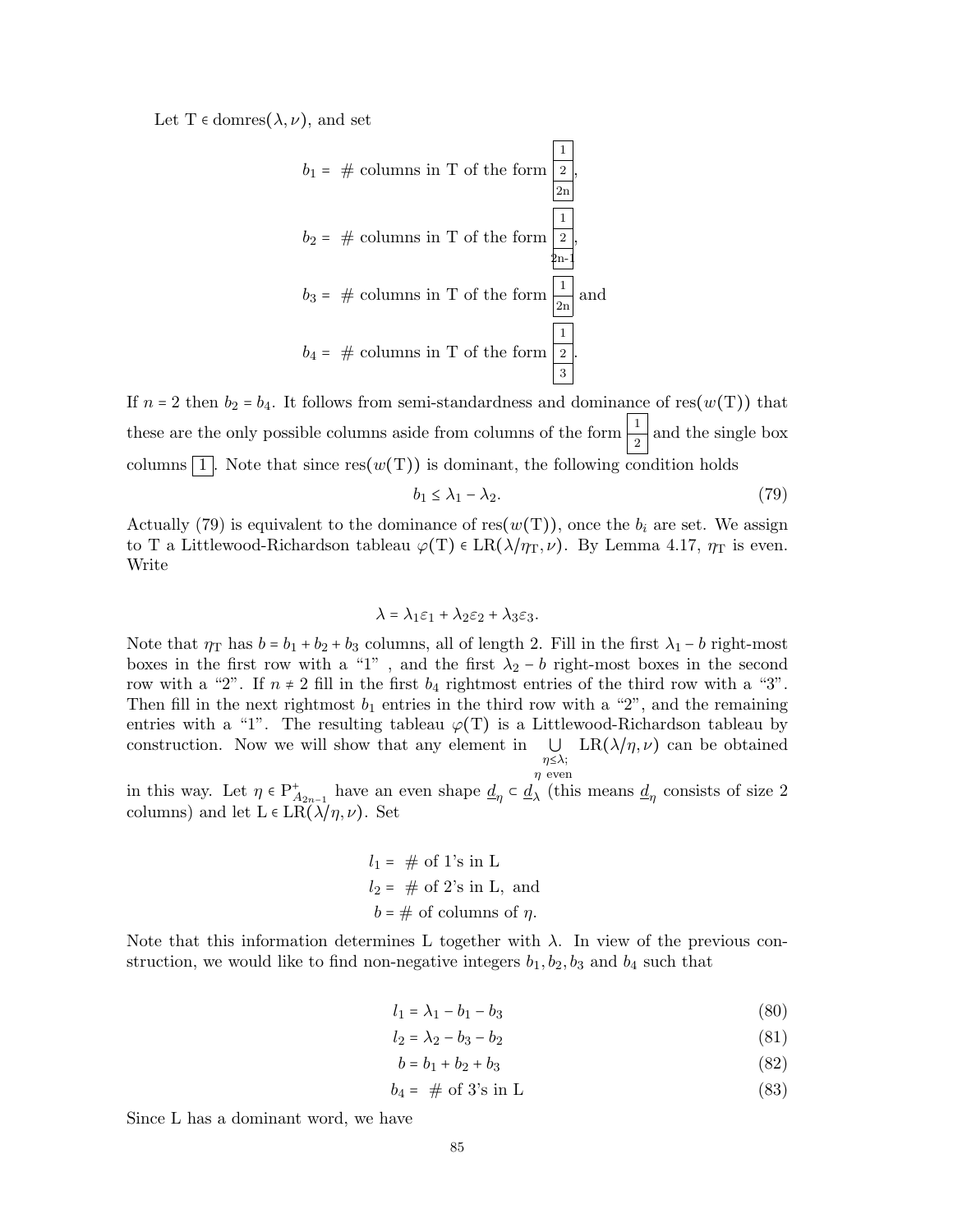$$
l_2 - (\lambda_2 - b) \le \lambda_1 - \lambda_2. \tag{84}
$$

Substituting (81) and (82) in (84) we get precisely (79), so if we find solutions  $b_1, b_2, b_3$ , the resulting tableau will automatically belong to domres $(\lambda, \nu)$ .

CLAIM 6. The system determined by  $(80)$ ,  $(81)$ , and  $(82)$ , has integer solutions (possibly zero)  $b_1$ ,  $b_2$  and  $b_3$  if and only if

$$
b \ge \lambda_1 - l_1 \tag{85}
$$

$$
b \ge \lambda_2 - l_2 \tag{86}
$$

$$
\lambda_1 + \lambda_2 \ge b + l_1 + l_2. \tag{87}
$$

It follows from the definitions that these conditions are satisfied by all elements of

$$
\bigcup_{\substack{d_{\eta} \in \underline{d}_{\lambda}; \\ \underline{d}_{\eta} \text{ even}}} \text{LR}(\lambda/\eta,\nu).
$$

To conclude we give a proof of Claim 6.

PROOF OF CLAIM 87. We only need to solve the system of equations determined by (80), (81), and (82). From (80) and (82) we have

$$
b_1 = \lambda_1 - l_1 - b_3 \tag{88}
$$

$$
b_2 = b - \lambda_1 + l_1 - \lambda_1 \tag{89}
$$

Therefore  $b_2 \geq 0$  if and only (85) holds. Substituting (89) into (81) we get

$$
b_3 = \lambda_1 + \lambda_2 - l_1 - l_2 - b \tag{90}
$$

Hence  $b_3 \ge 0$  if and only if (87) holds. Now substitute (90) into (88) and get

$$
b_1 = l_2 - \lambda_2 + b,\t\t(91)
$$

and hence  $b_1 \ge 0$  if and only if (86) holds. This concludes the proof of Claim 6.

 $\Box$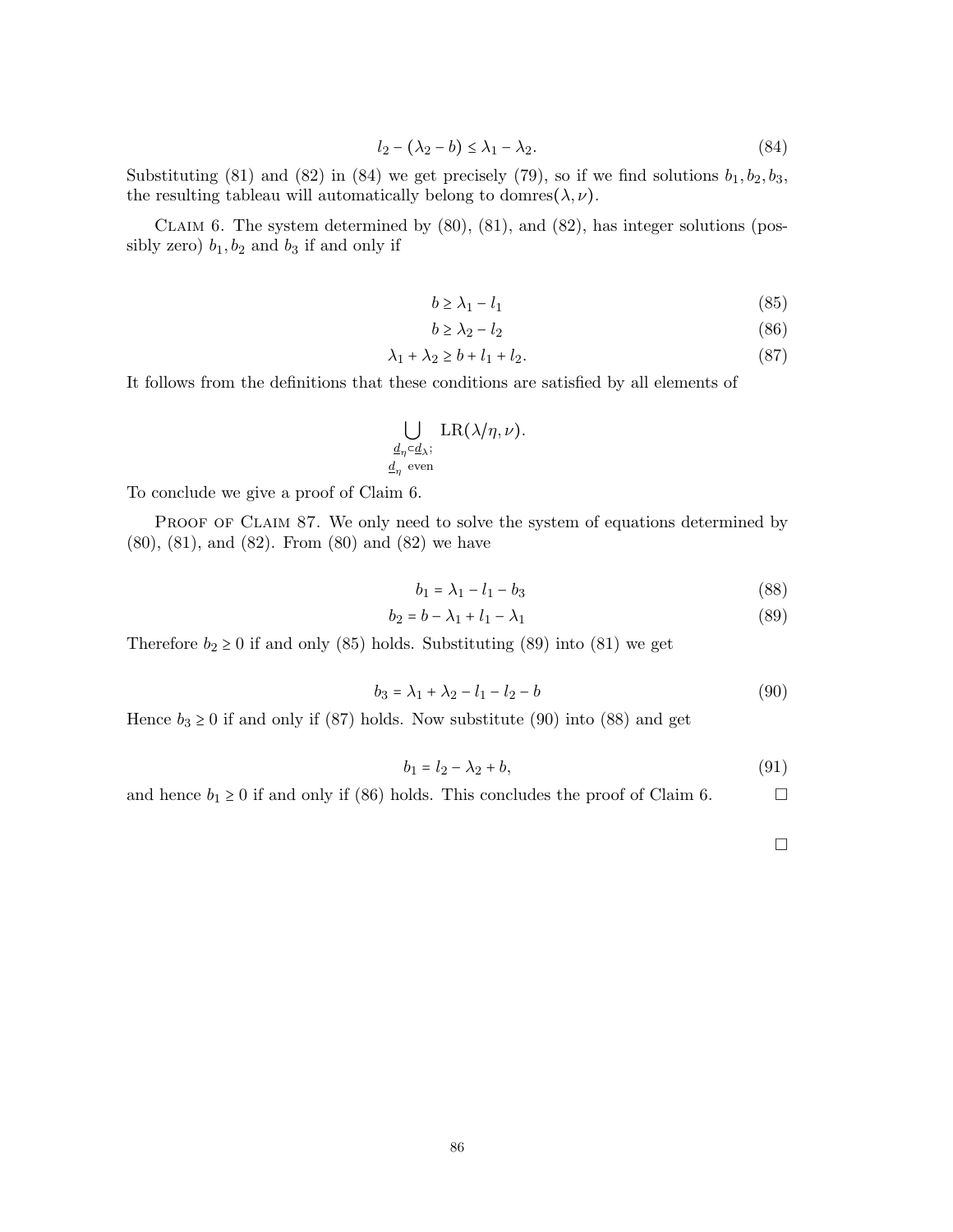## CHAPTER 5

# Appendix

#### 1. Appendix to Chapter 2

Here we state Theorem 2 in  $\mathbf{8}$  with a small correction, which we prove. What is missing in the formulation given in [8] is the relation  $1 \cdots n = \emptyset$ . The proof we provide shows the failure of Theorem 5.1 without it.

THEOREM 5.1. Let  $\gamma$  be a gallery of type d, and let  $\gamma_{SS}$  be the unique semistandard Young tableau such that the words  $w(\gamma)$  and  $w(\gamma_{SS})$  are plactic equivalent. Let c be the shape of  $\gamma_{SS}$ . Consider the Schubert varieties  $X_{\lambda_{\underline{c}}} \subset X_{\lambda_{\underline{d}}}$  and the desingularizations  $\pi_{\underline{d}} : \Sigma_{\underline{d}} \to X_{\lambda_{\underline{d}}}$  and  $\pi_{\underline{c}} : \Sigma_{\underline{c}} \to X_{\lambda_{\underline{c}}}$ .

a. The closure  $\pi_{\underline{d}}(C_{\gamma}) \subset X_{\lambda_d}$  is an MV cycle in  $\mathcal{Z}(\lambda_{\underline{c}})$ .

b. Let  $\gamma'$  be a second gallery of type  $\underline{d}'$ . Then  $\gamma \sim \gamma'$  if and only if  $\overline{\pi_d(C_\gamma)} = \overline{\pi_{d'}(C_{\gamma'})}$ .

PROOF OF THEOREM 5.1. The only thing missing in the proof in [8] is: Let  $\nu$  and  $\delta$ be galleries, let <u>b</u> be the shape of  $\nu * \delta$ , and <u>a</u> be the shape of  $\nu * \gamma_{1\cdots n} * \delta$ . Then

$$
\overline{\pi_{\underline{a}}(C_{\nu\ast\gamma_{1\cdots n}\ast\delta})}=\overline{\pi_{\underline{b}}(C_{\nu\ast\delta})}.
$$

By Proposition 3 in [8], and by the argument given at the beginning of Example 4.2 it is enough to assume that  $\nu$  and  $\delta$  are both trivial. This means  $\Sigma_{\underline{b}}$  and  $X_{\lambda_{\underline{b}}}$  are both just a point (and  $X_{\lambda_b} = 1$ ). Note that  $(\alpha, m) \in \Phi_i^{\gamma_{1\cdots n}}$  means  $m = 0$ . We also have the relation

$$
t^{\lambda} \mathbf{U}_{\alpha,m}(h) t^{-\lambda} = \mathbf{U}_{\alpha,m+(\lambda,\alpha)}
$$

(see (5)) for  $\lambda \in X, \alpha \in \Phi$  and  $n \in \mathbb{Z}$ . This means that

$$
\mathbb{U}^{\gamma_{1\cdots n}}_{i}\subset \mathrm{SL}_{n}(\mathcal{O}).
$$

Therefore Theorem 1.10 implies

$$
\pi_{\underline{a}}(C_{\gamma_{1\cdots n}}) \subset SL_n(\mathcal{O})[t^0] = [t^0] = 1.
$$

 $\Box$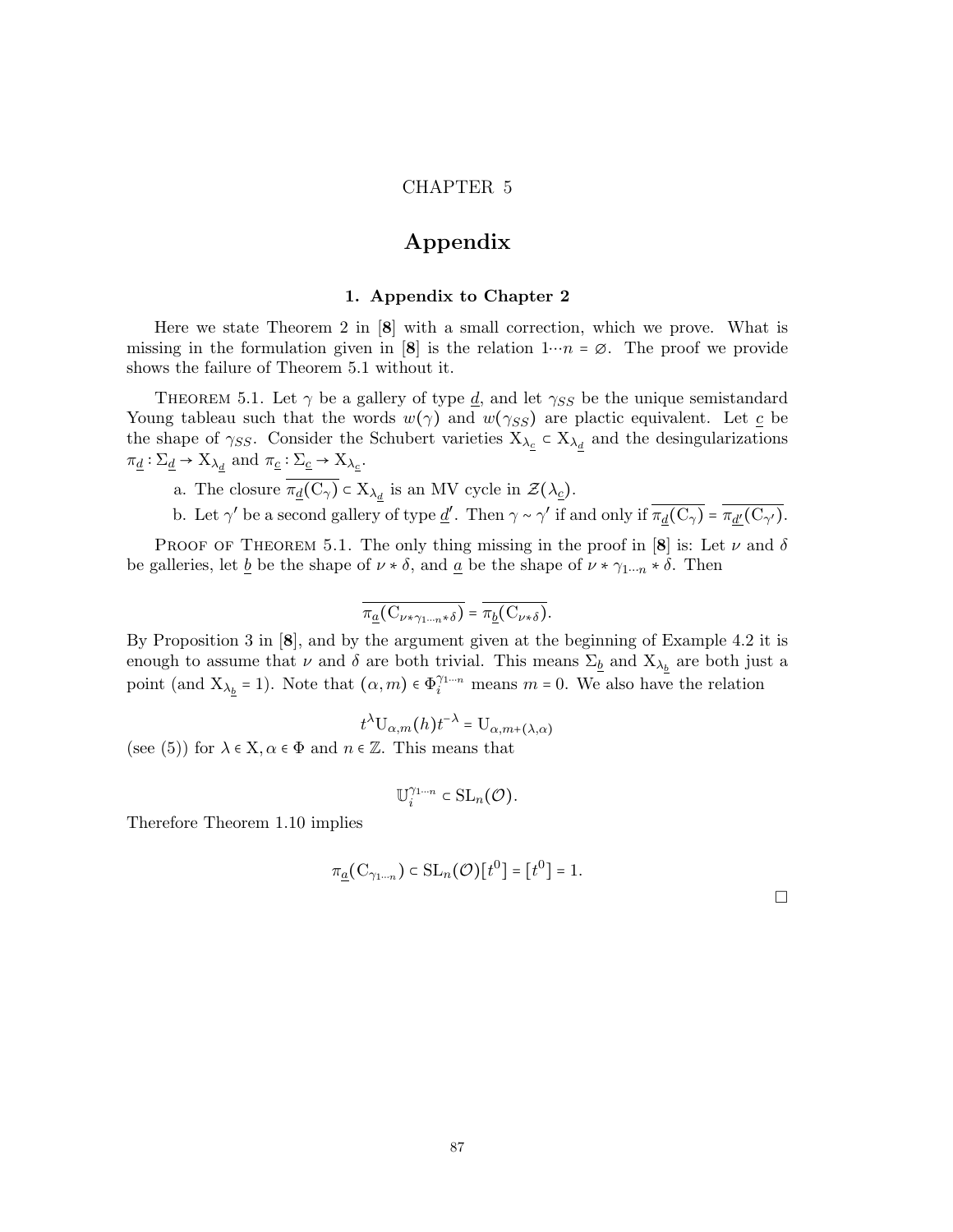### 2. Appendix to Chapter 3

Here we show that relation (R3) in Theorem 3.21 is equivalent to relation  $R_3$  in [18], Definition 3.1. For a word  $w \in \mathcal{W}_{\mathcal{C}_n}$  and  $m \leq n$  define  $N(w, m) = |\{x \in w : x \leq m \text{ or } \overline{m} \leq x\}|$ . Lecouvey's relation  $R_3$  is: "Let w be a word that is not the word of an LS block and such that each strict subword is. Let z be the lowest unbarred letter such that the pair  $(z,\overline{z})$ occurs in w and  $N(w, z) = z + 1$ . Then  $w \cong w'$ , where w' is the subword obtained by erasing the pair  $(z, \overline{z})$  in w." The following Lemma is a translation between R<sub>3</sub> and (R3).

Lemma 5.2. Let w be a word that is not the word of an LS block and such that each strict subword is. Then  $w = a_1 \cdots a_r z \overline{z} b_s \cdots b_1$  for  $a_i \cdot b_i$  unbarred and  $a_1 < \cdots a_r, b_1 < \cdots, b_s$ .

PROOF. By Remark 2.2.2 in [18], w is the word of an LS block if and only if  $N(w, m) \leq$ m for all  $m \leq n$ . Let w be as in the statement of Lemma 5.2. Then there exists in w a pair  $(z,\overline{z})$  such that  $N(w, z) > z$ . Let z be minimal with this property. In particular  $N(w, z) =$  $z+1$  since if w'' is the word obtained from w by erasing z, then  $z \ge N(w'', z) = N(w, z) - 1$ . We claim that  $z$  is the largest unbarred letter to appear in  $w$ . If there was a larger letter  $y$ then  $N(w''', z) = N(w, z) = z + 1$  where w''' denotes the word obtained from w by deleting y. This is impossible since by assumption  $w'''$  is the word of an LS block. Likewise  $\overline{z}$  is the smallest unbarred letter to appear in w. The  $a_i$ 's and  $b_i$ 's are then those from Definition 3.2 for the word obtained from w by deleting  $z, \overline{z}$  from it.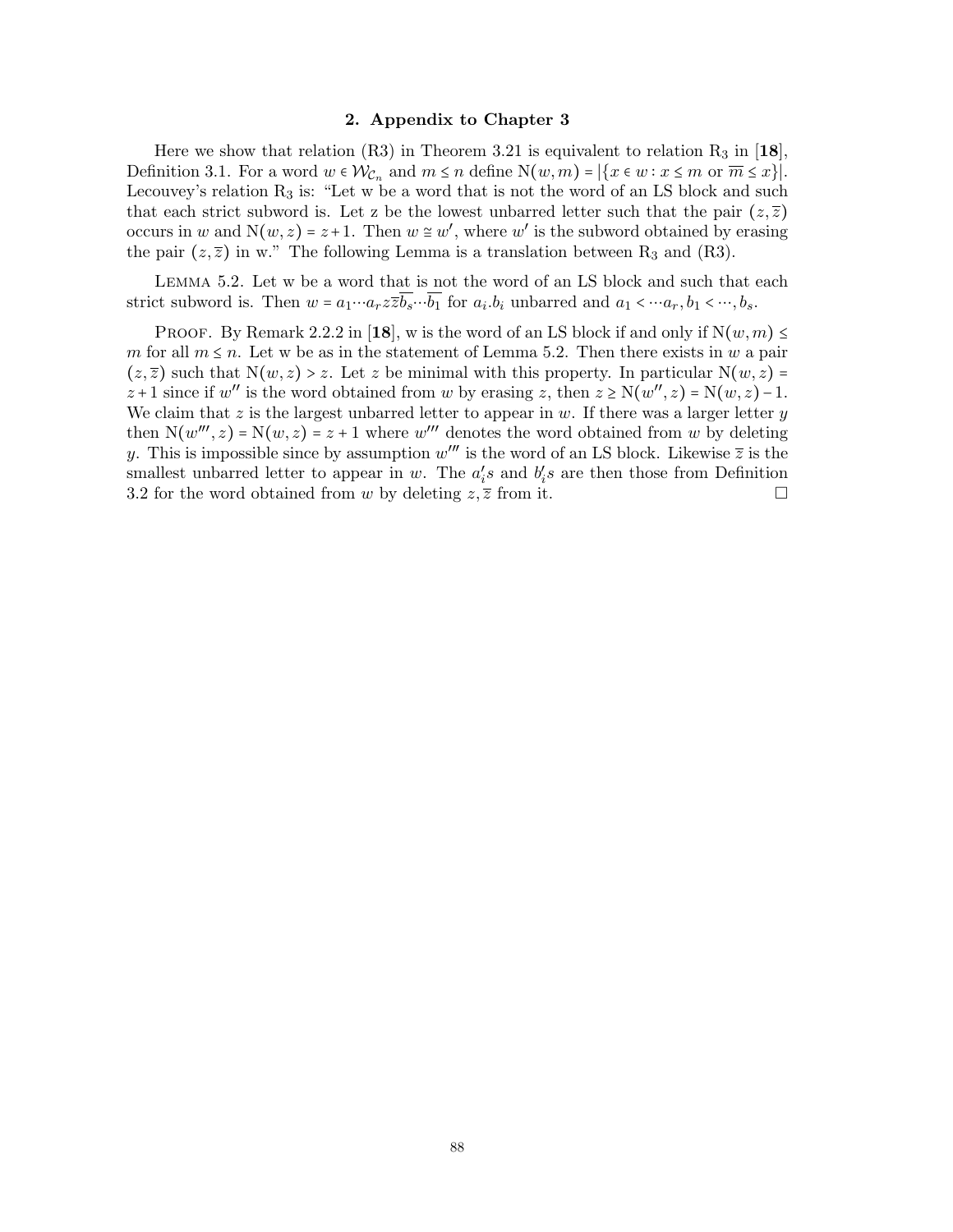# Bibliography

- [1] P. Baumann and S. Gaussent. On Mirković-Vilonen cycles and crystal combinatorics. Represent. Theory, 12:83–130, 2008.
- [2] A. Braverman and D. Gaitsgory. Crystals via the affine Grassmannian. Duke Math. J., 107(3):561–575, 2001.
- [3] C. Contou-Carrére. Le lieu singulier des variétés de Schubert. Adv. in Math.,  $71(2):186-231$ , 1988.
- [4] C. De Concini. Symplectic standard tableaux. Adv. in Math., 34(1):1–27, 1979.
- [5] W. Fulton and J. Harris. Representation theory : a first course. Graduate texts in mathematics. Springer-Verlag, New York, Berlin, Paris, 1991. Autres tirages : 1996 (corrected 3rd printing), 1999 (corrected 5th printing).
- [6] S. Gaussent and P. Littelmann. LS galleries, the path model, and MV cycles. Duke Math. J., 127(1):35–88, 2005.
- [7] S. Gaussent and P. Littelmann. One-skeleton galleries, the path model, and a generalization of Macdonald's formula for Hall-Littlewood polynomials. Int. Math. Res. Not. IMRN, (12):2649– 2707, 2012.
- [8] S. Gaussent, P. Littelmann, and A. H. Nguyen. Knuth relations, tableaux and MV-cycles. J. Ramanujan Math. Soc., 28A:191–219, 2013.
- [9] J. Hong and S.-J. Kang. Introduction to quantum groups and crystal bases, volume 42 of Graduate Studies in Mathematics. American Mathematical Society, Providence, RI, 2002.
- [10] R. Howe and S. T. Lee. Why should the Littlewood-Richardson rule be true? Bull. Amer. Math. Soc. (N.S.), 49(2):187–236, 2012.
- [11] V. G. Kac. *Infinite-dimensional Lie algebras*. Cambridge University Press, Cambridge, third edition, 1990.
- [12] M. Kashiwara. On crystal bases. In Representations of groups (Banff, AB, 1994), volume 16 of CMS Conf. Proc., pages 155–197. Amer. Math. Soc., Providence, RI, 1995.
- [13] M. Kashiwara and T. Nakashima. Crystal graphs for representations of the q-analogue of classical Lie algebras. J.  $Algebra$ ,  $165(2):295-345$ , 1994.
- [14] D. E. Knuth. Permutations, matrices, and generalized Young tableaux. Pacific J. Math., 34:709–727, 1970.
- [15] S. Kumar. Kac-Moody groups, their flag varieties and representation theory, volume 204 of Progress in Mathematics. Birkhäuser Boston, Inc., Boston, MA, 2002.
- [16] V. Lakshmibai, P. Littelmann, and P. Magyar. Standard monomial theory and applications. In Representation theories and algebraic geometry (Montreal, PQ, 1997), volume 514 of NATO Adv. Sci. Inst. Ser. C Math. Phys. Sci., pages 319–364. Kluwer Acad. Publ., Dordrecht, 1998. Notes by Rupert W. T. Yu.
- [17] V. Lakshmibai and C. S. Seshadri. Standard monomial theory. In Proceedings of the Hyderabad Conference on Algebraic Groups (Hyderabad, 1989), pages 279–322. Manoj Prakashan, Madras, 1991.
- [18] C. Lecouvey. Schensted-type correspondence, plactic monoid, and jeu de taquin for type  $C_n$ . J. Algebra, 247(2):295–331, 2002.
- [19] P. Littelmann. A Littlewood-Richardson rule for symmetrizable Kac-Moody algebras. Invent. Math., 116(1-3):329–346, 1994.
- [20] P. Littelmann. Paths and root operators in representation theory. Ann. of Math. (2), 142(3):499–525, 1995.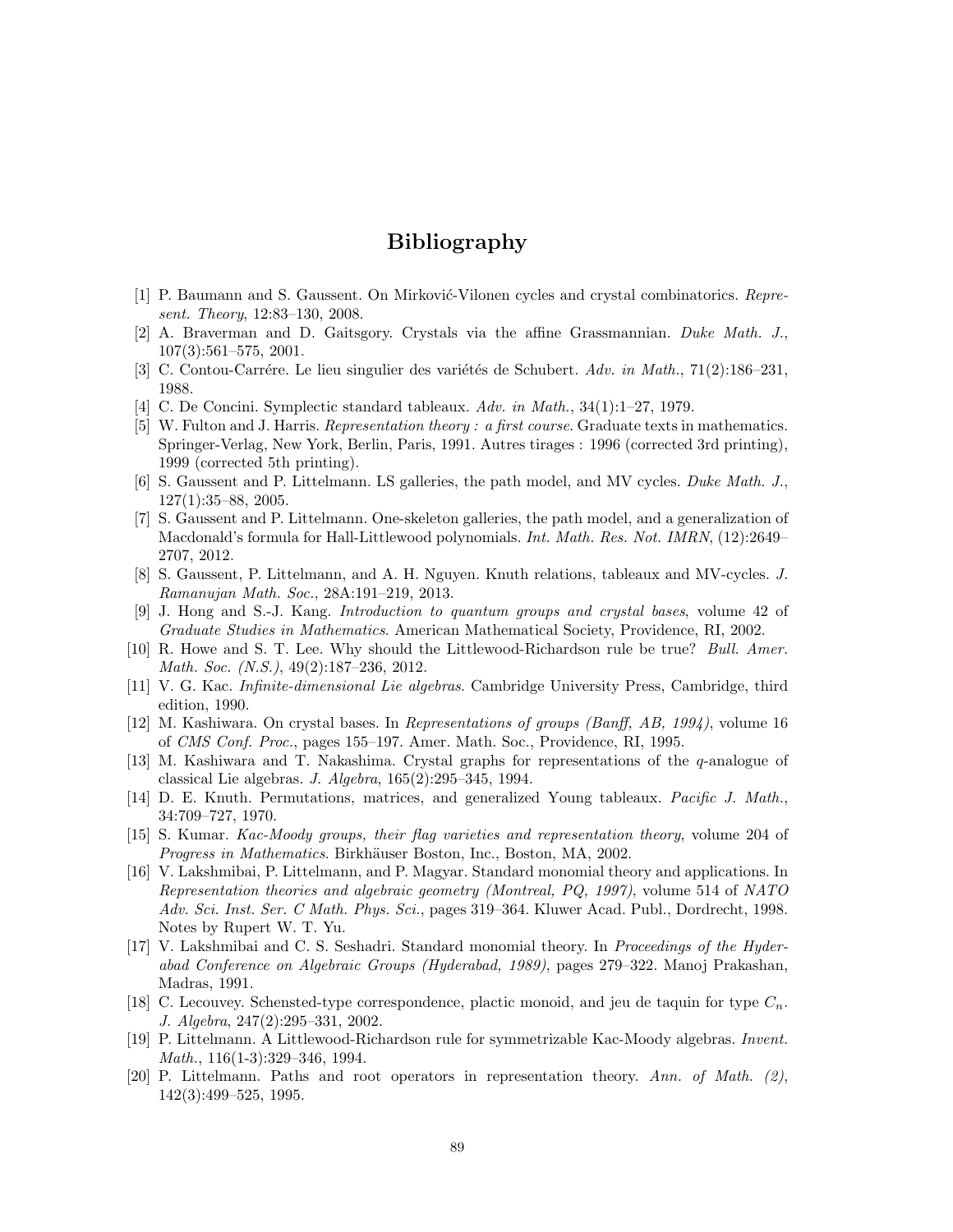- [21] P. Littelmann. A plactic algebra for semisimple Lie algebras.  $Adv. Math., 124(2):312-331,$ 1996.
- [22] I. Mirković and K. Vilonen. Geometric Langlands duality and representations of algebraic groups over commutative rings. Ann. of Math.  $(2)$ , 166(1):95–143, 2007.
- [23] S. Naito and D. Sagaki. An approach to the branching rule from  $\mathfrak{sl}_{2n}(\mathbb{C})$  to  $\mathfrak{sp}_{2n}(\mathbb{C})$  via Littelmann's path model. J. Algebra, 286(1):187–212, 2005.
- [24] M. Ronan. Lectures on buildings. University of Chicago Press, Chicago, IL, 2009. Updated and revised.
- [25] C. Schensted. Longest increasing and decreasing subsequences. Canad. J. Math., 13:179–191, 1961.
- [26] R. Steinberg. Lectures on Chevalley groups. Yale University, New Haven, Conn., 1968. Notes prepared by John Faulkner and Robert Wilson.
- [27] S. Sundaram. ON THE COMBINATORICS OF REPRESENTATIONS OF THE SYMPLEC-TIC GROUP. ProQuest LLC, Ann Arbor, MI, 1986. Thesis (Ph.D.)–Massachusetts Institute of Technology.
- [28] S. Sundaram. Tableaux in the representation theory of the classical Lie groups. In Invariant theory and tableaux (Minneapolis, MN, 1988), volume 19 of IMA Vol. Math. Appl., pages 191–225. Springer, New York, 1990.
- [29] J. Torres. The symplectic plactic monoid.  $arXiv:1407.5015$ , 2014.
- [30] J. Torres. Word reading is a crystal morphism. Accepted for publication in Transformation Groups, arXiv:1407.4625, 2014.